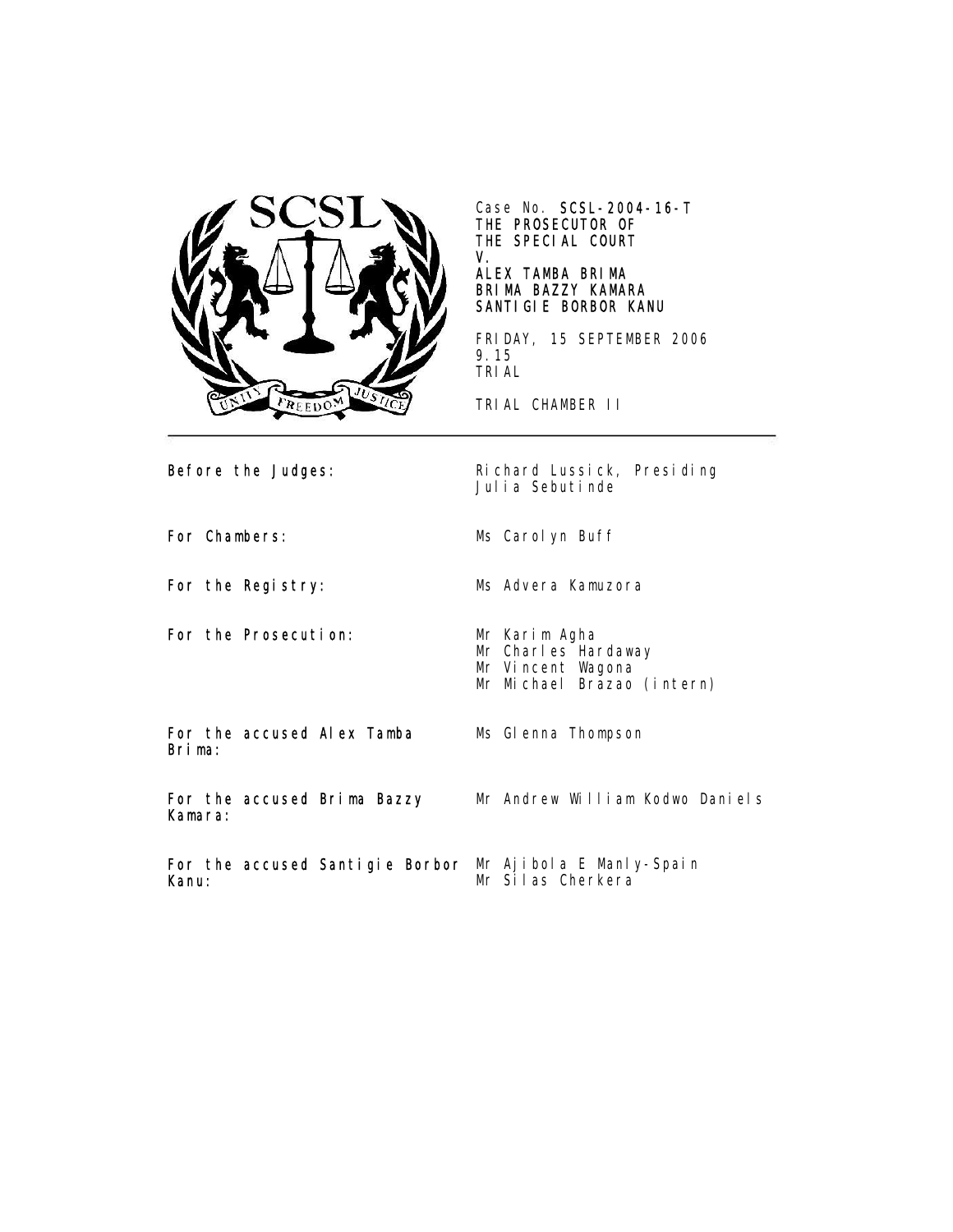1 2 3 4 5 6 7 8 9 09:18:53 10 11 12 13 14 15 09:19:23 16 17 18 19 09:20:01 20 21 22 23 24 25 09:20:11 26 27 28 29 09:08:01 [AFRC15SEP06A - MC] Friday, 15 September 2006 [Open session] [The accused present] [The witness entered court] [Upon commencing at 9.15 a.m.] PRESIDING JUDGE: All right. Well, firstly, we have some signed absentee notices from the detainees, from the accused, and they're all expressly waiving their rights to be present today. So pursuant to Rule 60 we will proceed with the trial. And this next witness, if you could give me the pseudonym, please. MR DANIELS: Good morning, Your Honours. PRESIDING JUDGE: Good morning, Mr Daniels. MR DANIELS: The pseudonym for this witness is DAB-126. It is -- he appears on number 34 of the call order, and he will be speaking in Krio. And I think -- I believe I am applying also for interim protective measures. MR AGHA: Your Honours, I think the protective measures have been granted for the balance witnesses, so I don't think that will be -- MR DANIELS: Out of the abundance of caution. Thank you very much. PRESIDING JUDGE: Yes. Well, that's the way we have been proceeding, Mr Daniels, witness by witness, but we've only just recently ordered a blanket protective measures; that will include this witness. MR DANIELS: Most grateful, Your Honour. JUDGE SEBUTINDE: And the language of this witness? MR DANIELS: Krio.

### SCSL - TRIAL CHAMBER II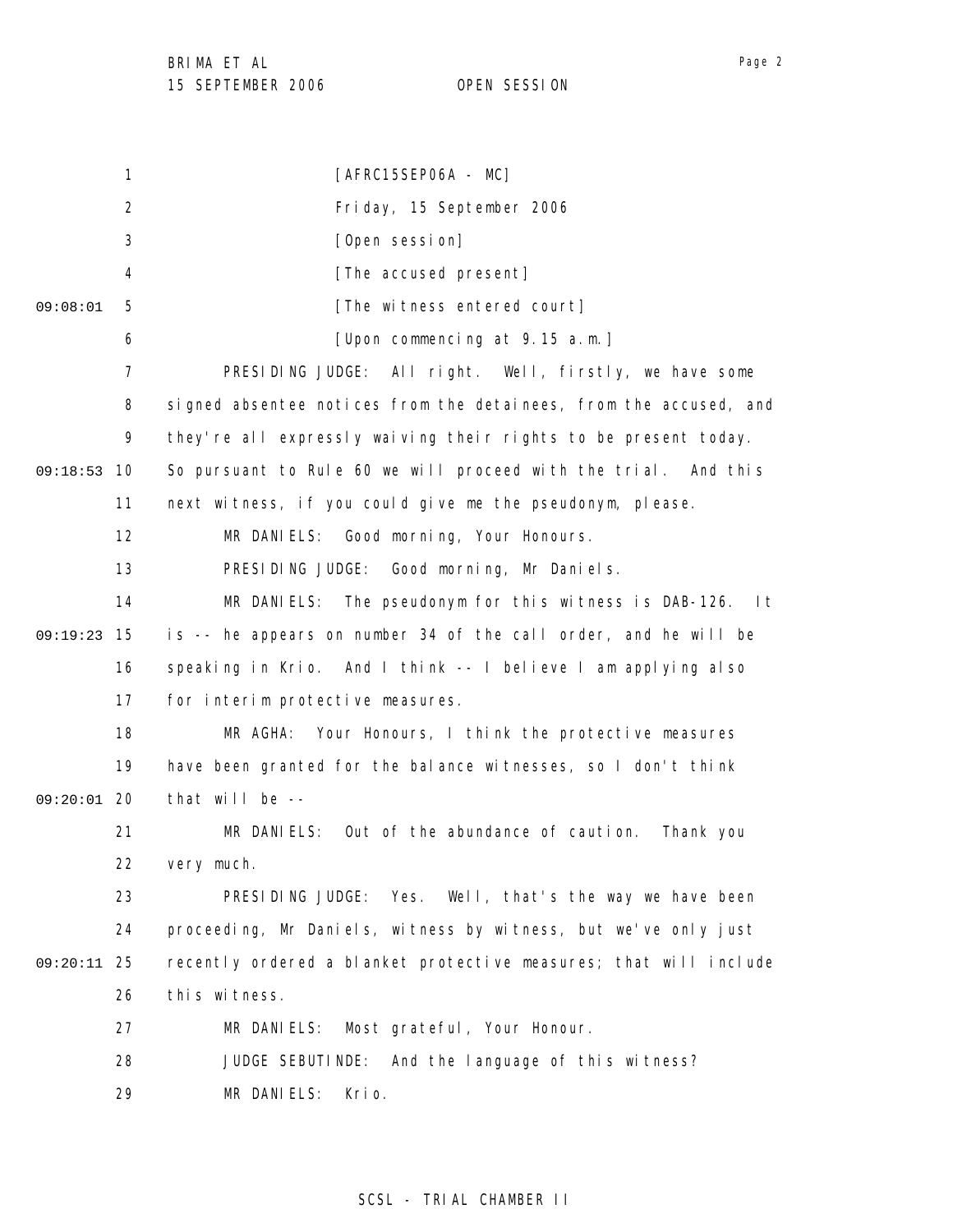1 2 3 4 5 6 7 8 9 09:21:24 10 11 12 13 14 15 09:21:37 16 17 18 19 09:21:54 20 21 22 23 24 25 09:22:45 26 27 28 29 09:21:07 [Oath administered] THE WITNESS: [No audible response] PRESIDING JUDGE: Well, did the witness say anything at all? Mr Interpreter, did the witness respond to that oath or not? THE INTERPRETER: The witness, the interpreter did not hear anything from the witness, although the interpreter in the booth interpreted what was said by the Court officer. PRESIDING JUDGE: Right. I didn't hear him say a thing but apparently he did respond. MR DANIELS: I did not hear anything; neither did my col I eagues. JUDGE SEBUTINDE: He did respond but his -- I think his microphone was not on when he was taking the oath. Isn't that so, Madam Court attendant? MS KAMUZORA: Your Honour, I did not see him open his mouth. PRESIDING JUDGE: Go and swear the witness again, swear the witness again. Now, Mr Witness, you are going to be required to make an oath or a declaration to tell the truth and we want you to repeat after the Court attendant. WITNESS: DAB-126 [Sworn] [The witness answered through interpreter] EXAMINED BY MR DANIELS: Q. Good morning, Mr Witness. A. Good morning. Q. Mr Witness, I'm going to ask you a few questions this morning, so you just answer them as concisely as possible and then when we finish you will be able to go back to where you came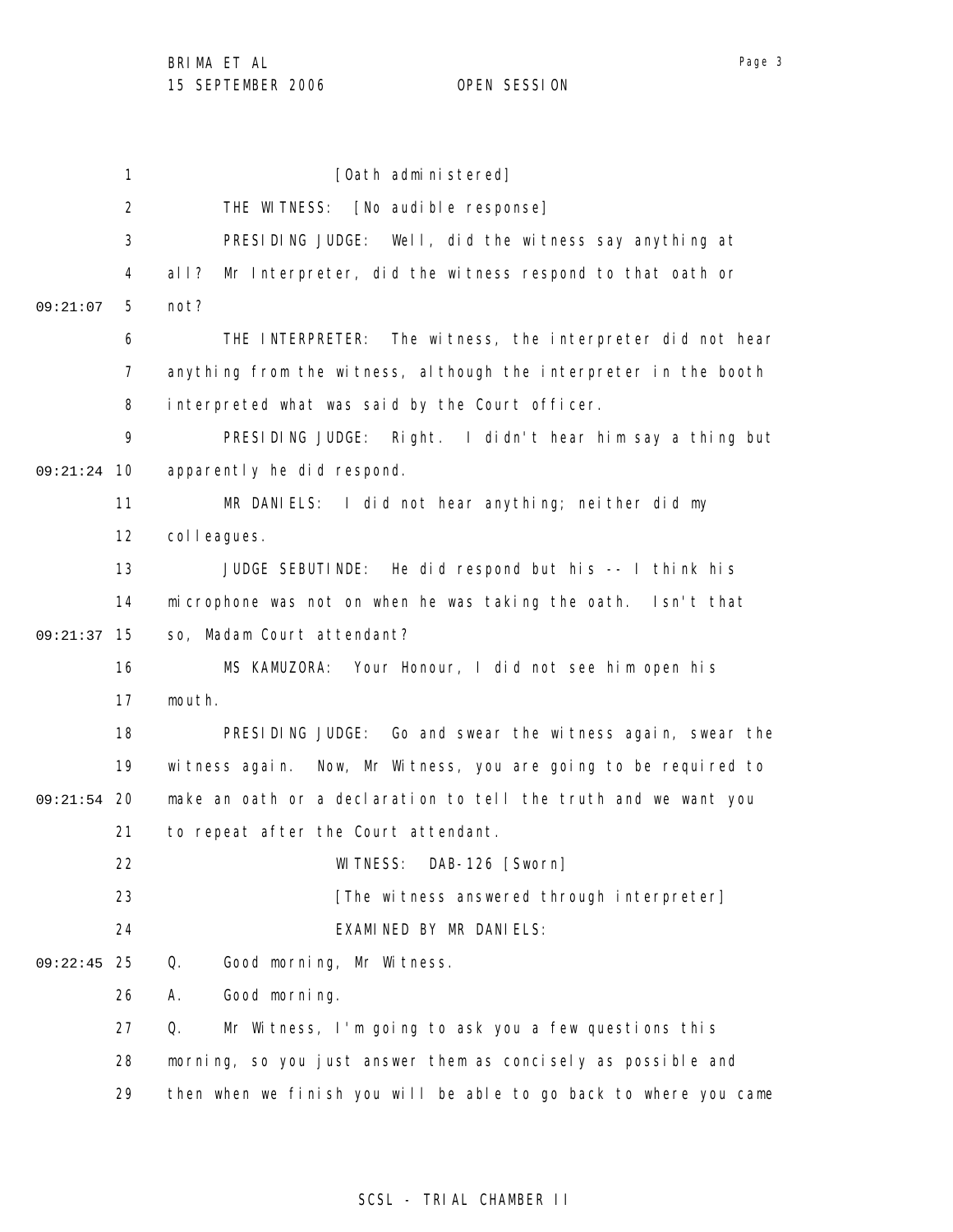|               | $\mathbf{1}$   |            | from; do you understand?                                    |
|---------------|----------------|------------|-------------------------------------------------------------|
|               | $\overline{2}$ | А.         | Yes, sir.                                                   |
|               | 3              | Q.         | Mr Witness --                                               |
|               | 4              | А.         | Yeah.                                                       |
| 09:23:16      | 5              | Q.         | -- you were born in March 1968; is that correct?            |
|               | 6              | Α.         | Yes, sir.                                                   |
|               | $\overline{7}$ | Q.         | And you were born at Kayima Town?                           |
|               | 8              | Α.         | Exactly so, sir.                                            |
|               | 9              | Q.         | And Kayima Town is the headquarters of the Sandor Chiefdom? |
| 09:23:46      | 10             | Α.         | Correct.                                                    |
|               | 11             | Q.         | Sandor, I believe we have, S-A-N-D-O-R. And Sandor          |
|               | 12             |            | Chiefdom is within the Kono District?                       |
|               | 13             | Α.         | Exactly, sir.                                               |
|               | 14             | Q.         | You attended primary school at UMC?                         |
| 09:24:10      | 15             | А.         | Correct.                                                    |
|               | 16             | Q.         | And this is United Methodist Church?                        |
|               | 17             | А.         | Exactly.                                                    |
|               | 18             | Q.         | That was from 1975 to 1981?                                 |
|               | 19             | А.         | Yes, sir.                                                   |
| $09:24:31$ 20 |                | Q.         | From 1981 to 1986 you went to government secondary school   |
|               | 21             | in Bo?     |                                                             |
|               | 22             |            | A. Quite correct.                                           |
|               | 23             | Q.         | This is also known as the Bo government school?             |
|               | 24             | Α.         | Yes, sir.                                                   |
| 09:24:57      | 25             | Q.         | From 1986 to 1991 you worked as a radio operator in         |
|               | 26             | Li beri a? |                                                             |
|               | 27             | Α.         | Yes, sir.                                                   |
|               | 28             | Q.         | You returned to Kayima Town in 1991?                        |
|               | 29             | А.         | Correct.                                                    |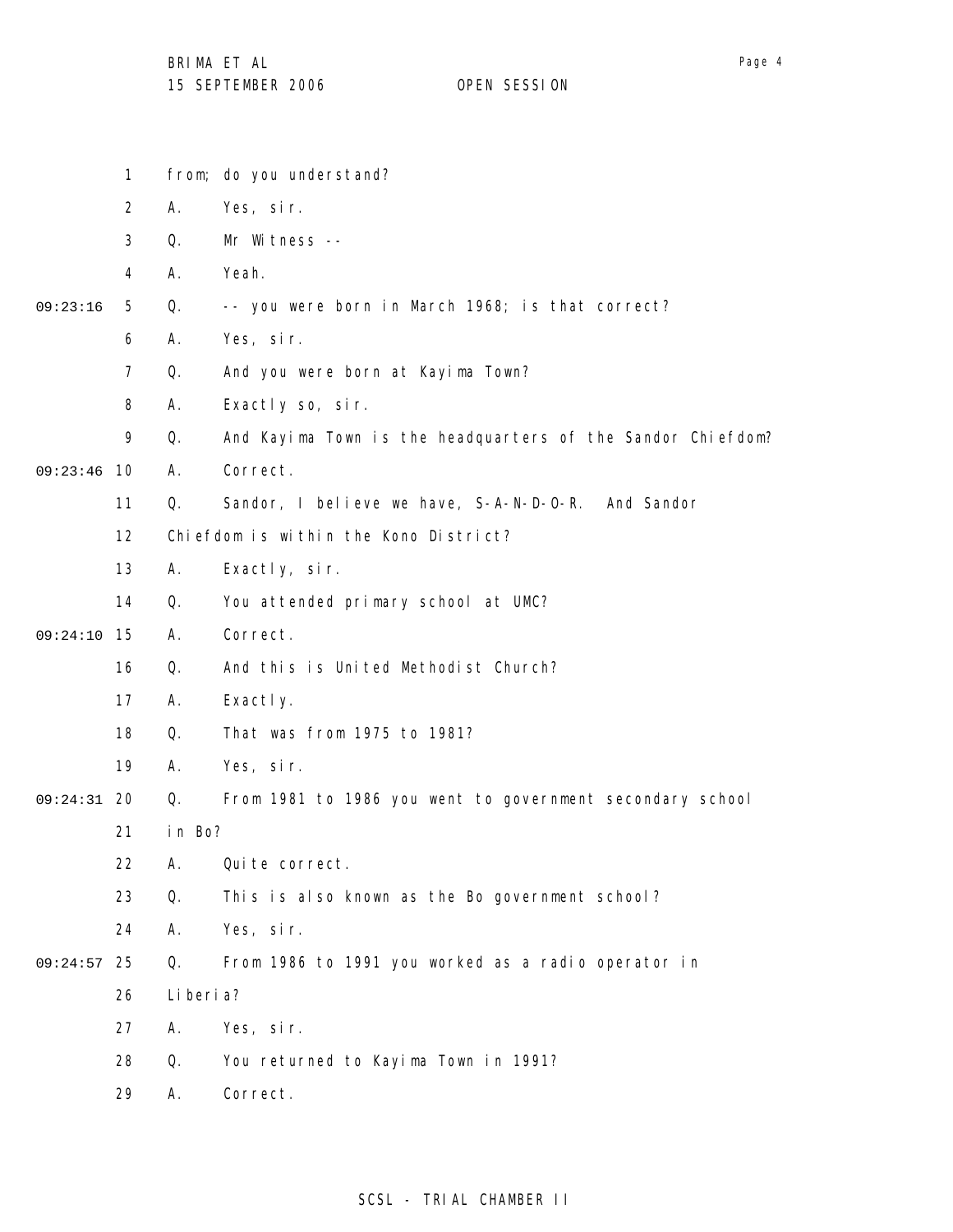|               | 1              | You returned to Kayima Town as a result of the war that<br>Q.      |
|---------------|----------------|--------------------------------------------------------------------|
|               | 2              | broke out in Sierra Leone?                                         |
|               | 3              | That was the way it happened.<br>А.                                |
|               | 4              | You are married with two children?<br>Q.                           |
| 09:25:44      | 5              | Α.<br>You are quite correct.                                       |
|               | 6              | And at the moment you are a teacher by profession?<br>Q.           |
|               | $\overline{7}$ | Yes, sir. Yes.<br>Α.                                               |
|               | 8              | You can read and write?<br>Q.                                      |
|               | 9              | Exactly.<br>Α.                                                     |
| $09:26:07$ 10 |                | What is your religion?<br>Q.                                       |
|               | 11             | I am a Christian.<br>Α.                                            |
|               | 12             | And where do you presently reside?<br>Q.                           |
|               | 13             | А.<br>In Kayima.                                                   |
|               | 14             | Q.<br>Thank you. Mr Witness, I'm going to take your mind back to   |
| 09:26:34      | 15             | May of 1997. Where were you in May of 1997?                        |
|               | 16             | 1997, I was in my village, Kayima.<br>А.                           |
|               | 17             | What were you doing?<br>Q.                                         |
|               | 18             | At that time I was engaged in agriculture. I was doing<br>А.       |
|               | 19             | rice farming.                                                      |
| 09:27:12      | 20             | For how many years, or for how long, did you do rice<br>Q.         |
|               | 21             | farming?                                                           |
|               | 22.            | A. I did that for a period of three years                          |
|               | 23             | Do you recall any significant events taking place in Sierra<br>Q.  |
|               | 24             | Leone, in May 1997?                                                |
| 09:27:37      | 25             | When there, we were in our village, Kayima, we heard<br>Α.<br>Yes. |
|               | 26             | over the radio that a group of soldiers had overthrown the SLPP    |
|               | 27             | government and they formed their own government called the AFRC    |
|               | 28             | and said their leader was Johnny Paul Koroma with some of his      |
|               |                |                                                                    |

29 comrades.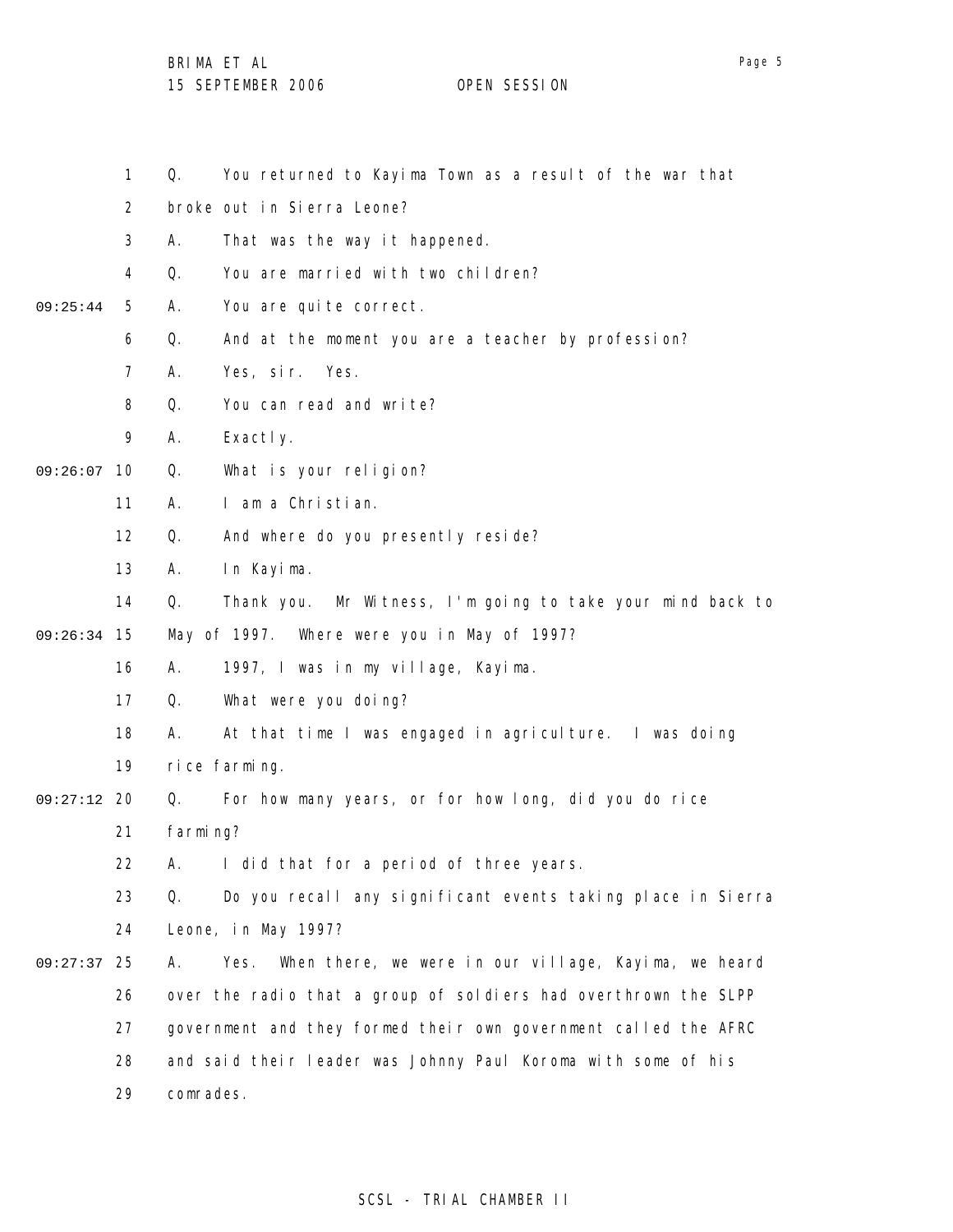Page 6

|          | $\mathbf{1}$ | Q.         | Mr Witness, how exactly did you hear about this?                  |
|----------|--------------|------------|-------------------------------------------------------------------|
|          | 2            | А.         | As I was saying, I heard it over the media, the radio, the        |
|          | 3            |            | SLBS radio.                                                       |
|          | 4            | Q.         | Do you know what the AFRC stood for?                              |
| 09:28:43 | 5            | А.         | AFRC? I don't know its meaning.                                   |
|          | 6            | Q.         | Did anything happen in Kayima Town around May 1997, as a          |
|          | 7            |            | result of the coup you just talked about?                         |
|          | 8            | А.         | Everything was peaceful with us because we were doing<br>No.      |
|          | 9            |            | everything in Kono.                                               |
| 09:29:21 | 10           | Q.         | At the time, who was in charge of Kayima Town?                    |
|          | 11           | А.         | It was the town chief.                                            |
|          | 12           | Q.         | Is he the same town chief that you have today?                    |
|          | 13           | А.         | Yes, he's still the one.                                          |
|          | 14           | Q.         | Did Kayima Town remain peaceful?                                  |
| 09:30:00 | 15           | А.         | Our peace was obstructed. When we were told that the              |
|          | 16           |            | ECOMOG had intervened in Freetown, that was the time we saw a     |
|          | 17           |            | group of soldiers, a group of armed men, went up to a place; that |
|          | 18           | is Kayima. |                                                                   |
|          | 19           | Q.         | Do you recall when exactly it was that a group of armed men       |
| 09:30:28 | -20          |            | came to Kayima?                                                   |
|          | 21           | А.         | It was in June '98.                                               |
|          | 22           | Q.         | Were you in Kayima in June 1998?                                  |
|          | 23           | Α.         | I was in Kayima.                                                  |
|          | 24           | Q.         | Do you know where this group of men came from?                    |
| 09:31:11 | 25           | Α.         | They said they came from Freetown here.<br>Yes.                   |
|          | 26           | Q.         | Who were these men that came to Kayima?                           |
|          | 27           | Α.         | They were armed men. They were the RU -- the RUF and a few        |
|          | 28           |            | SLA sol di ers.                                                   |
|          | 29           | Q.         | Do you know what the RUF stands for?                              |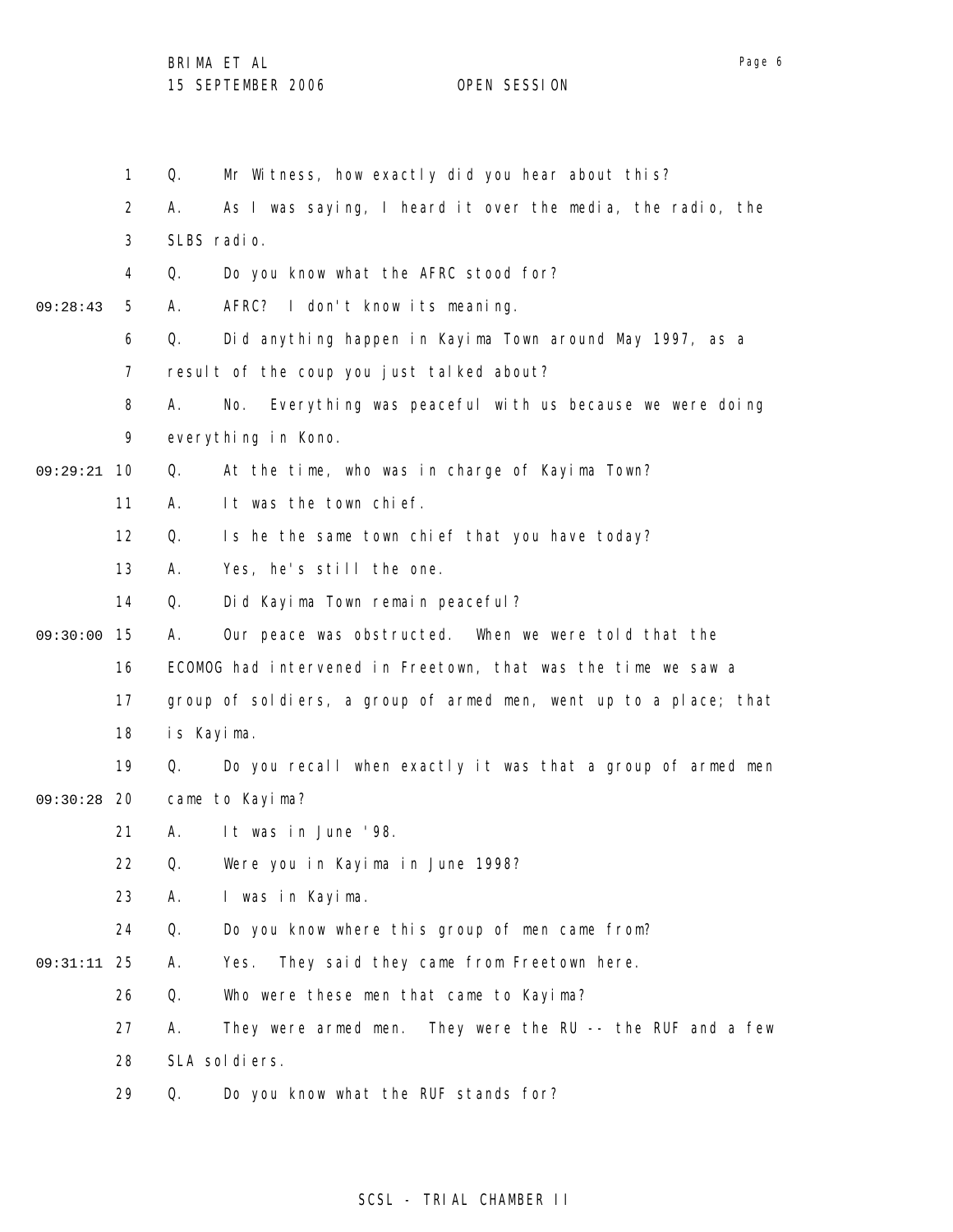1 2 3 4 5 6 7 8 9 09:33:04 10 11 12 13 14 09:33:40 15 16 17 18 19 09:34:16 20 21 22 23 24 25 09:34:47 26 27 28 29 09:32:27 A. Yes, Revolutionary United Front. Q. Do you know about how many soldiers or how many armed men came into Kayima in June 1998? A. Yeah. The eyes is not the carrier of boredom but it knows something that is difficult. There were around 300 armed men. Q. How do you know they were about 300 armed men? A. The way I observed the number of the people there were many. There were many. Q. How were they dressed? A. Some were dressed in full army uniform. Some wore the cap, some the trousers. Some did not even wear the uniform. Q. Are you able to tell, roughly, their ages? How old were these soldiers? A. I don't understand the question, please. Q. You've told us that, roughly, about 300 armed soldiers came into Kayima Town and you said you saw them. And I want to know that, in looking at them, were you able to tell how old they were, as soldiers, the ages of the men who came into Kayima Town? A. Yes. Most of them, 40, 50, 30. Some, I was older than they were. Q. Do you know who was in charge of the group of soldiers that came into Kayima Town? A. Yes, sir. Q. Who was in charge? A. It was one commander called Colonel Oldshaw. MR DANIELS: Oldshaw, Your Honours, is spelt O-L-D-S-H-A-W. Q. Do you know which faction he belonged to? A. Yes. Colonel Oldshaw was an RUF. Q. How do you know he was an RUF?

SCSL - TRIAL CHAMBER II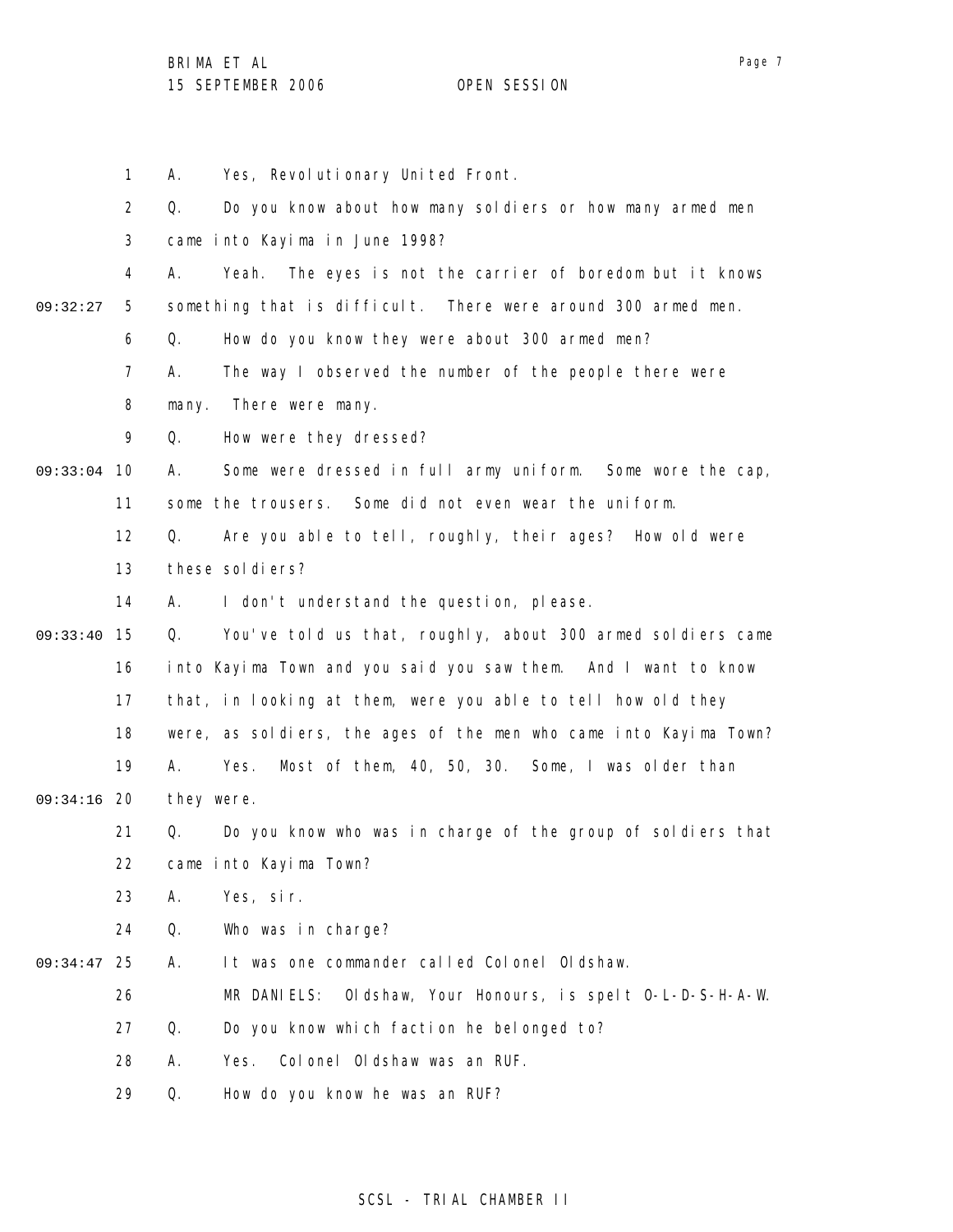Page 8

1 2 3 4 5 6 7 8 9 09:36:53 10 11 12 13 14 15 09:37:28 16 17 18 19 09:38:17 20 21 22 23 24 09:38:54 25 26 27 28 29 09:36:17 A. Because he identified himself by telling us. Q. You told us that SLA came into Kayima Town. Who were the SLA to you? What do you mean by SLA? A. They are our own Sierra Leone Army. Q. Do you know who was in charge of the SLA? A. Yes, it was the same Colonel Oldshaw. Q. How do you know that Colonel Oldshaw was in charge of the SLA while they were in Kayima? A. Because the day they arrived, as they arrived, he assembled all of them and spoke to them and, from the time they were there, it was from him that they received orders. Q. Did you ever see the armed men assemble in Kayima Town? A. Yes, every morning he gathered them, he spoke to them, he gave them orders, and sent them out. Q. Where in Kayima Town did he gather the armed men? A. Right in the middle of the town by the old barri. Q. How many barris are there in Kayima Town? A. We have about two. We have the new one and the old one. Q. And where were you staying at that time in Kayima Town, in relation to the two barris you've just mentioned? Where were you staying? A. I was living adjacent the old barri. Q. So were you able to see the assembly of soldiers in the mornings yourself? A. Yes. Where they gathered I used to see -- to see them, and I used to hear them. Q. Did you ever hear Colonel Oldshaw giving instructions to the armed men, yourself? A. Yes, at one -- I had been there once, twice, thrice when he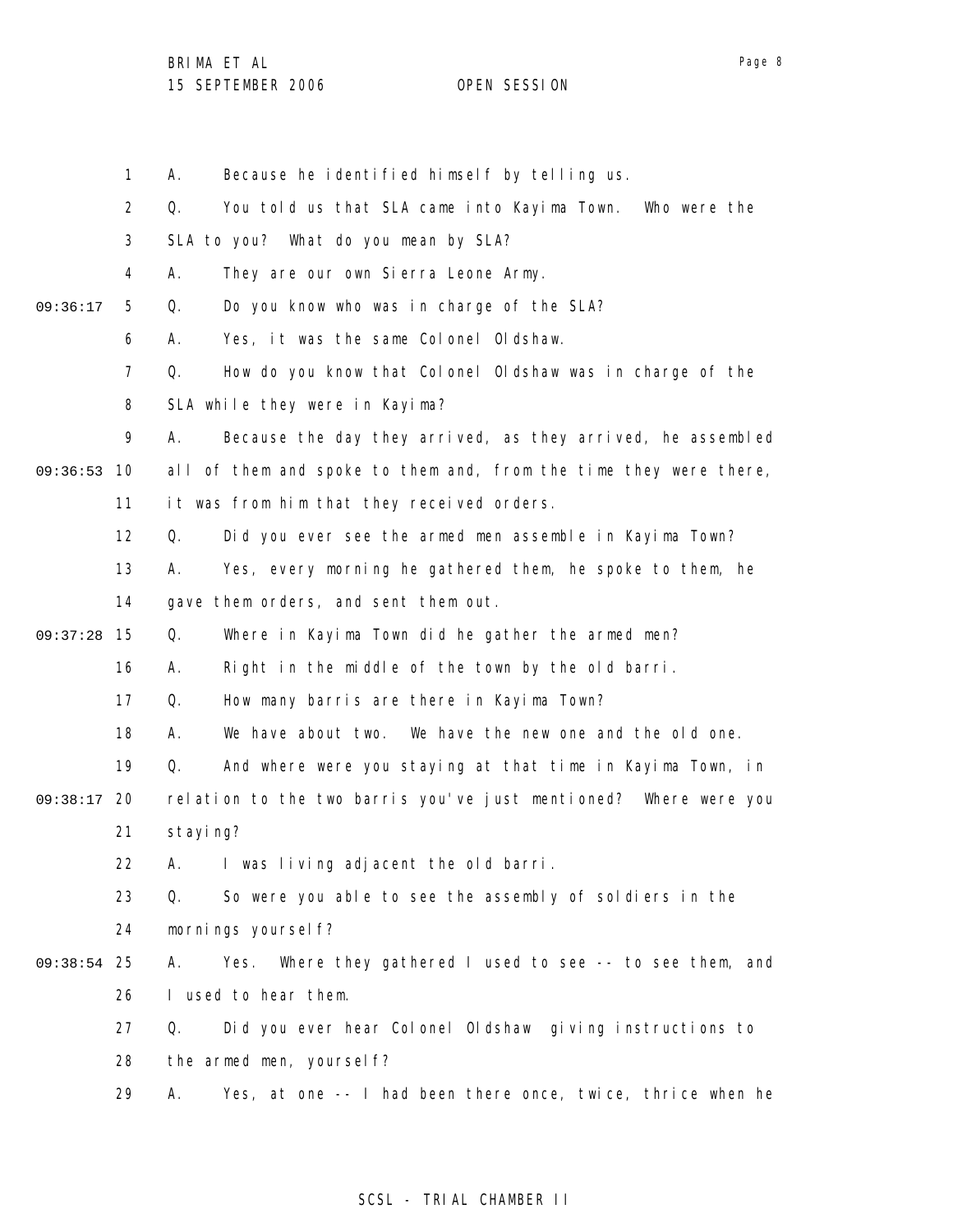1 gave orders to them.

|          | $\overline{2}$ | If you can recall, what did he order them to do?<br>Q.            |
|----------|----------------|-------------------------------------------------------------------|
|          | 3              | I can recall the first day when he arrived, because<br>А.         |
|          | 4              | every -- everybody run away into the bush. I myself wasn't able   |
| 09:39:57 | 5              | to run to go to the bush, because I had a swollen leg. When he    |
|          | 6              | arrived, he admired the town Kayima and said that was the area    |
|          | $\overline{7}$ | his men were going to base. So they captured -- they captured     |
|          | 8              | our cattle and looted the town and carried away people's          |
|          | 9              | properties.                                                       |
| 09:40:30 | 10             | Who captured your town?<br>Q.                                     |
|          | 11             | It was this RUF commander, Colonel Oldshaw with his boys.<br>А.   |
|          | 12             | Is it the same person who looted Kayima Town?<br>Q.               |
|          | 13             | It was the same person that looted Kayima Town through his<br>А.  |
|          | 14             | instruction that he gave to his men.                              |
| 09:41:07 | 15             | Did you see the looting take place, personally?<br>Q.             |
|          | 16             | I was there while they were doing it.<br>Α.                       |
|          | 17             | What did you see?<br>Q.                                           |
|          | 18             | During that time, I had nothing to say. I only observed.<br>А.    |
|          | 19             | I didn't say what did you say. I said: What did you see?<br>Q.    |
| 09:41:45 | -20            | Α.<br>They took all our property in the town; our food, our       |
|          | 21             | clothes, our furniture. They looted everything, plus the          |
|          | 22             | livestock that I've talked about. And after that, he ordered his  |
|          | 23             | boys -- since everybody had run away from the town and went into  |
|          | 24             | the bush, he said the town should be burnt down. So he passed     |
| 09:42:18 | 25             | the order and the town was burnt down.                            |
|          | 26             | Q.<br>How do you know that he passed the order for the town to be |
|          | 27             | burnt down?                                                       |
|          | 28             | As I was saying, I was very close to them. He passed the<br>А.    |
|          | 29             | order and the houses were burnt. And after I heard he had         |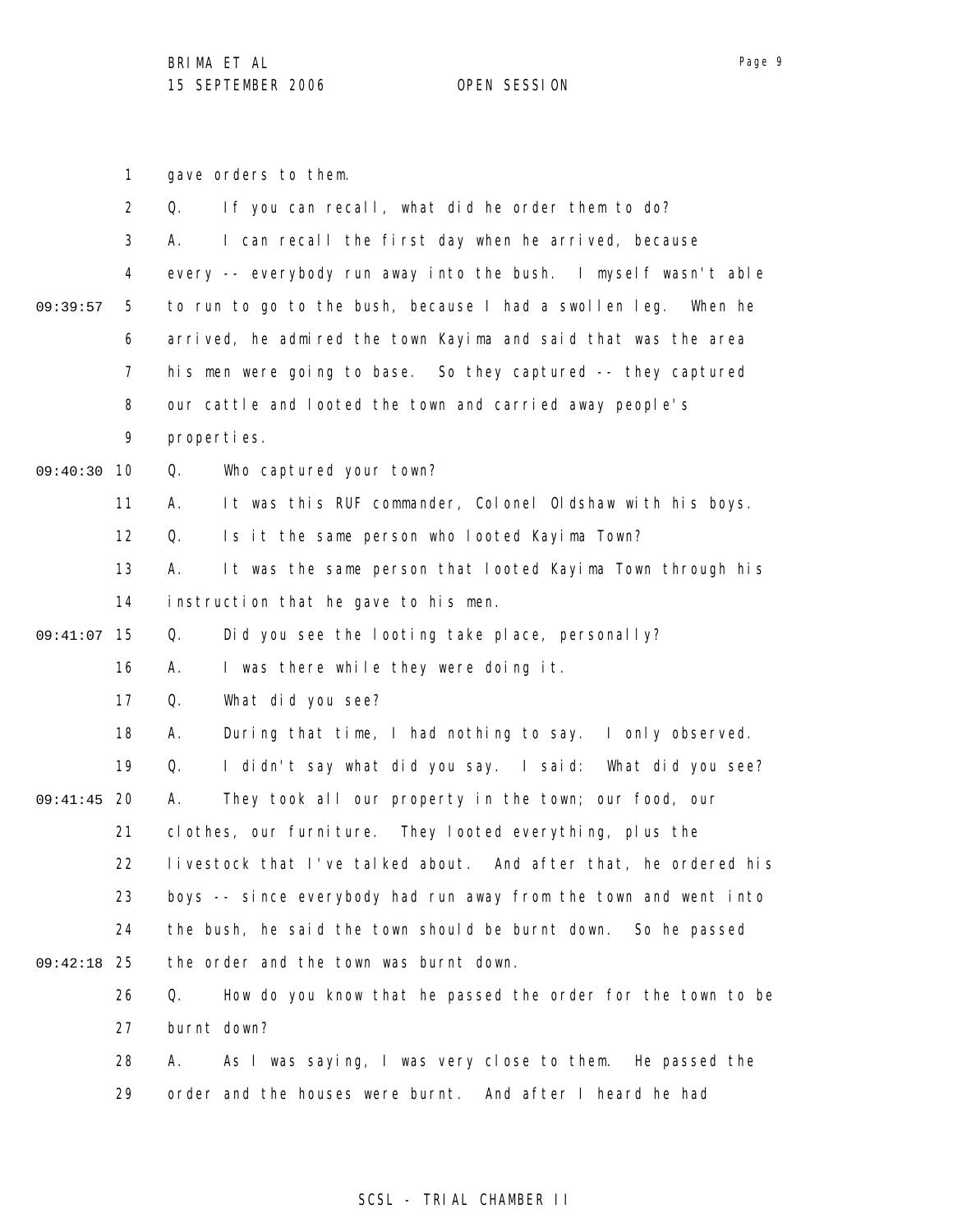1 2 3 4 5 6 7 8 9 09:43:43 10 11 12 13 14 15 09:44:15 16 17 18 19 09:44:34 20 21 22 23 24 25 09:44:59 26 27 28 29 09:43:08 dispersed the boys, through his instruction to go and search for food -- Q. [Overlapping speakers] burning of the houses. We shall go on to other matters. Are you with me? A. Yes, sir. Q. Do you know how many houses were burnt down as a result of the orders of Colonel Oldshaw in Kayima Town? A. Yes. The houses were plenty, nearly 200. Q. How do you know there were about 200 houses? A. Well, as I was saying, that time he had dispersed his boys, who went into the bush, I took my supporting stick walking around the town. Without them noticing me, I went round and came back. Q. What did you do when you went round? A. As I went round I counted the burnt houses, the houses they had burnt down. Q. You also said that Colonel Oldshaw was happy with Kayima Town? A. Yes. Q. What do you mean by that? JUDGE SEBUTINDE: The words used were "admired our town." MR DANIELS: I beg your pardon. Q. You also told us that Colonel Oldshaw admired Kayima Town. What did you mean by that? A. Because the town had beautiful houses. It was well planned. We even called it Kono London, and there were a lot of cattle. That was why he admired the town, and it was a big town. And he said, "This is the place where I am going to base." Q. So do you know whether Colonel Oldshaw and his fighters actually based in Kayima Town?

# SCSL - TRIAL CHAMBER II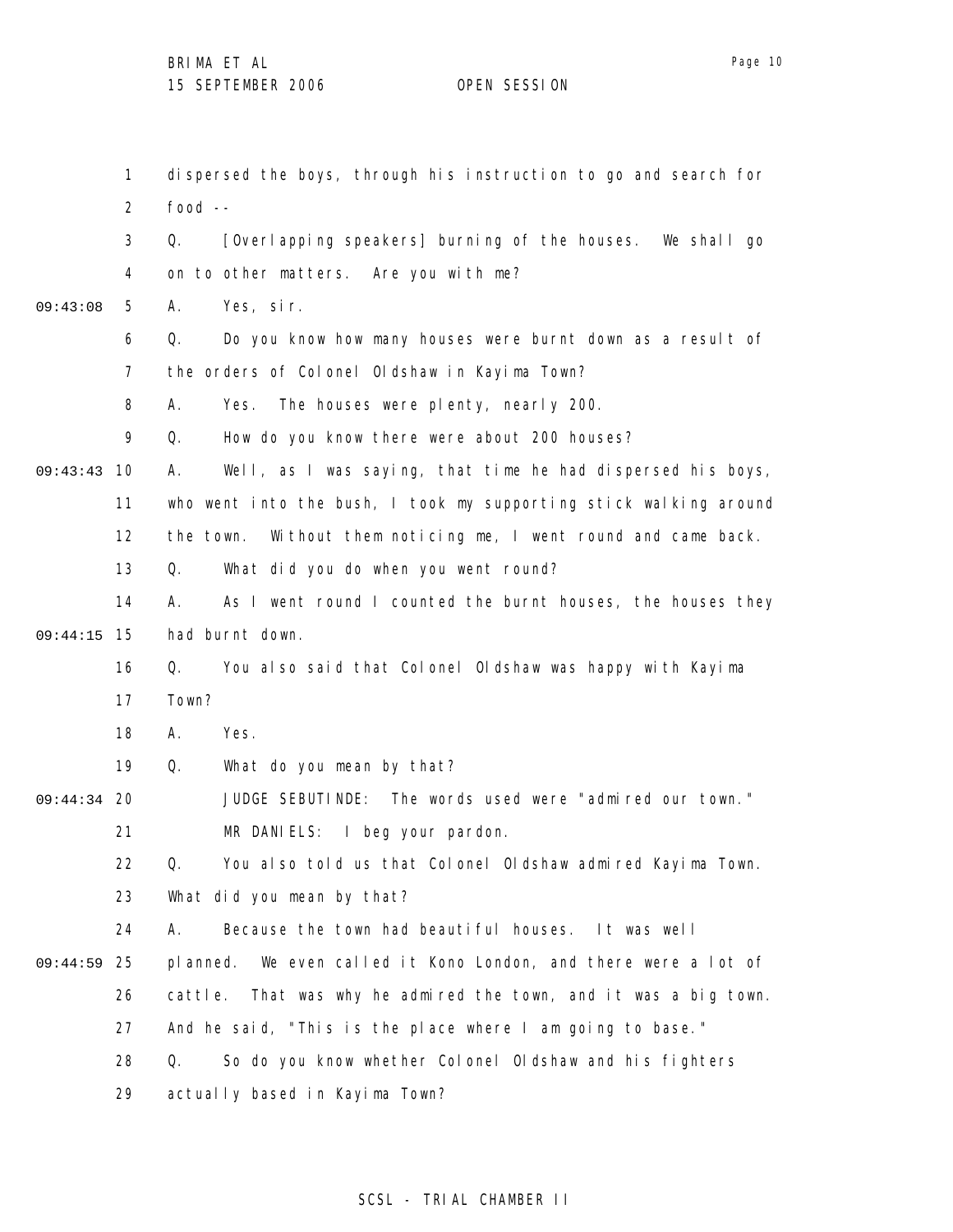Page 11

1 2 3 4 5 6 7 8 9 09:46:29 10 11 12 13 14 15 09:46:41 16 17 18 19 09:47:04 20 21 22 23 24 25 09:47:49 26 27 28 29 09:46:00 A. Yes, that was where they were based. Q. Do you know for how long they were based in Kayima Town? A. They were there for about two months. Q. You've told us that the houses -- about two hundred houses were burnt down; the town was looted. Did anything else happen in Kayima Town at the time that Colonel Oldshaw was present with armed men? A. Yes. I can recall one morning when he gathered them, they -- they used to -- they called -- they called that gathering as -- THE INTERPRETER: The interpreter is sorry. Can the witness go a little bit slower so that it can be interpreted accordingly. MR DANIELS: Q. Hold on. Mr Witness, as you speak what you say is being interpreted, so can you please go slowly so everybody can hear. A. Okay. Q. Can you repeat what you were saying? A. One morning he gathered them together and gave them instructions to go a village call Kabaidu. Q. Where is Kabaidu in relation to Kayima? A. Kabaidu is 4 miles away from Kayima. MR DANIELS: Kabaidu is spelled K-A-B-A-I-D-U. Q. Do you know what he asked his men to go and do in Kabaidu? A. He said they should go for food-finding; they should go in search of food. Q. Did the armed men carry out the orders of Colonel Oldshaw? A. Yes. They did not deny. They went. Q. And when they went to Kabaidu, if you know, did anything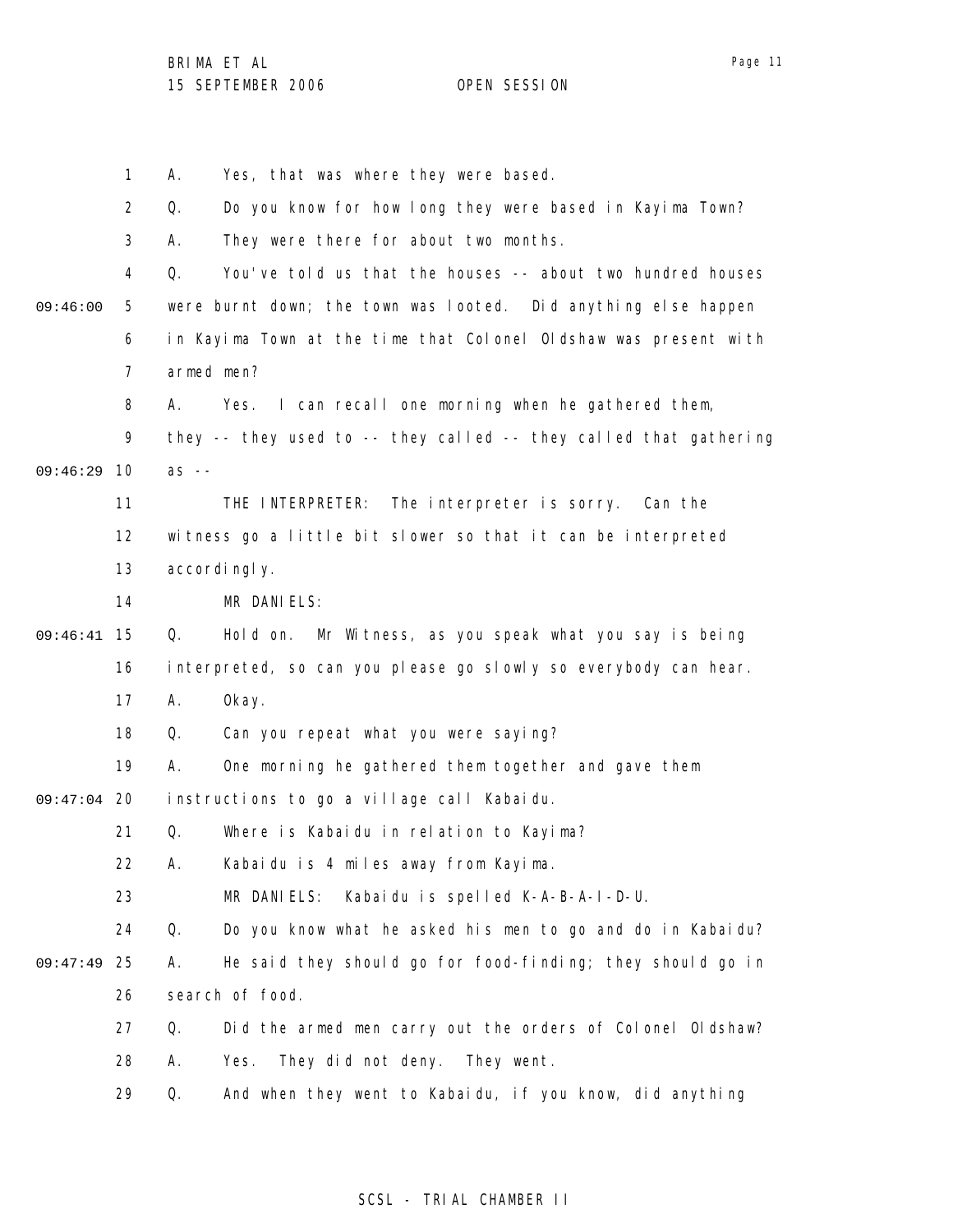1 2 3 4 5 6 7 8 9 09:49:18 10 11 12 13 14 15 09:49:45 16 17 18 19 09:50:26 20 21 22 23 24 25 09:51:02 26 27 28 09:48:45 happen in Kabaidu? A. Yes, they went. They killed one old pa called Ngandi Bufeh who was one of the elders. Q. Can you repeat the name again? A. Ngandi Bufeh. MR DANIELS: Ngandi Bufeh I have as G-A-N-D-I [sic] Bufeh, B-U-F-E-H. Q. How do you know that Colonel Oldshaw's men killed Ngandi Bufeh in Kabaidu? A. They were the very people that came back and gave the report to Colonel Oldshaw. Q. Were you there when they gave their report? A. I was -- I was there, seated in my house. Q. And what did you hear? A. They came and told him that they had killed one man. We say -- who said - sorry - his name was Ngandi Bufeh because he confronted them. Q. Do you know who Ngandi Bufeh was? Who was he? A. Ngandi Bufeh, he was one of our loving elders in Kayima. Q. Did you know him before he was killed? A. Yes, very well. Q. What did he do? A. You mean Ngandi Bufeh himself? They said that when they went on their mission, he was the one that stubbornly resisted them. Q. I mean, what is his profession, or what was his profession before? Did you know that? A. He was an old man. He was aged. He depended -- he

> 29 depended entirely on his children.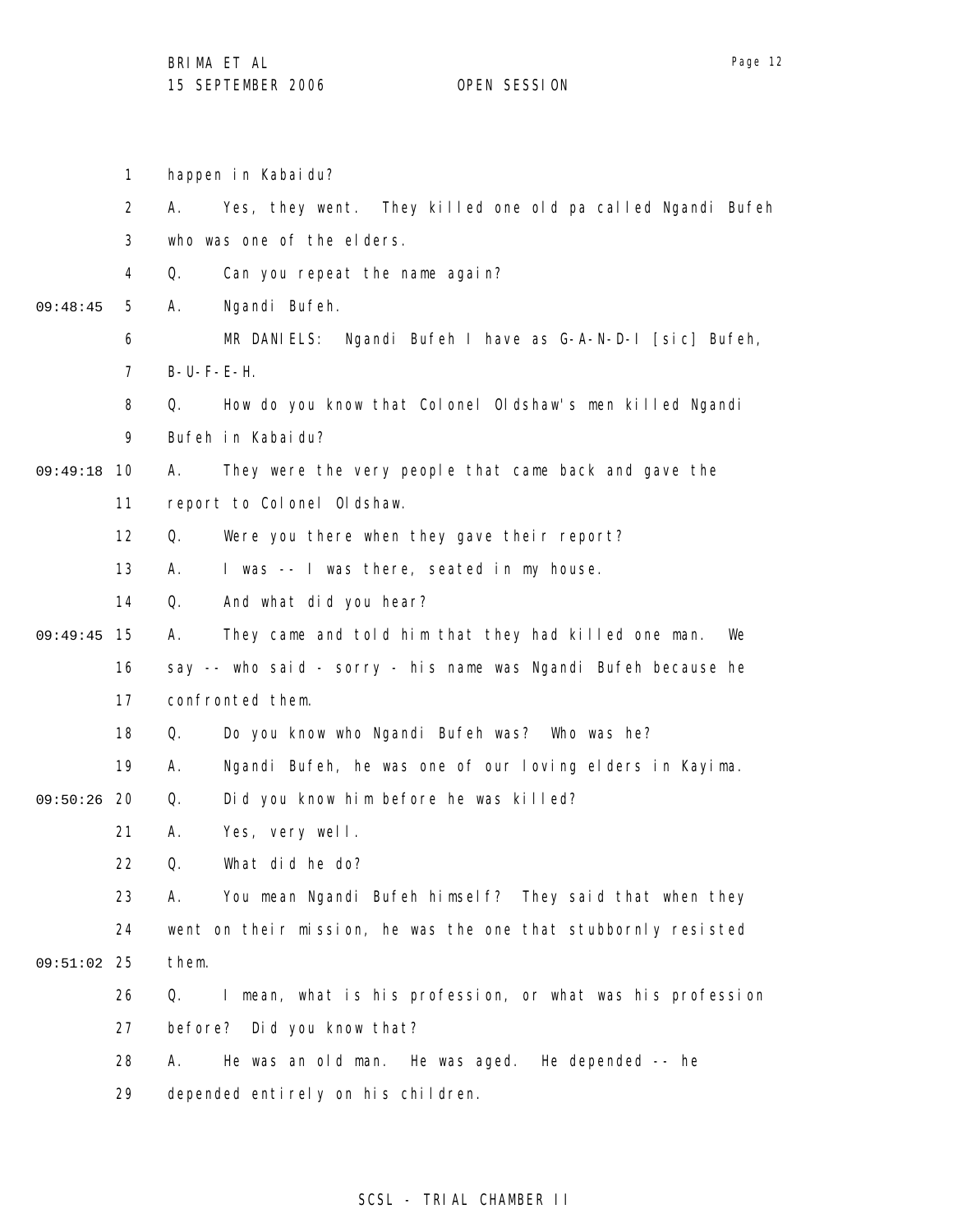- Page 13
- 1 2 3 4 5 6 7 8 9 09:52:38 10 11 12 13 14 15 09:53:22 16 17 18 19 09:53:53 20 21 22 23 24 25 09:54:33 26 27 28 29 09:52:00 Q. Do you know how he was killed? A. Well, they who came and reported said they shot at him with a gun. Q. Do you know who exactly killed him? A. That one, I don't know. Q. Did anything else happen in Kayima Town? A. Yes. After they had killed Ngandi Bufeh, again, he gathered his boys and sent them to Kaya, so as to come with the section chief there. MR DANIELS: Kaya, Your Honours is K-A-Y-A. Q. Where is Kaya in relation to Kayima? Kaya is 9 miles away from Kayima in the Nieni Chiefdom. It is in the Koranko area. MR DANIELS: Nieni is N-E-I-N-I [sic]. Koranko we have K-R-A-N-K-R-O [sic]. Q. How do you know that Colonel Oldshaw instructed his men to go to bring the chief of Kaya? A. As I had said, I was -- I was not well. I was seated at my verandah, I was not far away from them. I heard all the di scussions they had. Q. What exactly did they say? A. Well, he said he heard that the section chief at Kaya had said for the ECOMOG from Yifin so that they could come and base in Kaya there. So, based on that, they sent for him. Q. Did the boys of Colonel Oldshaw actually go to bring the section chief? A. Yes, sir. They went. They brought him with his younger brother. Q. Do you know the name of the section chief that they brought?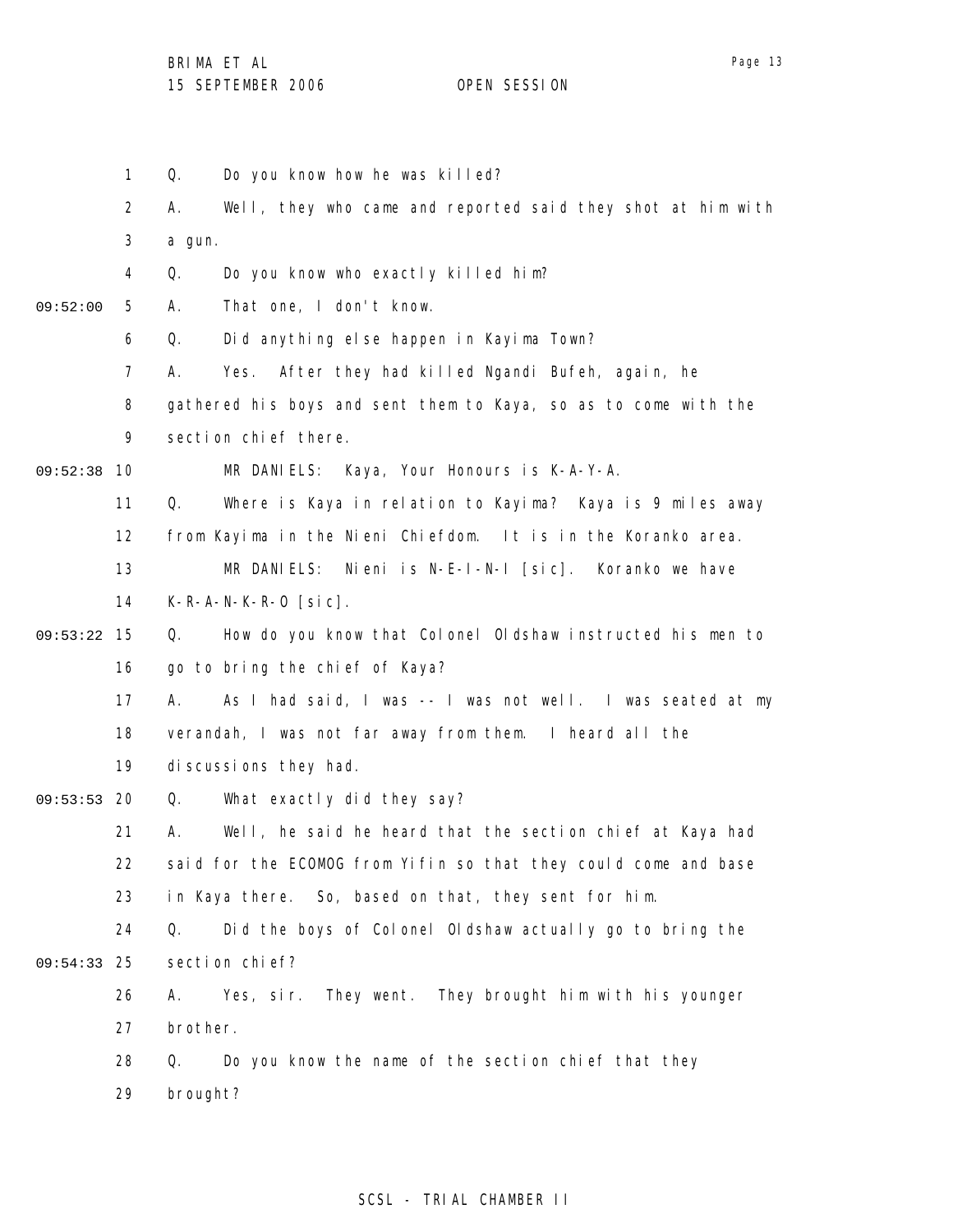1 2 3 4 5 6 7 8 9 09:56:05 10 11 12 13 14 15 09:56:45 16 17 18 19 09:57:11 20 21 22 23 24 09:57:48 25 26 27 28 29 09:55:29 A. Yes, the section chief was called Pa Takally. MR DANIELS: Pa, as in P-A. Takally as in T-A-K-A-L-L-Y. Q. You also said that they brought the section chief and his younger brother? A. Yes, sir. Q. Do you know the name of his younger brother? A. Yes, his name is Pa Kabba. Q. Where was the section chief brought to Takally? Where did they bring him to? A. They brought Pa Takally and his younger brother in Kayima Town. They walked past me. Q. Did anything happen to the section chief? A. Yes. When they came with him, Colonel Oldshaw asked him if the story that he sent for the ECOMOG from Yifin to come and base to his place was true. The Pa said no. Then he ordered that the Pa should be killed. So he ordered one SLA to kill the Pa and his younger brother. Q. Were you present when the order was given to the SLA to kill Pa Takally? A. I was there, very close to them. Q. Was Pa Takally actually killed? A. Yes, but it wasn't the SLA that killed him. It was Colonel Oldshaw himself that killed him. Q. Do you know why the SLA did not obey the orders of Pa Takally to kill him? A. Well, the younger brother from whom they would have started with, he released him and he went away, and that was the time Colonel Oldshaw came and said: "Oh, you've said that this man, his body is bulletproof. Well, this man, I myself would kill him

### SCSL - TRIAL CHAMBER II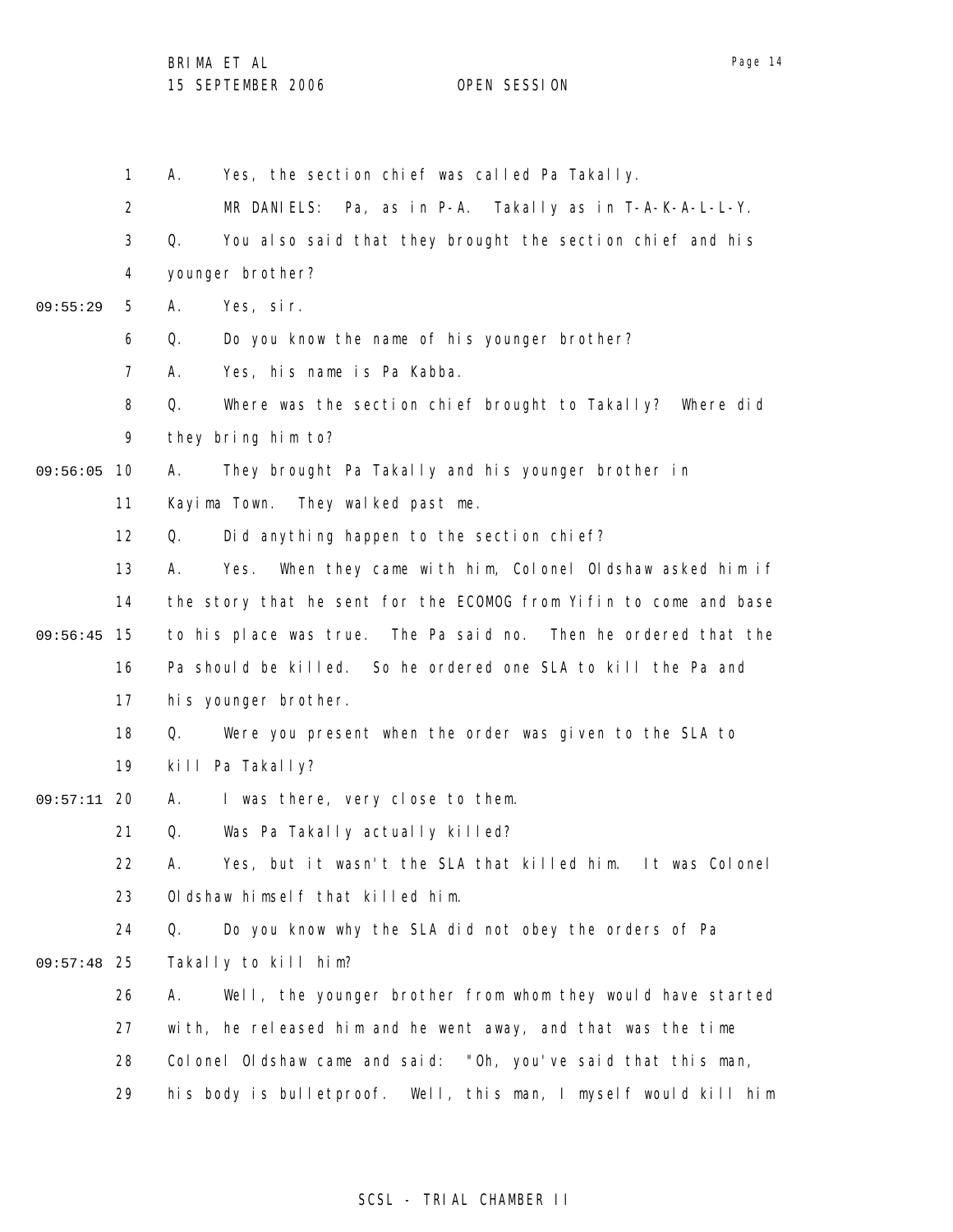Page 15

1 2 3 4 5 6 7 8 9 09:59:30 10 11 12 13 14 15 10:00:06 16 17 18 19 20 10:00:45 21 22 23 24 25 10:01:16 26 27 28 29 09:58:53 to know whether it is true." After his younger brother had escaped, he himself killed that Pa. Q. How did he kill him? A. He shot him. It was a single shot. Q. So, did anything happen to the one that ran away? A. The man that ran away, nothing happened to him. As I am speaking now, he is the present section chief in Gayia -- Kaya rather. He has replaced his late brother. Q. So do you know whether the ECOMOG troops eventually went to Kaya Town? A. Yes. ECOMOG, they did not come again. They were at Yifin. They did not enter Kaya Town. They stopped at Yifin. Q. Did they come to Kayima Town? A. As I'm saying, they stopped at Yifin. They did not reach at Kayima. If they had arrived there earlier on, this destruction that had occurred wouldn't have occurred at all. Q. Do you know whether Colonel Oldshaw reported to anyone? A. I didn't see anybody in Kayima who was more than Colonel Oldshaw, and I don't know whether he reported it to anybody. Q. Do you know whether Colonel Oldshaw had a deputy? A. No. Q. Did anything else happen in Kayima Town, that you can recall, during the time of the occupation by Colonel Oldshaw and his armed men? A. Yes. One day we saw the Alpha Jet. The Alpha Jet came and then it dropped some bomb at the former APC office which was damaged, and the house in which Colonel Oldshaw was living, that also was damaged. Only that nobody died at that time. Q. Were you present when the Alpha Jets attacked or came to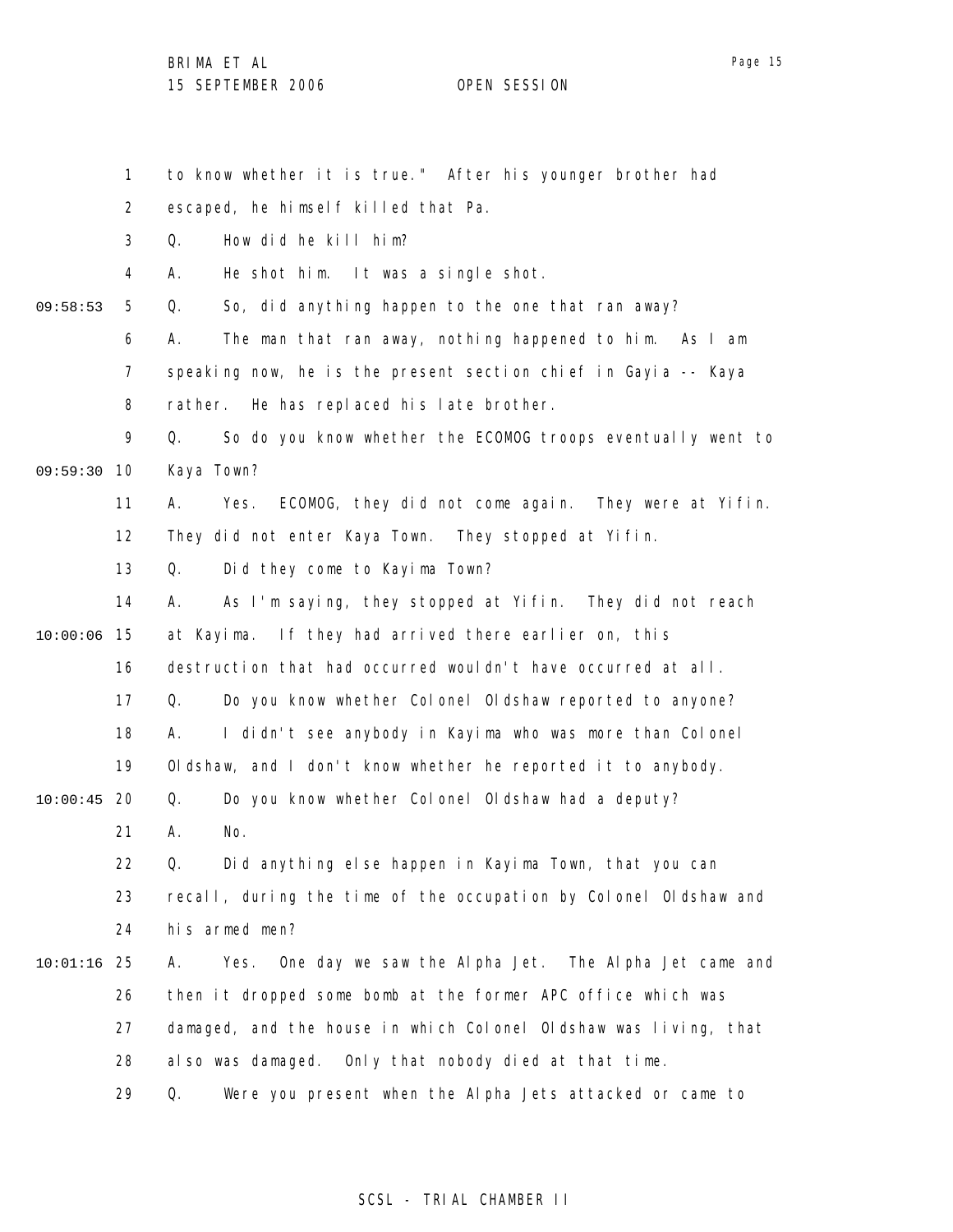1 2 3 4 5 6 7 8 9 10 10:02:44 11 12 13 14 15 10:03:21 16 17 18 19 20 10:03:47 21 22 23 24 25 10:04:08 26 27 28 29 10:02:11 drop bombs in Kayima Town? A. It -- it flew over my house. The APC house is near my house. That was the place I was. Q. Now, the time you were in Kayima Town, do you recall whether the -- Colonel Oldshaw and his men carried out any mutilations on the civilian population of Kayima Town? A. Well, I didn't see that, because all the civilians had run away, had gone. Q. It is alleged that some civilians had the carving AFRC written over their chest and RUF written over their chest. Are you aware of any civilians who have that written over their chest, AFRC or RUF, in Kayima Town? A. Well, those things, we heard about them, but I was not there again. Q. Apart from Colonel Oldshaw, was there any other commander in charge of Kayima Town? A. At that hour, I knew no other commander, unless Colonel OI dshaw. Q. What about later on? A. Well, later, when I travelled and came to Yifin, that was -- we were there when we heard another group had come. That was the time I heard Junior, I heard about Junior. They said they were there now. Q. Do you know when this other group came, this other group with Junior? Do you know which month and which year that they came to Kayima Town? A. Well, since I was not there at that time, I had left there. Q. But have you since come to find out whether or not he actually came to Kayima Town; that is, Junior?

### SCSL - TRIAL CHAMBER II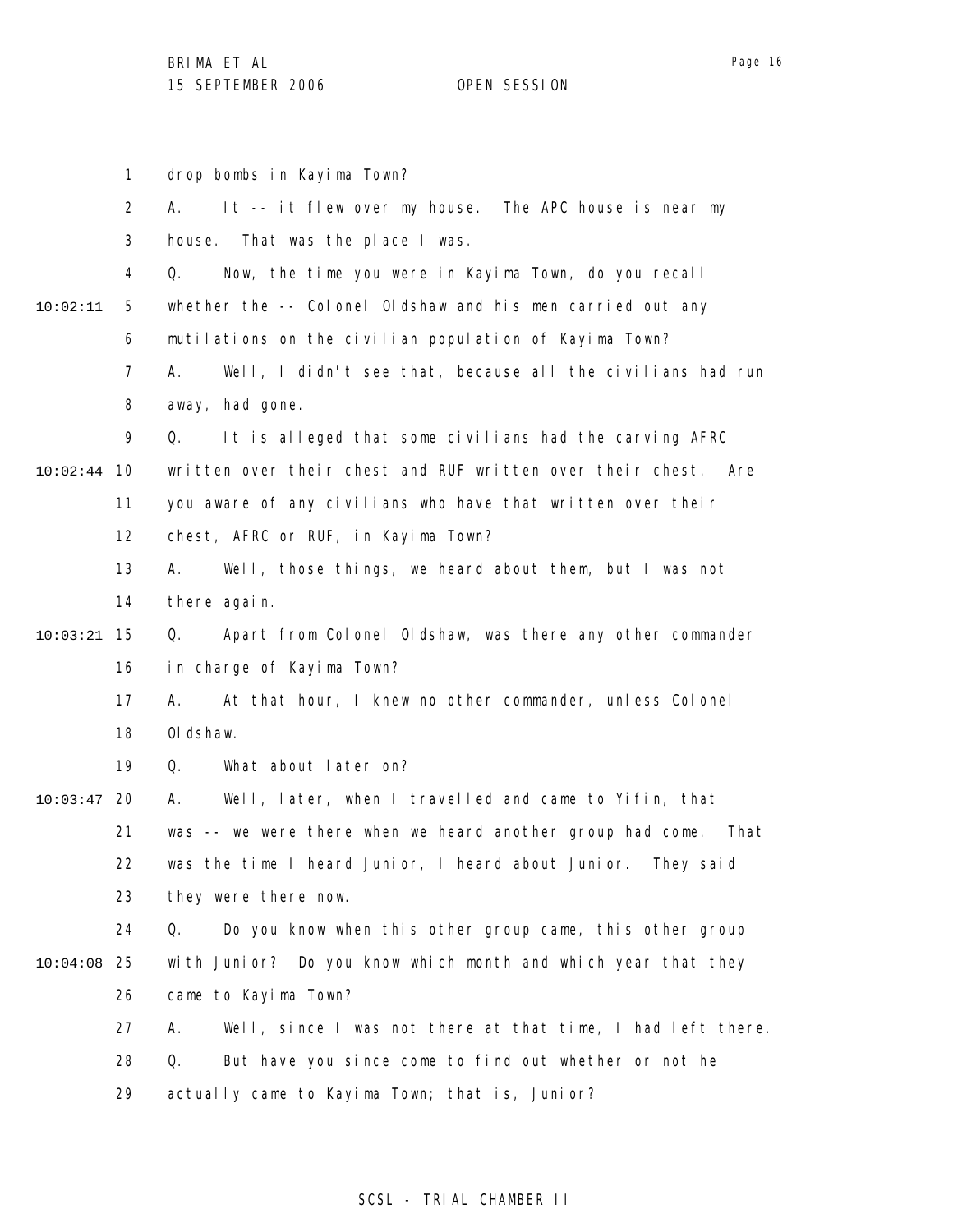1 2 3 4 5 6 7 8 9 10 10:05:17 11 12 13 14 15 10:05:40 16 17 18 19 20 10:06:17 21 22 23 24 25 10:06:28 26 27 28 29 10:05:03 A. As long as God has enabled me to leave that place, I never made that attempt to go there again. MR DANIELS: Your Honours, that will be all for this wi tness. PRESIDING JUDGE: Thank you, Mr Daniels. Is there anything more in chief? MR MANLY-SPAIN: Yes, Your Honour. Just a few questions. EXAMINED BY MR MANLY-SPAIN: Q. Good morning, Mr Witness. A. Good morning. Q. Mr Witness, you, in answer to my learned friend earlier, you said that you had heard of the AFRC but you did not know the meaning of AFRC? A. Yes. Q. Mr Witness, you also told this Court that it was in June 1998 that our men went to Kayima, led by Oldshaw? A. Yes. Q. Mr Witness, did any troops go to Kayima at any time you were there who referred to themselves as AFRC? MR WAGONA: Objection. That is a leading question, Your Honours. PRESIDING JUDGE: I will allow it. It stems from the evi dence al ready gi ven. MR MANLY-SPAIN: Much obliged, Your Honour. Q. Can you please answer the question? A. Yeah. Repeat your question. Q. My question is: You have told this Court that in June 1998, RUF troops with a few SLAs went and stayed in Kayima. My question is: Did any troops go to Kayima whilst you were there

SCSL - TRIAL CHAMBER II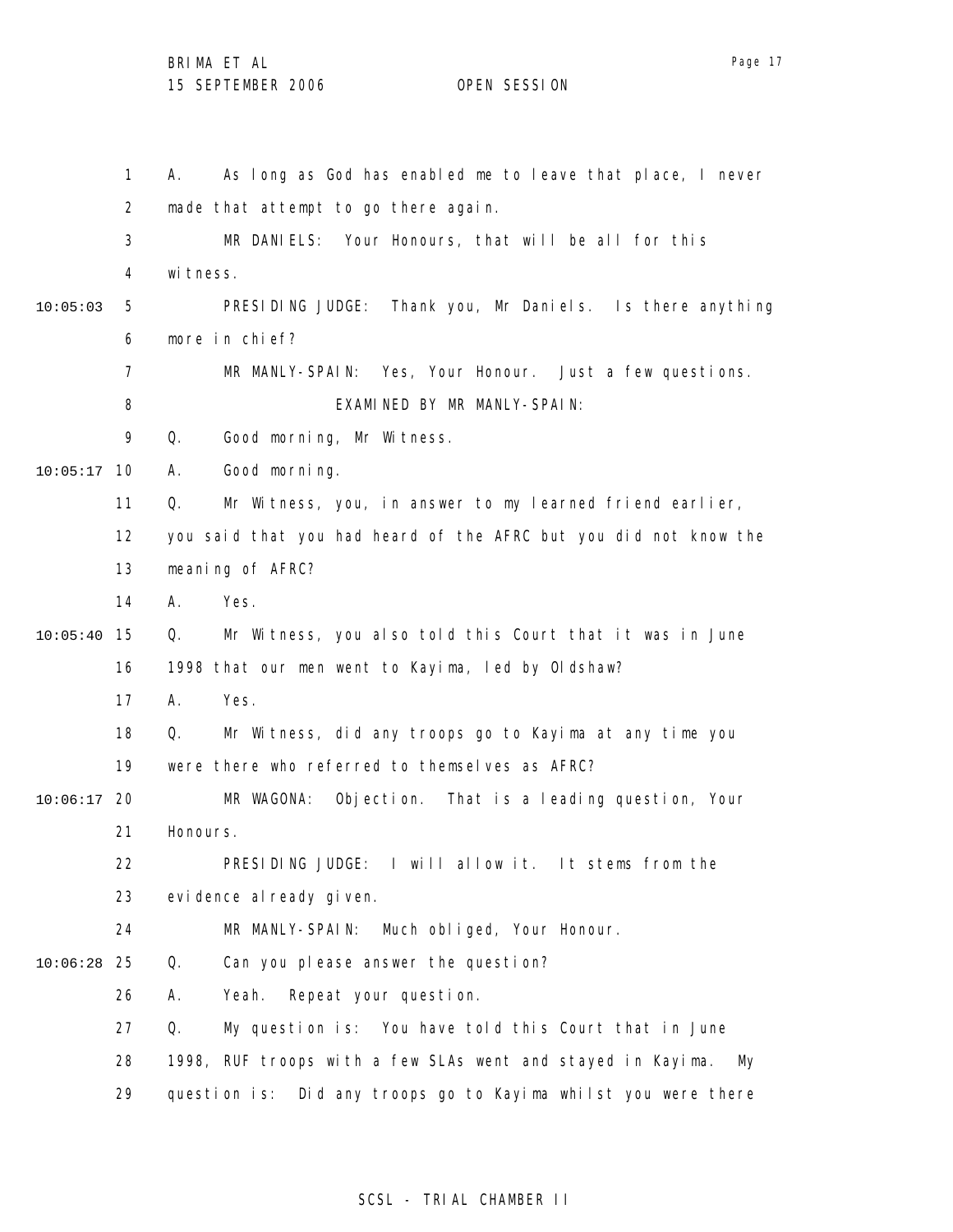1 2 3 4 5 6 7 8 9 10 10:07:49 11 12 13 14 15 10:08:03 16 17 18 19 20 10:08:21 21 22 23 24 25 10:09:05 26 27 28 29 10:07:22 who said they were AFRC? A. Well, I -- I don't know, I don't know about AFRC. The only ones I know are the RUF and the few SLA whom I say were subjected to Colonel Oldshaw there. Q. Thank you, Mr Witness. Mr Witness, in 1998, could you remember whether -- would you remember whether there were any villages near Kayima? A. Yes, there are villages around Kayima. Q. Can you tell this Court the names of these villages? JUDGE SEBUTINDE: Does the question relate -- currently or then, in 1998, because the interpreter is talking in the present sense. MR MANLY-SPAIN: Yes, that's why I asked him in 1998 whether he remembered. JUDGE SEBUTINDE: Make certain that that is the question. MR MANLY-SPAIN: Yes. Q. I want you, Mr Witness, to tell me the villages that you knew were near Kayima in 1998, not now. A. Foemangadu. Q. Can you spell it for us? A. F-O-E-M-A-N-G-A-D-U. MR MANLY-SPAIN: Yes, please go on. A. Kaminkudu. K-A-M-I-N-K-U-D-U. Q. Were there any more? A. Baudu. Q. Please spell it for us? A. B-A-U-D-U. Yarya, Y-A-R-Y-A-H [sic]. Kongowoh, K-O-N-G-O-W-O-H. Q. Okay, thank you very much.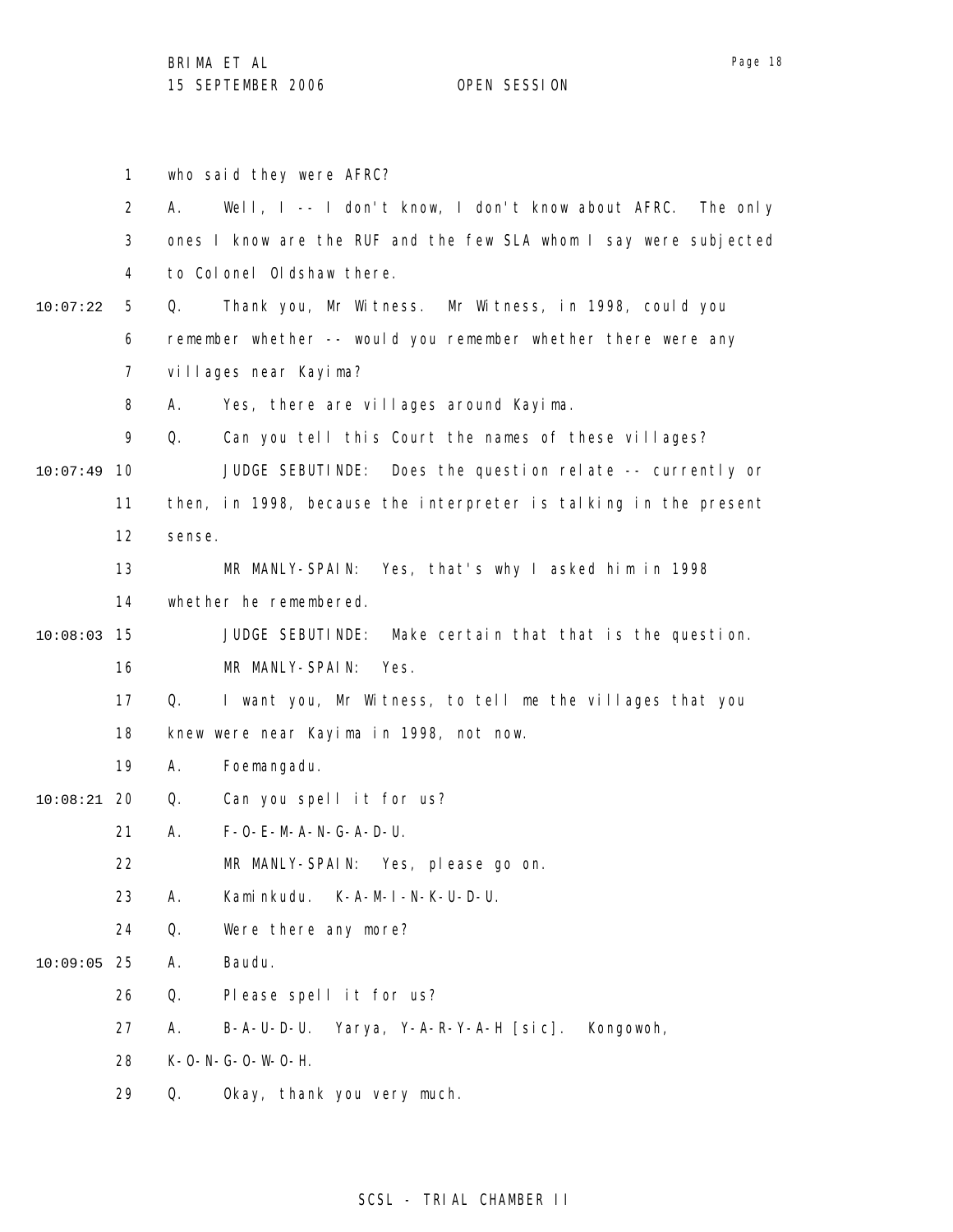Page 19

1 2 3 4 5 6 7 8 9 10 10:10:12 11 12 13 14 15 10:10:49 16 17 18 19 20 10:11:29 21 22 23 24 25 10:12:06 26 27 28 29 10:09:59 MR MANLY-SPAIN: That is all, Your Honours. PRESIDING JUDGE: Thank you. Is that all the evidence in chief? MS THOMPSON: There is none from me, Your Honour. PRESIDING JUDGE: Thank you, Ms Thompson. Yes, Mr Wagona. MR WAGONA: Thank you, Your Honours. CROSS-EXAMINED BY MR WAGONA: Q. Good morning, witness. A. Good morning, sir. Q. I have a few questions for you. Please answer them truthfully. Do you understand? A. Yes, sir. Q. Now, when you heard that President Kabbah's government was overthrown, did you hear Alex Tamba Brima, aka Gullit, was one of those involved in the overthrow of President Kabbah's government? A. Well, that time it was Johnny Paul Koroma. I heard that he was -- he was the leader and one of our brother, who was Corporal Gborie. I never heard about that man you are talking of. Q. I put it to you, witness, that Alex Tamba Brima, aka Gullit, was one of those involved in the overthrow of President Kabbah's government. What is your response, witness? A. Well, if he was involved, I didn't know. Q. Did you also hear that Ibrahim Bazzy Kamara was one of those involved in the overthrow of President Kabbah's government? A. I was in the village. I didn't see it; I didn't hear it. Q. I put it to you, witness, that Ibrahim Bazzy Kamara was one of those involved in overthrowing President Kabbah's government. What is your response, witness? A. Well, if he was one of them, I didn't know. I never saw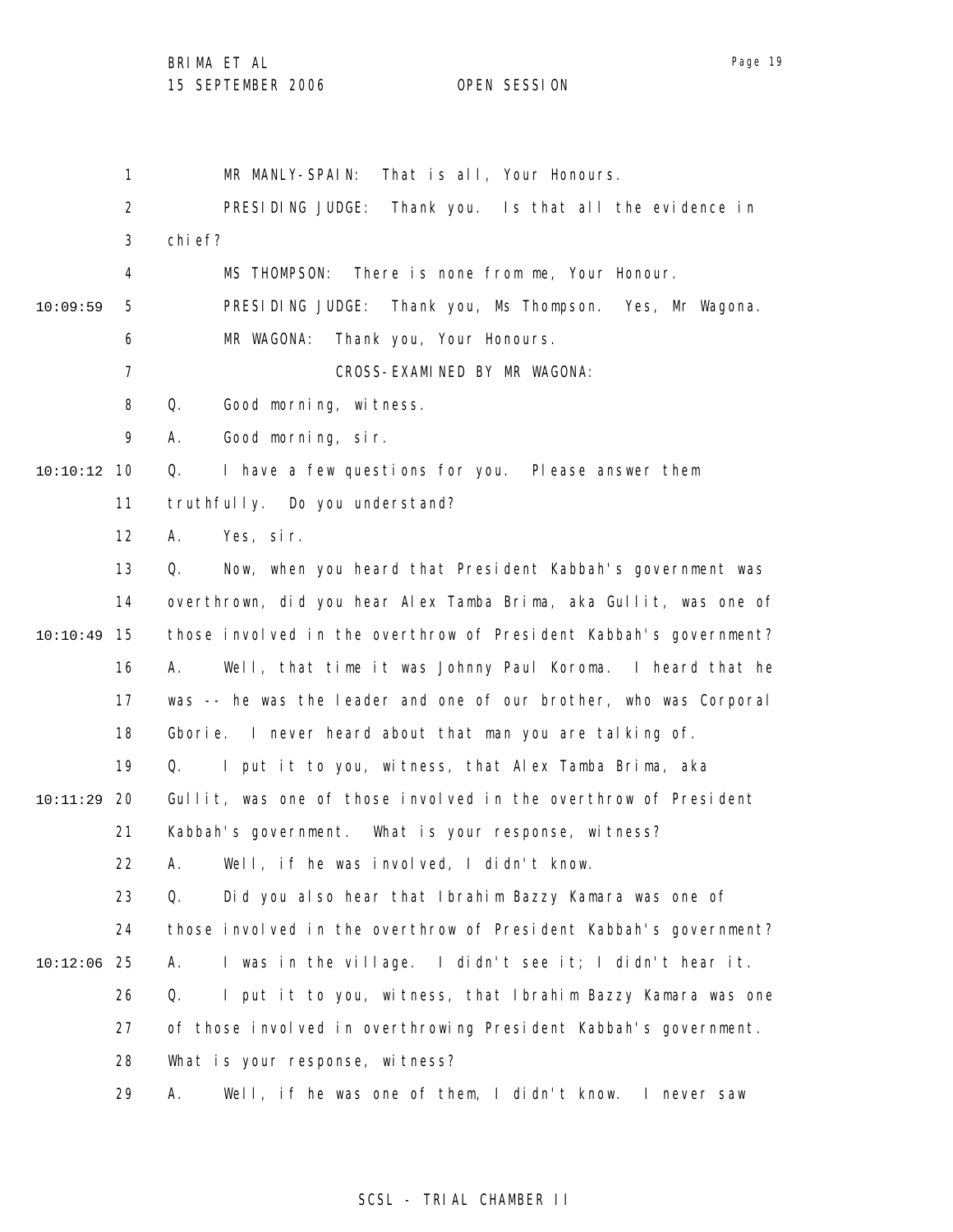1 it.

|          | $\overline{2}$ | Did you hear that Santigie Borbor Kanu, also known as<br>Q.       |
|----------|----------------|-------------------------------------------------------------------|
|          | 3              | Five-Five, was one of those involved in the overthrow of          |
|          | 4              | President Kabbah's government?                                    |
| 10:12:51 | 5              | Well, that other one you also called I did not see him. I<br>А.   |
|          | 6              | did not hear about him.                                           |
|          | $\overline{7}$ | I also put it to you that Santigie Borbor Kanu, also known<br>Q.  |
|          | 8              | as Five-Five, was involved in the overthrow of President Kabbah's |
|          | 9              | government. What do you say, witness?                             |
| 10:13:25 | 10             | If he was involved, I don't know about it.<br>А.                  |
|          | 11             | Now, during the government that overthrew President Kabbah,<br>Q. |
|          | 12             | there was diamond mining in the eastern province, including the   |
|          | 13             | Kono District; is that right?                                     |
|          | 14             | Yes, but the village in which I was living, we don't do<br>А.     |
| 10:14:01 | 15             | mining there. We only do farming, and it is off from Koidu area.  |
|          | 16             | It is about 32 miles off.                                         |
|          | 17             | And concerning that mining that you heard about, did you<br>Q.    |
|          | 18             | hear that soldiers, SLAs and RUF soldiers, forced civilians to    |
|          | 19             | mine for them?                                                    |
| 10:14:25 | 20             | Well, if it ever happened, I don't know about that.<br>А.         |
|          | 21             | Apart from the killings you talked about, did you hear that<br>Q. |
|          | 22             | during the -- that attack you talked about, did you hear of any   |
|          | 23             | other killings happening?                                         |
|          | 24             | MR DANIELS: Objection. I think we should be specific.<br>We       |
| 10:15:10 | 25             | don't know which killings he is referring to. If you could be a   |
|          | 26             | bit more specific.                                                |
|          | 27             | PRESIDING JUDGE:<br>Mr Wagona.                                    |
|          | 28             | MR WAGONA: Yes.<br>I will be more specific, Your Honours.         |
|          | 29             | You talked about while in Kayima, and then Colonel Oldshaw<br>Q.  |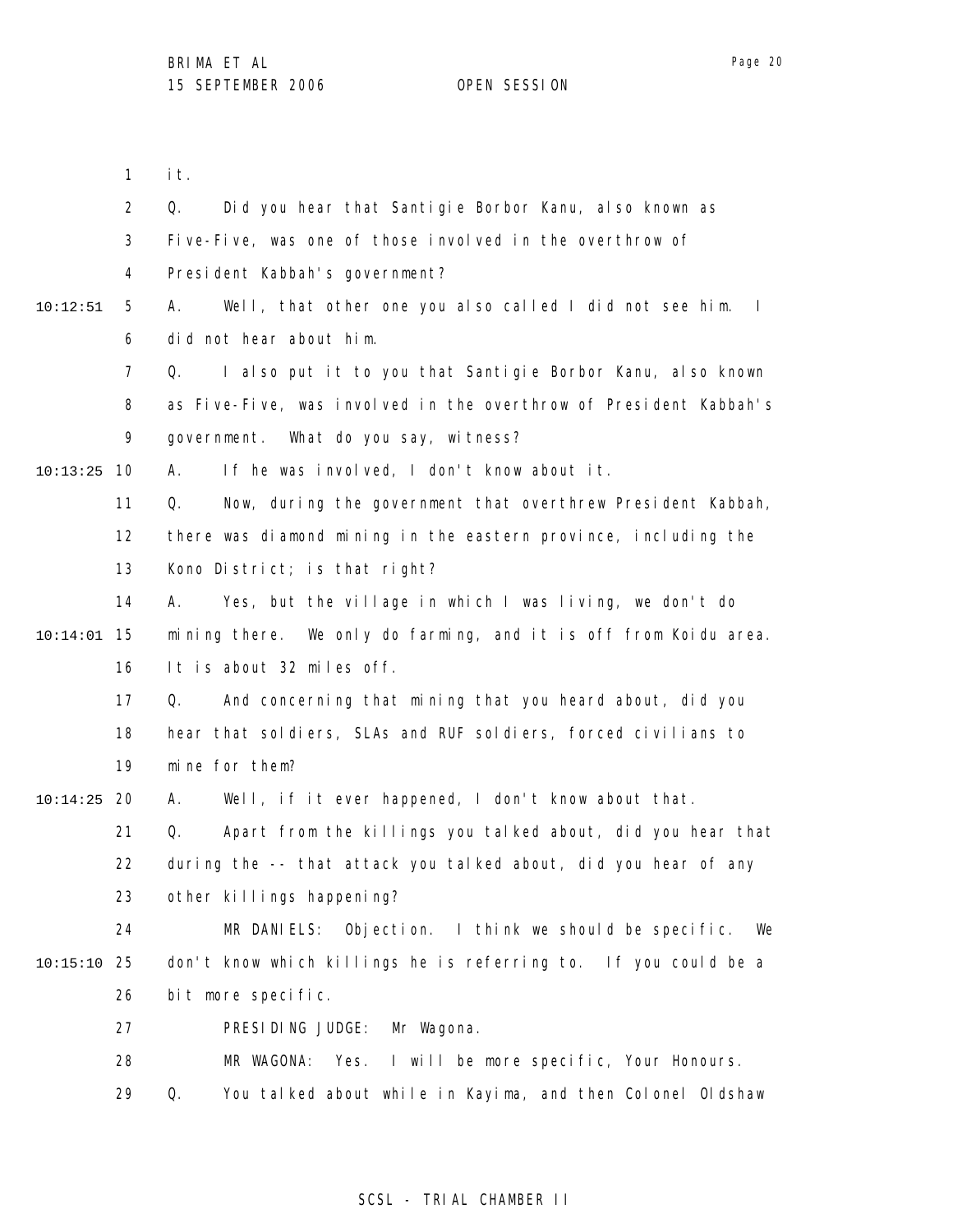1 2 3 4 5 6 7 8 9 10 10:16:12 11 12 13 14 15 10:16:47 16 17 18 19 20 10:17:13 21 22 23 24 25 10:17:39 26 27 28 29 10:15:58 would send people to surrounding villages. Do you remember that? A. Yes. Q. And then they brought two people who were killed. Do you remember that? JUDGE SEBUTINDE: Two people were not killed. MR WAGONA: Okay. Q. They brought one person who was killed and they reported that they had killed another in the village; do you remember that? A. Yes. Q. Apart from those ones, did you hear of any other killings? A. I -- I didn't hear about any other killings. Q. Did you hear of amputations having taken place? A. The time I heard that, I was not there again. At that time, I had already been in Freetown here. Q. Yes, but I'm only asking about what you heard afterwards? A. You mean when I was in Kayima? Q. Later, after all this had happened. What you heard that had happened? A. Well, we heard that they killed some people and some people were amputated, some were raped, but I was not there. But we heard that. Q. Did you also hear of abductions? A. Yes, some of our brothers who were caught, they were taken away and they escaped from them. And when they came, they would tell us that they were -- they were caught. Q. And did you also hear that when -- when these attackers came into Kayima, they came along with abducted civilians who carried loads for them?

### SCSL - TRIAL CHAMBER II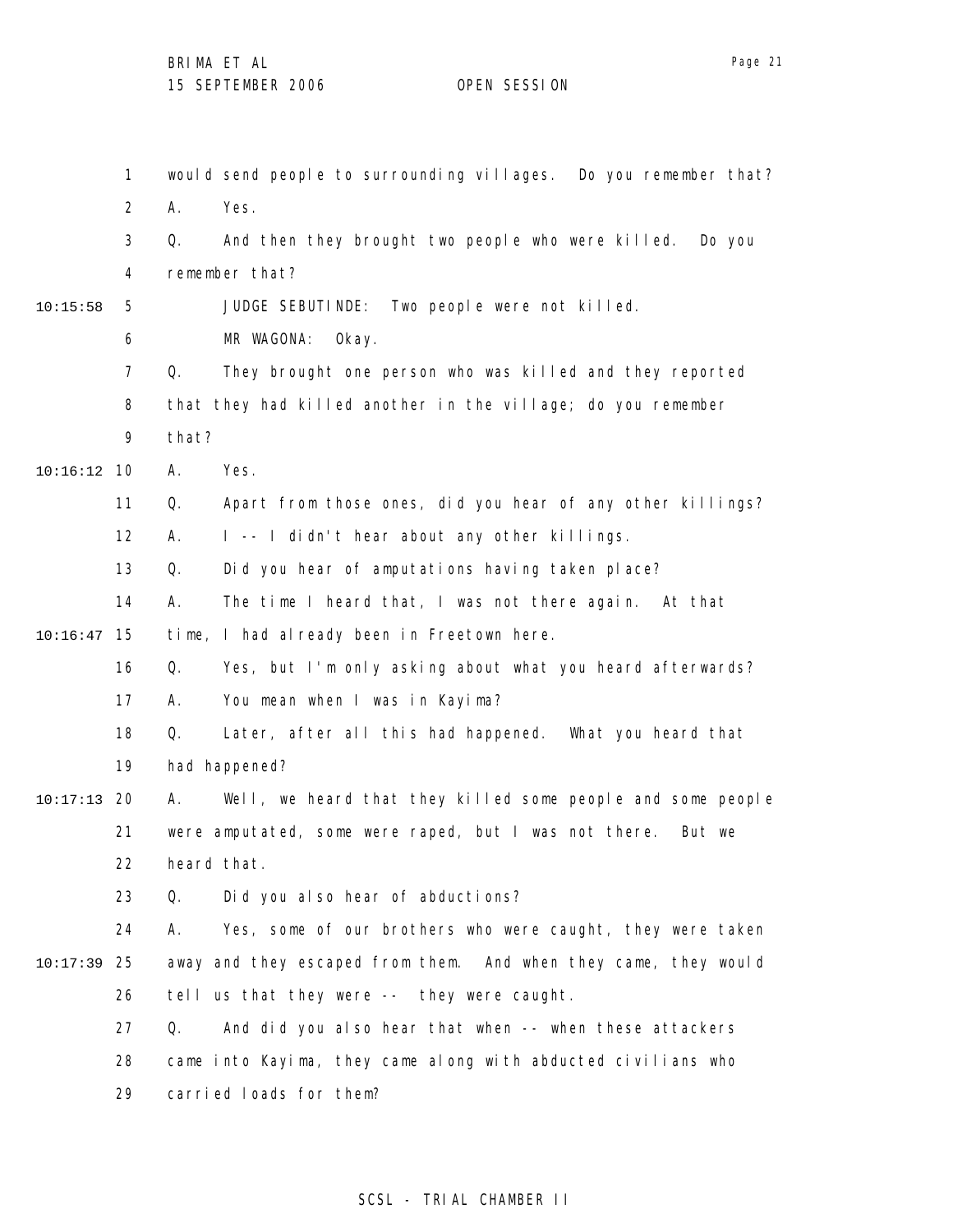1 2 3 4 5 6 7 8 9 10 10:19:24 11 12 13 14 15 10:19:48 16 17 18 19 20 10:20:19 21 22 23 24 25 10:20:37 26 27 28 29 10:18:37 A. Well, if that -- if that ever happened, I didn't see it. Q. Did you see children as soldiers among the group under Colonel Oldshaw? A. Yes. As I started explaining, I saw some for whom I was older for. Some were children. Q. How old were some of these children? A. Some are even -- so about 14, 15, 16 age. Q. The person you mentioned, CO Junior, was SLA, wasn't he? A. CO Junior I mentioned. It was not this -- that time. It was in Yifin. I was in Yifin when I heard about him. I was not there. Q. But I'm putting it to you that he was SLA. What do you say? A. Well, whether he was SLA or not, I don't know. I never saw him. I don't know. Q. How was Colonel Oldshaw communicating with his men? A. He was -- he was speaking Krio. Q. Yes, but by what means? Did you see his communication equi pment? MR DANIELS: Objection. THE WITNESS: No, he didn't have any communication set. He wished to assemble there every morning and talk to them orally in the morning. MR WAGONA: Q. Now, during that time in Kayima, did you hear that Ibrahim Bazzy Kamara was present in Kono? A. I didn't -- I didn't hear about it, because I hardly speak with them. Q. I put it to you that Ibrahim Bazzy Kamara was present in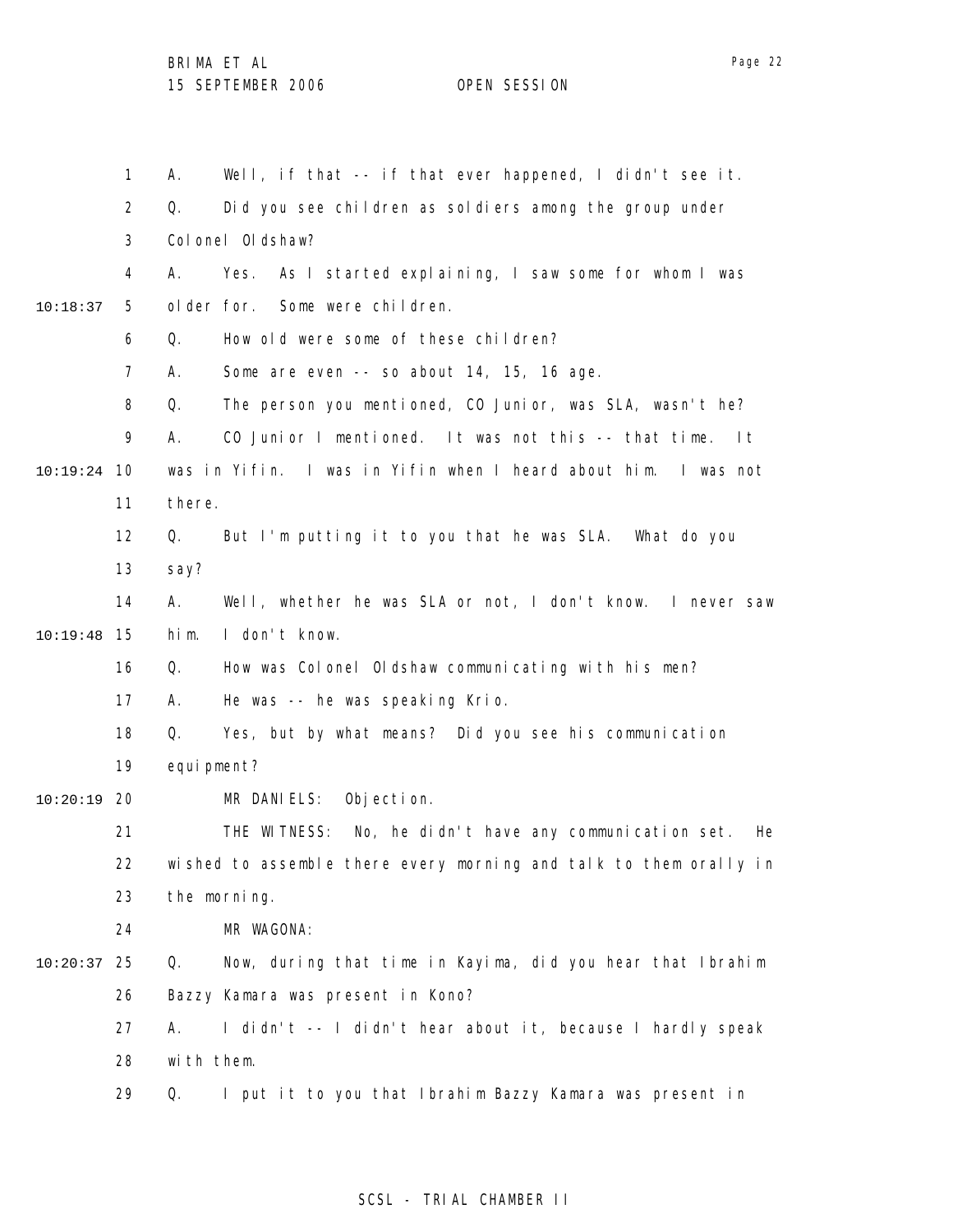1 2 3 4 5 6 7 8 9 10 10:22:08 11 12 13 14 15 10:22:23 16 17 18 19 20 10:22:35 21 22 23 24 25 10:22:54 26 27 28 29 10:21:35 Kono, based at his headquarters in Masingbi Road in Koidu. What do you say? A. Well, as I said, I don't know anything about that. Where you are talking about, I am 32 miles off that place. Q. And I put it to you that at that time in Kono, Ibrahim Bazzy Kamara was the overall commander of Colonel Oldshaw. What do you say? A. Well, Colonel Oldshaw was reporting to him or was not reporting to him, I didn't know about that. MR WAGONA: Just a moment, Your Honours. Q. Thank you, witness. That is the end of my questions for you. MR WAGONA: Thank you, Your Honours. PRESIDING JUDGE: Thank you Mr Wagona. Now, is there any re-examination? MR DANIELS: No, Your Honours. PRESIDING JUDGE: Mr Witness, thank you. There is just one -- some questions from the Bench now. QUESTIONED BY THE COURT: JUDGE SEBUTINDE: Q. Mr Witness, you mentioned that you left Kayima at some time and went to Yifin and that you didn't come back to Kayima for some time; is that correct? A. Exactly, it happened that way. Q. Could you tell us when did you go to Yifin, if you can remember? A. It was in the same '98. Q. What month? A. I don't lie. I cannot remember the month again.

### SCSL - TRIAL CHAMBER II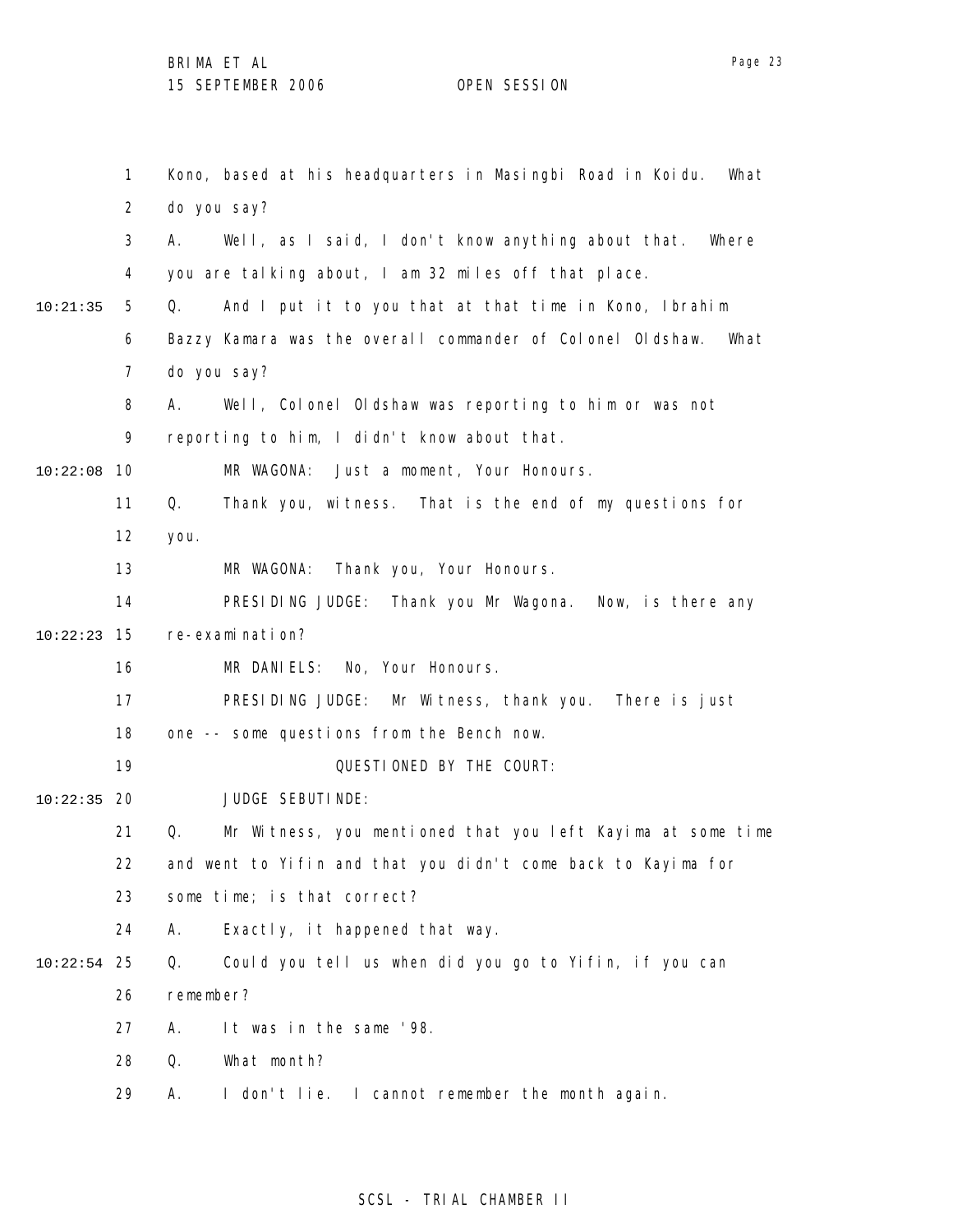1 2 3 4 5 6 7 8 9 10 10:24:14 11 12 13 14 15 10:28:07 16 17 18 19 20 10:29:18 21 22 23 24 25 10:29:39 26 27 28 29 10:23:38 JUDGE SEBUTINDE: Okay, thank you. PRESIDING JUDGE: Mr Witness, thank you for coming in and giving evidence. We're grateful. You can now leave the Court. If you just sit there for a few moments, we will arrange for the curtains to be pulled and then you can leave. Mr Court Attendant. [The witness withdrew] MS THOMPSON: Your Honours, whilst that is going on, might I just apologise for coming in late this morning. PRESIDING JUDGE: That is quite all right, Ms Thompson. What will be the pseudonym of the next Defence witness? MR DANIELS: Respectfully, Your Honour, the pseudonym for the next witness is DAB-124 and should appear as number 28. PRESIDING JUDGE: Thank you. And this witness will be giving evidence in Krio, I understand? MR DANIELS: That is what I know. WITNESS: DAB-124 [Sworn] [The witness answered through interpreter] EXAMINED BY MR DANIELS: Q. Good morning, Mr Witness. A. Good morning. Q. I will ask you a few questions, which I hope you will answer concisely. And when we finish asking you questions, my colleague on the other side will ask you a few questions, and then you can go home. Do you understand? A. I do. Q. Mr Witness, you were born in 1936? A. Yes. Q. And you were born in Worodu Village?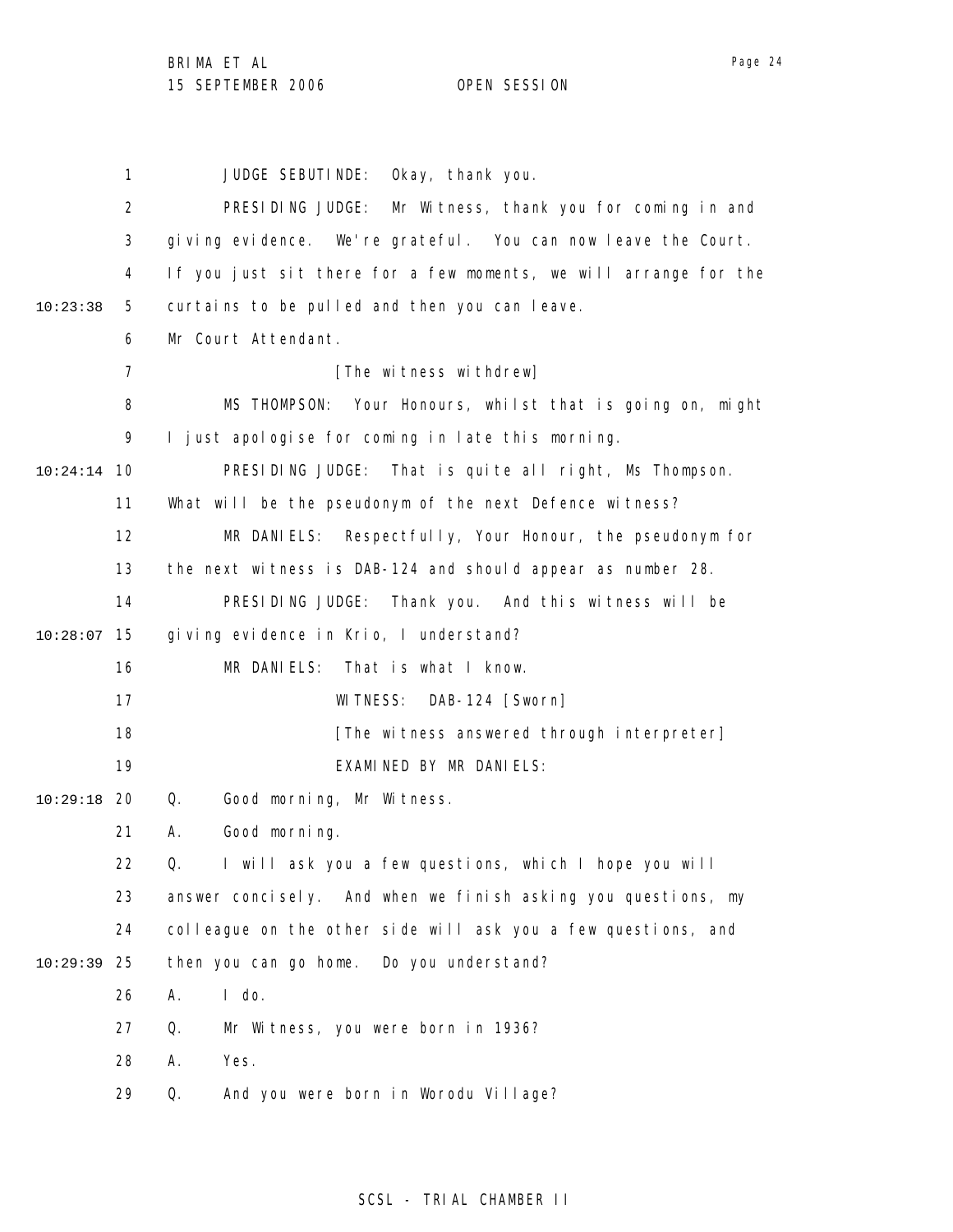|          | 1              | А.        | Yes.                                                       |
|----------|----------------|-----------|------------------------------------------------------------|
|          | $\overline{2}$ |           | MR DANIELS: Worodu, Your Honours, I have -- I have as      |
|          | 3              |           | $W-O-R-D-U$ [Sic].                                         |
|          | 4              | Q.        | And in which chiefdom is Worodu Village?                   |
| 10:30:24 | 5              | Α.        | Sandor Chiefdom.                                           |
|          | 6              | Q.        | And in which district is that?                             |
|          | $\overline{7}$ | Α.        | Kono District.                                             |
|          | 8              | Q.        | You attended primary school at Kayima Village, UMC school; |
|          | 9              |           | is that correct?                                           |
| 10:30:49 | 10             | Α.        | Yes.                                                       |
|          | 11             | Q.        | From there you went to Centenary Secondary School, Matru   |
|          | 12             |           | Jong, Bonthe?                                              |
|          | 13             | Α.        | Yes.                                                       |
|          | 14             |           | MR DANIELS: Matru Jong is spelt, M-A-T-T-R-U, J-O-N-G      |
| 10:31:11 | 15             | $[sic]$ . |                                                            |
|          | 16             | Q.        | That was from 1954 to 1956?                                |
|          | 17             | А.        | Yes.                                                       |
|          | 18             | Q.        | And you are educated up to form three level?               |
|          | 19             | Α.        | Yes.                                                       |
| 10:31:37 | 20             | Q.        | You are married with one wife and four children?           |
|          | 21             | Α.        | Yes.                                                       |
|          | 22             | Q.        | You have been a pupil teacher for about 15 years?          |
|          | 23             | Α.        | Yes.                                                       |
|          | 24             | Q.        | And you have also done some mining?                        |
| 10:32:05 | 25             | Α.        | Yes.                                                       |
|          | 26             | Q.        | And you also did some farming in your life?                |
|          | 27             | Α.        | Yes.                                                       |
|          | 28             | Q.        | And for purposes of your own security, we shall say you    |
|          | 29             |           | were court chairman in the Kono District?                  |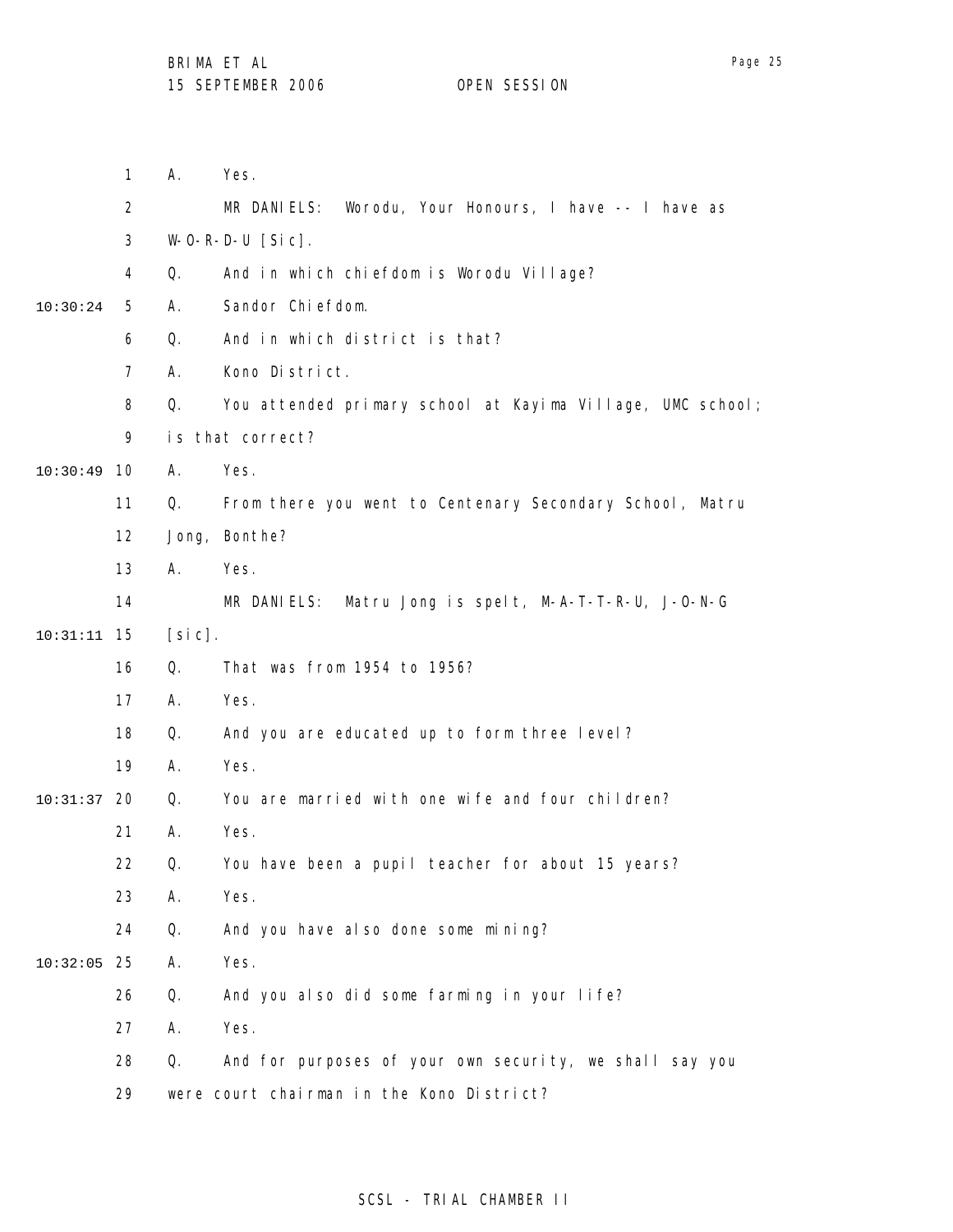A. Yes.

1

2

3

4

5

6

7

8

9

11

10 10:33:29

10:32:59

A. Yes. I am a court chairman at Kono District. Q. And you have resided at Worodu Village since you were born, apart from when you were in school? Q. What languages do you speak? Q. And what is your -- and you presently ride -- reside at A. At Worodu Village, I'm there. Q. I'm going to take your mind back to the month of May 1997. Where were you during the month of May 1997?

12 A. I was at Worodu.

Worodu Village?

13 Q. Do you recall anything significant taking place in Sierra

14 Leone during the month of May 1997?

A. I talk Kono, Krio, Mende.

15 10:34:05 16 A. What I remember, I was sitting near my radio. I heard that they have overthrown Tejan Kabbah.

> 17 Q. Did you hear who overthrew Tejan Kabbah?

18 A. They said the soldiers.

19 Q. Did anything happen in Worodu Town in May 1997, as a result

20 10:34:53 of the overthrow of Tejan Kabbah?

> 21 A. In 1997, nothing happened in Worodu. I can remember.

22 Q. Did anything happen in Kayima Town -- in -- I beg your

23 pardon -- Worodu Town after May 1997, while you were there?

24 A. After we have heard that news --

25 10:35:33 26 MR WAGONA: Objection, Your Honours. That question was asked and answered.

- 27 PRESIDING JUDGE: But what was the answer?
- 28 MR WAGONA: He said "nothing happened."

29 PRESIDING JUDGE: Yes. Do you want to reply to that,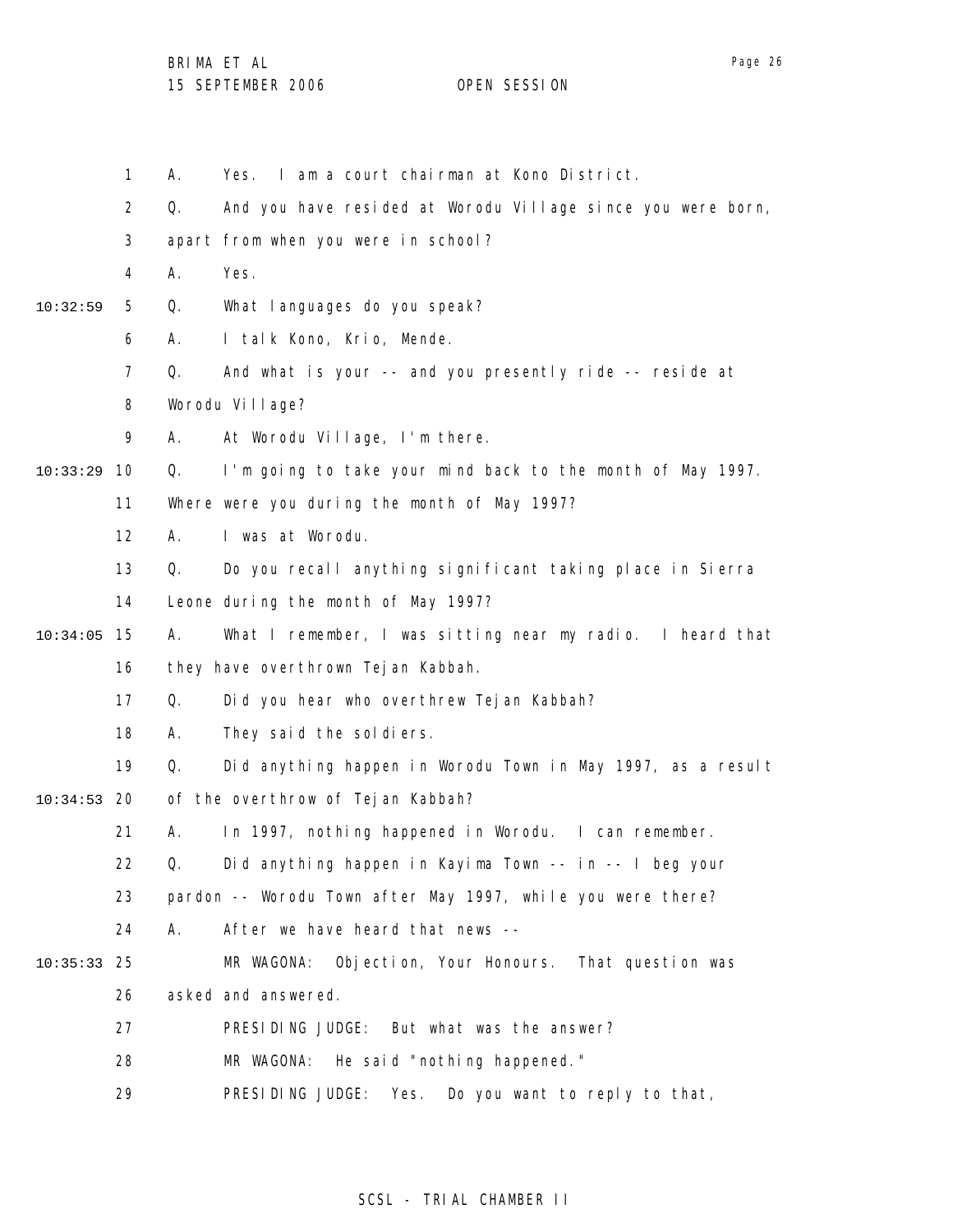1 2 3 4 5 6 7 8 9 10 10:36:42 11 12 13 14 15 10:37:23 16 17 18 19 20 10:37:45 21 22 23 24 25 10:38:19 26 27 28 29 10:36:21 Mr Daniels? MR DANIELS: Only to say that I asked him what happened after, Your Honour, not in May -- not in June 1998 -- May - after, which is a different time frame. PRESIDING JUDGE: Yes, I'll -- I'll overrule that objection. Go ahead, Mr Daniels. MR DANIELS: Thank you. Q. Do you recall anything happening in Worodu Town after the May 1997 coup in Freetown? A. I have said after we heard that news in 1997, no other thing happened  $I - - I - -$  which I can remember. Q. After the coup in May 1997, after the coup, did you continue to stay in Worodu Village? A. After the coup, I was at Worodu Village. Q. And did you -- did anything happen after the coup, in Worodu Village? MR WAGONA: Objection, Your Honours. That is a leading question. PRESIDING JUDGE: I -- I think he has answered that, hasn't he, Mr Daniels? MR DANIELS: Conceded. Very well. Q. Did anything happen in Worodu in 1998? A. In 1998 something happened at Worodu. Q. What happened at Worodu in 1998? A. When we heard that they have removed the soldiers from Freetown, people who were in Kono, Worodu was the way to Guinea and Kabala. They were all gathered at Worodu. They wanted to go to Guinea. Q. Okay. How far is Worodu from Guinea?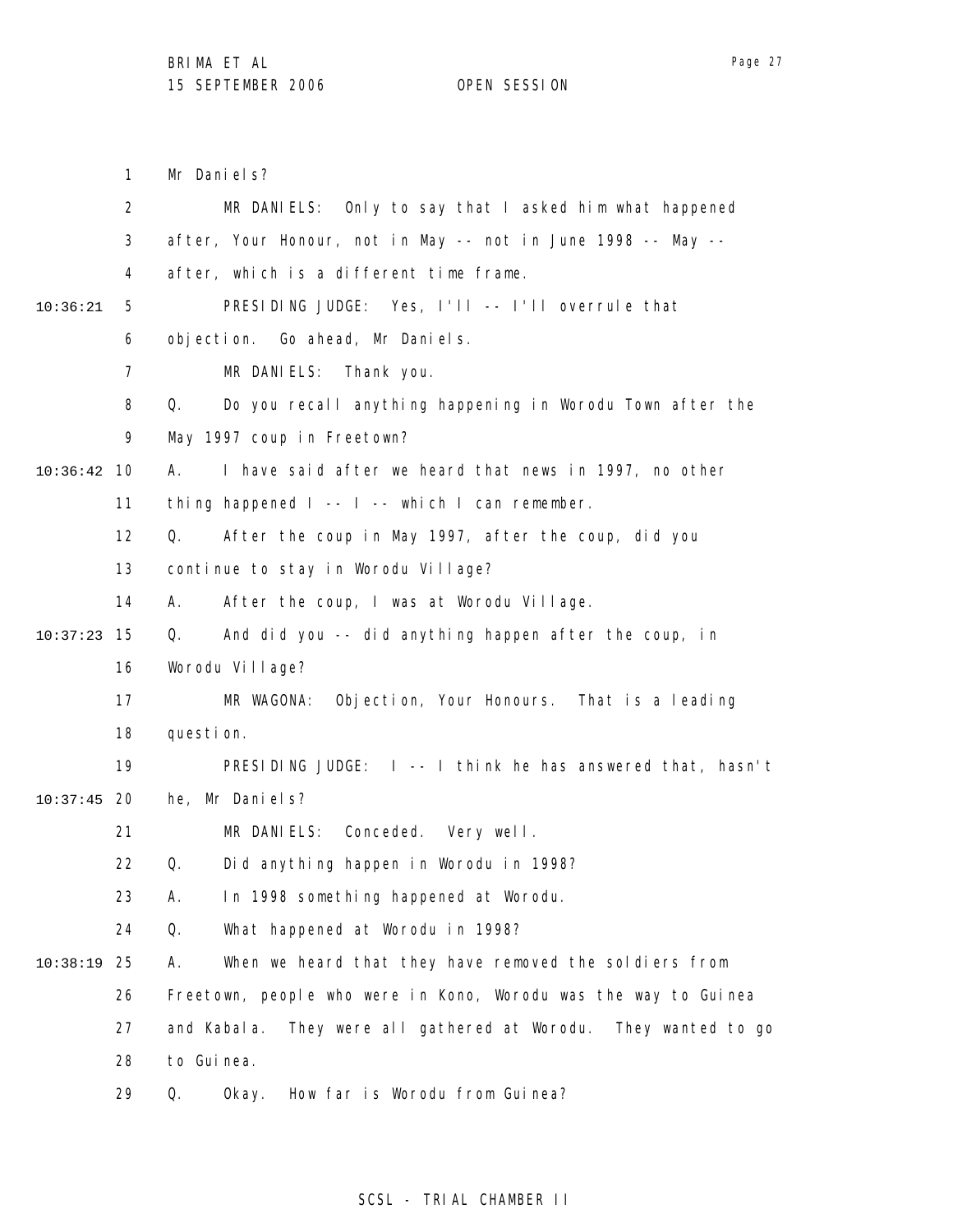| жτ<br>۱F |  |
|----------|--|
|----------|--|

|          | $\mathbf{1}$   | I've never walked there. I cannot tell you the mileage.<br>А.      |
|----------|----------------|--------------------------------------------------------------------|
|          | $\overline{2}$ | And who came to Worodu?<br>Q.                                      |
|          | 3              | From the other chiefdoms: Madingos, Fullahs, Kono.<br>А.<br>They   |
|          | 4              | were all gathered at Worodu.                                       |
| 10:39:18 | 5              | What did they come to do at Worodu?<br>Q.                          |
|          | 6              | I think they were afraid. Some had their bundles.<br>А.<br>They    |
|          | $\overline{7}$ | had their children. They were all there. Some said, "We are        |
|          | 8              | going to Guinea." Some said they are going to Kabala. They were    |
|          | 9              | using the same route to go to Guinea and Kabala.                   |
| 10:39:40 | 10             | You said they were afraid, afraid of who?<br>Q.                    |
|          | 11             | I said when we heard that they had -- the -- the army<br>А.        |
|          | 12             | men -- they had removed the army men who overthrew Kabbah in       |
|          | 13             | Freetown, everybody was afraid. So we don't know the way they      |
|          | 14             | were taken. So that's why people said they are about to go to      |
| 10:40:06 | 15             | Gui nea.                                                           |
|          | 16             | So those who came to Worodu Town, did they actually leave<br>Q.    |
|          | 17             | Worodu Town to go to Guinea?                                       |
|          | 18             | Some went, some still stayed.<br>А.                                |
|          | 19             | Do you recall when, in 1998, this was?<br>Q.                       |
| 10:40:31 | -20            | I don't know the month. I don't know the day.<br>А.                |
|          | 21             | Q.<br>Did anything happen in Worodu, after this incident you've    |
|          | 22             | just referred to?                                                  |
|          | 23             | Something happened.<br>А.                                          |
|          | 24             | What happened?<br>Q.                                               |
| 10:40:58 | 25             | Between 4.00 to 5.00 in the evening, we heard some gunshots<br>А.  |
|          | 26             | That meant a lot of people were scattered in the<br>at Worodu.     |
|          | 27             | whole town.                                                        |
|          | 28             | Mr Witness, from where were the gunshots coming?<br>Q.             |
|          | 29             | The road leading to Guinea and Kabala.<br>Worodu upper side.<br>А. |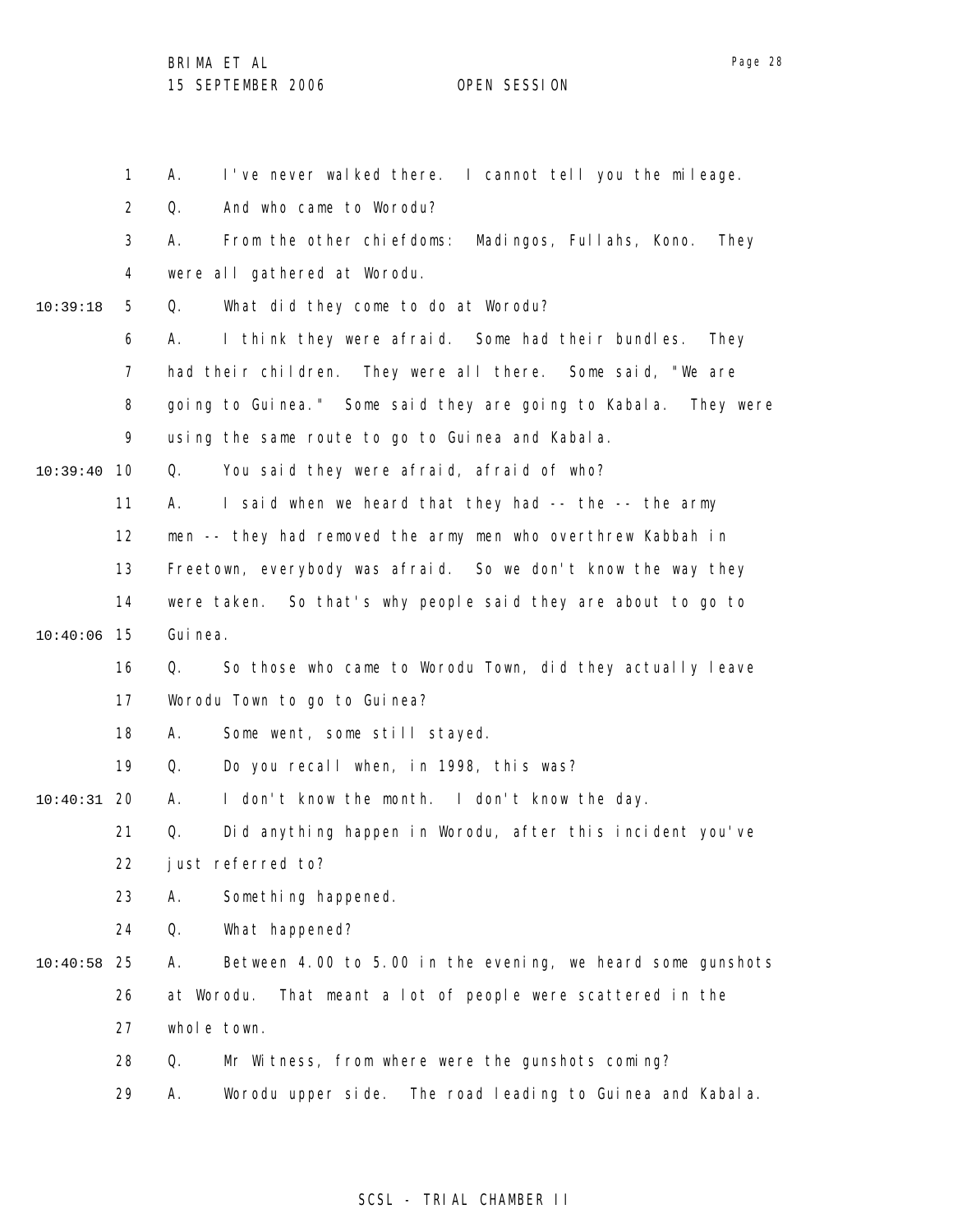1 2 3 4 5 6 7 8 9 10 10:42:23 11 12 13 14 15 10:42:59 16 17 18 19 20 10:43:27 21 22 23 24 25 10:43:52 26 27 28 29 10:41:57 Q. Did anything happen after you heard these gunshots in Worodu Town? A. We are all scattered. Some went to the bush near the town. I also went to the bush near the town. Q. Did you go to the bush alone? A. I went with my family, except one of my child stayed behind. Q. How far from Worodu Town did you go, when you say you went into the bush? A. I didn't go far. I went under my coffee plantation. Q. And when you went to your coffee plantation, did anything happen? A. When -- when I was in my coffee plantation, and I did not see one of my child, I heard in town -- in town that, "Come out of the bush. Come to town. We who have come, have come to save you from Tejan Kabbah's government. We are freedom fighters." Q. Who said that, "We have come to save you. We are freedom fighters."? A. It was a voice I heard. Because I was not near the person, I didn't see the person's face. It was only the sound I heard, that we should come out of the bush. Q. Did you come out of the bush, as a result of the voice you heard? A. I did not come to town that night, because it was at night. I didn't come to town that night. Q. You told us that you left your son behind when you fled into the bush. Did anything happen to your son? A. In the morning I came back to town. I saw my son under my bed.

#### SCSL - TRIAL CHAMBER II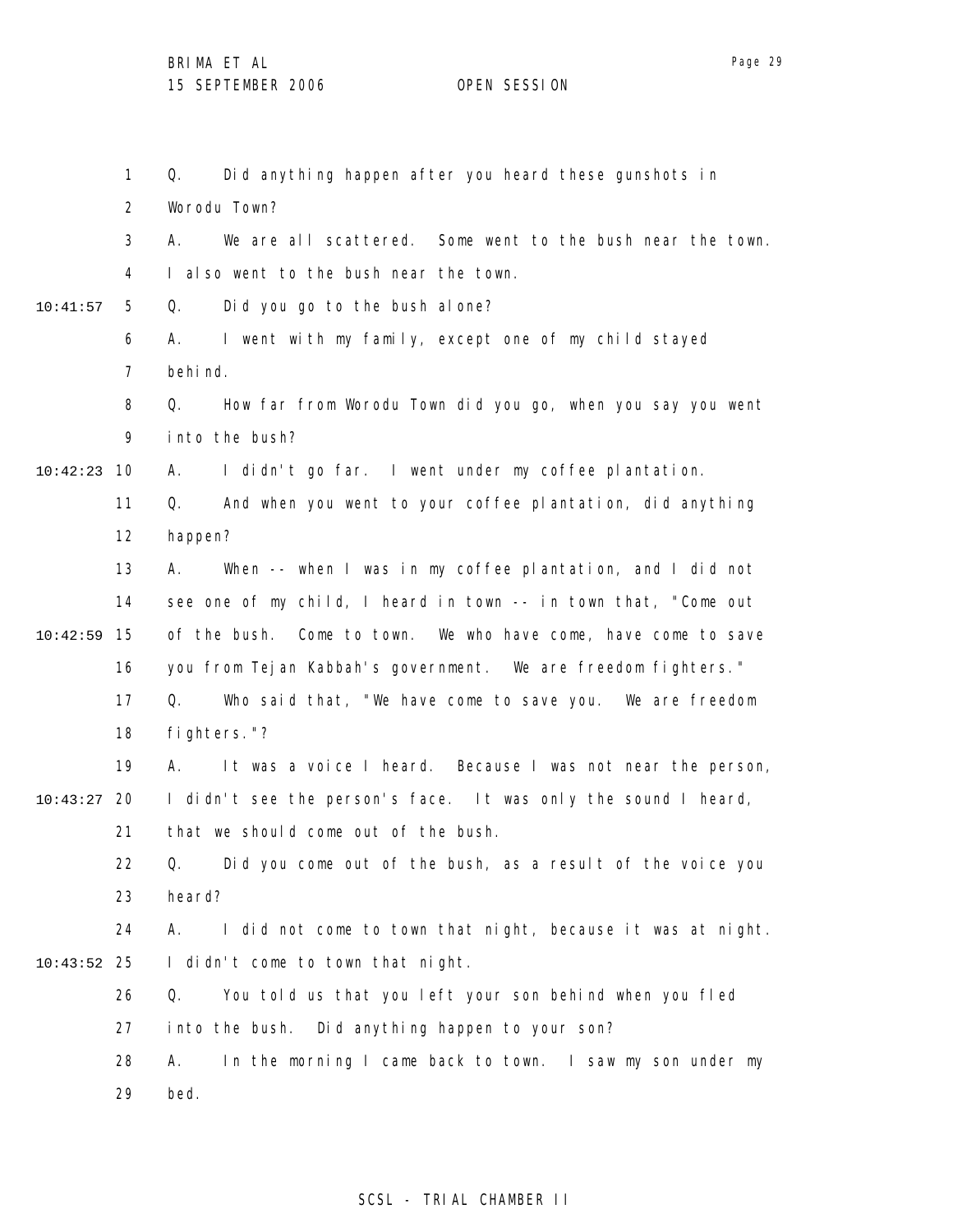1 2 3 4 5 6 7 8 9 10 10:45:22 11 12 13 14 15 10:45:49 16 17 18 19 20 10:46:11 21 22 23 24 25 10:46:38 26 27 28 29 10:44:45 Q. When you went back to town, which town did you go back to? A. Worodu Town. Q. And what did you see in Worodu Town when you went back? A. When I went back, I met some doors were open, some windows were broken. I took my son. I went round, and then I took him back to the bush, where the balance of the family was. Q. So on your way taking your son back to the bush, where the rest of family were, did you see anything in Worodu Town? A. What I saw: They spoiled the doors; they spoiled the wi ndows. Q. How many doors did you see spoiled? A. I was not able to count them, because I was afraid for my life. I was afraid for my son's life. I was even hiding. I went between the houses until I went back to the bush. MR DANIELS: Your Honours, looking at the time, perhaps it is a convenient time to break. PRESIDING JUDGE: Yes. Thank you, Mr Witness. We are going to have a short break. I will just caution you that you are not permitted to discuss your evidence or this case with any other person while you are in the course of giving evidence yourself. Is that clear? THE WITNESS: Okay, yes. PRESIDING JUDGE: All right. We will adjourn. We'll come back at 11.00 a.m. [Break taken at 10.45 a.m.] [AFRC15SEP06B - MD] [Upon resuming at 11.05 a.m.] PRESIDING JUDGE: Go ahead, Mr Daniels. MR DANIELS: Thank you, Your Honour.

# SCSL - TRIAL CHAMBER II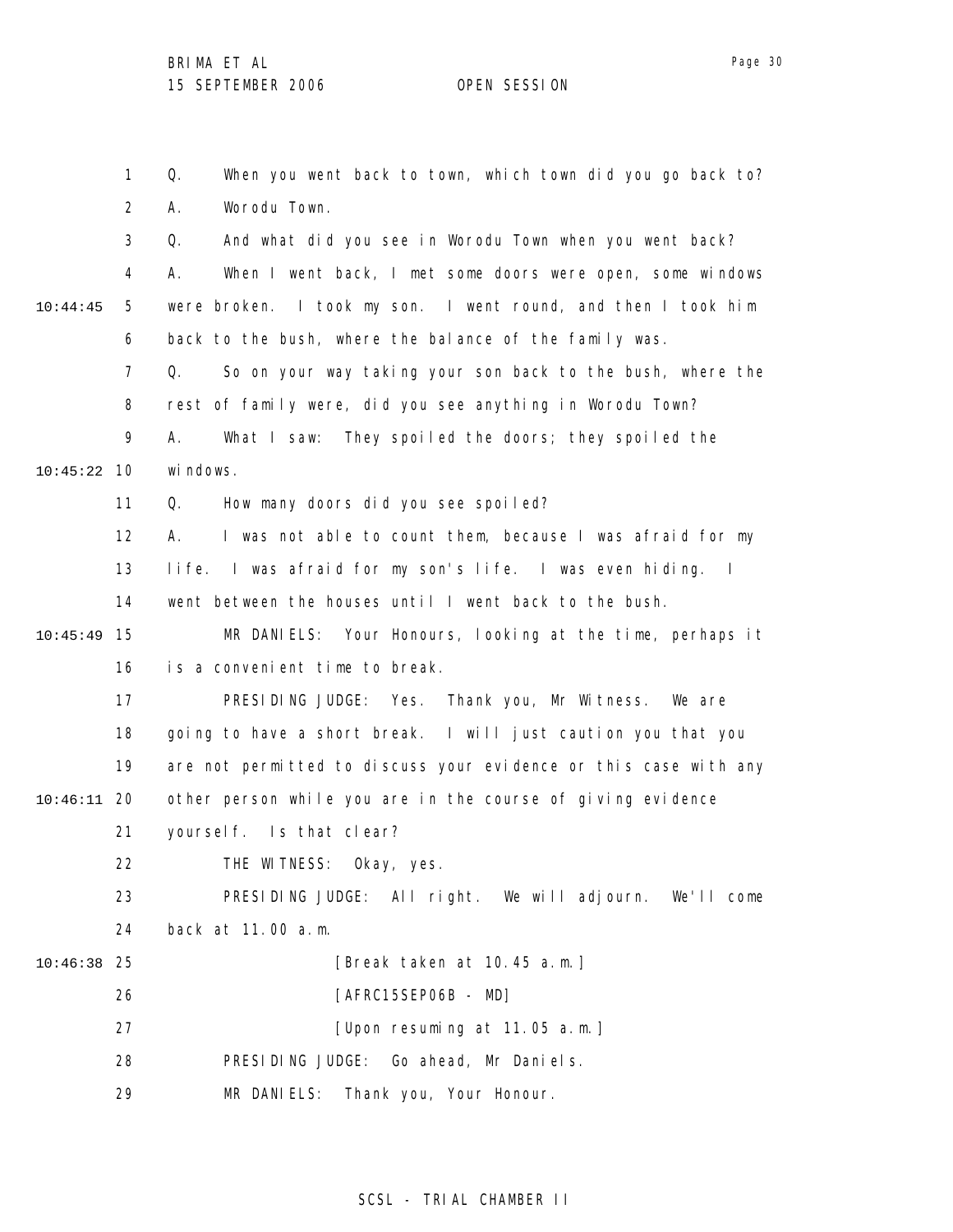1 2 3 4 5 6 7 8 9 10 11:05:35 11 12 13 14 15 11:05:57 16 17 18 19 20 11:06:21 21 22 23 24 25 11:06:47 26 27 28 29 11:05:35 Q. Mr Witness, earlier on this morning you told us you went to pick up your son from Worodu; do you remember? THE INTERPRETER: Your Honour, the witness's mic is not on. MR DANIELS: Q. Yes, Mr Witness. When you went for your son in Worodu Village, where did you take him to? A. Where we slept in the bush. Q. Did anything happen when you took your son back to where you slept in the bush? A. I told my family that we should push backwards, and that what I saw in town I was not satisfied with, with that. Q. Did you see who came into Worodu Town? A. The time we ran to the bush? I didn't see who came to Worodu Town, but when I went back to collect my son, I saw people. Some had soldier cap; they didn't have the trousers. Some had the trousers; they didn't have the uniform. Some had the soldiers' raincoat. So I could not differentiate who came and who was there, because there were many. They had guns. Q. If you can, can you just tell us about how many of them you saw? A. I was trying to hide, to go to the bush. I didn't stay there to see, because Worodu also was big and they were all around the corners. Q. Were you able to tell their ages, how old they were? A. Well, I wouldn't be able to tell their age, because there were some who were young. They hung guns on them. They were even unable to carry their guns swiftly. Q. Those who were young, how young were they? A. I wouldn't be able to tell their ages, because we Africans,

# SCSL - TRIAL CHAMBER II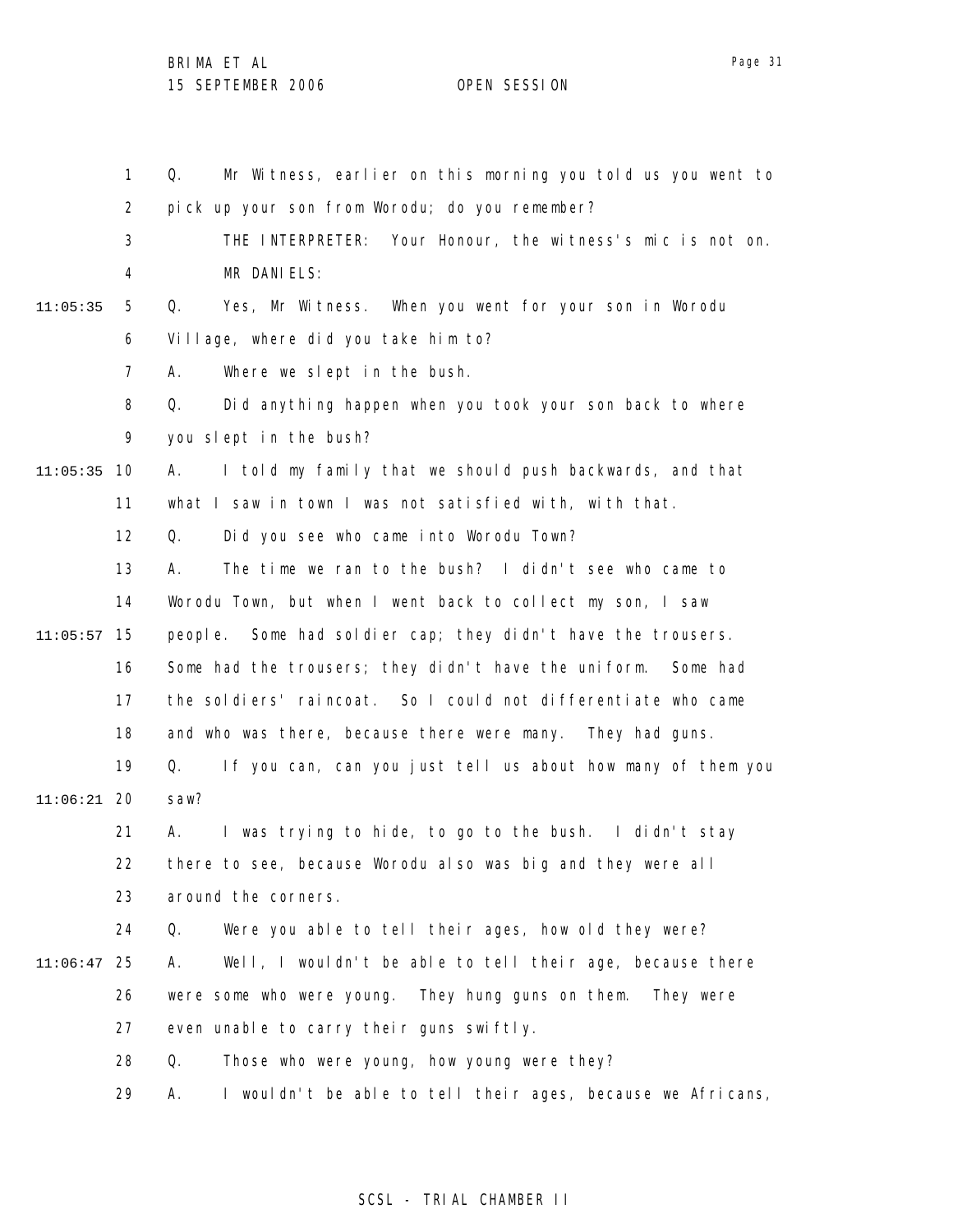1 2 3 4 5 6 7 8 9 10 11:08:25 11 12 13 14 15 11:09:00 16 17 18 19 20 11:09:40 21 22 23 24 25 11:10:06 26 27 28 29 11:08:05 you can see somebody small in stature, but he can be old. Q. So did you eventually penetrate further into the bush, as you said you told your family? A. It wasn't too far away into the bush. Where we were sleeping, we moved a little bit and went up the hill, wherein I was able to look at the town. Q. And when you went to your new location what -- did anything happen at this location? A. We were there, in that new location, for a week. At -- one night, around about 11.00, I saw fire in Worodu Town. As I stood, I saw fire in Worodu Town. Q. Do you know what was burning as a result of the fire in Worodu Town? A. I wasn't in the town, but I saw fire in the town. Q. Do you know who brought about the fire that you saw? A. If I'm to say who made the fire, I -- I'm saying a lie. THE INTERPRETER: The interpreter is sorry. Can the witness repeat this part of his testimony? MR DANIELS: Q. Can you repeat what you just said, please? A. I wasn't in the town. I wouldn't say this was the person that caused it or not, but we left people in town, and we ran away into the bush. If they were the ones that did it or not, I wouldn't say. Q. Do you know whether anything happened as a result of the fire? A. When I saw the fire in the town, at night, in the -- in the morning I collected members of my family, and we enter the Kabala District, and what happened behind me, I wouldn't say.

### SCSL - TRIAL CHAMBER II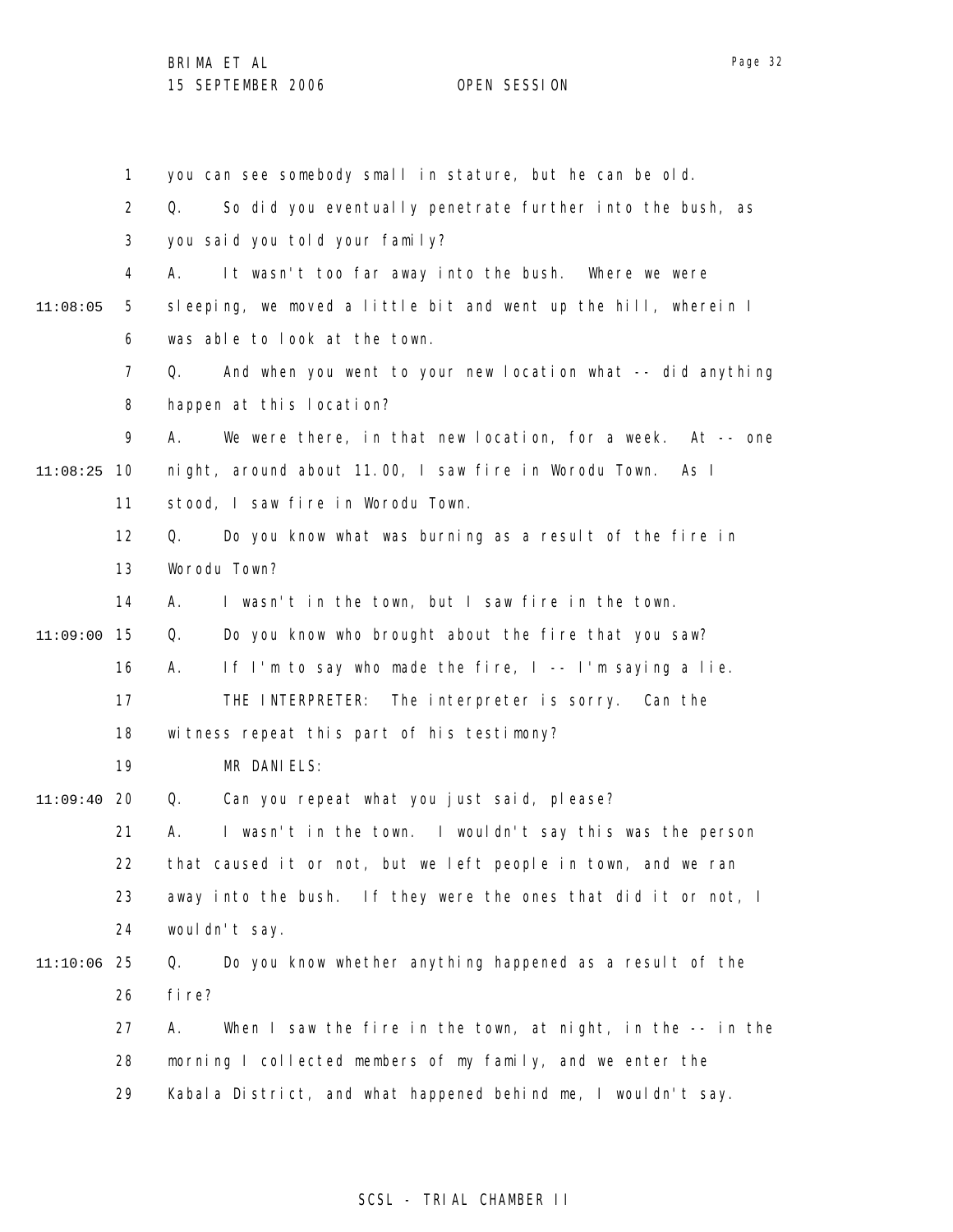Page 33

1 2 3 4 5 6 7 8 9 10 11:11:24 11 12 13 14 15 11:11:37 16 17 18 19 20 11:12:10 21 22 23 24 25 11:12:47 26 27 28 29 11:11:02 Q. Where did you go to, within the Kabala District? A. There is a town called Kroo Town, near Yifin. That was the town where we went. Q. Kroo as in -- MS THOMPSON: Your Honour, before we go on, a problem with interpretation again. What I'm getting from the witness is that he cannot say, but the interpretation is "I wouldn`t say," which is a different meaning. I'm not sure whether there's a problem with interpretation or what have you, but I am certain the witness is saying "cannot say," but we are getting "wouldn't say." PRESIDING JUDGE: Is that in relation to who set the fire? MS JUDGE THOMPSON: Yes. PRESIDING JUDGE: I see. Mr Interpreter, what did the witness say about that? THE INTERPRETER: Well, Your Honour, the interpreter is sorry, except if the question is put back to the witness, the interpreter cannot recall exactly again. MR DANIFLS: Q. Mr Witness, we just want some clarification from you on an answer you have given. I ask the question again: Do you know who set the fire within Worodu Town? A. I wasn't in the town, so I cannot tell the person that set the fire in the town. Q. Now, you told us you went to Kroo Town. MR DANIELS: Kroo, as in K-R-O-O. Q. In what chiefdom is Kroo Town? A. If I can recall, they said Nieni Chiefdom. Q. We have that already. In what district?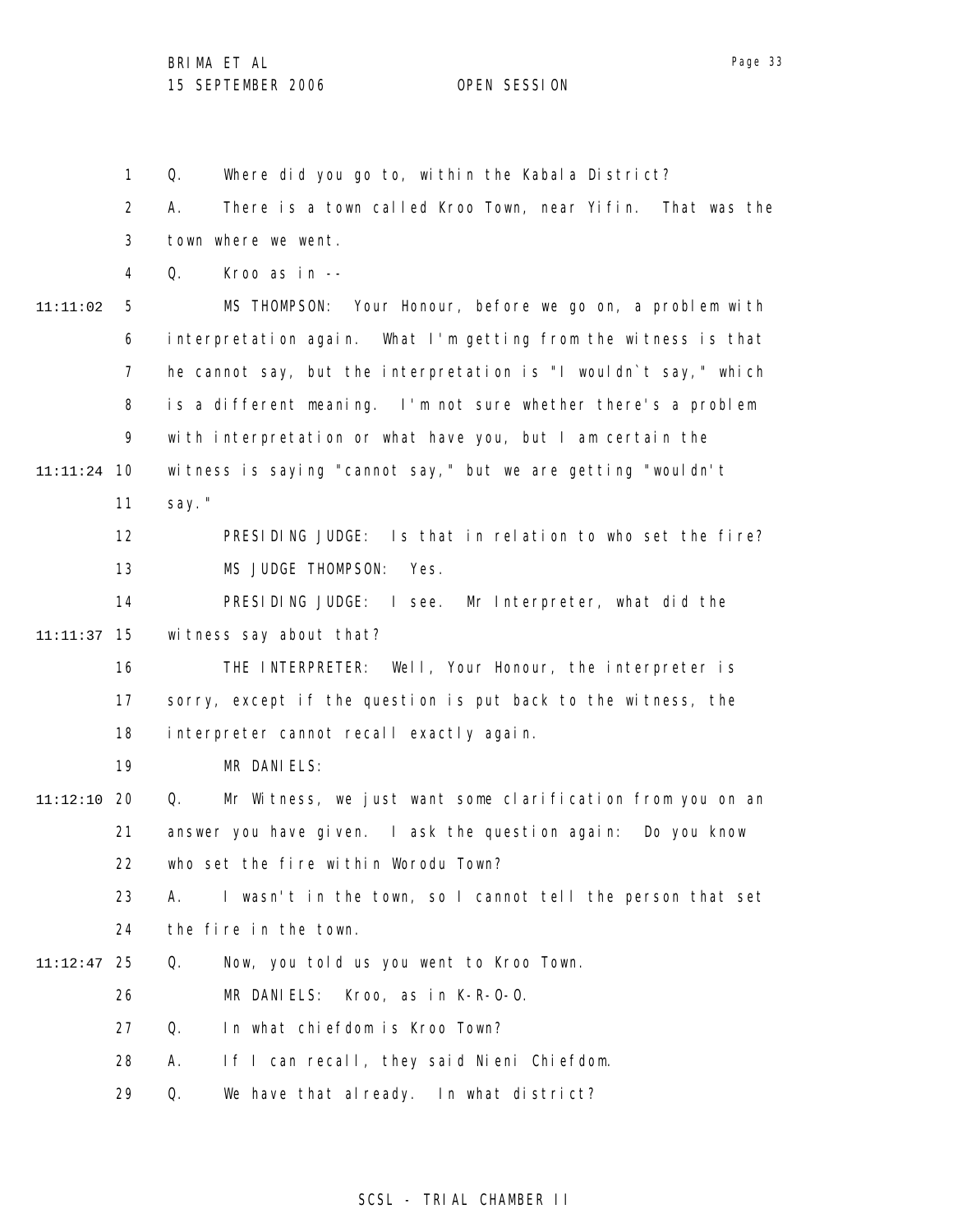1 2 3 4 5 6 7 8 9 10 11:14:20 11 12 13 14 15 11:14:59 16 17 18 19 20 11:15:33 21 22 23 24 25 11:16:08 26 27 28 29 11:13:49 A. It is in the Koinadugu District. Q. And for how long did you stay in Kroo Town? A. I was there between two to three months. Q. And while you were in Kroo Town, did anything happen? A. While we were in Kroo Town, the same -- the same people, with the same uniform, who attacked Worodu, were the same people who came in Kroo Town again. Q. How do you know that the same people who attacked Worodu were the same people who came to attack Kroo Town? A. I didn't say they were the same people. The uniform, those that attacked Worodu had, were the same uniform they had. Some had hat, wore hat. Some had partial, wore partial military uniform and some did not wear any uniform at all. Q. About how many were there that attacked Kroo Town? A. That, again, I'm unable to tell, because if you observe fire burning your house, if you see fire from a distance, you can run away. So if people have attacked a place and you observe them coming from a distance, you run away. Q. So did anything happen in Kroo Town as a result of the attack? A. When we left the bush and came to town, in the morning, I said I was going to take my family back to Kono, and we saw some houses on fire. Q. Do you know who set the houses on fire? A. I did not see the person that set the houses on fire. I did not know. Q. And those persons who came to Kroo Town, do you know where they were coming from? A. I didn't know where they came from, but I saw them coming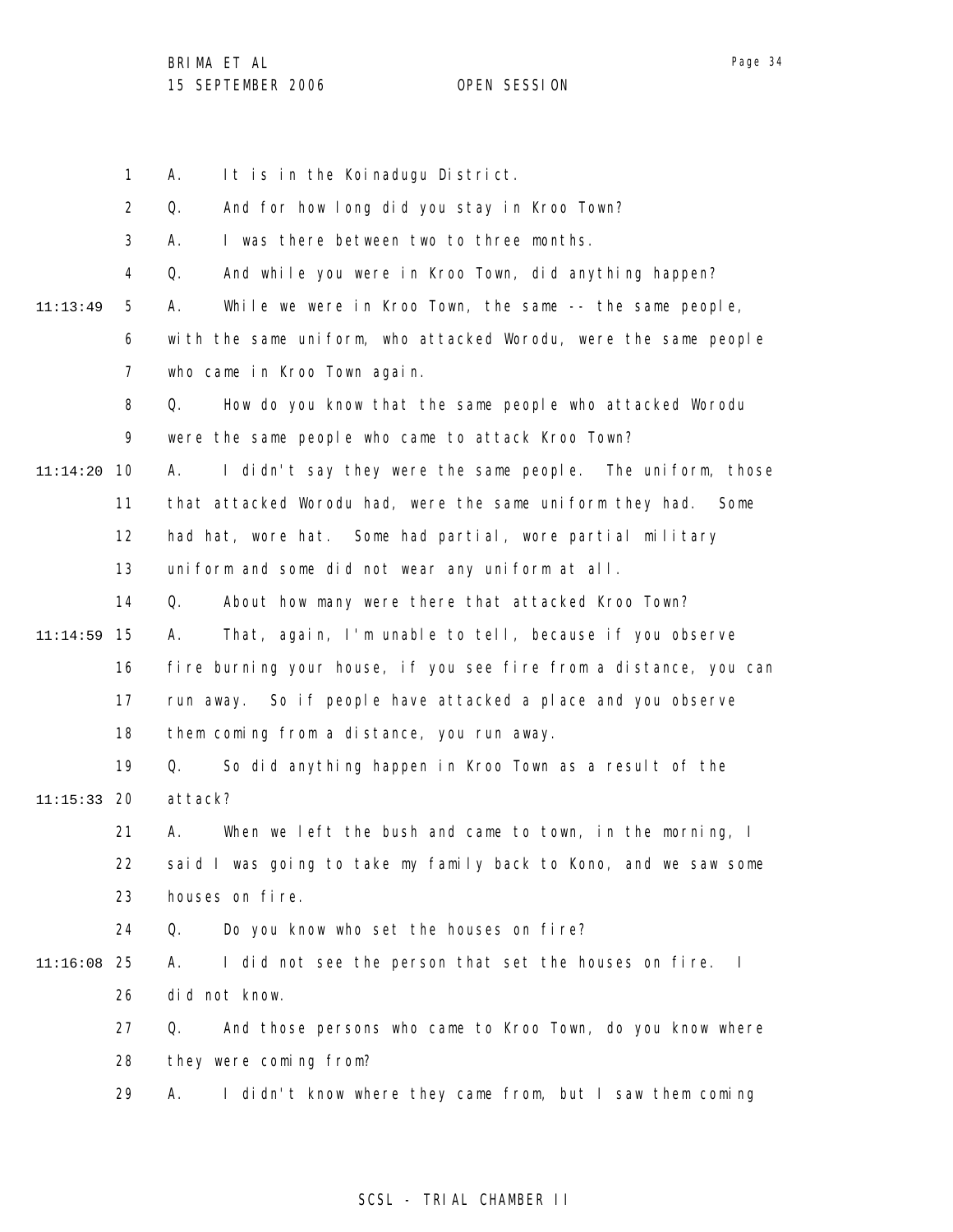1 2 3 4 5 6 7 8 9 10 11:17:41 11 12 13 14 15 11:18:23 16 17 18 19 20 11:18:48 21 22 23 24 25 11:19:25 26 27 28 29 11:17:04 from Yifin Road, because it was at Yifin Road we had our hut. Q. And after the rebels -- after the men left Kroo Town, did anything happen? A. When they left the town, we slept in the bush. The following morning I collected members of my family and asked them to come over to Kono. Q. Now, the persons who came to Kroo Town, do you know whether they had a leader? A. Don't know whether they had a leader. Q. So after you left Kroo Town, where did you go to? A. I came to Worodu bush. Q. And when you came to Worodu bush, did anything happen? A. When we came to the Worodu bush, we heard that the SLA, the loyal soldiers had come to Kayima. Q. Who told you? A. During that time there were people that were engaged in business transactions, from Kono to Makeni, they bought different items. For instance, tobacco and in the process they went to our own place. Q. And do you know who was in charge of the SLA in Kayima? A. Yes. Q. What do you know? A. Colonel Kally Kamara was in charge of the SLAs. Q. And did you do anything as a result, when you found out that the SLAs were in Kayima, did anything happen to you? A. When they told me, I, myself, went to Kanyima and saw them. Q. What did you see? JUDGE SEBUTINDE: Mr Daniels, is that Karina or Kayima? MR DANIELS:

# SCSL - TRIAL CHAMBER II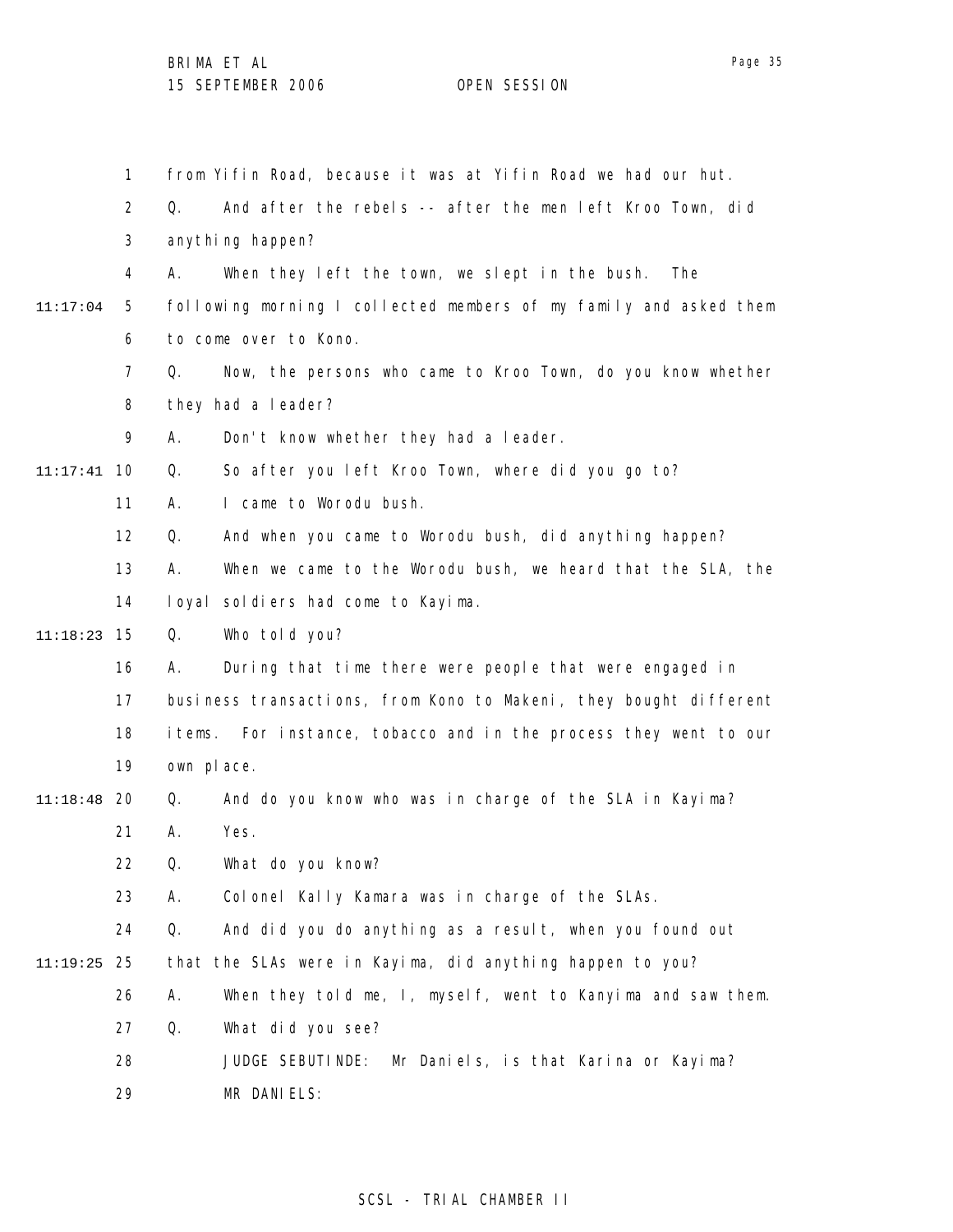Page 36

1 2 3 4 5 6 7 8 9 10 11:20:52 11 12 13 14 15 11:21:14 16 17 18 19 20 11:21:44 21 22 23 24 25 11:22:20 26 27 28 29 11:20:10 Q. Mr Witness, are you -- which town are you talking about, Karina or Kayima? A. Kayima, Kayima. Kayima. Q. Do you know the distance between Worodu and Kayima? A. Kayima, it is between six and seven miles. Q. And did anything happen in Kayima when you went there? A. When I went there and observed that the soldiers were there, I returned to the bush. Q. And after you returned to the bush, did anything happen to you? A. When I went back to the bush, we did not go to the town. Although the soldiers told us to come to the town, but we didn't come to the town because it was the road. THE INTERPRETER: The interpreter is sorry, can the witness say the names of the -- the places he has mentioned? MR DANIELS: Q. Can you repeat the name of the places you've just mentioned? A. Worodu was the main road which was used by the RUF that were settled in Sorgbadu, Masofinia. Q. How do you know the RUF were settled at Sordu, Masofinia? A. Tegbadu, Tegbadu. Q. Thank you. How do you know? A. The people that they used to capture, some were able to dodge from them and they came into the bush. Q. Did you eventually go back to Worodu Town? A. During the period of the SLA, I did not return to Worodu Town. Q. But did you eventually return to Worodu Town, apart from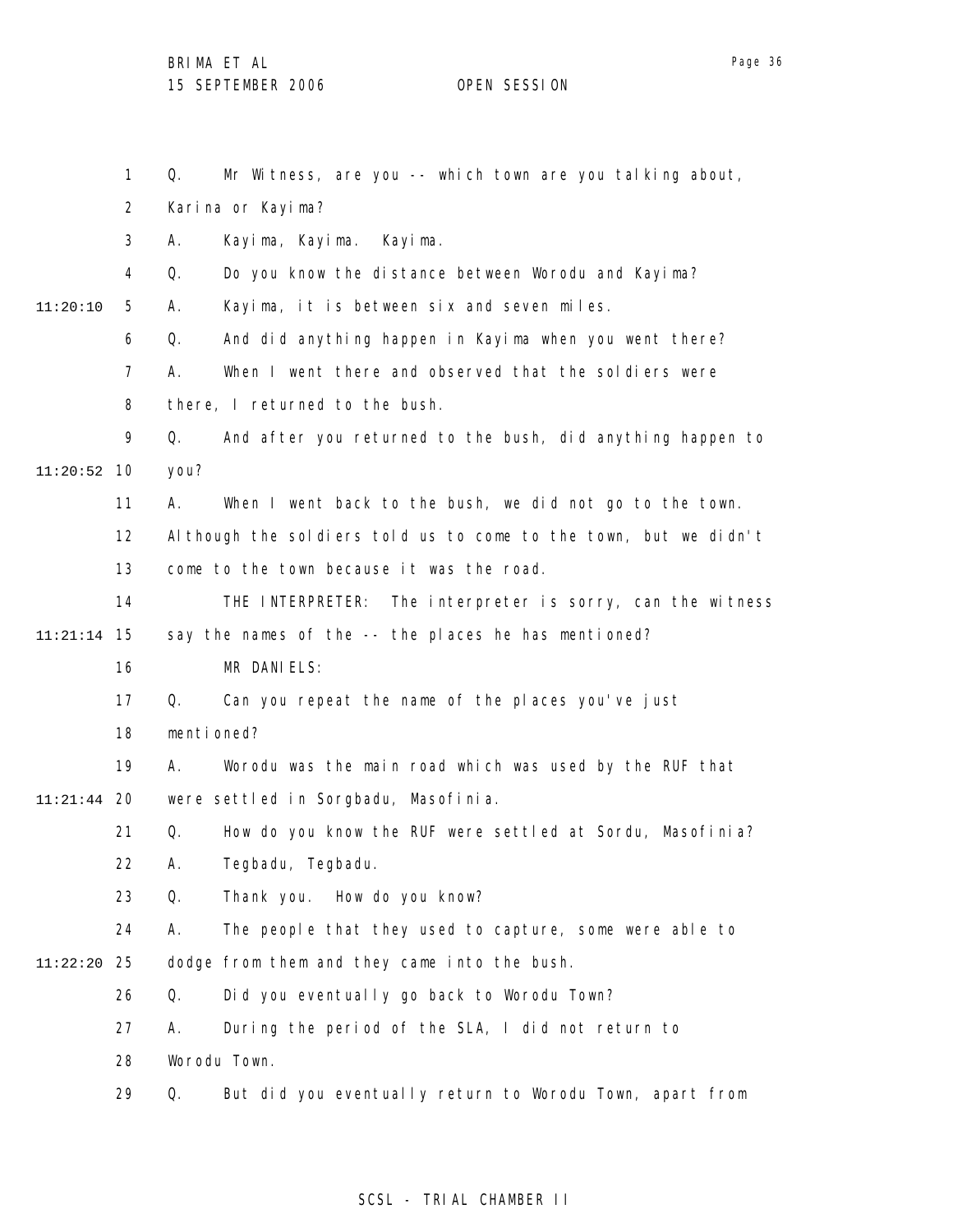1 2 3 4 5 6 7 8 9 10 11:23:33 11 12 13 14 15 11:24:00 16 17 18 19 20 11:24:12 21 22 23 24 25 11:24:59 26 27 28 29 11:23:03 the SLA period? A. Yes. Q. Did anything happen when you returned to Worodu Town? What did you see? A. We went back to make some repairs in Worodu Town. Q. And when you went back to Worodu Town, did you see anything? THE INTERPRETER: The interpreter is sorry. The interpreter is sorry. It is -- the interpreter interpreted - right now is being noticed, notified by the other interpreters that what they had -- been interpreted is not the correct thing. Therefore, the interpreter now is asking to the witness to please come again. PRESIDING JUDGE: You mean, Mr Interpreter, on that last question or -- or from what point? THE INTERPRETER: Yes, my -- My Lord. From the last question. MR DANIELS: Q. Okay, I -- I-- I'll do my best. Mr Witness, did you eventually go back to Worodu Town? A. After the SLA, we -- we went back to Worodu Town on orders. We were ordered. Q. Who ordered you to go back to Worodu Town? A. When the SLA pulled out from Kayima, two days later, the ones they captured, they released them and told us that we should move out from the bush and, if any of us were to be caught in the bush, the person would be killed. So that made me to return to Worodu Town. Q. And when you went back to Worodu Town, who was in charge of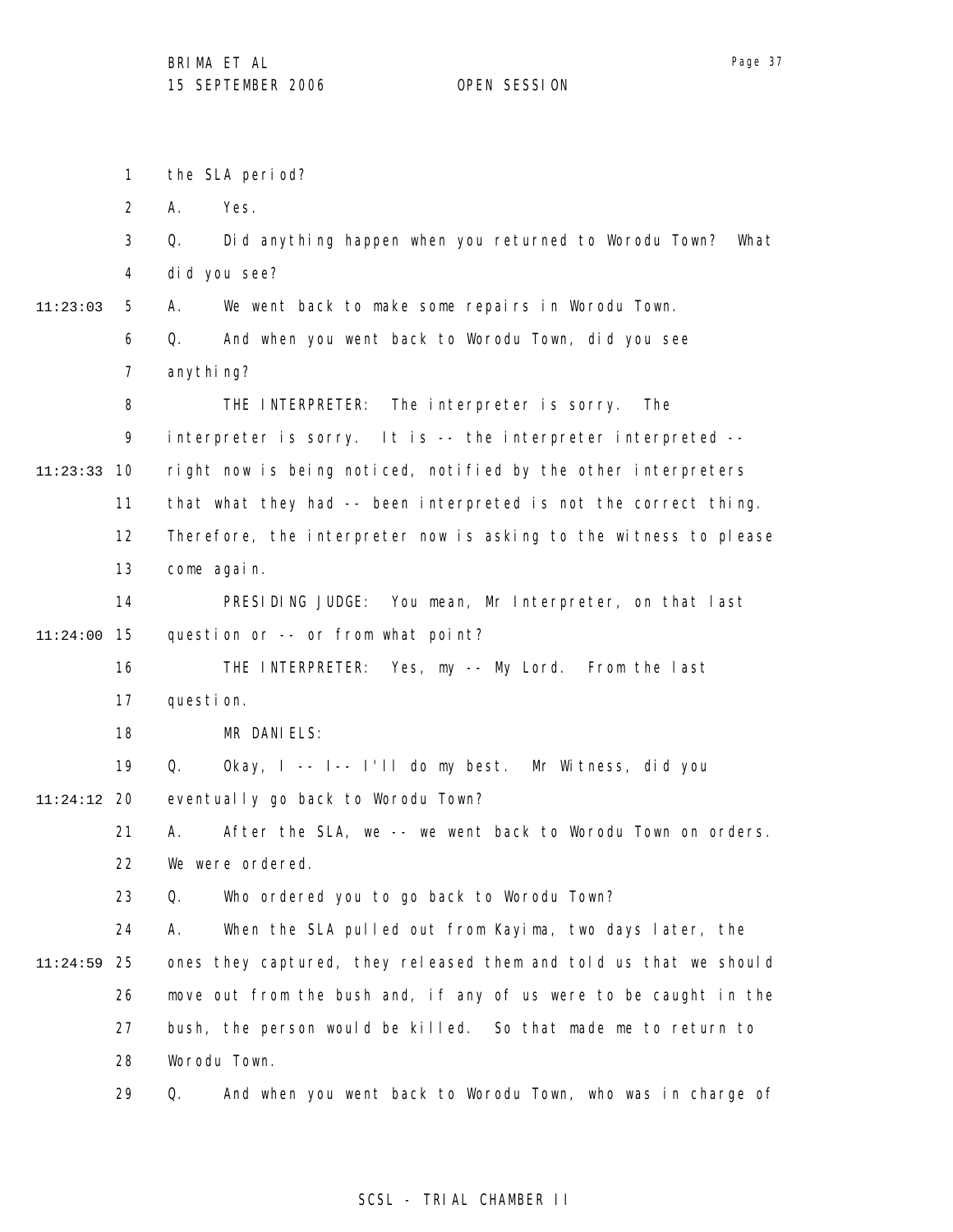Worodu Town?

1

Page 38

|          | $\overline{2}$ | Nobody was in charge of Worodu Town. When we went back to<br>А.   |  |  |  |
|----------|----------------|-------------------------------------------------------------------|--|--|--|
|          | 3              | Worodu Town, the RUF and big man, who commanded us, was Major     |  |  |  |
|          | 4              | Emmanuel, so when we came back to Worodu Town, Major Emmanuel,    |  |  |  |
| 11:25:51 | 5              | that was the way he was called.                                   |  |  |  |
|          | 6              | How do you know Major Emmanuel was RUF?<br>Q.                     |  |  |  |
|          | $\overline{7}$ | When they guarded us at the barri, they introduced him to<br>А.   |  |  |  |
|          | 8              | us as our leader.                                                 |  |  |  |
|          | 9              | Q.<br>Who introduced him to you as your leader, or as the leader? |  |  |  |
| 11:26:28 | 10             | One amongst them, named captain -- Captain One Man One,<br>Α.     |  |  |  |
|          | 11             | introduced him to us saying that he was their leader.             |  |  |  |
|          | 12             | MR DANIELS: Your Honours, I have spelt One Man One,               |  |  |  |
|          | 13             | phonetically. 0-N-E, M-A-Y, 0-N-E. [sic]                          |  |  |  |
|          | 14             | JUDGE SEBUTINDE: Could -- could you please repeat that            |  |  |  |
| 11:27:00 | 15             | agai n?                                                           |  |  |  |
|          | 16             | MR DANIELS: One Man One. 0-N-E, M-A-Y, 0-N-E.                     |  |  |  |
|          | 17             | Did I hear, was it Major Emmanuel?<br>Q.                          |  |  |  |
|          | 18             | Major Emmanuel.<br>А.                                             |  |  |  |
|          | 19             | Did Major Emmanuel do anything as a result of being<br>Q.         |  |  |  |
| 11:27:28 | 20             | introduced as the leader?                                         |  |  |  |
|          | 21             | He didn't do anything that was bad because as they looked<br>А.   |  |  |  |
|          | 22             | around, I was the only aged person during that period, so they    |  |  |  |
|          | 23             | appointed me to be the town commander.                            |  |  |  |
|          | 24             | JUDGE SEBUTI NDE:<br>The one what person, Mr Interpreter?         |  |  |  |
| 11:27:58 | 25             | THE INTERPRETER:<br>The aged person.                              |  |  |  |
|          | 26             | JUDGE SEBUTINDE: Is that "aged," or?                              |  |  |  |
|          | 27             | THE WITNESS: Well, I was the only elderly person among the        |  |  |  |
|          | 28             | peopl e.                                                          |  |  |  |
|          | 29             | MR DANIELS:                                                       |  |  |  |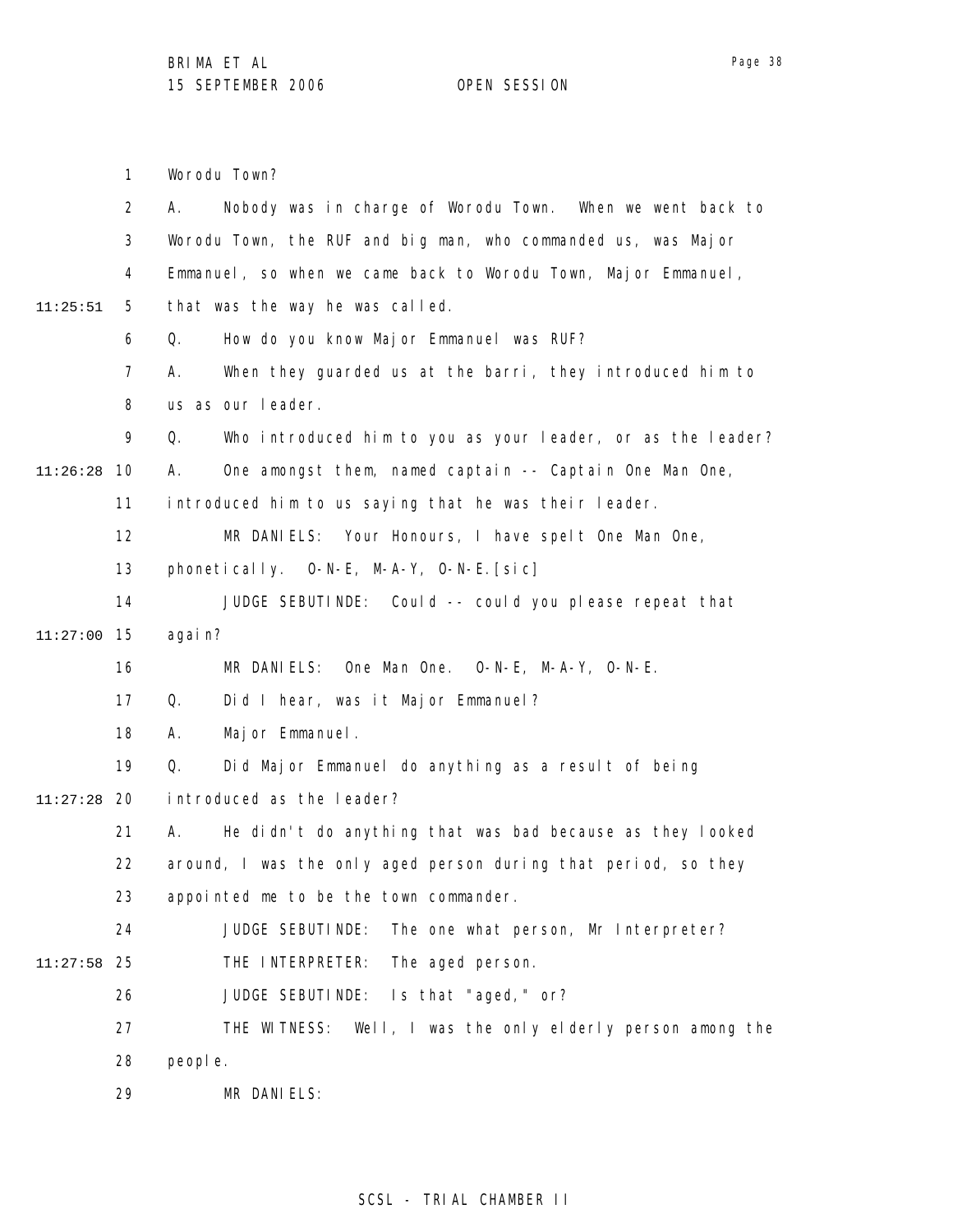1 2 3 4 5 6 7 8 9 10 11:29:09 11 12 13 14 15 11:29:34 16 17 18 19 20 11:30:15 21 22 23 24 25 11:30:53 26 27 28 29 11:28:51 Q. Did Major Emmanuel ask you to do anything? A. Yes. I told him that not all the people that had come to town, some were in the bush, so that he should give me some time to inform them. So, he said that the RUF order was 72 hours. Q. The RUF order was 72 hours to do what? A. They said 72 hours. Q. To do what? A. To bring the people from -- to bring the remaining people from the bush to town. Q. Did anything happen after Major Emmanuel gave the 72- hour deadline to bring the people from bush to the town? A. They went back to Kayima. The following morning he sent - he sent one Captain Akibo who was to ensure that we carried out the order. Q. Do you know why Major Emmanuel went to Kayima? A. It was there he -- he came from and met us in Worodu. Q. And Captain Akibo who came to replace Major Emmanuel, do you know which faction he belonged to? A. He himself was a RUF member. Q. How do you know he was a RUF member? A. When they came, when they came, before they talked to us, first of all they introduced themselves. Q. And do you know how long Captain Akibo stayed in Worodu? A. Captain Akibo was Worodu with us for a period of three months. Q. Did anything happen Worodu Town at the time that Captain Akibo was in charge? A. What happened, there was forced labour. They said we should produce coffee, and we did that. They forced young men,

### SCSL - TRIAL CHAMBER II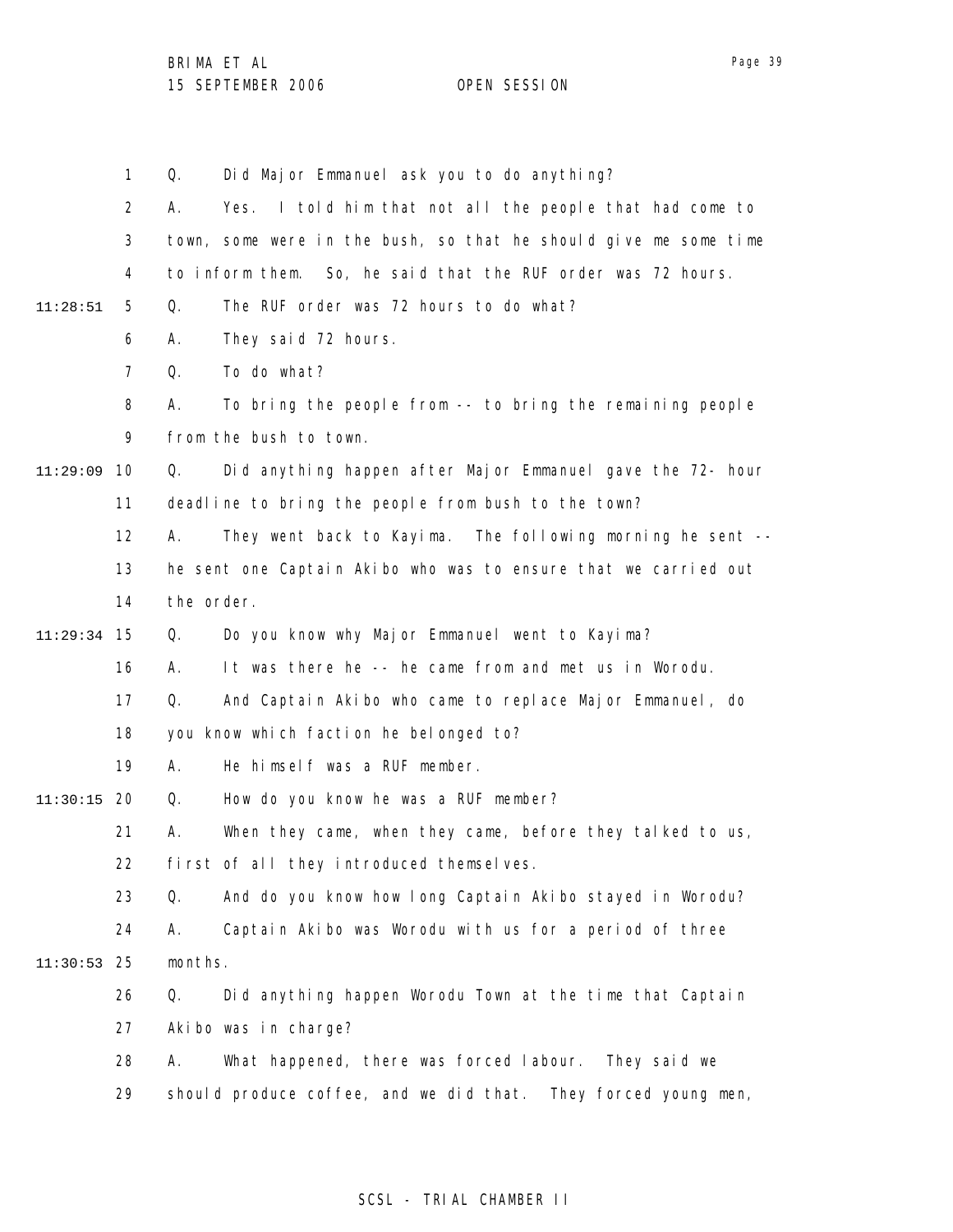1 2 3 4 5 6 7 8 9 10 11:32:22 11 12 13 14 15 11:33:08 16 17 18 19 20 11:33:29 21 22 23 24 25 11:33:56 26 27 28 29 11:31:45 they called it manpower. They were -- they were the people that used to carry the coffee at the Guinea border. They forced our wives to do fishing for them. Q. Who forced your wife to do fishing and carry out the forced labour? A. It was Captain Akibo. Q. Did you carry out any forced labour? A. No. I was the chief. I was not doing any work. Except, except the time when Captain Akibo was changing, he did something to me that made me to do some work. Q. When was Captain Akibo changed? A. After three months Captain Akibo was changed and Captain The Veri, came. Q. Who changed Captain Akibo? A. It was from Kayima the orders came, that they should interchange positions. JUDGE SEBUTINDE: Please spell the name of this other indi vi dual. MR DANIELS: Akibo, A-K-I-B-O. JUDGE SEBUTINDE: Not that one, the other one. THE WITNESS: The Veri. MR DANIELS: As in "the very," T-H-E, V-E-R-I. Q. And Captain The Veri -- A. Uh huh. Q. -- how long did he stay Worodu Town? A. He spent there nearly four months. Q. Did anything happen when Captain The Veri was in Worodu Town? A. The same thing that was done, that was done by his brother,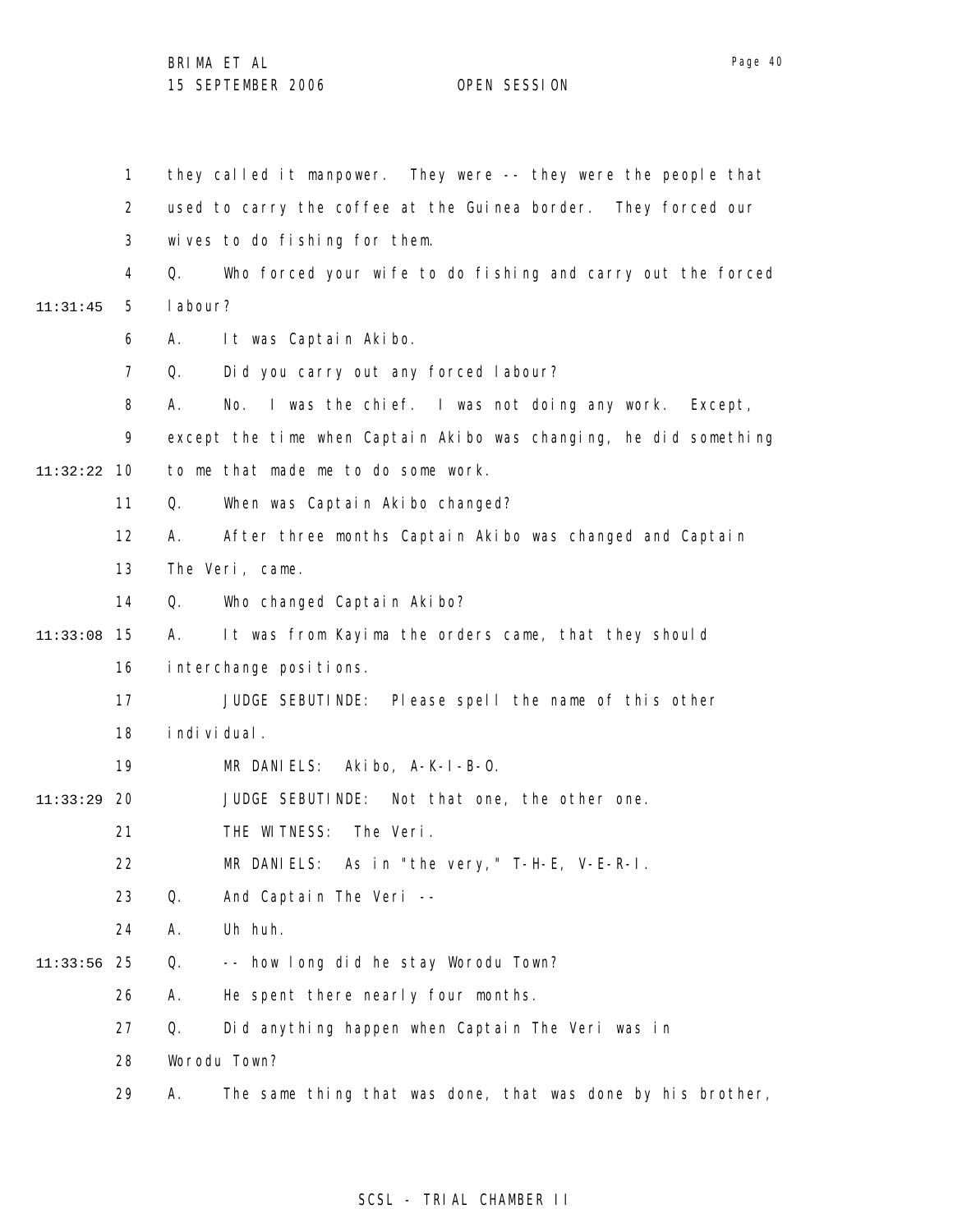1 2 3 4 5 6 7 8 9 10 11:35:33 11 12 13 14 15 11:36:10 16 17 18 19 20 11:36:39 21 22 23 24 25 11:37:13 26 27 28 29 11:34:58 he -- he continued. But what -- what he added to that was that -- is the vehicle that was used by his boss had no fuel. So we used to -- we used to crack palm kernel nuts then prepare some palm kernel oil, which was used as fuel. Q. Did Captain Akibu do anything to you personally. A. Captain Akibu did not do anything to me. The Veri, yes, the Veri. He made me to -- to stand naked before my family because I did not crack palm kernel nuts. Q. Do you know who was the overall commander of the RUF? A. In our own part, when Major Emanuel went, they sent one colonel, who was called Colonel Junior. Q. When was that? Do you remember the year? A. I cannot remember the year, but Veri was changed, Emanuel. Colonel Junior came. Q. At the time that the RUF occupied Worodu Town, or Worodu Village, did any killings take place? A. No. Nobody was killed in Worodu. Q. Were there any amputations? A. No. Q. Were there any mutilations of writing AFRC on people's chest and RUF on people's chest; are you aware? A. I didn't see that at Worodu Town. Q. Did any rapes take place that you are aware of? A. Just one child reported to me that she was raped her name was [redacted]. MR DANIELS: Your Honours, I believe -- if we could have that name redacted from the record? I believe that particular person was a witness before this Trial Chamber. PRESIDING JUDGE: Yes. All right. She is a protected

### SCSL - TRIAL CHAMBER II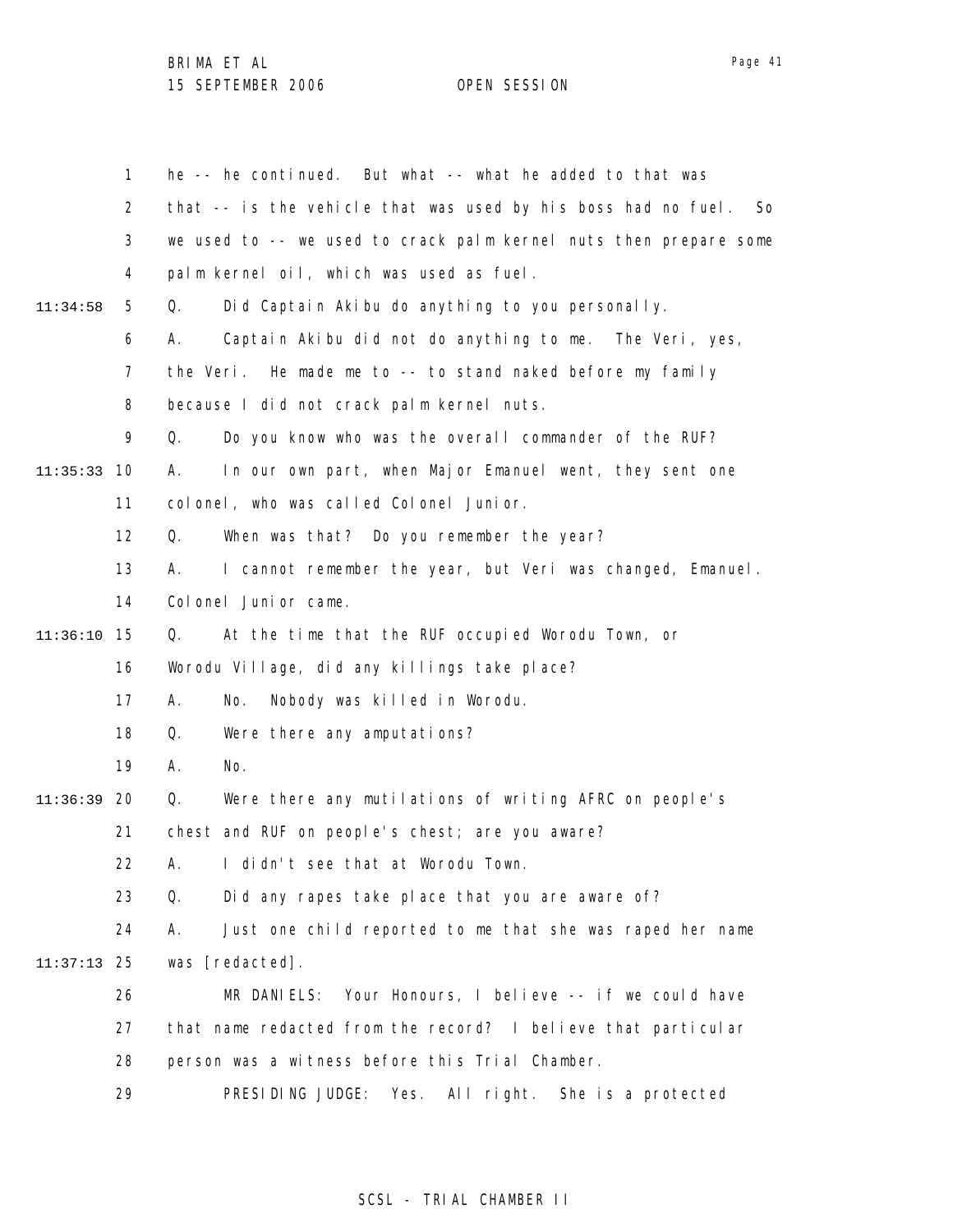1 2 3 4 5 6 7 8 9 10 11:38:28 11 12 13 14 15 11:38:43 16 17 18 19 20 11:38:55 21 22 23 24 25 11:39:18 26 27 28 29 11:37:57 person? MR DANIELS: That is so. PRESIDING JUDGE: That name can be redacted from the record. MR DANIELS: Q. Did you ever hear of the name Ibrahim Bazzy Kamara, as being responsible for some of the atrocities in Worodu Village? A. I -- I didn't hear. I didn't hear, I didn't see him. I didn't know him. MR DANIELS: Your Honour, that will be all for this witness. PRESIDING JUDGE: Thank you, Mr Daniels. Yes, Mr Manly-Spain. MR MANLY-SPAIN: Yes, just a couple of questions, Your Honour. EXAMINED BY MR MANLY-SPAIN: Q. Mr witness, good morning. A. Yes, good morning. Q. Thank you. Mr Witness, you told this Court that when the armed men went to Worodu, they introduced themselves. Is that - am I right? A. The army men or? Q. The army men who were dressed in different kinds of clothing. A. The time they came, the time they came, they came with those different -- different -- they didn't introduce themselves, not until Major Emanuel came with them. That was the time they introduced themselves. Q. Thank you, Mr Witness. At that time, Mr Witness, you said

Page 42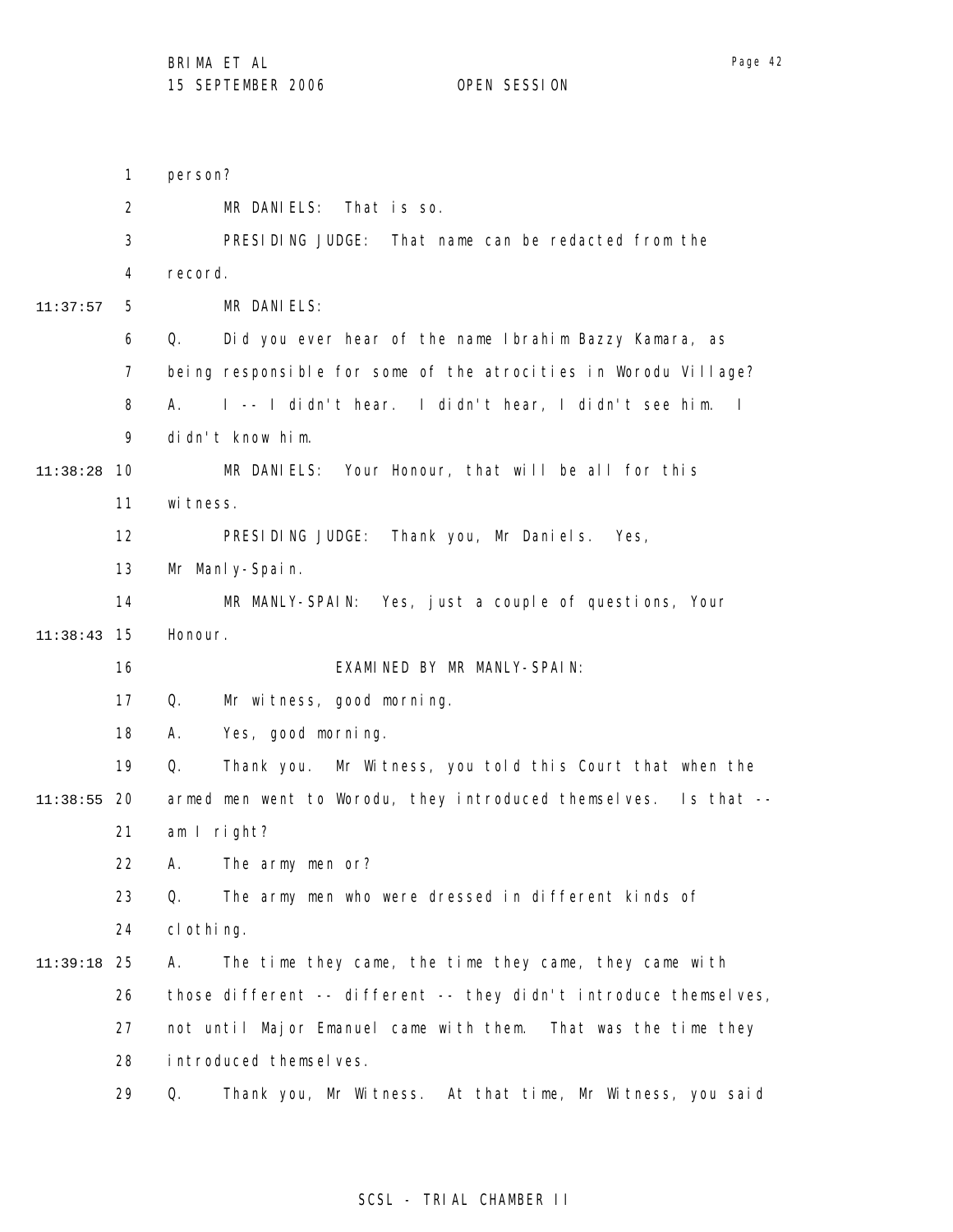Page 43

1 2 3 4 5 6 7 8 9 10 11:40:28 11 12 13 14 15 11:40:50 16 17 18 19 20 11:41:16 21 22 23 24 25 11:41:40 26 27 28 29 11:39:56 they introduced themselves as RUF; am I right? A. Yes. Q. Well, what I want to ask you is that: Did anybody at that time introduce themselves to you as being AFRC? A. I didn't know whether there were soldier -- were among them, but nobody called himself a soldier. Q. No, I'm asking AFRC. Did anybody call themselves AFRC? A. I didn't hear that. Q. Thank you, Mr Witness. Mr Witness, lastly, you said some people were captured, and when they came back, they told you certain things. A. Yes. We heard our information from people who were hiding from them. Q. Did these captured people tell you who captured them? A. They did not tell us those who captured them. They only came there. We were at RUF custody in Segbedu (as interpreted), because that was the place they based. Q. Thank you, very much. And, finally -- I said finally before. Finally now, Mr Witness, can you tell me the villages that were close to Worodu in 1998? A. The village that is near Worodu, we have Kabidu, which is one and half miles. We have Yarya, which is three-and-a-half miles. Q. Which was the first one? A. Kabidu. Q. Can you spell that for me? A. K-A-B-I-D-U. Q. Thank you. And the next one. A. Yarya.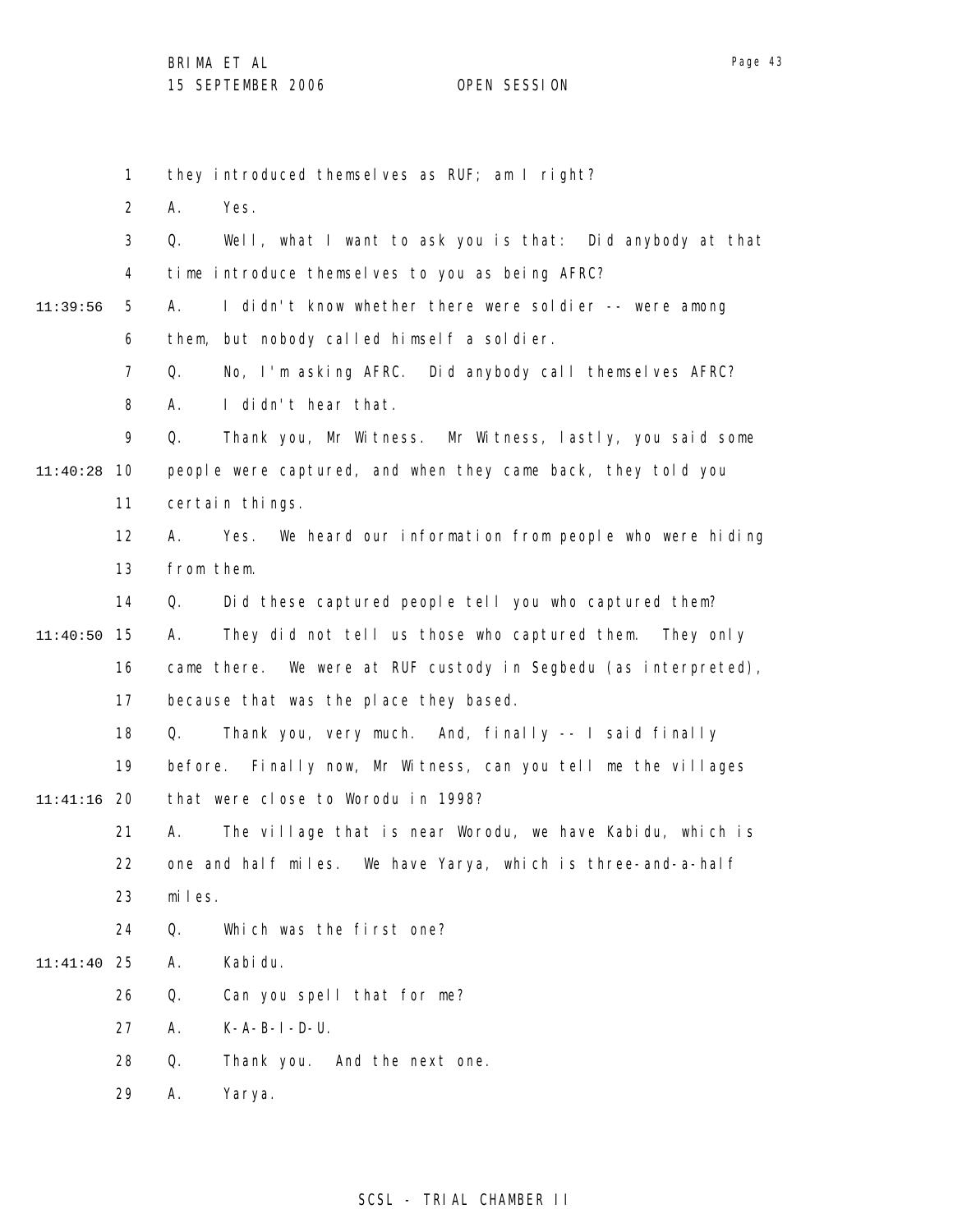BRIMA ET AL

|               | $\mathbf{1}$   | Can you spell that also?<br>Q.                                    |
|---------------|----------------|-------------------------------------------------------------------|
|               | $\overline{2}$ | $Y - A - Y - A - H$ .<br>А.                                       |
|               | 3              | Was there any other one close to Worodu?<br>Q.                    |
|               | 4              | We have Dumbadu.<br>А.                                            |
| 11:42:15      | 5              | Q.<br>Please spell it.                                            |
|               | 6              | $D-U-M-B-A-D-U.$<br>А.                                            |
|               | $\overline{7}$ | Q.<br>Thank you, sir.                                             |
|               | 8              | MR MANLY-SPAIN: No more questions.                                |
|               | 9              | PRESIDING JUDGE: Yes, Ms Thompson.                                |
| 11:42:28      | 10             | MS THOMPSON:<br>Just one question from me.                        |
|               | 11             | EXAMINED BY MS THOMPSON:                                          |
|               | 12             | Q.<br>Mr Witness, in 1998 in your district, did you ever hear the |
|               | 13             | name Alex Tamba Brima, as being a commander in your district?     |
|               | 14             | А.<br>I didn't hear that.                                         |
| 11:42:53      | 15             | MS THOMPSON:<br>Thank you very much, Mr Witness.                  |
|               | 16             | PRESIDING JUDGE: Yes, go ahead.                                   |
|               | 17             | CROSS-EXAMINED BY WAGONA:                                         |
|               | 18             | MR WAGONA: Thank you, Your Honours.                               |
|               | 19             | Mr Witness, how are you?<br>Q.                                    |
| 11:43:11      | 20             | I thank God.<br>А.                                                |
|               | 21             | Q.<br>I will ask you just a few questions. Please answer them     |
|               | 22             | truthfully; you understand?                                       |
|               | 23             | PRESIDING JUDGE: Look --                                          |
|               | 24             | THE WITNESS: I do.                                                |
| $11:43:24$ 25 |                | PRESIDING JUDGE: Just before we go any further, this              |
|               | 26             | request to the various witnesses to answer the questions          |
|               | 27             | truthfully, it's not a matter to be requested. As a matter of     |
|               | 28             | law, all witnesses have to answer truthfully, otherwise, they     |
|               | 29             | face up to two years' imprison and a two million Leone fine. So   |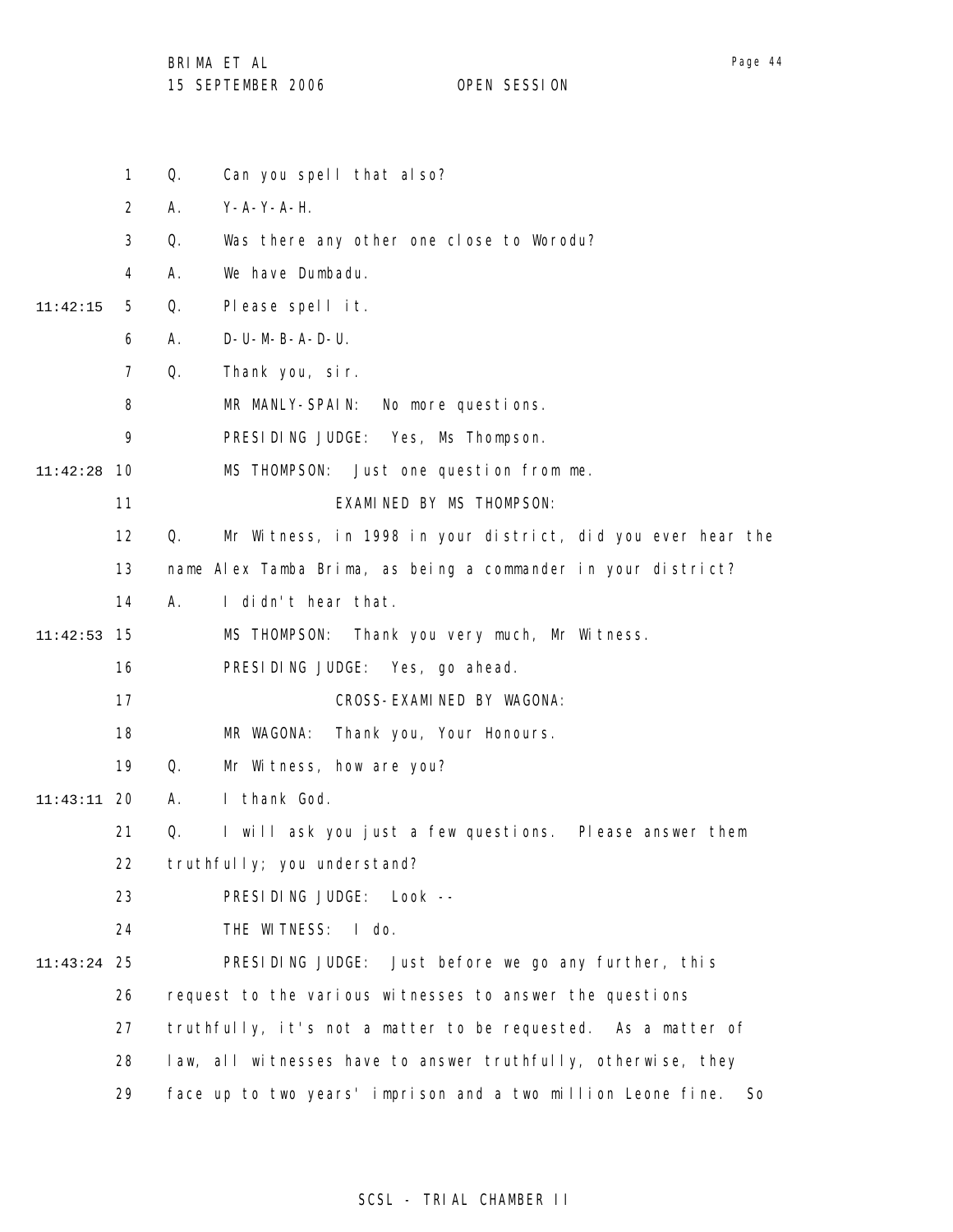1 2 3 4 5 6 7 8 9 10 11:44:36 11 12 13 14 15 11:45:07 16 17 18 19 20 11:45:40 21 22 23 24 25 11:46:05 26 27 28 29 11:43:58 it's a duty, it's not a matter of a specific request from counsel. MR WAGONA: Much obliged, Your Honour. Q. Witness, when you heard that soldiers had overthrown President Kabbah's government, did you hear that Alex Tamba Brima, aka Gullit, was one of those soldiers? A. When there was the overthrow, I heard the news, but I didn't hear Tamba Brima's name. What I heard, was that their leader was Johnny Paul Koroma. Q. Did you hear that Ibrahim Bazzy Kamara was one of those sol diers who overthrew President Kabbah's government? A. I -- I feel within myself that the names that I've called, those are the only names I know. I don't know any other person because I was not in Freetown. Q. Did you hear that Santigie Borbor Kanu, also known as Five-Five, was one of those soldiers who overthrew President Kabbah's government? A. I didn't hear that. Q. I put it to you, witness, that those three people I have mentioned to you were involved in the overthrow of President Kabbah's government; what do you say? A. I cannot say anything because I don't know them. If they are -- I don't know whether they are army people. These are people I don't know them. Q. Now, I will ask you about that time when those soldiers who you say overthrew President Kabbah were in power. During that time, did you hear that diamond mining was going on in Kono? A. The soldiers who overthrew Tejan Kabbah? Q. During their time in power, yes, in power. During their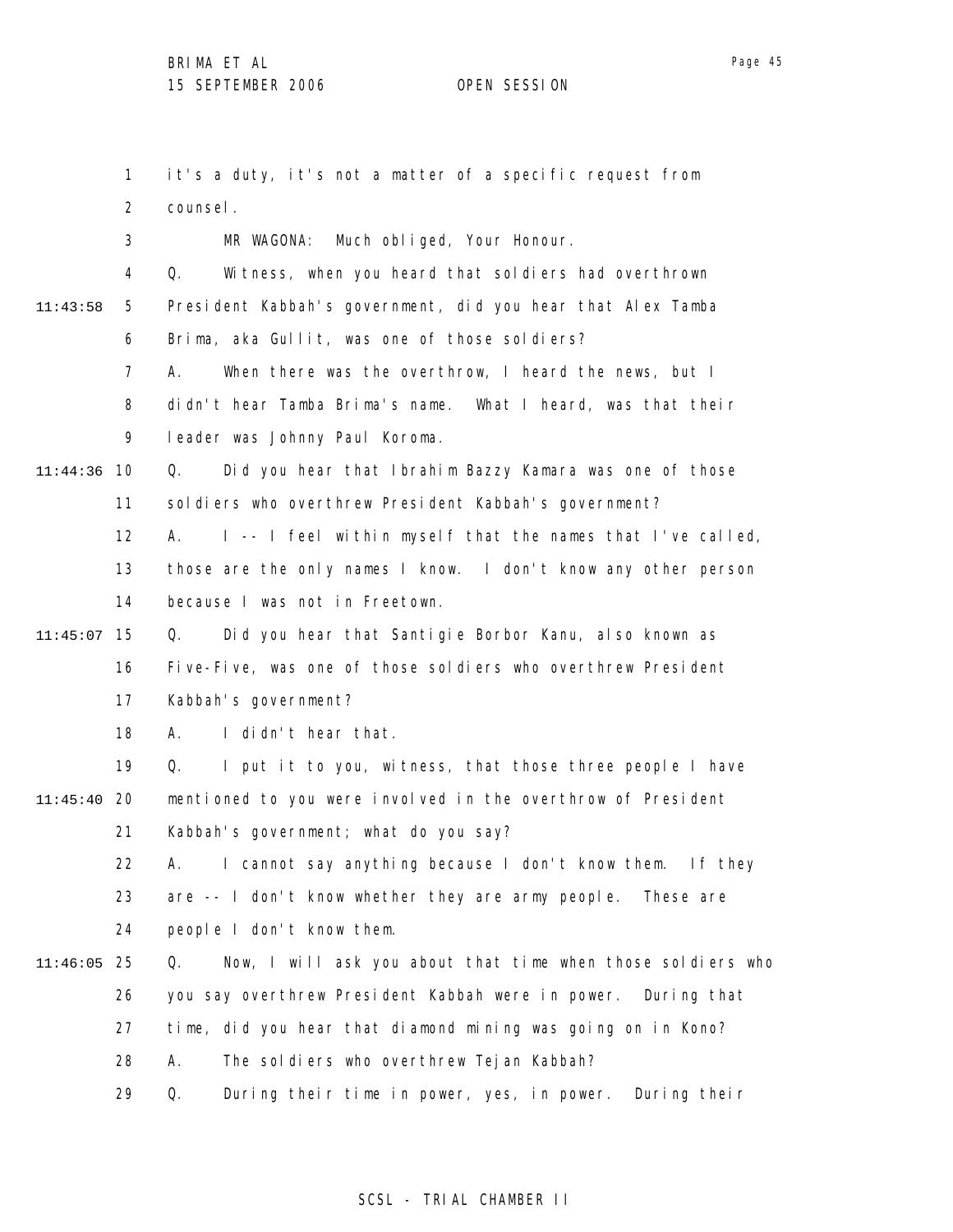1 2 3 4 5 6 7 8 9 10 11:47:36 11 12 13 14 15 11:48:12 16 17 18 19 20 11:48:31 21 22 23 24 25 11:48:43 26 27 28 29 11:47:00 time when they were in power. A. I would not say they were the particular ones who were mining, but mining was taking place. Q. And did you hear that soldiers forced civilians to do mining for them at that time? A. Where the place I was, where I had licence, no soldier forced a civilian there. That area, no soldier forced civilian, so I would not say soldiers forced civilians. Q. I will now take you to the time of the attack on Worodu when you ran to the bush. Did you, afterwards, hear that as a result of that attack there were killings in Worodu? A. I did not see it. I did not hear that. Q. Did you hear that there were any rapes in Worodu, as a result of that attack? A. It was not the attack time they raped somebody. After they had attacked and were with them, that was the time they raped [redacted]. PRESIDING JUDGE: Once more, please don't mention any names, Mr Witness. That lady is a protected witness and you are endangering her security. THE WITNESS: Okay. PRESIDING JUDGE: So I will order that that name be redacted from the transcript. MR WAGONA: Thank you, Your Honours. Q. Did you hear of forced labour at that time? I'm still asking you about the attack on Worodu. A. Forced labour was there. They were called manpower. And any time we heard in Worodu, it was not our -- they would say it is government property.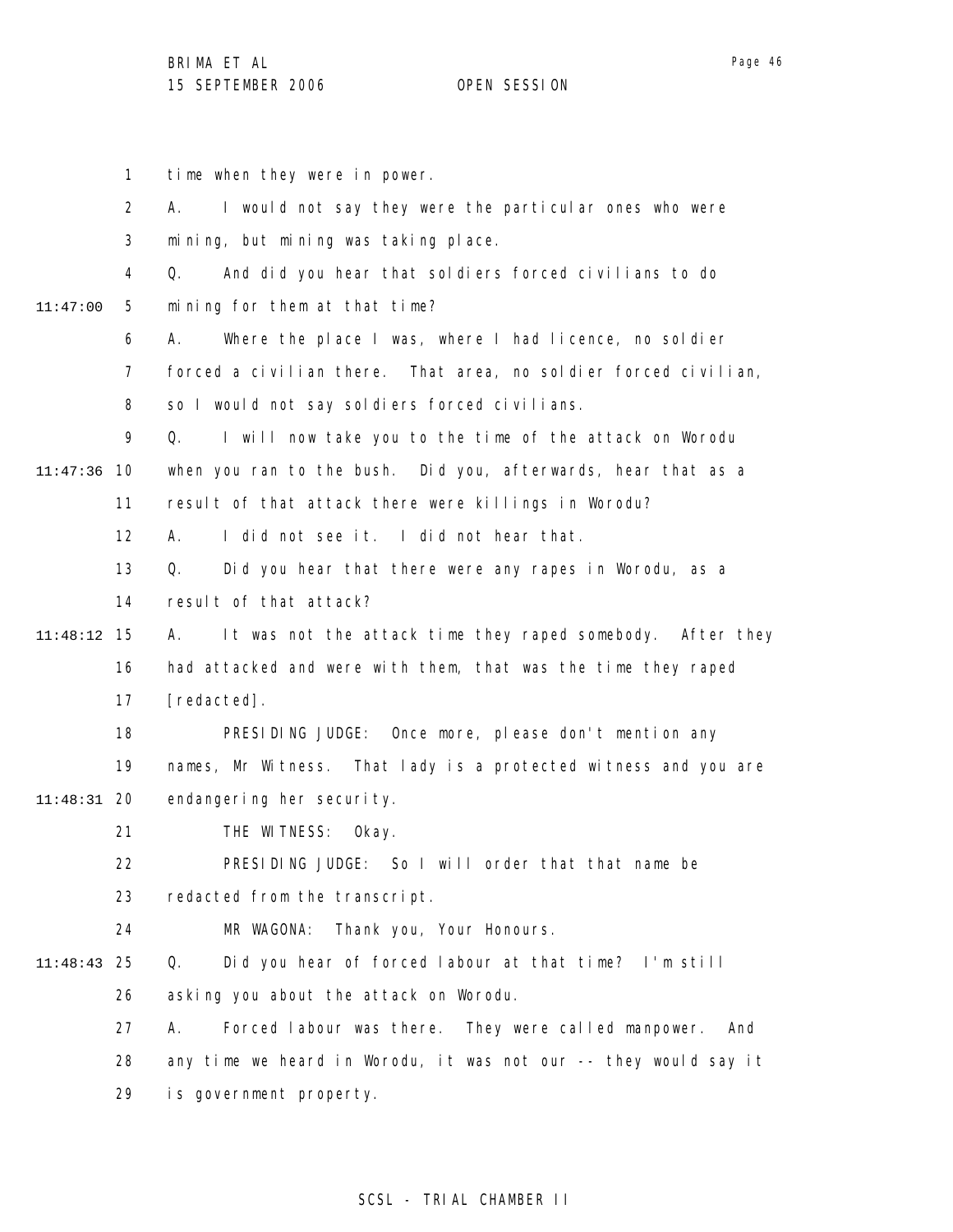1 2 3 4 5 6 7 8 9 10 11:50:13 11 12 13 14 15 11:50:36 16 17 18 19 20 11:50:56 21 22 23 24 25 11:51:15 26 27 28 29 11:49:54 Q. Did you hear of abductions; people being abducted? A. They were abducting young men but these young men, we were -- we hid from them to come back to the village. Q. I will now ask you about when they attack on Kroo Town, where you went. A. Kroo Town? Q. Yes, Kroo Town. Yes. Thank you. A. When they attacked Kroo Town, we went to the bush. Q. But following that attack, did you later hear that any killings happened, resulting from that attack? A. I didn't see any killing. I didn't see any corpse. I only saw that houses were burned. That was the morning time I was coming. Q. I'm asking you about what you heard later, afterwards. Did you hear that there were rapes during that, as a result of that attack? A. In Kroo Town? Q. Yes. A. I didn't hear that. Q. Did you hear that there were abductions, as a result of that attack? A. I didn't hear that because they attacked -- they attacked today, went to the bush. At about 7.00, I left Kroo Town and returned to my village at Worodu bush. Q. Did you hear that civilians were forced to carry loads? A. This they did at Worodu. Q. When you saw the attackers and you said some of them were young, some of these young ones were children, weren't they? A. When I say children, I cannot tell their ages, but when you

### SCSL - TRIAL CHAMBER II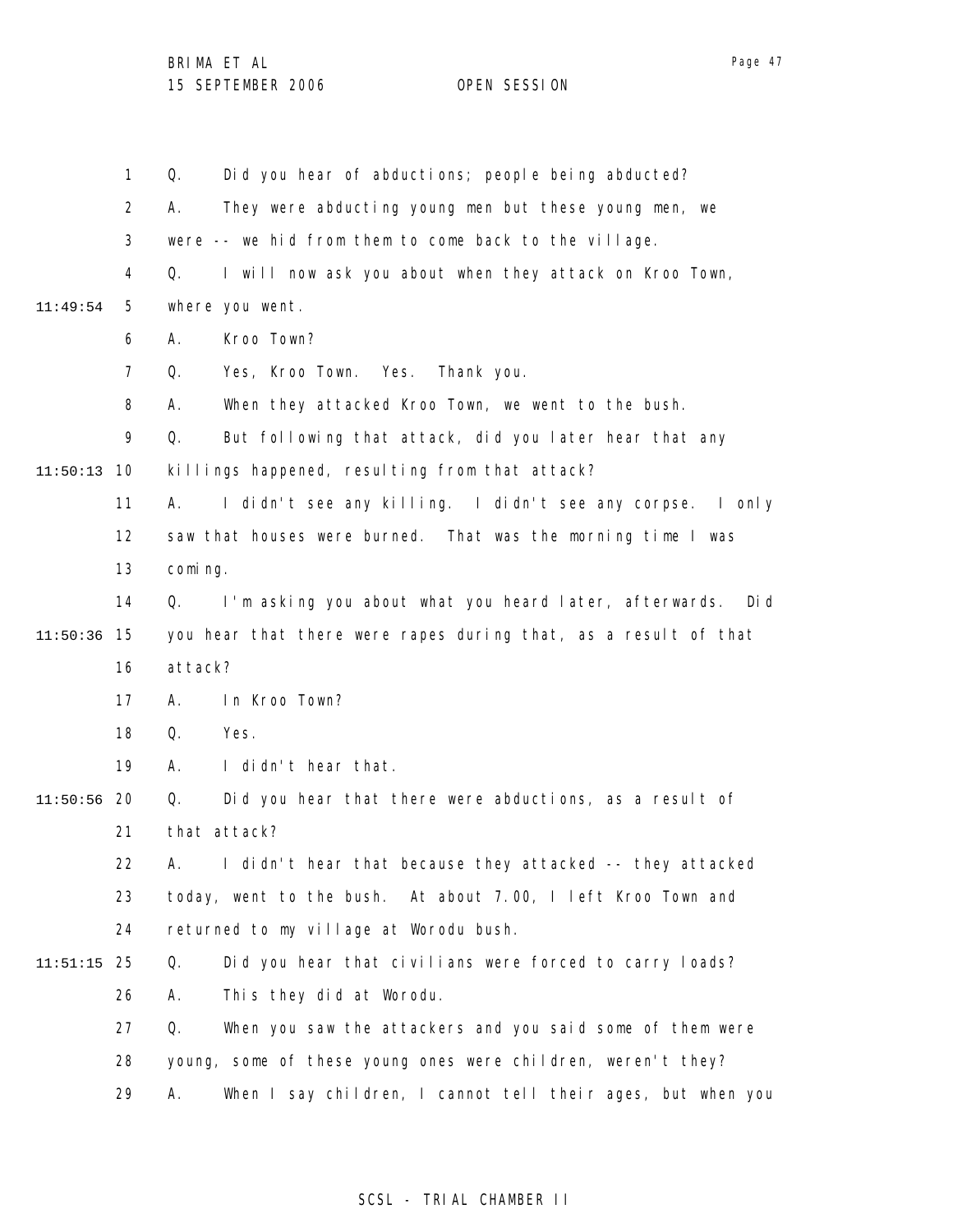1 2 3 4 5 6 7 8 9 10 11:53:18 11 12 13 14 15 11:53:55 16 17 18 19 20 11:54:33 21 22 23 24 25 11:55:03 26 27 28 29 11:52:50 looked at him, you'll find out that they were below ten, 15 years. They were within that range. Q. Now, you mentioned that you -- when you tried to come back to Worodu, you first went to where the loyal SLAs were based; you remember that? A. Kayima. Q. Yes, Kayima. And then later, when you went to Worodu, Major Emanuel of RUF was in charge; you remember that? A. Yes, when the soldiers moved. Q. Now, I need you to help me with the time period, and I will take you to what you stated in your statement. So I will ask you, did you -- did people from the Court here speak to you and record your statement before your coming to Court today? A. Yes. Q. Now, what I have here is a summary of that statement and I'm going to read to you what was summarised, allegedly, from what you said. Please listen. Now, this is after, after you got to your house and take your child with you back to the bush. Now listen. "One week later, witness was in the bush when he saw fire all over Worodu Village and the next morning he moved with his family to Nieni Chiefdom." Do you remember saying that? A. After I took my child. Q. To the bush? A. We came to the place, I left -- I left there and went a little bit further behind the first hiding place. That was what I said. Q. So you did not say that one week later you saw fire in Worodu Village and next morning you moved to Nieni Chiefdom? A. I said, when I took my child, I told my family to go

### SCSL - TRIAL CHAMBER II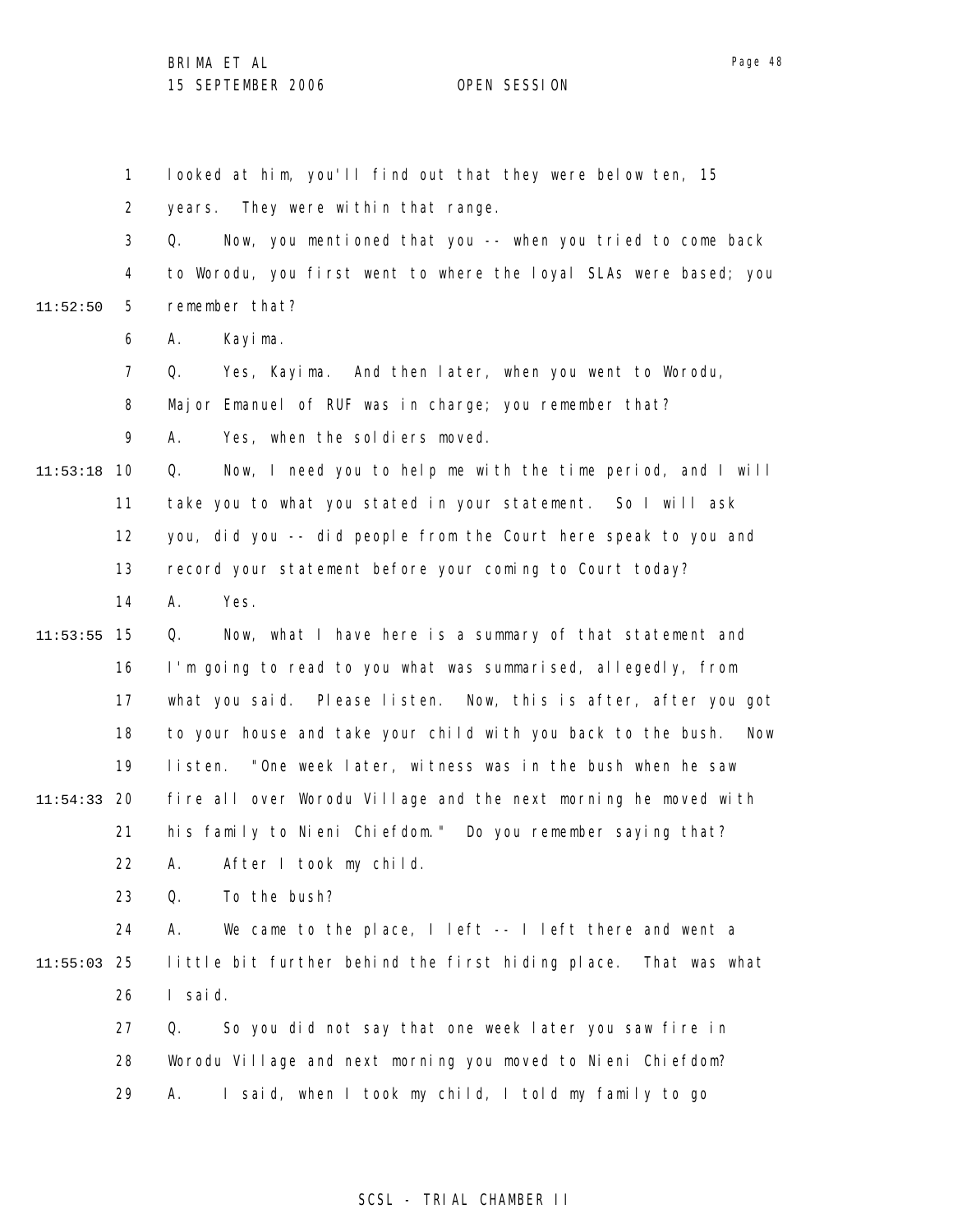1 2 3 4 5 6 7 8 9 10 11:56:32 11 12 13 14 15 11:57:02 16 17 18 19 20 11:57:36 21 22 23 24 25 11:58:26 26 27 28 29 11:55:54 further. We went there. After one week, we saw fire at Worodu. Q. Okay. Let me read what follows. "While in Nieni, witness heard that loyal SLA troops had been deployed at Karina Town and that the chiefdom was safe for people to return." Do you remember saying that? Do you remember telling the person who obtained your statement that, while in Nieni, you heard that loyal SLA troops had been deployed at Karina Town and that the chiefdom was safe for people to return? A. I said, when I was in the bush at Kroo Town, those who were going about doing trading, they told us that SLA had come to Kayima. I also went. I saw that they were there. Q. Then it goes further to say, "So he went back and stayed with the RUF in Worodu for January and February 1999." Did you say that you went back and stayed with RUF in Worodu for January and February 1999? A. I said, when the soldiers left Kayima, the RUF ordered us to come out of the bush. That was the time I went to Worodu, to meet the RUF. Q. So did you mention that this was in January/February 1999? A. January to February 1999, just after Christmas. Q. Okay. Thank you. So that's when you went and found Major Emanuel in charge of RUF; is that right? A. Yes. Q. Now Colonel Junior, whom you mentioned, was SLA, wasn't he? A. No. Q. What was he? A. He was RUF. Q. How do you know that he was RUF? A. They themselves had told us. They will tell Colonel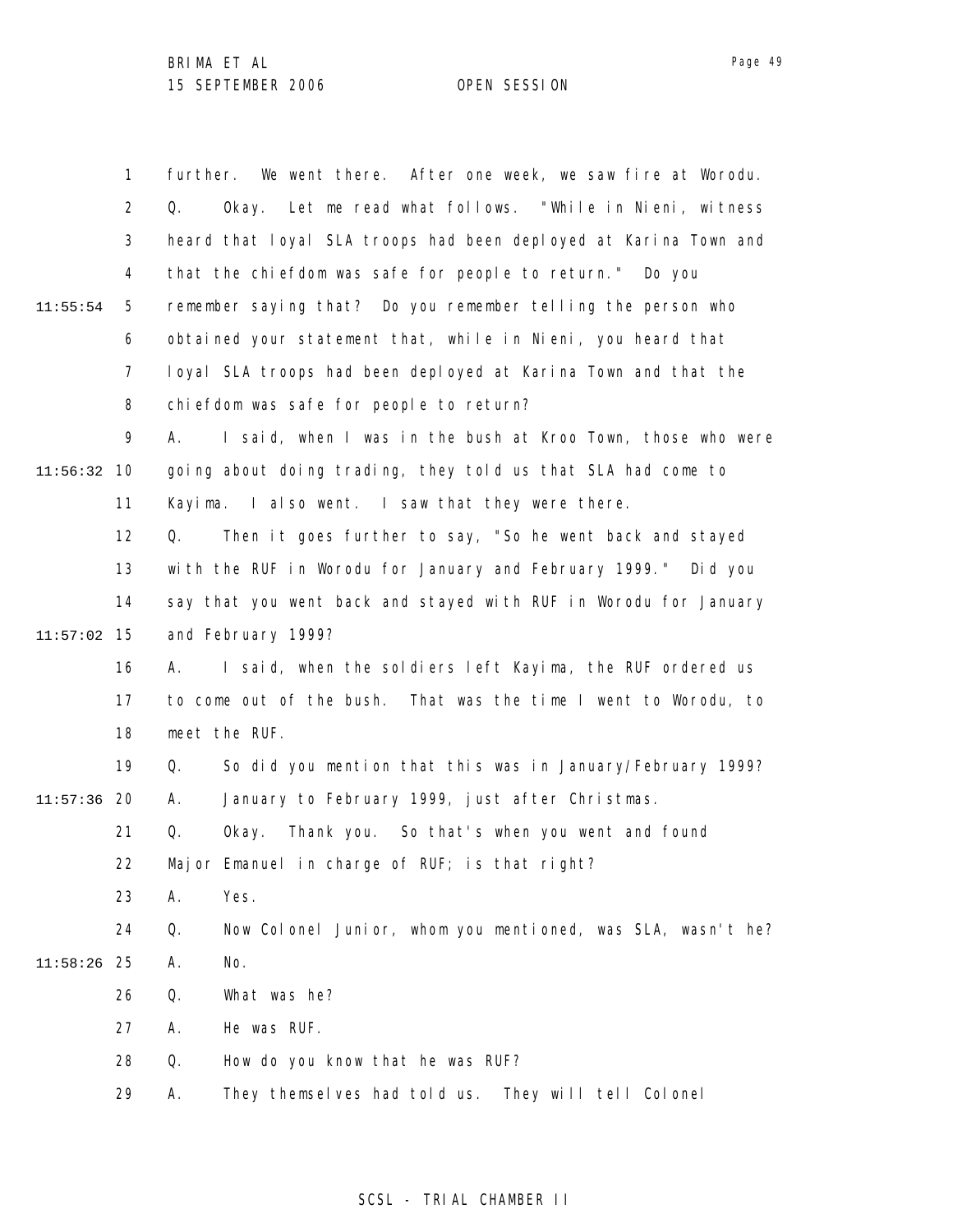1 Junior, "I'm RUF."

|             | $\overline{2}$ | I put it to you that that is not correct. Colonel Junior<br>Q.    |
|-------------|----------------|-------------------------------------------------------------------|
|             | 3              | was SLA; what do you say?                                         |
|             | 4              | Colonel Junior was not an SLA. He was an RUF.<br>А.<br>He,        |
| 11:59:10    | 5              | himself, uttered these words with his mouth.                      |
|             | 6              | Did you hear, at the time when the incidents you talked<br>Q.     |
|             | $\overline{7}$ | about were happening, did you hear that Alex Tamba -- I beg your  |
|             | 8              | pardon. Did you hear that Ibrahim Bazzy Kamara, at that time,     |
|             | 9              | was present in Kono District?                                     |
| 11:59:45    | 10             | I didn't hear that and I didn't see that. Kono District is<br>А.  |
|             | 11             | divided. The part where he was, they call Sandor, if I don't      |
|             | 12             | forget, is about 37 miles from Koidu, so you cannot be in Sandor. |
|             | 13             | And where we are mining at Gbetema, it could be -- you can be     |
|             | 14             | there for two and three months and you don't know anything about  |
| 12:00:21    | 15             | Koi du.                                                           |
|             | 16             | Mr Interpreter, did you say "the part<br>JUDGE SEBUTINDE:         |
|             | 17             | where he was"; did you use those words?                           |
|             | 18             | THE INTERPRETER:<br>The part where he was, the witness.           |
|             | 19             | JUDGE SEBUTINDE:<br>Why are you saying "the part where he         |
| 12:00:38    | -20            | was," instead of "the part where I was"?                          |
|             | 21             | THE INTERPRETER:<br>Sorry, that's $-$                             |
|             | 22             | JUDGE SEBUTINDE:<br>Because they are talking about Ibrahim        |
|             | 23             | Bazzy Kamara. Why are you confusing us?                           |
|             | 24             | MR MANLY-SPAIN:<br>May I be of help, Your Honour? I think         |
| 12:01:19 25 |                | what the interpreter was interpreting was what the witness said,  |
|             | 26             | after saying he did not know about Ibrahim Bazzy Kamara. He went  |
|             | 27             | on to explain where he was. The witness used -- the interpreter   |
|             | 28             | used the words "the part", "where I was," he should have said.    |
|             | 29             | "I could be there for three months without knowing anything about |

## Page 50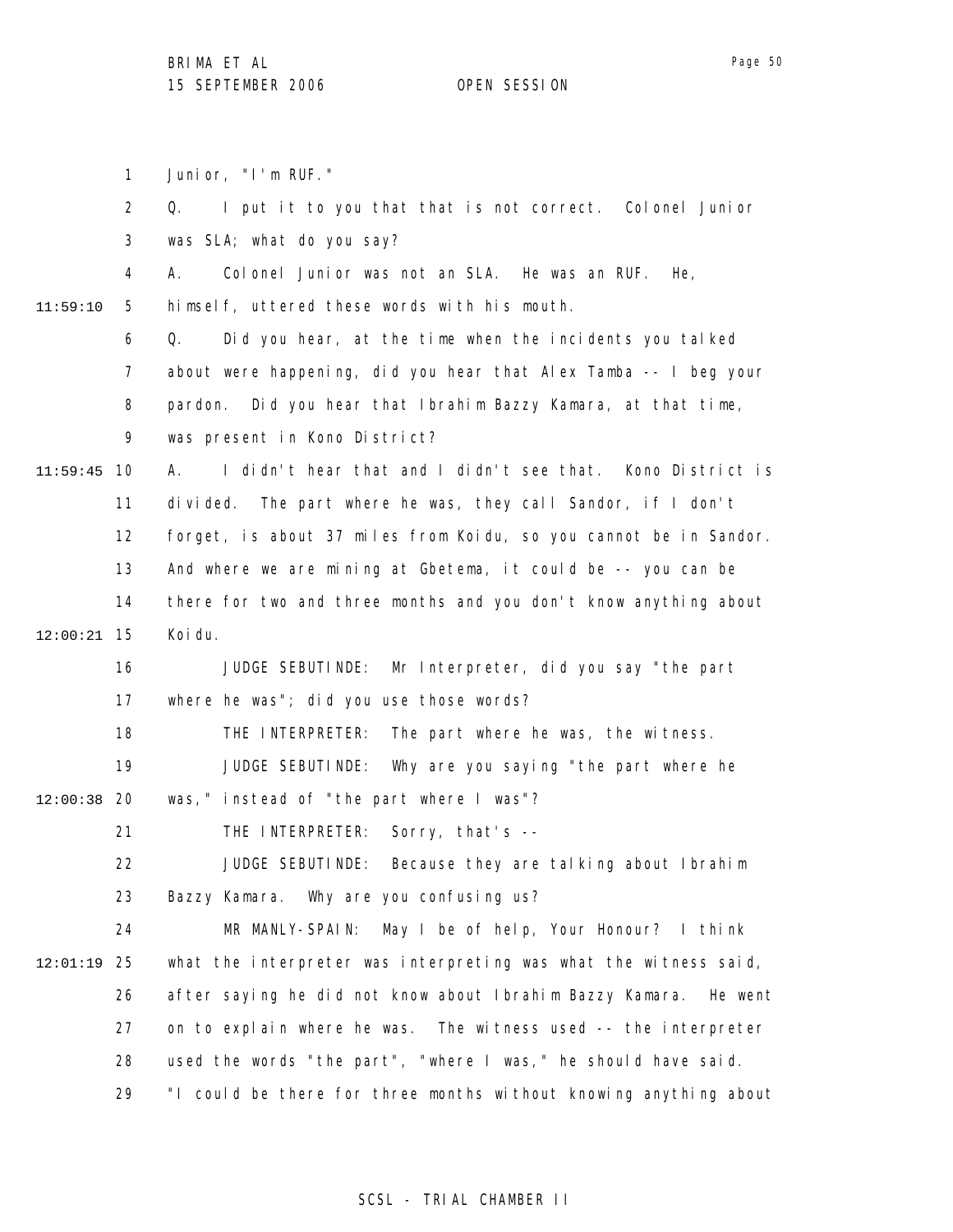1 2 3 4 5 6 7 8 9 10 12:02:00 11 12 13 14 15 12:02:28 16 17 18 19 12:03:00 20 21 22 23 24 25 12:03:39 26 27 28 29 12:01:40 Koidu Town." I submit -- JUDGE SEBUTINDE: That's exactly the point I'm trying to make. He should interpret in the first person, singular, just as if he's the one testifying. MR MANLY-SPAIN: That's where [overlapping speakers] the part where he was. PRESIDING JUDGE: Go ahead. MR WAGONA: Thank you. Q. Now, witness, I put it to you that Ibrahim Bazzy Kamara was based in Kono at that time? A. That was why I said a lot of -- Kono is divided. Where we are, it will take about two or three months, you would not hear anything about Koidu Town. Where people say Kono, Kono, Koidu, they will take it to be. Q. So you don't know whether he was there or not? Thank you. A. I didn't know, but if -- if he had been there, I don't know him, so I would not be able to tell, because I didn't know him. Q. Now, concerning your statement again, when you talked to the person who obtained your statement, and then you mentioned Colonel Junior, did you also state that the more senior commander, Hector Bob Lahai, was based in Koidu but visited Worodu frequently? A. Colonel Hector, who was called Borbor Lahai, he used to leave Koidu and came to Kayima, and he and Junior used to travel together, and they introduced him to us as their big boss, Colonel Hector. Q. Now, that Colonel Hector was SLA, wasn't he? A. He was an RUF. As he said, as they said it, he was an RUF. Q. Now, I put it to you that Colonel Hector Bob was SLA; what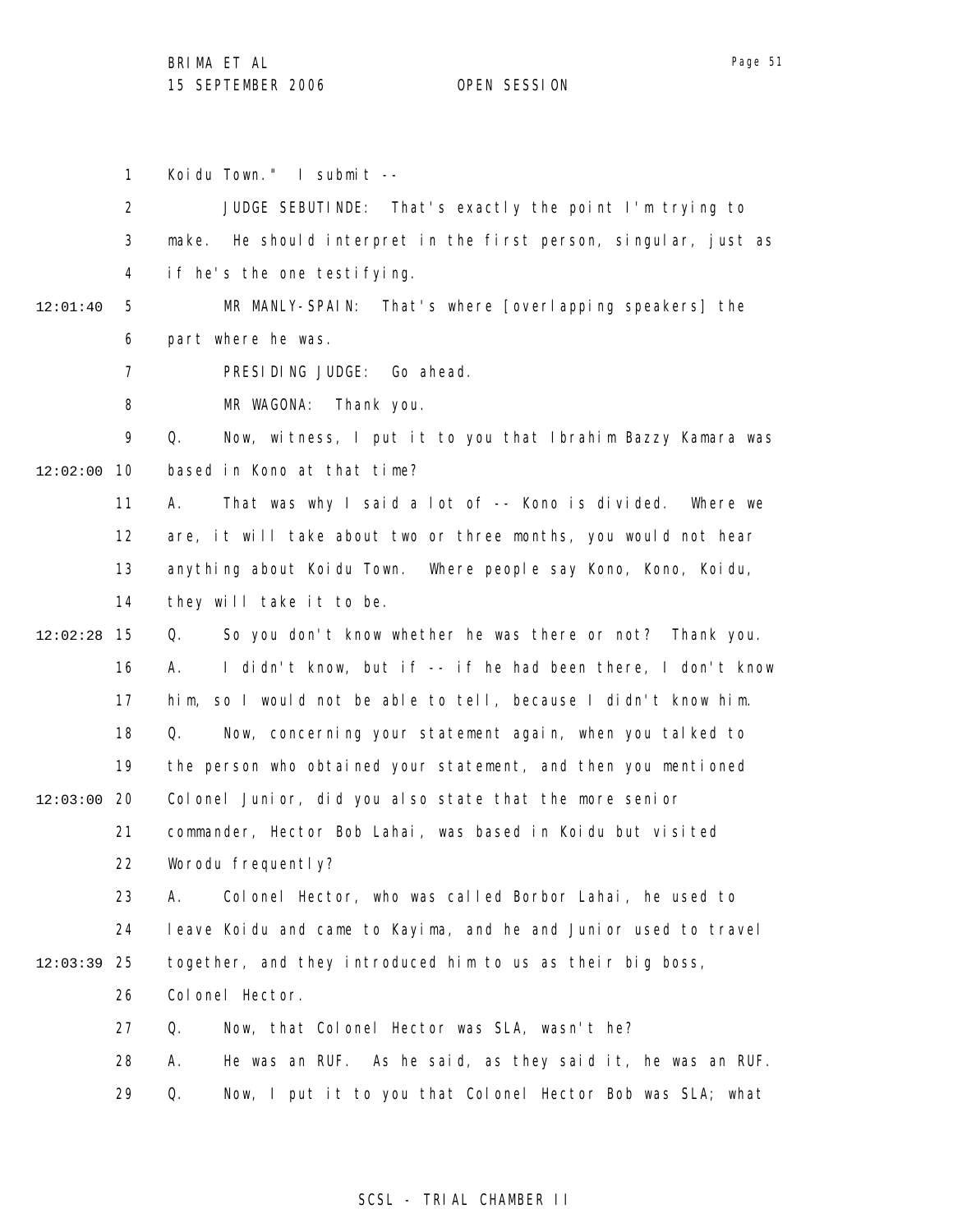do you say, witness?

1

2 3 4 5 6 7 8 9 10 12:05:33 11 12 13 14 15 12:05:46 16 17 18 19 20 12:06:14 21 22 23 24 25 12:06:35 26 27 28 29 12:04:33 A. I don't know if he was an SLA. He said he was an RUF. Q. And I put it to you that he was an honourable in the AFRC government; what do you say? A. I don't know. MR WAGONA: Just a moment, Your Honours. Thank you, witness. That is the end of my questions. Thank you, Your Honours. PRESIDING JUDGE: Thank you, Mr Wagona. Any re-examination? MR DANIELS: No, Your Honours. QUESTIONED BY THE COURT: JUDGE SEBUTINDE: Q. Mr Witness, when you said there were loyal SLAs based at Kayima, you remember that? A. Yes. Q. What do you mean by loyal SLAs? A. The soldiers that were -- that were Tejan Kabbah soldiers on the part of Tejan Kabbah, those were the ones I described as the SLAs, loyal SLAs. Q. Are you saying these were based at Kayima during this period when you were in Worodu? A. Yes. Q. Did you also say that Major Emmanuel was also based at Kayima at the same time? A. No. After the soldiers had pulled out, that was the time Major Emmanuel and his own group came. Q. Came to Kayima? A. Yes.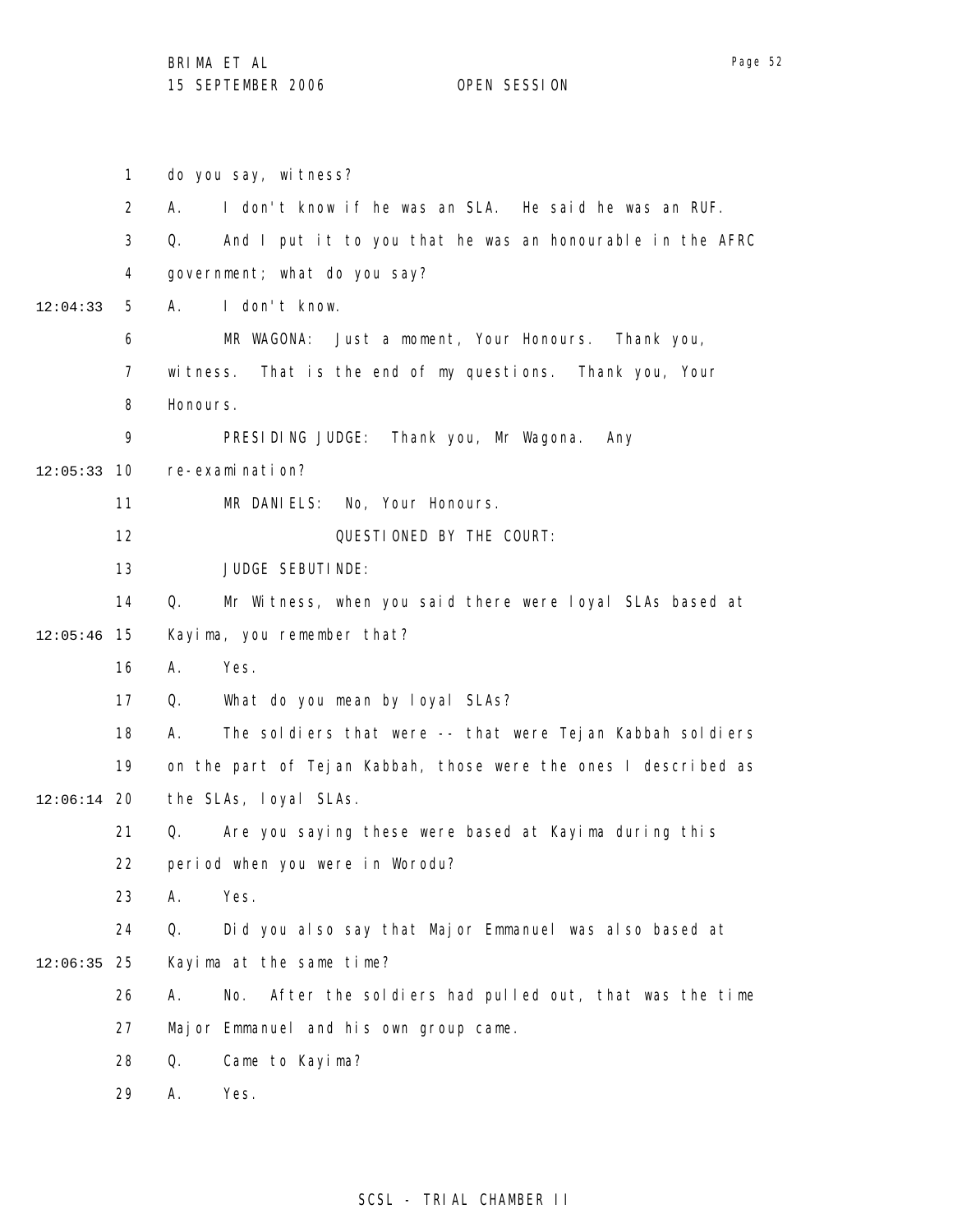1 2 3 4 5 6 7 8 9 10 12:09:34 11 12 13 14 15 12:09:56 16 17 18 19 12:10:15 20 21 22 23 24 25 12:10:27 26 27 28 29 12:07:06 JUDGE SEBUTINDE: Thank you, Mr Witness. That will be all from me. PRESIDING JUDGE: Mr Witness, thank you for coming to Court. You will be able to leave and go home in a few moments. Please just sit there. We will have the curtains pulled and then you can leave. THE WITNESS: Thank you. [The witness withdrew] PRESIDING JUDGE: That witness can leave the courtroom now. Just before we start the next witness, a few days ago, Mr Fofanah asked for some special arrangements to be made for Fridays. I think he said that the counsel would not wish to return before 2.30; is that correct? MR MANLY-SPAIN: Yes, Your Honour. PRESIDING JUDGE: Did that involve leaving -- having lunch at the same time, at 12.45, and then an extra 15 minutes in the afternoon? MR MANLY-SPAIN: Yes, after 4.00. PRESIDING JUDGE: And that is still required, is it? That different timing? MR MANLY-SPAIN: I presume so, Your Honour. PRESIDING JUDGE: Well, not by you. MR MANLY-SPAIN: No, no. I believe that he still wants it, Your Honour. PRESIDING JUDGE: But he is not here. That is what I'm asking. Should we adhere to that for today or -- MR MANLY-SPAIN: No. Well, since he's not here -- PRESIDING JUDGE: It was just -- MR MANLY-SPAIN: It won't be necessary. It's just for him.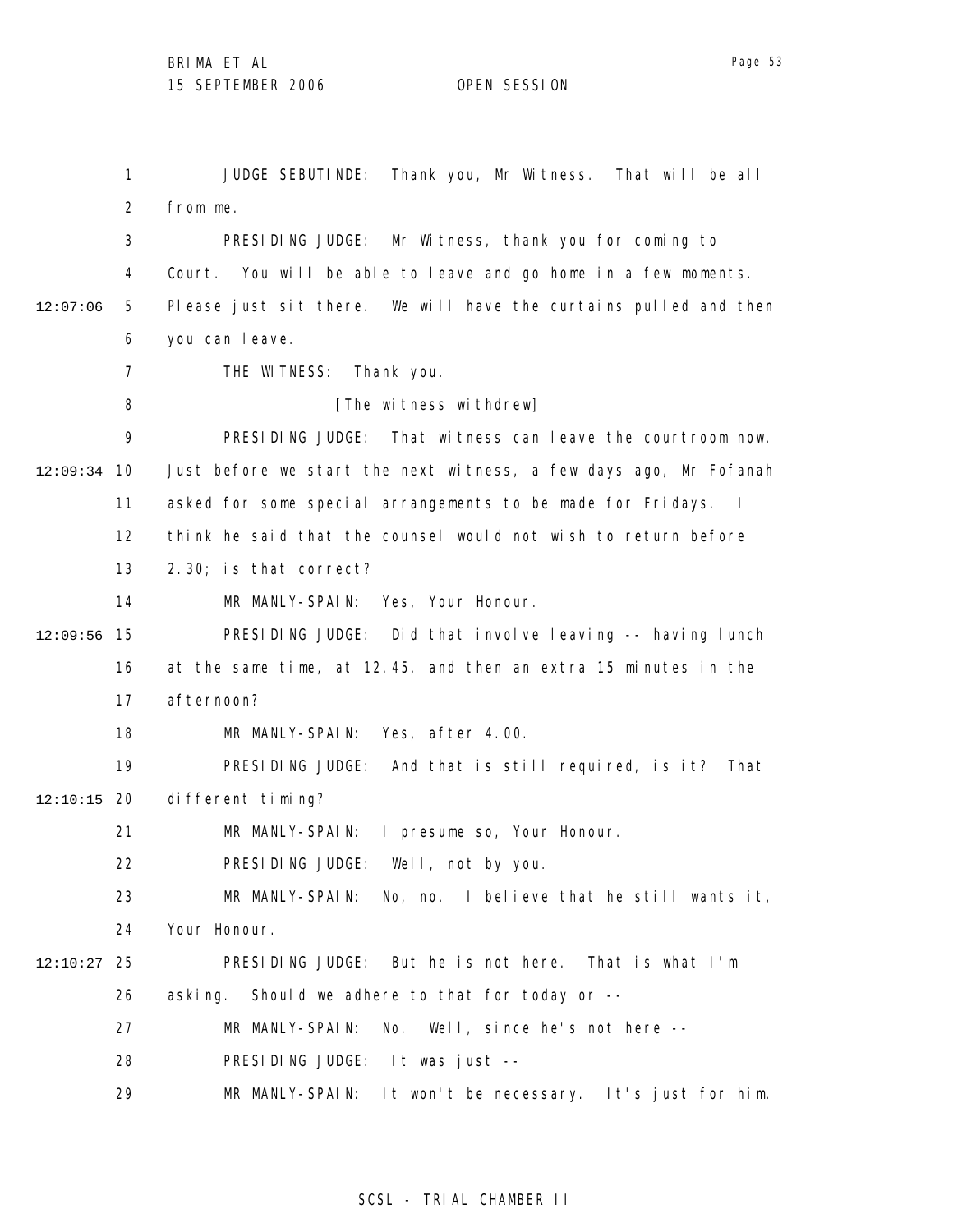BRIMA ET AL

15 SEPTEMBER 2006 OPEN SESSION

1 2 3 4 5 6 7 8 9 10 12:13:32 11 12 13 14 15 12:13:50 16 17 18 19 20 12:14:15 21 22 23 24 25 12:14:38 26 27 28 29 12:11:06 PRESIDING JUDGE: I see. I understand. Thank you. Well, the next witness then? MR DANIELS: Your Honours, the next witness is with the pseudonym 127 and he will be speaking in Krio. JUDGE SEBUTINDE: Is that DAB, DSK or what? MR DANIELS: DAB. WITNESS: DAB-127 [Sworn] [The witness answered through interpreter] EXAMINED BY MR DANIELS: Q. Good afternoon, Mr Witness. A. Afternoon, sir. Q. Mr Witness, I will ask you a few questions after which my colleagues on the other side will ask you some questions and after that you should be able to go home; do you understand? A. Yes, sir. Q. Mr Witness -- A. Yes. Q. -- you were born in Kayima Town? A. Yes. Q. And Kayima Town is in the Sandor Chiefdom? A. Yes, sir. Q. Which is in the Kono District? A. Yes, sir. Q. You are employed as a chiefdom police officer; is that correct? A. Yes, sir. Q. And you've worked as a chiefdom police officer for the last four years; is that so? A. Yes.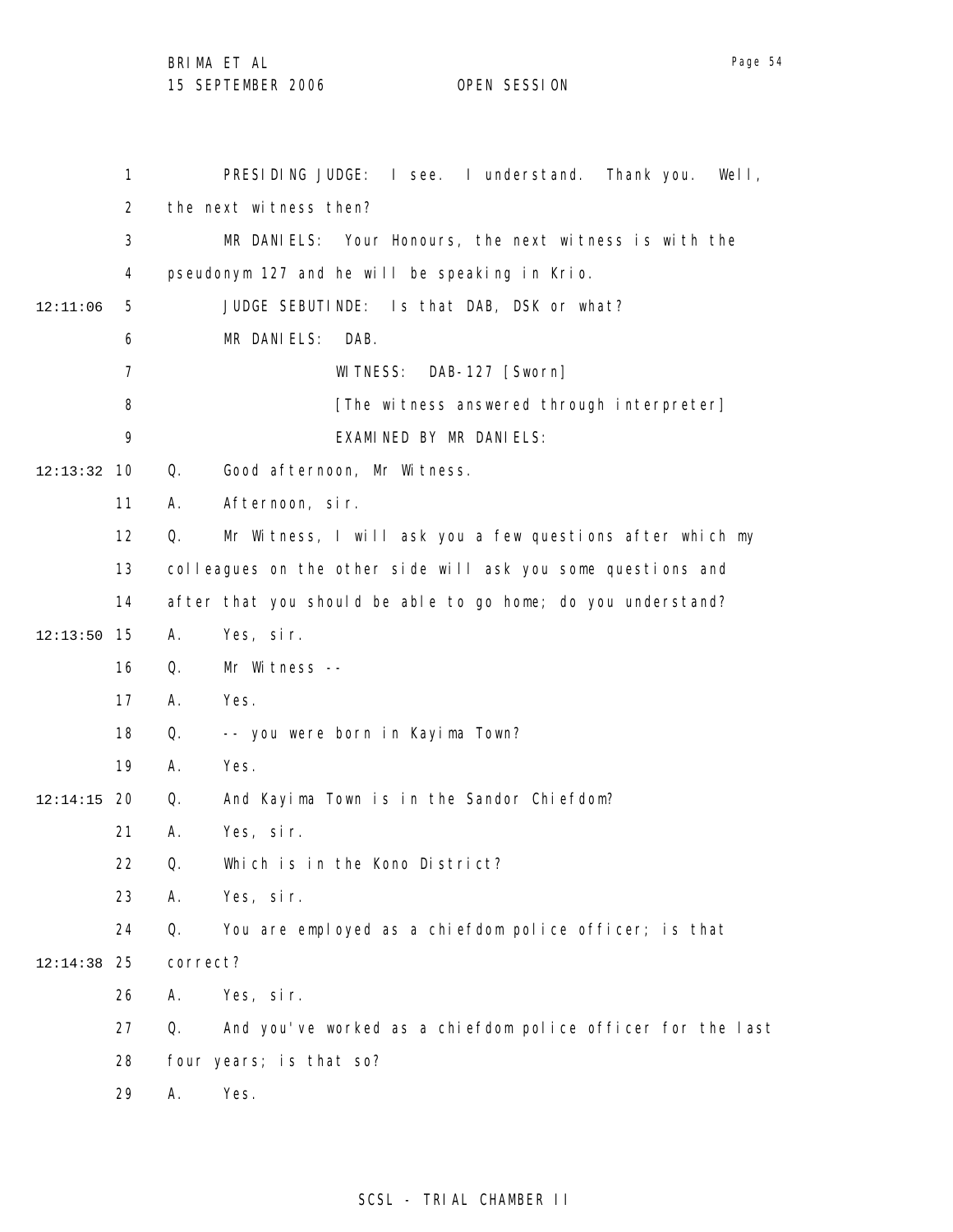|          | $\mathbf{1}$   | Q.        | Presently you stay at Kayima Town?                          |
|----------|----------------|-----------|-------------------------------------------------------------|
|          | $\overline{2}$ | Α.        | Yes, sir.                                                   |
|          | 3              | Q.        | You are married with two wives and three children?          |
|          | 4              | Α.        | Yes, sir.                                                   |
| 12:15:33 | 5              | Q.        | You attended UMC Primary School?                            |
|          | 6              | Α.        | Yes, sir.                                                   |
|          | $\overline{7}$ | Q.        | And UMC stands for United Methodist Christian school.       |
|          | 8              |           | Uni ted Methodist Church, I beg your pardon.                |
|          | 9              | Α.        | Yes, sir.                                                   |
| 12:15:59 | 10             | Q.        | You are presently about 40 years of old -- of age?          |
|          | 11             | Α.        | Yes, sir.                                                   |
|          | 12             | Q.        | And before you worked for the chiefdom, you were engaged as |
|          | 13             | a farmer? |                                                             |
|          | 14             | А.        | Yes, sir.                                                   |
| 12:16:19 | 15             | Q.        | And you presently stay in Kayima with your family?          |
|          | 16             | Α.        | Yes, sir.                                                   |
|          | 17             | Q.        | And you have stayed in Kayima all your life?                |
|          | 18             | А.        | Yes, sir.                                                   |
|          | 19             | Q.        | You are a Christian?                                        |
| 12:16:51 | 20             | А.        | Yes, sir.                                                   |
|          | 21             | Q.        | What languages do you speak?                                |
|          | 22             | А.        | I speak Krio, sir.                                          |
|          | 23             | Q.        | Mr Witness, I want to take your mind back to<br>Thank you.  |
|          | 24             |           | the month of May in 1997?                                   |
| 12:17:12 | 25             | Α.        | Yes, sir.                                                   |
|          | 26             | Q.        | Do you recall the month of May 1997?                        |
|          | 27             | Α.        | Not at all.                                                 |
|          | 28             | Q.        | Did you ever hear of the overthrow of the Tejan Kabbah      |
|          | 29             |           | government?                                                 |
|          |                |           |                                                             |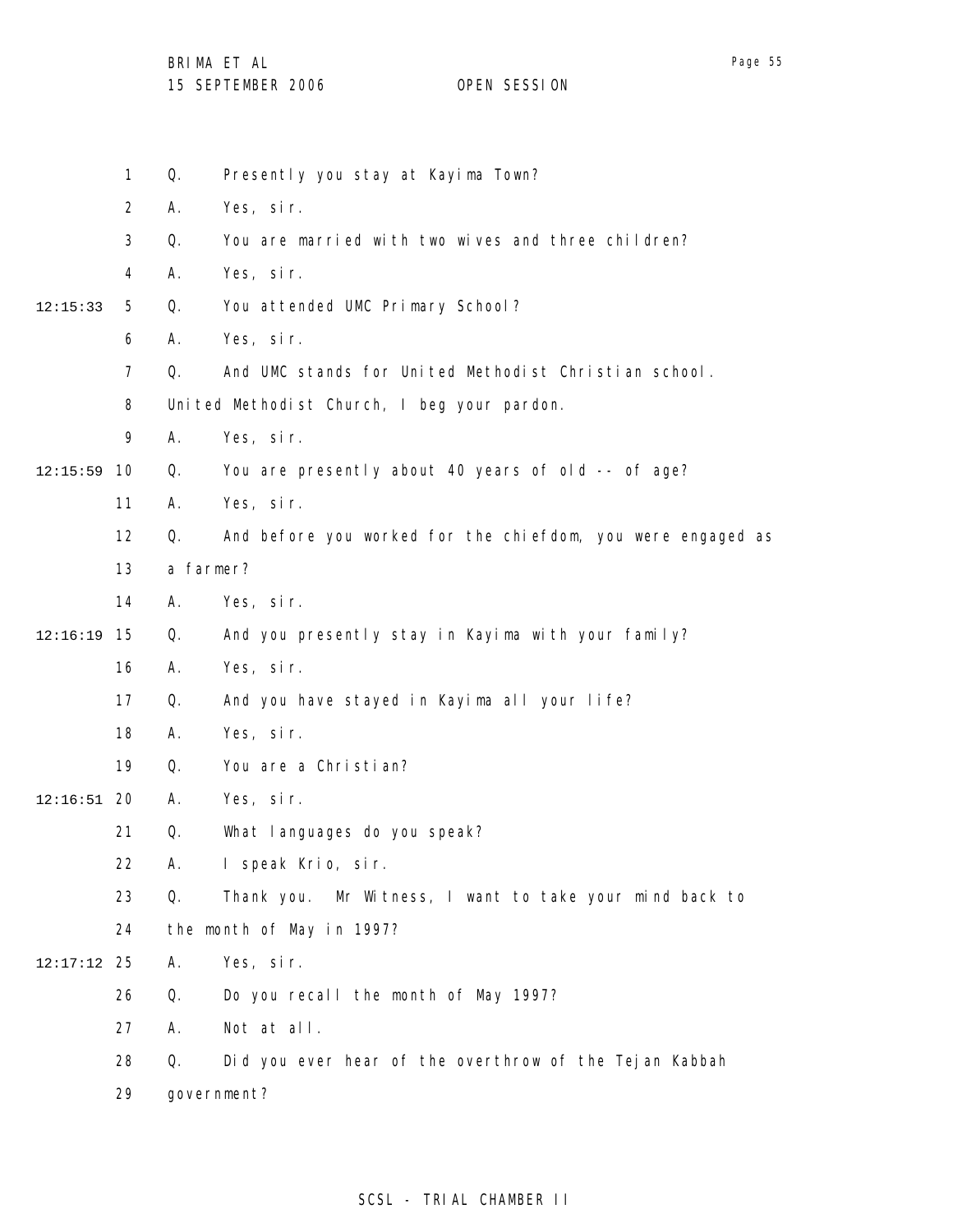1

2 3 4 5 6 7 8 9 10 12:18:39 11 12 13 14 15 12:19:22 16 17 18 19 12:19:49 20 21 22 23 24 25 12:20:13 26 27 28 29 12:18:04 A. Yes, sir. Q. Where were you when you heard of the overthrow of the Tejan Kabbah government? A. I was -- I was in Kayima. I was in Kayima. Q. How did you hear of the overthrow of the Tejan Kabbah government? A. I was there. I heard it over the radio, sir. Q. Would you please repeat that? A. Over the radio, sir. Q. And as a result of the overthrow of Tejan Kabbah, did anything happen in Kayima Town? A. When we heard that, we had mixed feelings. We were completely tormented. We didn't know what to do. Q. Did you hear who overthrew the government of Tejan Kabbah? A. Yes. Q. What did you hear? A. We heard that it was the RUF that overthrew Tejan Kabbah's government. Q. After the overthrow of the Tejan Kabbah government, did anything happen in Kayima Town? I'm talking about after the overthrow, not at the time of the overthrow. After the overthrow, did anything happen in Kayima Town? A. Yes. Q. What -- what happened? A. Well, after some time, we -- we saw RUF in a group. They entered the town and attacked and captured all the civilians. Q. How do you know that the RUF entered the town and captured the civilians? A. They used to talk about it and they boastfully said it,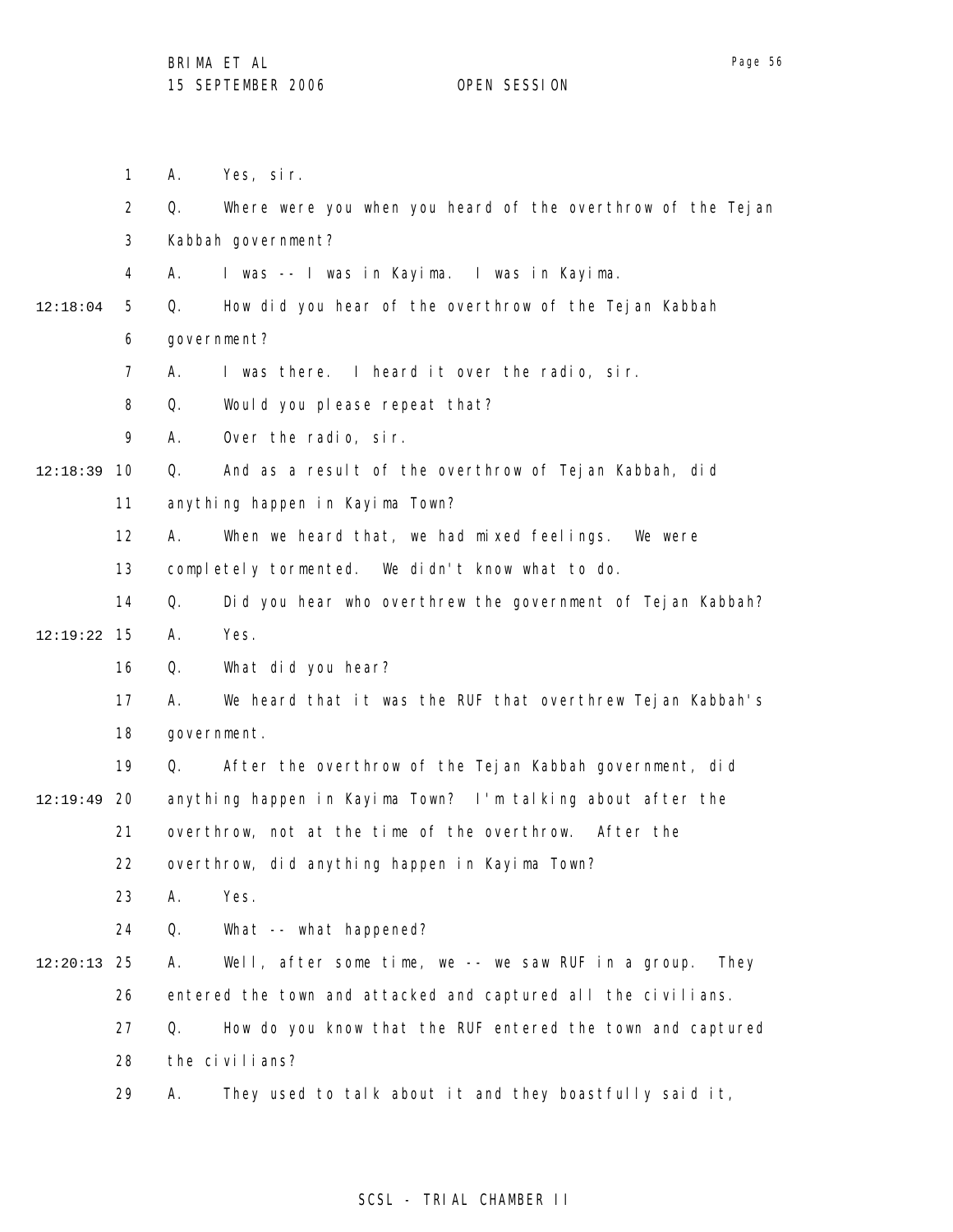Page 57

|          | 1              | that they were the RUF.                                             |
|----------|----------------|---------------------------------------------------------------------|
|          | $\overline{2}$ | How soon after the overthrow of the Tejan Kabbah government<br>Q.   |
|          | 3              | did the RUF come to Kayima Town?                                    |
|          | 4              | What had happened? Pardon? Again.<br>А.                             |
| 12:21:20 | 5              | You have told us about the overthrow of the Tejan Kabbah<br>Q.      |
|          | 6              | government. You told us that people were confused in                |
|          | $\overline{7}$ | You've also told us that later on the RUF came into<br>Kayima Town. |
|          | 8              | The question is this: How long after the overthrow<br>Kayima Town.  |
|          | 9              | of the Tejan Kabbah government did the RUF come to Kayima Town?     |
| 12:21:48 | 10             | Well, I am unable to tell the exact time. I cannot tell<br>А.       |
|          | 11             | the time. It has taken a long time.                                 |
|          | 12             | Fair enough. Do you know how many of the RUF came into<br>Q.        |
|          | 13             | Kayima Town?                                                        |
|          | 14             | Well, I don't know the number, but there were many.<br>Α.           |
| 12:22:15 | 15             | Were there up to 20? Were there up to 100? Can you tell<br>Q.       |
|          | 16             | us?                                                                 |
|          | 17             | Above.<br>Above. I wouldn't be able to say but there were<br>А.     |
|          | 18             | many.                                                               |
|          | 19             | How were they dressed?<br>Q.                                        |
| 12:22:35 | -20            | Well, they dry -- they dressed in civilian clothing but<br>Α.       |
|          | 21             | they were all armed.                                                |
|          | 22             | Q. Did you know how old they were? Were you able to determine       |
| 23       |                | their ages at that time?                                            |
|          | 24             | No.<br>Α.                                                           |
| 12:23:06 | 25             | Q.<br>Do you know where the RUF were coming from?                   |
|          | 26             | Α.<br>Yes.                                                          |
|          | 27             | Where were they coming from?<br>Q.                                  |
|          | 28             | А.<br>They came from the Koidu end.                                 |
|          | 29             | Q.<br>How do you know this?                                         |
|          |                |                                                                     |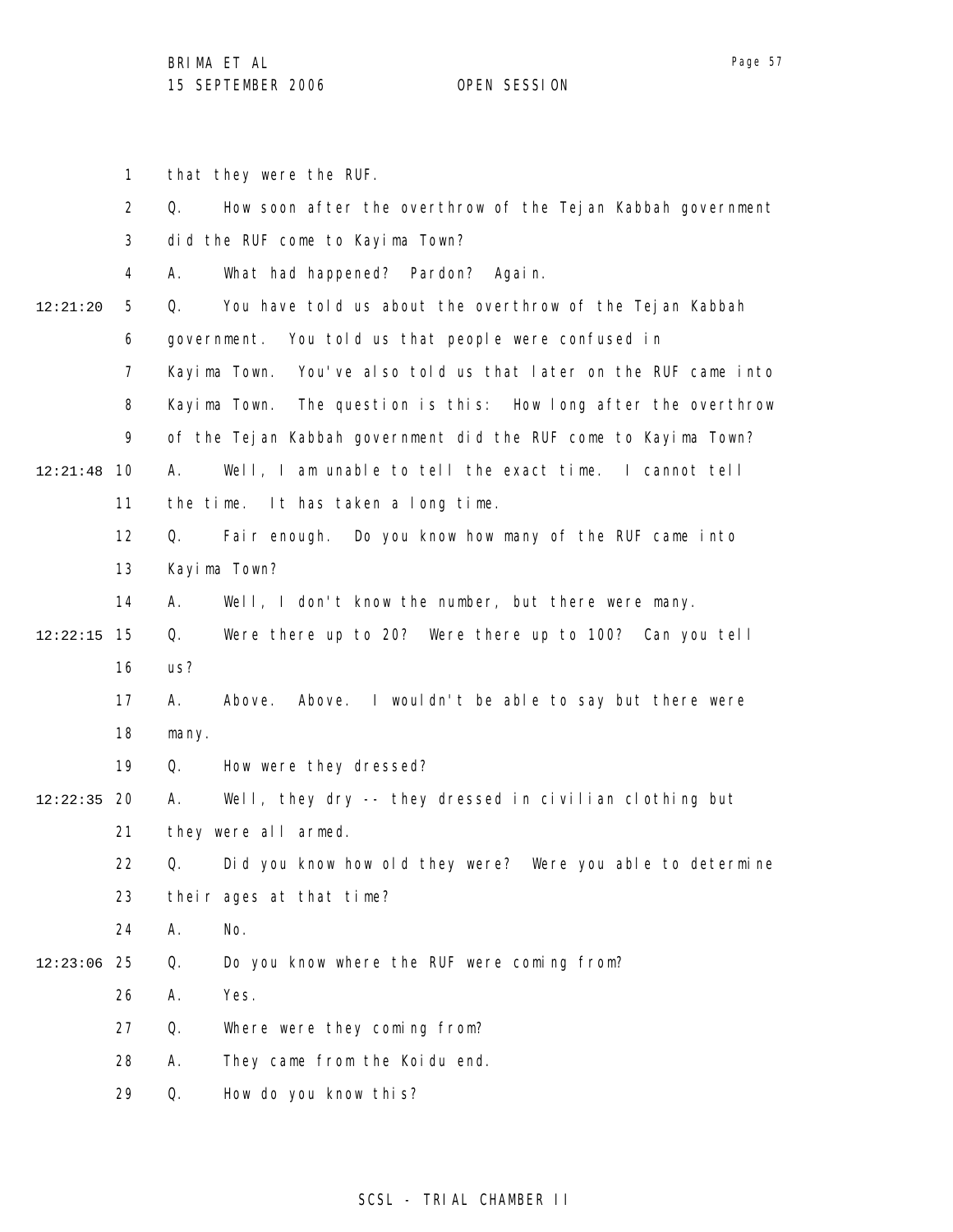Page 58

BRIMA ET AL 15 SEPTEMBER 2006 OPEN SESSION

|          | 1                 | Α.     | They told us.                                              |
|----------|-------------------|--------|------------------------------------------------------------|
|          | 2                 | Q.     | Did they have a leader?                                    |
|          | 3                 | Α.     | Yes.                                                       |
|          | 4                 | Q.     | Do you know who the leader was?                            |
| 12:23:49 | 5                 | Α.     | Yes.                                                       |
|          | 6                 | Q.     | Can you tell us?                                           |
|          | $\overline{7}$    | А.     | Yes, sir.                                                  |
|          | 8                 | Q.     | What was his name?                                         |
|          | 9                 | Α.     | Col onel Ti kero.                                          |
| 12:24:05 | 10                | Q.     | Your Honours, for Tikero, I have T-I-K-E-R-0. How was      |
|          | 11                |        | Col onel Ti kero dressed?                                  |
|          | $12 \overline{ }$ | А.     | Colonel Tikero dressed in civilian clothing, but he had an |
|          | 13                | arm.   |                                                            |
|          | 14                | Q.     | Where was Colonel Tikero based?                            |
| 12:24:37 | 15                |        | JUDGE SEBUTINDE: Is that -- an arm; what is that?          |
|          | 16                |        | THE WITNESS: At the court barri --                         |
|          | 17                |        | MR DANIELS: Can you hang on, please.                       |
|          | 18                | Q.     | When you say he had an arm, what do you mean?              |
|          | 19                | А.     | He had a gun. He held a gun.                               |
| 12:24:56 | 20                | Q.     | And where was -- if you know, please tell us, where was    |
|          | 21                |        | Colonel Tikero based in Kayima Town?                       |
|          | 22.               |        | A. Colonel Tikero was based at the new court barri         |
|          | 23                | Q.     | In which town?                                             |
|          | 24                | Α.     | Kayima.                                                    |
| 12:25:30 | 25                | Q.     | Is the new court barri known by any other name?            |
|          | 26                | Α.     | It has no other name. That is the only name that, NA       |
|          | 27                | barri. | Court barri.                                               |
|          | 28                | Q.     | How many court barris are there in Kayima Town?            |
|          | 29                | Α.     | We have two; the old one and the new one.                  |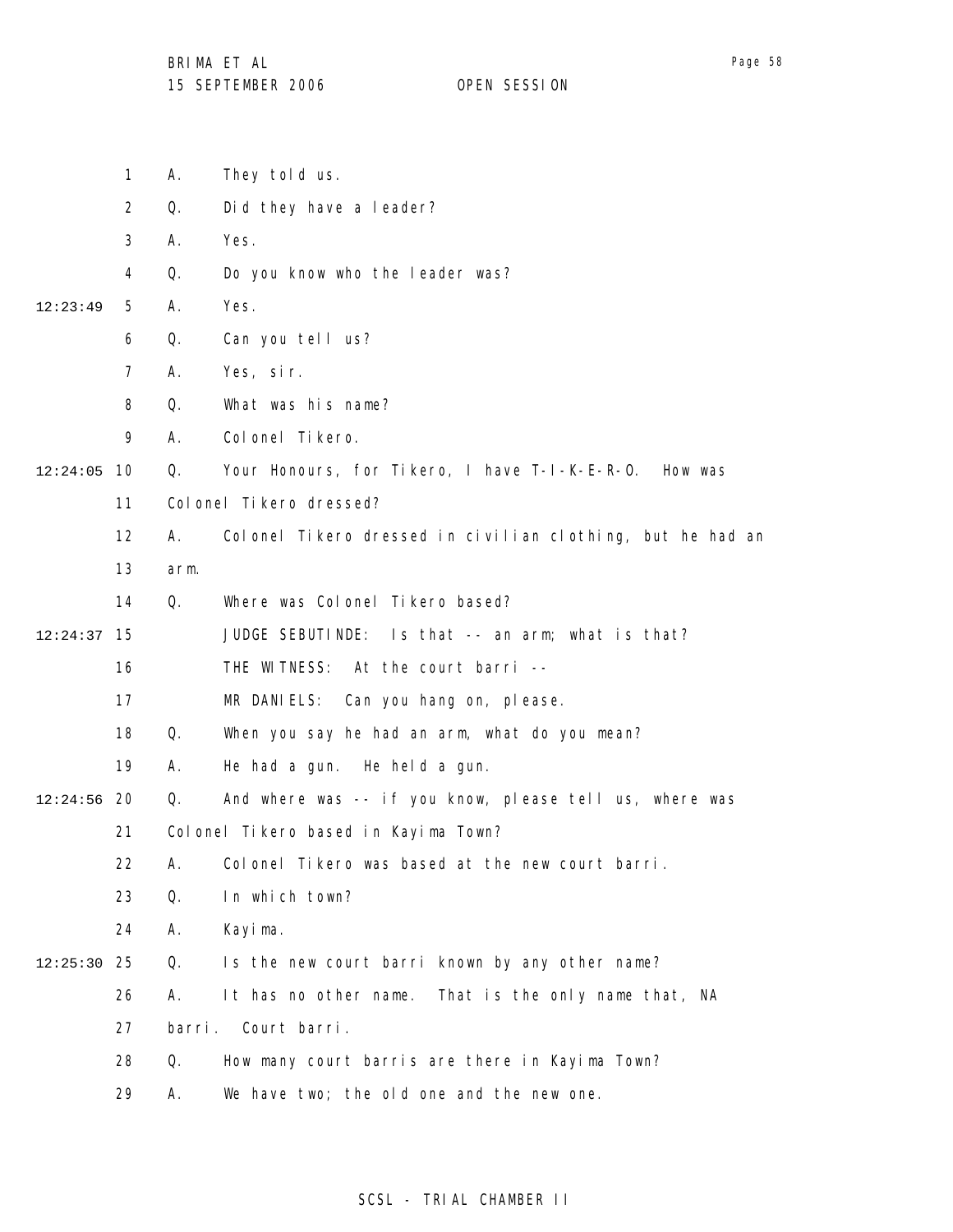1 2 3 4 5 6 7 8 9 12:27:05 10 11 12 13 14 15 12:27:31 16 17 18 19 12:27:54 20 21 22 23 24 25 12:28:13 26 27 28 29 12:26:35 Q. Were you living close to the new court barri? A. Yes. Q. How close were you? A. Six feet away from the court barri. Q. Can you describe six feet to us? What is six feet? A. Well, that's the distance. I wouldn't be able to tell now but the distance was a little bit far. The distance, I wouldn't be able to tell the distance in miles, but it wasn't far too much from my house to the court barri. It is not that far. Q. How long will it take you to walk six feet? A. How long? Q. Yes. A. Well, I wouldn't suffer myself, in fact, while doing it. Let me just say, I will take it from here to the house where I was collected and brought into this Court; that is the distance. Q. Is the new court -- the new court barri, is it near any structure in Kayima Town? MR HARDAWAY: Objection, Your Honour. Relevance. THE WITNESS: Yes. PRESIDING JUDGE: Well, it was objected to, Mr Daniels. What was the relevance? MR DANIELS: Your Honours, this is a witness of fact, and he is coming to tell us what he saw. It's necessary to know how far his house was from where the scenes, or alleged scenes, took place. It's just so that the Court are clear on what he says. PRESIDING JUDGE: All right. Well, he's answered it anyway, but keep the questions relevant. MR DANIELS: Most grateful. Q. Did anything happen while Colonel Tikero was in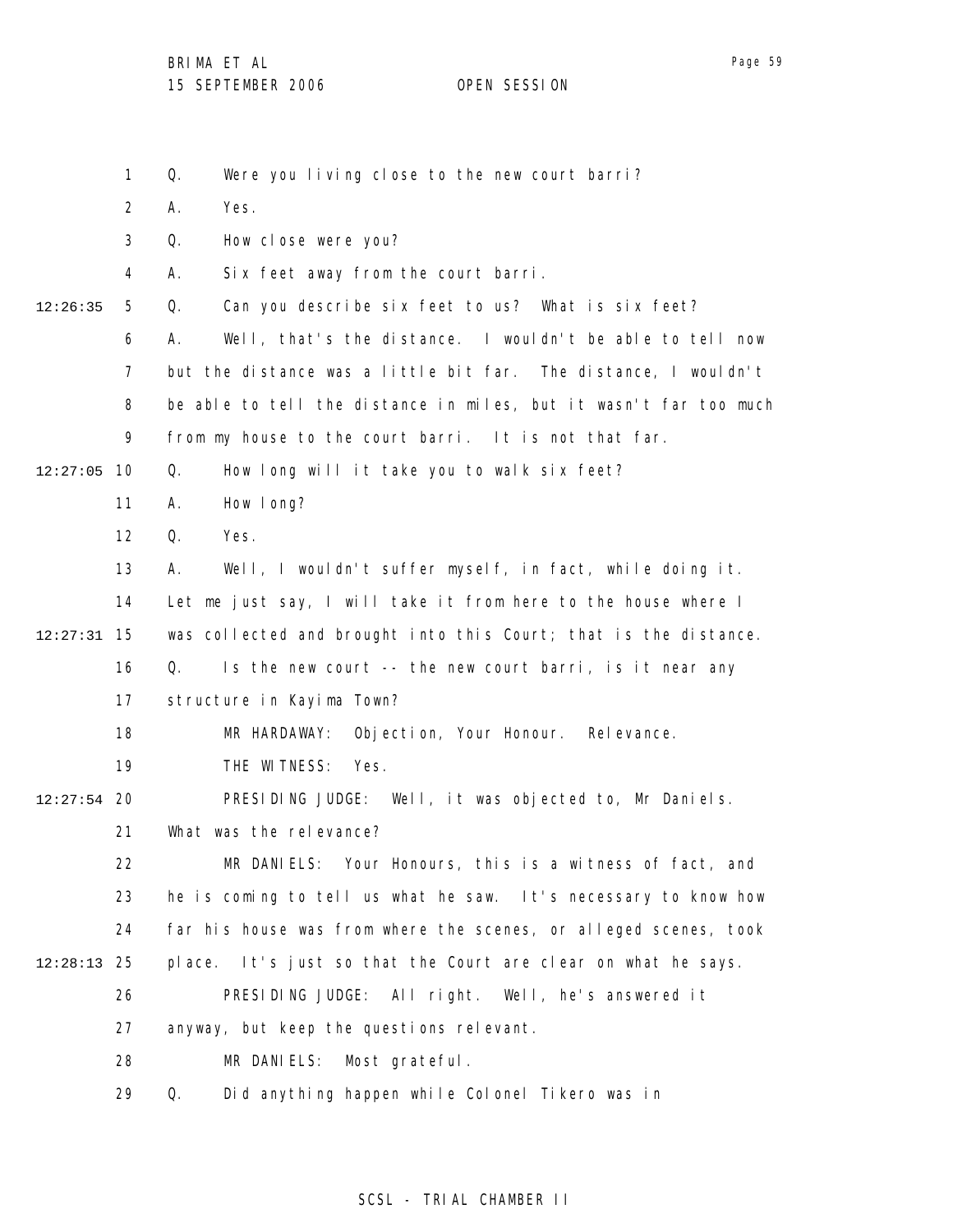Kayima Town?

1

2 3 4 5 6 7 8 9 10 12:29:16 11 12 13 14 15 12:29:35 16 17 18 19 12:29:57 20 21 22 23 24 25 12:30:28 26 27 28 29 12:29:00 A. Yes, something happened. Q. What happened? Please tell us. A. Well, the time when Colonel Tikero was there, they used us as manpower. We carry load for them. They used to beat us and they brought us to the brigade where they would order us to bring the load. THE INTERPRETER: The interpreter is sorry, the witness is going so fast that -- MR DANIELS: Q. Mr Witness -- Mr Witness, what you are saying is being interpreted for the Judges to hear. So please, take your time and speak slowly, so it can be interpreted, so we can finish this session quickly. You understand? So I will ask the question again and can you go slowly. Did anything happen as a result or when Colonel Tikero was in Kayima Town? A. Yes. Q. What happened? A. Well, when we were in Kayima Town, Colonel Tikero used to give us load to carry it to the brigade. Apart from that, we were not allowed to eat according to our wish. We were not given enough time to sleep. Q. When you say that Colonel Tikero asked you to carry load to the brigade where -- which load would you carry? A. The -- whatever they looted from other people they would put those things together. They would tell us to carry them to the brigade. Q. Where was the brigade? A. They told us that it was at Koidu Town.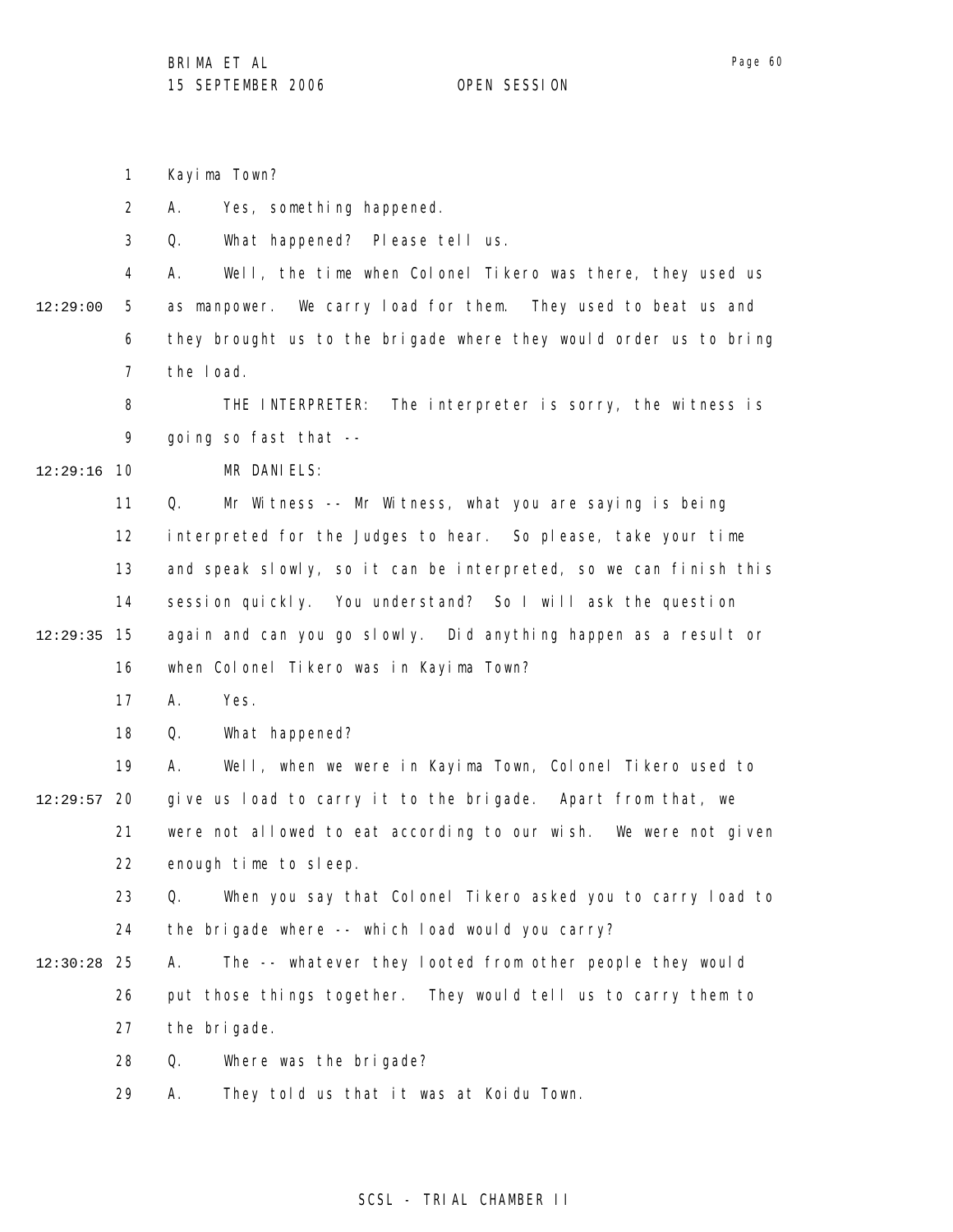1 2 3 4 5 6 7 8 9 10 12:31:34 11 12 13 14 15 12:32:09 16 17 18 19 12:32:44 20 21 22 23 24 25 12:32:58 26 27 28 29 12:31:12 Q. Did you yourself carry any load under the instructions of Colonel Tikero? A. Yes. Q. What did you do? A. Myself? Q. Yes. A. We made a farm for him. Q. What farm was that? A. Rice farm. Q. How do you know that the brigade was at Koidu, in what was then in Koidu? A. They told us. Q. Is this the same or -- in what district is Koidu? A. In Kono District. Q. Apart from farming for Colonel Tikero, did anything happen in Kayima Town? A. Yes. Q. What happened? A. In the morning, we went for parade to carry load. THE INTERPRETER: The interpreter is sorry. Can the witness please go a little bit slower? MR DANIELS: Q. Mr Witness, I'm going to tell you for the second time: Please, when you are talking, take your time so that it can be interpreted for the Judges to hear; do you understand? A. All right, sir. Q. So please repeat your answer. A. I said Tikero, we done rice farm for him. After that, he can be in the house. Other people come and say Tikero wants to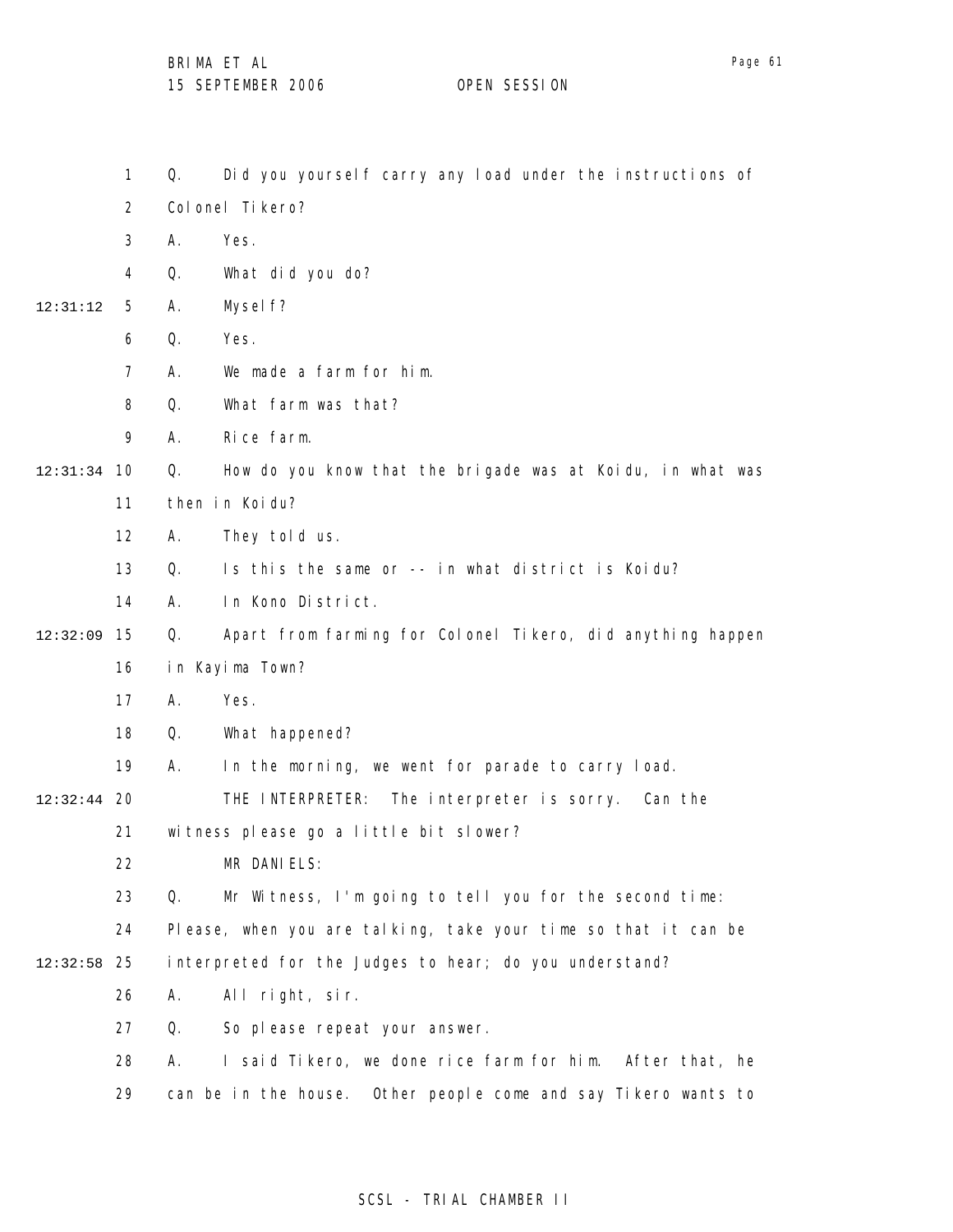1 2 3 4 5 6 7 8 9 10 12:34:15 11 12 13 14 15 12:34:33 16 17 18 19 12:34:44 20 21 22 23 24 25 12:35:01 26 27 28 29 12:33:48 see you to carry load. We go. We are forced. We are threatened to do so. Q. How many times did this happen? A. It's more than four times, to tell the truth. Q. Was Colonel Tikero reporting to anyone? A. Yes. Q. Who was he reporting to? A. Well, they told us the time we are going to brigade, they said their big man is at brigade, but we never reached there. When we get to brigade, we had a place we had to put the load and they will take their load to their bus. We never reached there. Q. Did you ever get to know the name of the big man who was at the brigade? MR HARDAWAY: Objection, Your Honour. I believe he was just asked and answered that. THE WITNESS: I do not know his name, sir. PRESIDING JUDGE: But I would disagree. I don't think he did ask that question, Mr Hardaway. But, in any event, it has been answered. MR HARDAWAY: Very well, Your Honours. MR DANIELS: What was the answer? I didn't hear that. Q. Could you repeat your answer? I didn't hear that. A. Well, My Lord, repeat your question again. Q. I said did you ever know who -- A. Yes, sir. Q. -- get the name of the brigade commander? A. Not at all, sir. Q. Did Colonel Tikero communicate with the brigade -- JUDGE SEBUTINDE: Isn't that rather vague? What do you

Page 62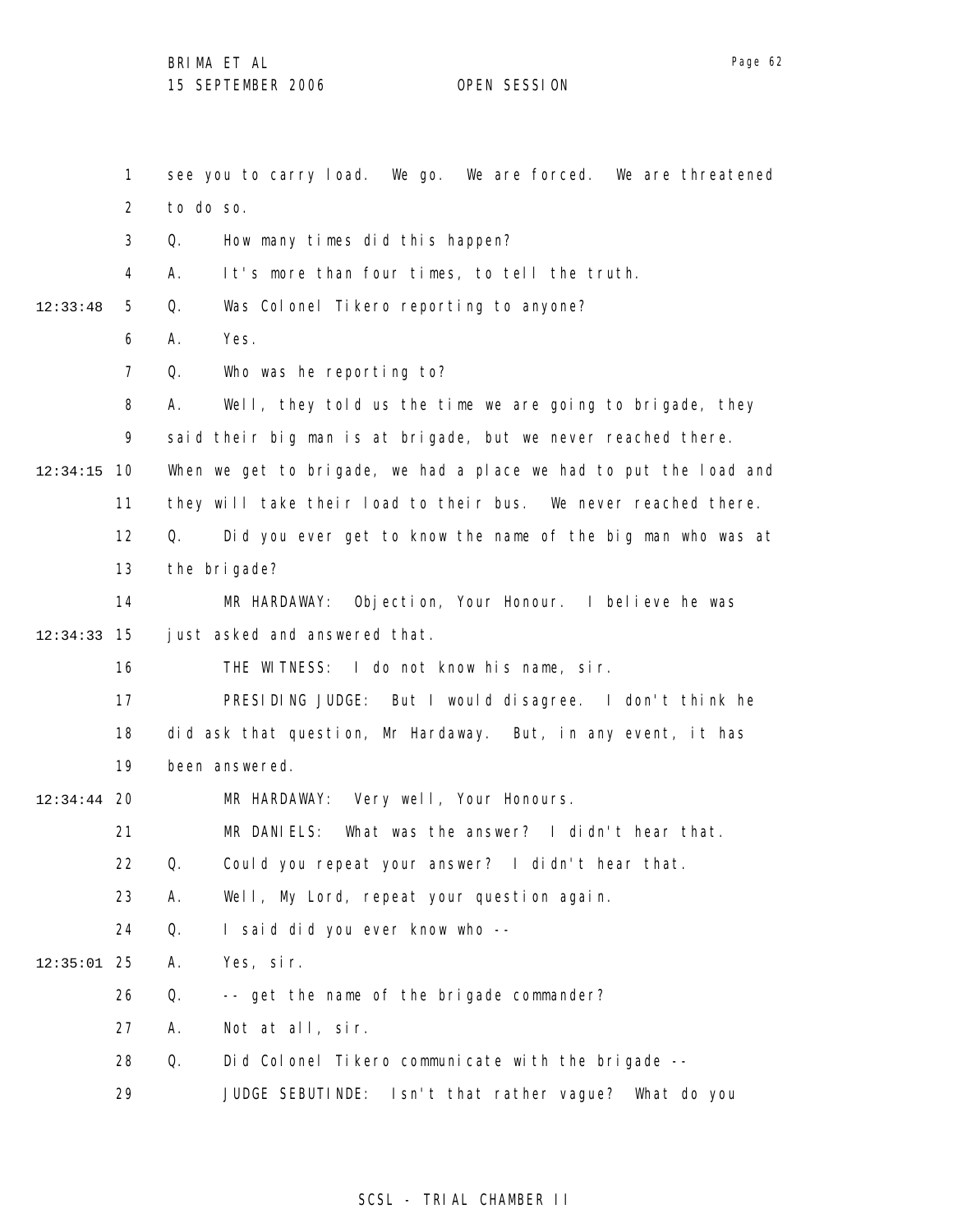|          | 1              | mean?    |                                                                   |
|----------|----------------|----------|-------------------------------------------------------------------|
|          | 2              |          | THE WITNESS: Well, I wouldn't know that.                          |
|          | 3              |          | MR DANIELS:<br>Thank you.                                         |
|          | 4              | Q.       | Did Colonel Tikero continue to stay in Kayima Town?               |
| 12:35:47 | 5              | Α.       | No, he had moved from there.                                      |
|          | 6              | Q.       | Do you know where he moved to?                                    |
|          | $\overline{7}$ | Α.       | He went to Koidu Town.                                            |
|          | 8              | Q.       | And when he moved, who was in charge of Kayima Town?              |
|          | 9              | А.       | When he moved, and we saw another colonel who was Colonel         |
| 12:36:22 | 10             | Juni or. |                                                                   |
|          | 11             | Q.       | Do you know whether Colonel Junior was SLA or RUF?                |
|          | 12             | Α.       | Yes.                                                              |
|          | 13             | Q.       | Who was he?                                                       |
|          | 14             | А.       | He was an RUF.                                                    |
| 12:36:41 | 15             |          | Excuse me, Your Honour, for -- I don't mean<br>MR HARDAWAY:       |
|          | 16             |          | to interrupt my learned friend, but for purposes of clarification |
|          | 17             |          | of the record, can we have a time period for this phase of the    |
|          | 18             |          | evi dence, pl ease?                                               |
|          | 19             |          | PRESIDING JUDGE: Mr Daniels?                                      |
| 12:36:57 | 20             |          | MR DANIELS: I'm doing my best but it appears that the             |
|          | 21             |          | witness is not very good with dates, but I'll do my best, Your    |
|          | 22             | Honour.  |                                                                   |
|          | 23             | Q.       | Mr Witness --                                                     |
|          | 24             | А.       | Yes.                                                              |
| 12:37:11 | 25             | Q.       | -- do you know when it was that Colonel Junior came to            |
|          | 26             |          | Kayima Town?                                                      |
|          | 27             | А.       | Well, I would not be able to tell the date.                       |
|          | 28             | Q.       | Can you recall the year?                                          |
|          | 29             | Α.       | The year?<br>No.                                                  |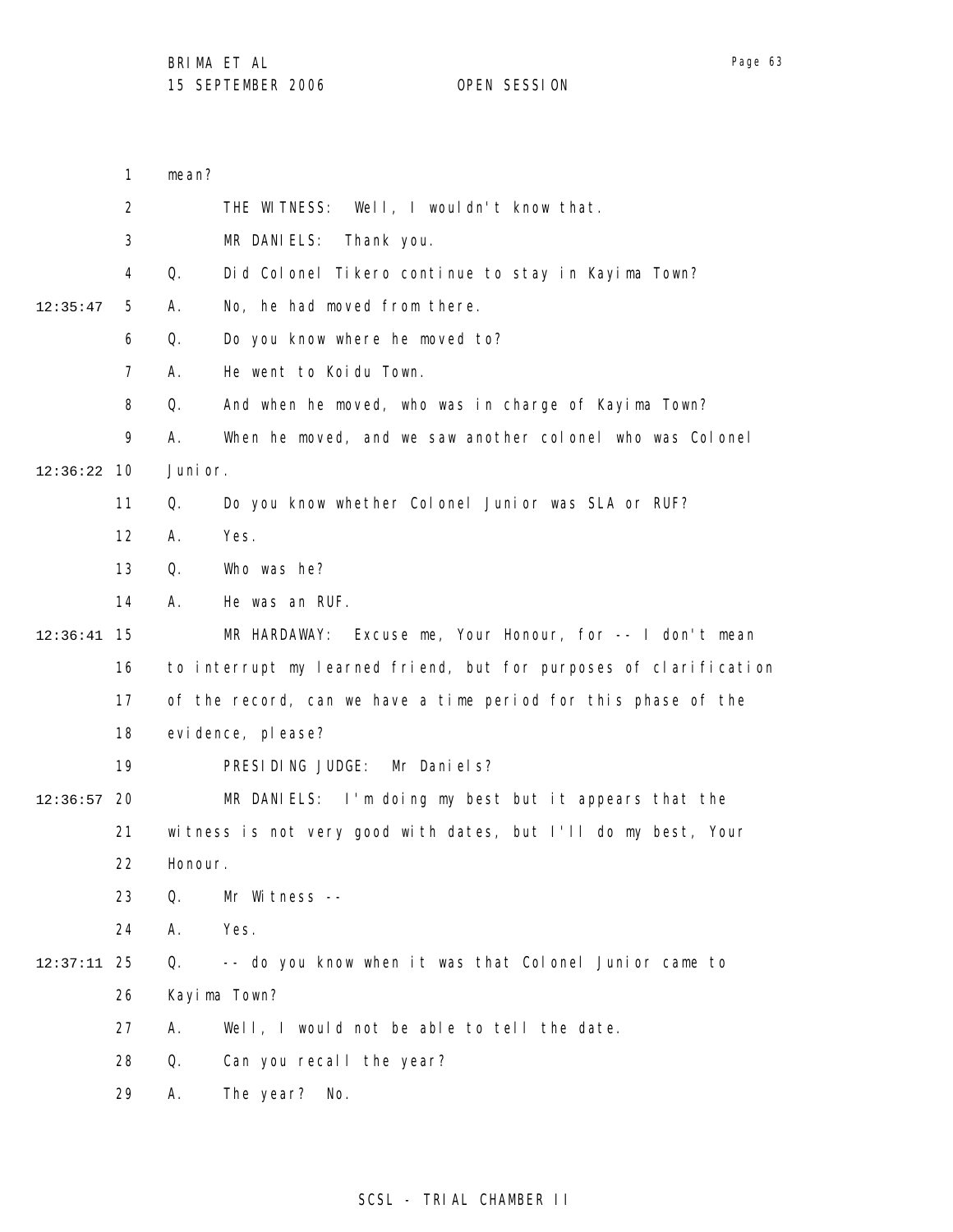1 2 3 4 5 6 7 8 9 10 12:38:09 11 12 13 14 15 12:38:29 16 17 18 19 12:38:48 20 21 22 23 24 25 12:39:09 26 27 28 29 12:37:55 Q. How -- did you ever hear of the removal of the AFRC from power? MR HARDAWAY: Objection, Your Honour. He never said the AFRC was in power. I understand was as it related to my question  $but --$ MR DANIELS: That is not -- MR HARDAWAY: If he doesn't know, then so be it. Fine. MR DANIELS: Well, that is not in doubt. PRESIDING JUDGE: I am just going over the evidence of what he said. He's never actually mentioned the AFRC. He knows about the overthrow but he hasn't mentioned the AFRC. JUDGE SEBUTINDE: Actually, he said the RUF overthrew the Kabbah government. MR DANIELS: Very well. JUDGE SEBUTINDE: Consistently. MR DANIELS: I am willing to assist my learned friend, but I will carry on. Q. Did anything happen in Kayima Town when Colonel Junior came to take over? A. Yes. Q. What happened? A. Well, when Colonel Junior took over, he himself also took over. They were treating us the hard way. They were punishing us. We don't eat on time. We don't do anything according to our own time. When the time came to lead us to do work, at any time all went through his own orders. He just gave orders. So time came, they came with a cow for him. They told his boys that they should tie the cow behind the house. That house, there was a toilet, a toilet had been dug there, but it had never been used.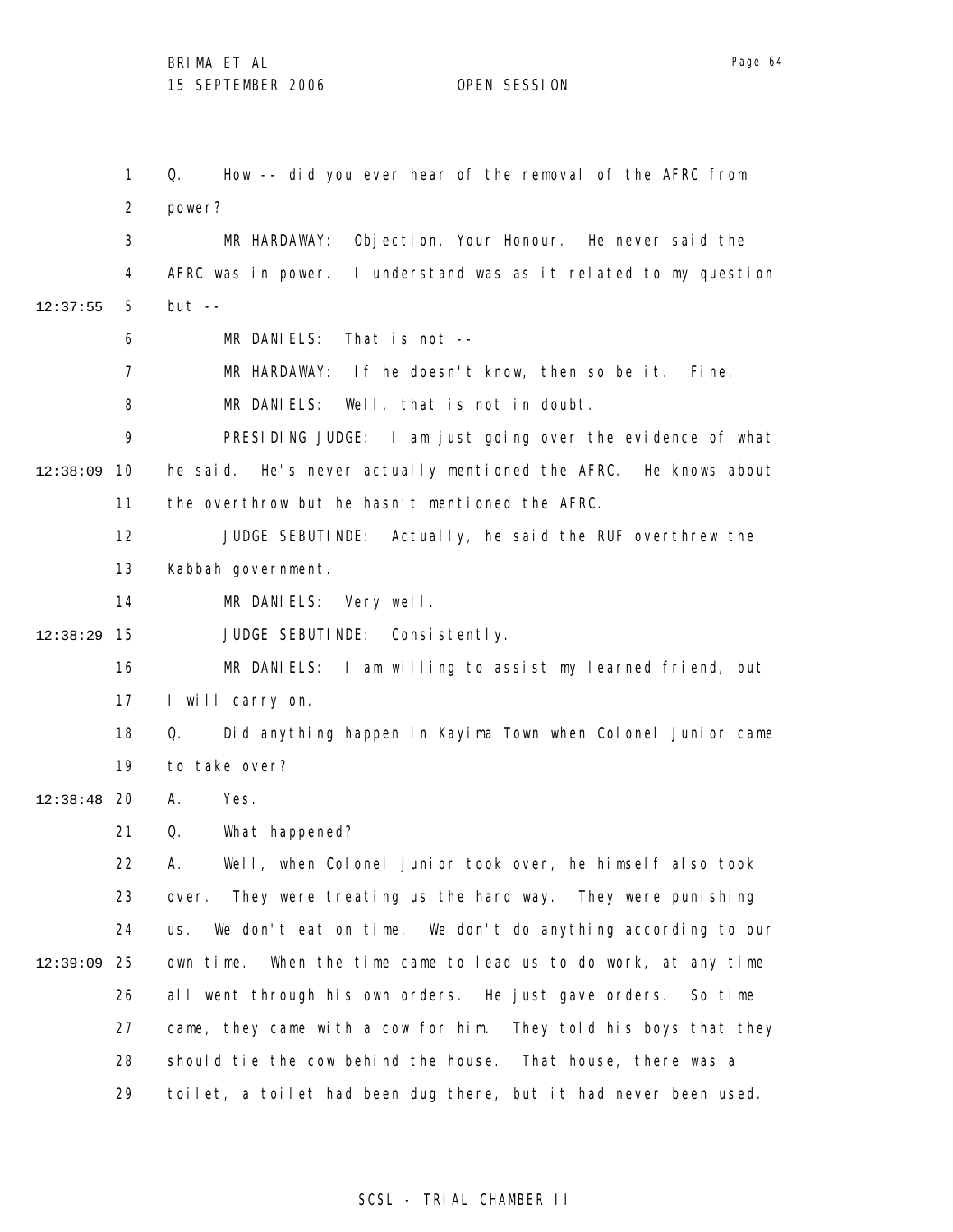1 2 3 4 5 6 7 8 9 10 12:40:16 11 12 13 14 15 12:40:39 16 17 18 19 12:41:03 20 21 22 23 24 25 12:41:24 26 27 28 29 12:39:52 Q. Mr Witness, you are doing fine but just take your time, please. A. All right, sir. Q. Who came with a cow? A. His boys. Q. And what happened? A. I said the cow was tied behind one house. Q. And what happened? A. Behind that house there was a toilet had been dug there, but they had never used it. The cow fell into that toilet. Q. And did anything happen as a result of that? A. Yes. Q. What happened? A. They send his boys. He give orders to his boys that we should remove that cow from that hole. Q. Did you remove the cow? A. Yes, we removed the cow from the hole. The cow died. The cow had already died when it fell into that hole. Q. Did anything happen to you as a result of the death of the cow? A. Yes. He, Junior, he gave commands to his boys that they should call us. Those of us who removed the cows from the hole, that we should be taken in front of him. We were taken -- we were taken to him, when the cow had already died. He gave command to his boys that we should be given 50 lashes each. Q. Were you given 50 lashes? A. I, myself, yes. Q. Where were you lashed? A. All over my body. Wherever you turned he will beat you.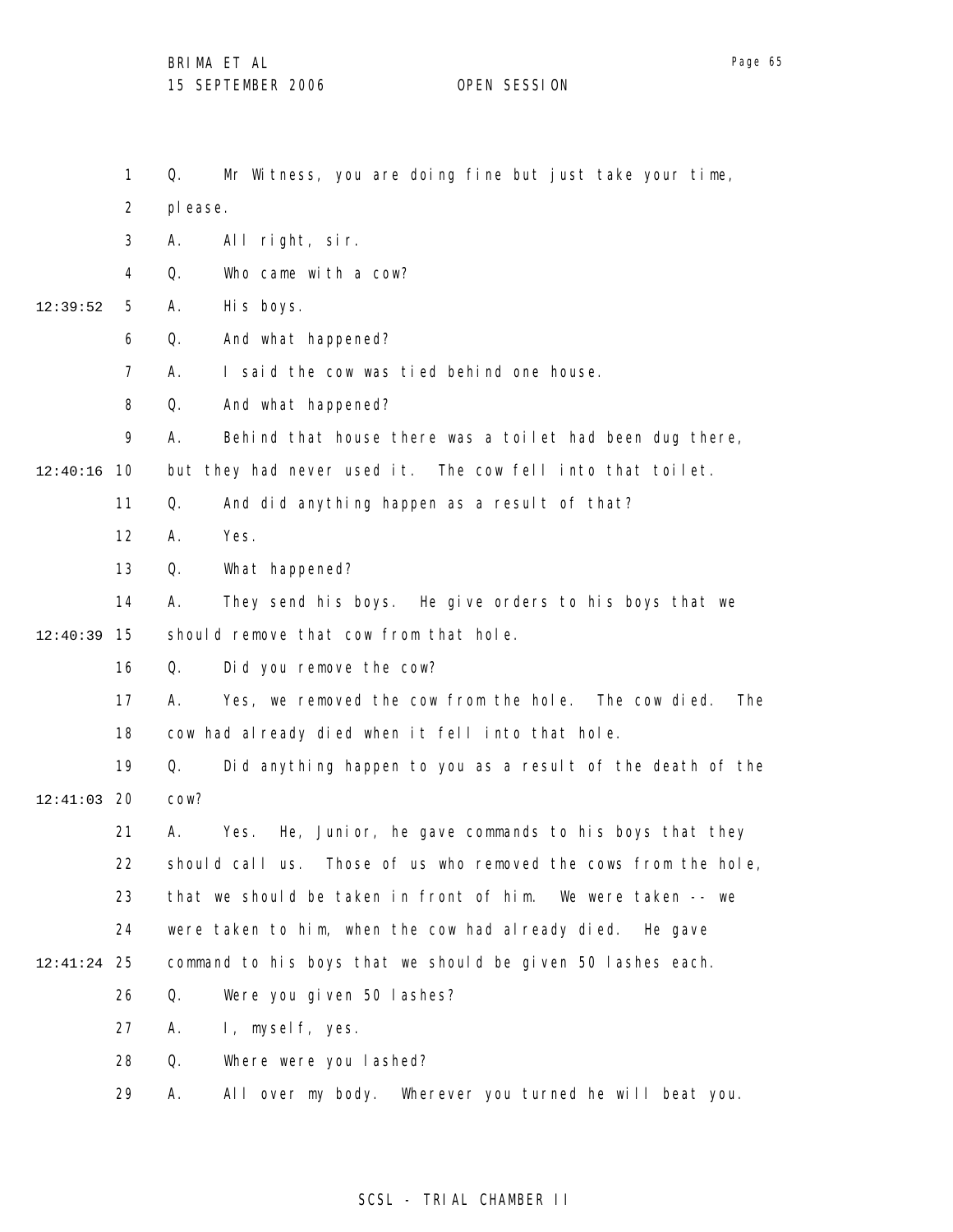|          | $\mathbf{1}$   | If you turn to the waist, he will beat you. If you turn           |
|----------|----------------|-------------------------------------------------------------------|
|          | $\overline{2}$ | towards -- to the side, he will also beat you there.              |
|          | 3              | For how long did Colonel Junior stay in Kayima Town?<br>Q.        |
|          | 4              | Well, Colonel Junior, he took some time but he was not too<br>А.  |
| 12:42:27 | 5              | long. He himself left there.                                      |
|          | 6              | Apart from this cow incident, did anything else happen in<br>Q.   |
|          | $\overline{7}$ | Kayima Town, while Colonel Junior was in Kayima?                  |
|          | 8              | Yes.<br>А.                                                        |
|          | 9              | Q.<br>What happened?                                              |
| 12:42:48 | 10             | Well, after that time, the next thing we just saw<br>А.           |
|          | 11             | Colonel Junior, he called us, he said we should all be called, we |
|          | 12             | should carry load to brigade.                                     |
|          | 13             | Did you carry a load to brigade?<br>Q.                            |
|          | 14             | Α.<br>Yes, we carried a load to brigade.                          |
| 12:43:16 | 15             | Do you know why he asked you to carry a load to brigade?<br>Q.    |
|          | 16             | Yes.<br>А.                                                        |
|          | 17             | Why was it?<br>Q.                                                 |
|          | 18             | He said he heard that the Kamajors were at the Guinea<br>А.       |
|          | 19             | borders and that they were coming. So he was worried and so he    |
| 12:43:37 | 20             | said, "Your brothers are coming. If they come and meet you, they  |
|          | 21             | will shoot at you all."                                           |
|          | 22             | So when you carried the load to brigade, did you return to<br>Q.  |
|          | 23             | Kayima?                                                           |
|          | 24             | Where we went with the load, yes. We were given a<br>Α.           |
| 12:43:59 | 25             | bodyguard so that nobody would escape, so that they would lead us |
|          | 26             | to Kayima Town.                                                   |
|          | 27             | And when you got back to Kayima Town, did anything happen?<br>Q.  |
|          | 28             | Yes.<br>Α.                                                        |
|          | 29             | Q.<br>What happened?                                              |
|          |                |                                                                   |

# SCSL - TRIAL CHAMBER II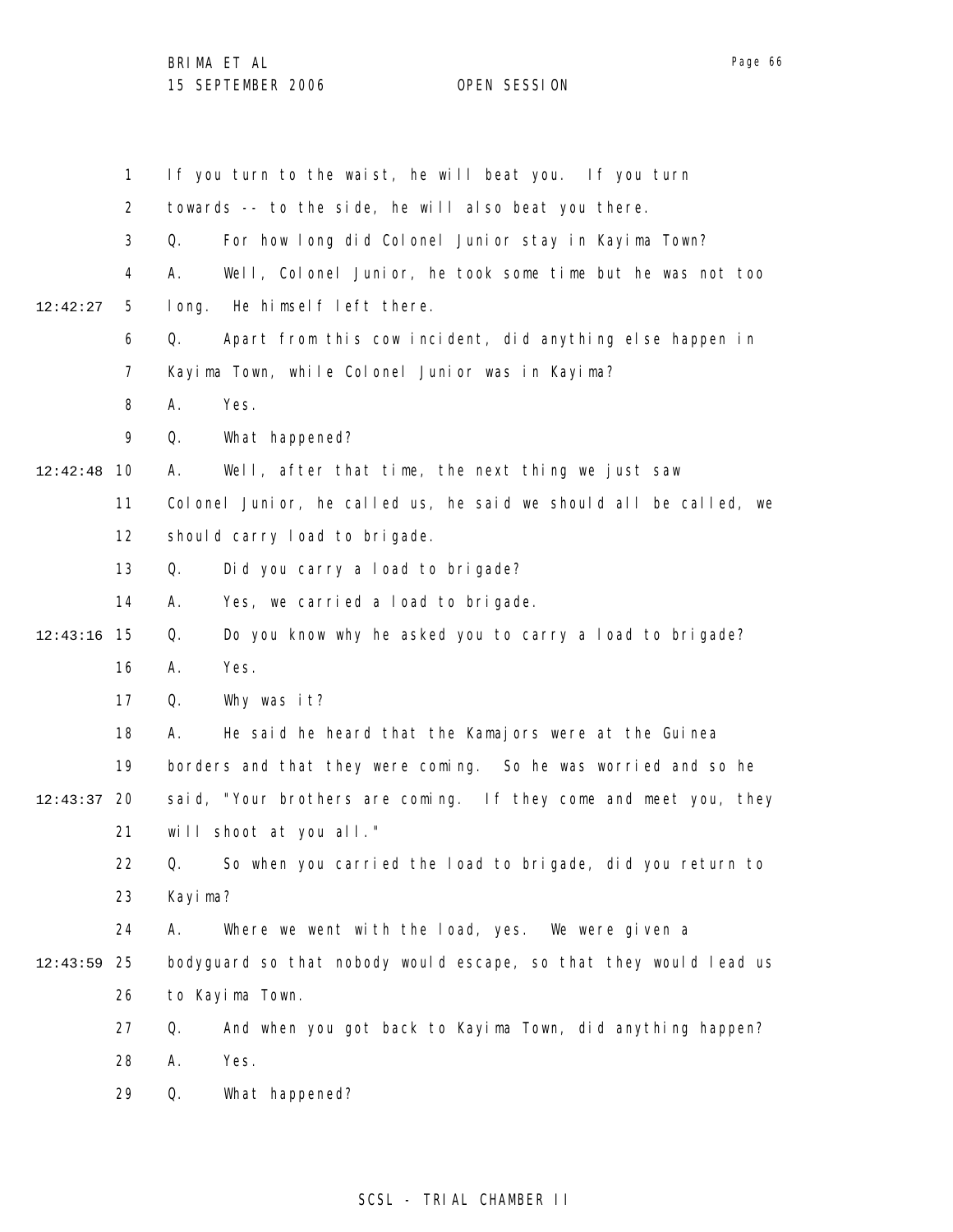1 2 3 4 5 6 7 8 9 10 12:45:10 11 12 13 14 15 12:45:31 16 17 18 19 12:46:05 20 21 22 23 24 25 12:46:18 26 27 28 29 12:44:44 A. When we reached the other day, the Kamajors entered. We were all scattered. Everybody ran away. We were in the bush when we heard some firing. Q. Did anything happen in Kayima Town as a result of the attack by the Kamajors? A. Well, during that time I was not in the town again. Q. Mr Witness, did you ever hear of the name of Ibrahim Bazzy Kamara as being a commander? A. No. Q. In Kayima Town? A. No. Q. Did Colonel Junior and his boys carry out any rapes in Kayima Town? A. No. Q. Did they carry out any amputations? A. No. Q. Did they carry out any mutilations? A. No. MR DANIELS: Your Honours, that will be all. PRESIDING JUDGE: Right. Is there anything else in chief? MR MANLY-SPAIN: No questions, Your Honour. PRESIDING JUDGE: Thank you. MISS THOMPSON: None from the first accused, Your Honour. PRESIDING JUDGE: Thank you, Ms Thompson. Mr Hardaway, I don't know how long you are going to be. MR HARDAWAY: Very brief, Your Honour. PRESIDING JUDGE: All right. We will do it now then, and the witness can get away. MR HARDAWAY: Thank you, Your Honour.

### SCSL - TRIAL CHAMBER II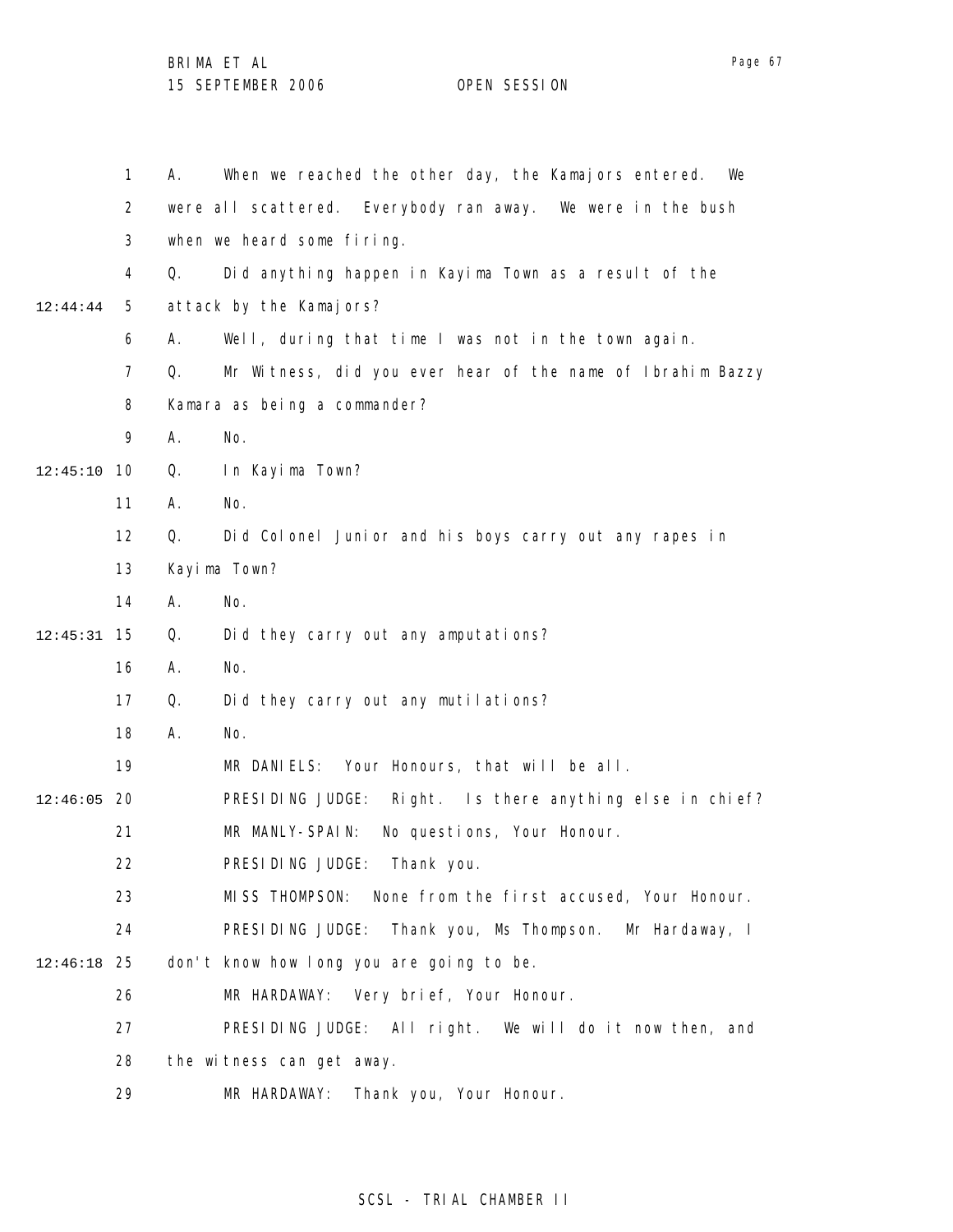1 2 3 4 5 6 7 8 9 12:47:05 10 11 12 13 14 15 12:47:25 16 17 18 19 12:47:50 20 21 22 23 24 25 12:48:12 26 27 28 29 12:46:37 CROSS-EXAMINED BY MR HARDAWAY: Q. Good afternoon, Mr Witness. A. Yes, sir. Good afternoon, sir. Q. I just have a very few questions for you. I want you to listen to them carefully and concisely and answer them as truthfully as possible; all right? A. Yes. Q. Now, Mr Witness, when Colonel Tikero was in Kayima, did you see or hear of him using any radio communications equipment? A. Yes. Q. Thank you. Now, Mr Witness, it is your evidence that the RUF overthrew the Kabbah government; correct? A. Yes. Q. I put it to you, sir, that the Kabbah government was overthrown by soldiers, by SLA soldiers; what is your response? A. It was the RUF who have overthrown the government. That was what I heard. Q. I also put it to you, sir, that you did not hear about the overthrow of the Kabbah government over the radio as you've testified; what is your response? A. Pardon? Q. I put it to you, sir, that you did not hear about the overthrow of the Kabbah government over the radio as you testified to; what is your response, sir? A. Yes, I said I heard it over the SLBS. MR HARDAWAY: Thank you, Mr Witness. I have no more questions for you. Your Honours, this concludes my cross-examination. PRESIDING JUDGE: Yes, thank you, Mr Hardaway. Any

### SCSL - TRIAL CHAMBER II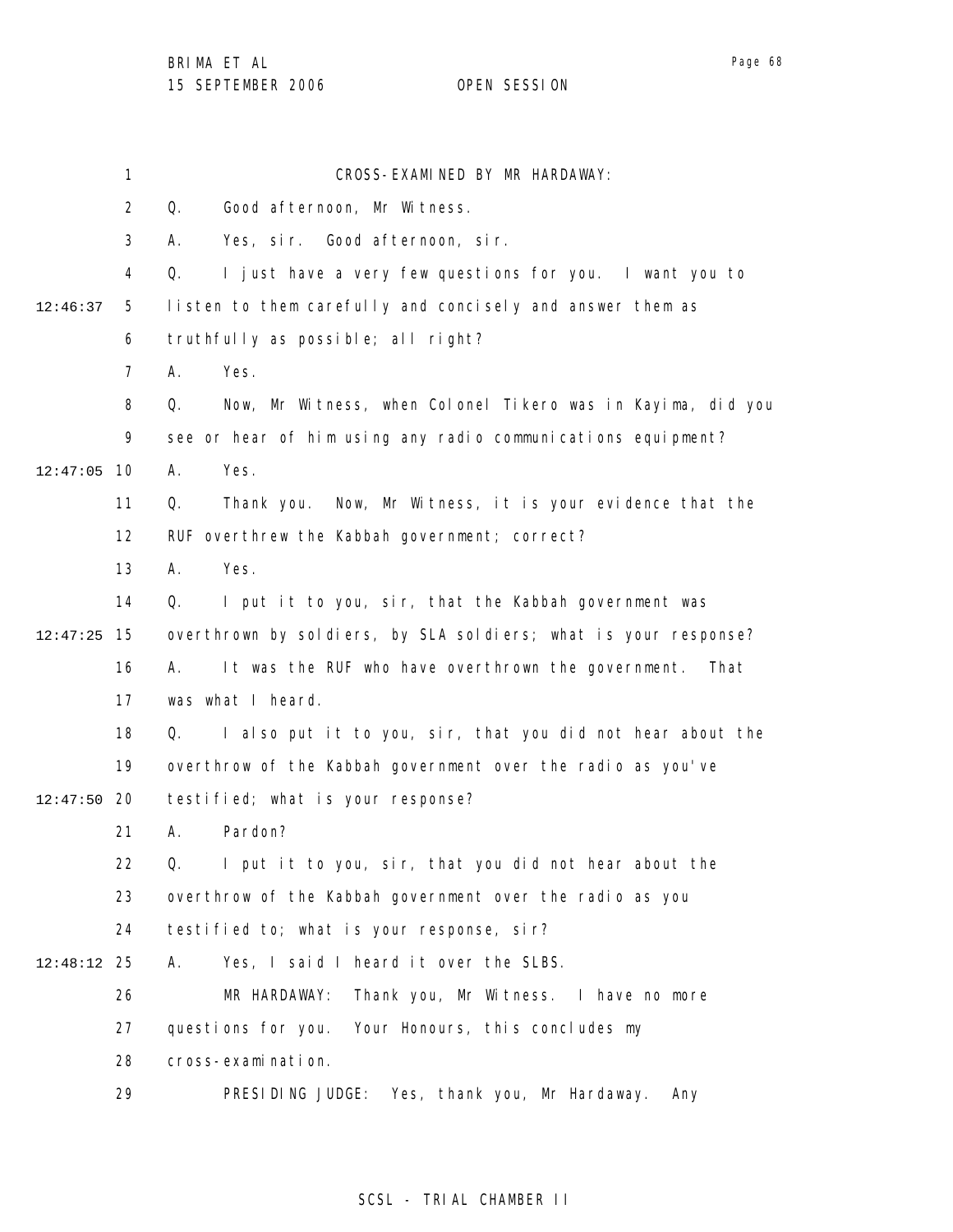re-examination?

1

2 3 4 5 6 7 8 9 10 14:17:24 11 12 13 14 15 14:17:48 16 17 18 19 20 14:19:00 21 22 23 24 25 14:19:25 26 27 28 29 12:48:47 MR DANIELS: No re-examination, Your Honour. PRESIDING JUDGE: Thank you for coming to Court, Mr Witness. You will be allowed to leave now. We are going to adjourn the Court. We will adjourn until 2.15 and you will be able to get away once they pull the curtains. We will adjourn now. Thank you. [The witness withdrew] [Luncheon recess taken at 12.48 p.m.] [Upon resuming at 2.16 p.m.] PRESIDING JUDGE: What number is this witness? MR MANLY-SPAIN: Good afternoon, Your Honour. PRESIDING JUDGE: Good afternoon. MR MANLY-SPAIN: He is DAB-042. JUDGE SEBUTINDE: What number is it on the summaries? MR MANLY-SPAIN: Eleven. WITNESS: DAB-042 [Sworn] [The witness answered through interpreter] PRESIDING JUDGE: This is in Kono, is it, Mr Manly-Spain? MR MANLY-SPAIN: In Krio. EXAMINED BY MR MANLY-SPAIN: Q. Good afternoon, Mr Witness. A. Good afternoon, Mr Witness. Q. Mr Witness, when I ask the questions, I want you to wait for the interpretation before you answer; is that okay? Understood? A. Yes. Q. Mr Witness, you reside in Yengema Town, Kono District. A. Yes.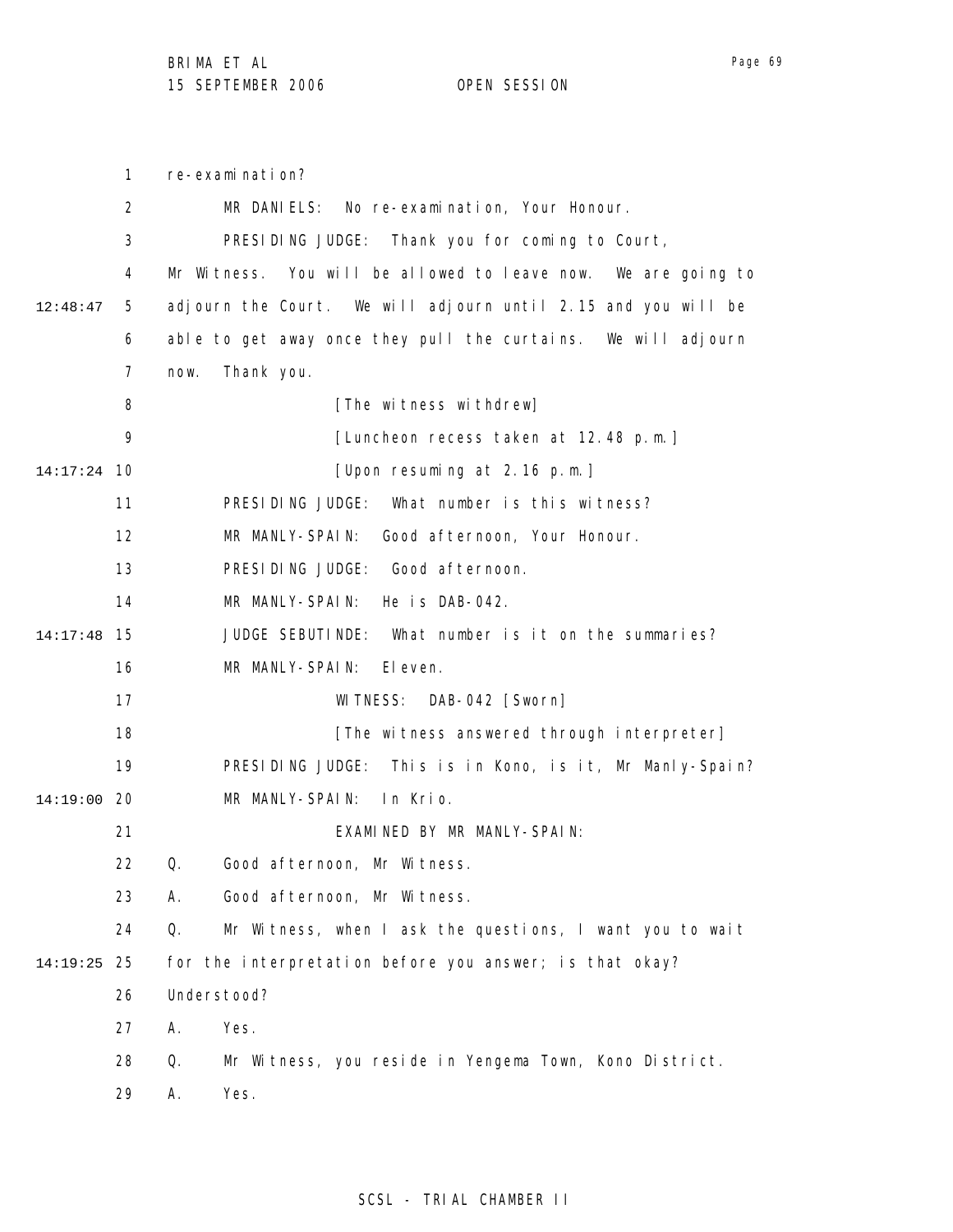|          | $\mathbf{1}$   | Q.         | And you were born in Kono?                                  |
|----------|----------------|------------|-------------------------------------------------------------|
|          | $\overline{2}$ | Α.         | Yes.                                                        |
|          | 3              | Q.         | You also went to school in Kono.                            |
|          | 4              | Α.         | Yes.                                                        |
| 14:19:54 | 5              | Q.         | But you only did primary school education and stopped in    |
|          | 6              | class 7.   |                                                             |
|          | $\overline{7}$ | Α.         | Yes.                                                        |
|          | 8              | Q.         | After that, you helped your parents to do petty trading in  |
|          | 9              | Kono?      |                                                             |
| 14:20:13 | 10             | Α.         | Yes.                                                        |
|          | 11             | Q.         | And then, when you were grown up, you did petty trading for |
|          | 12             | yoursel f? |                                                             |
|          | 13             | Α.         | Yes, sir.                                                   |
|          | 14             | Q.         | Mr Witness, are you married?                                |
| 14:20:31 | 15             | Α.         | Yes.                                                        |
|          | 16             | Q.         | And how many wives do you have?                             |
|          | 17             | Α.         | I have one wife.                                            |
|          | 18             | Q.         | Do you have children, Mr Witness?                           |
|          | 19             | Α.         | Yes.                                                        |
| 14:20:52 | -20            | Q.         | How many children do you have?                              |
|          | 21             | А.         | I have two.                                                 |
|          | 22             | Q.         | And you are a Muslim by religion.                           |
|          | 23             | А.         | Yes.                                                        |
|          | 24             | Q.         | Thank you, Mr Witness. Mr Witness, I want you to recall     |
| 14:21:21 | -25            |            | the year 1997.                                              |
|          | 26             | Α.         | I can recall the year 1997, yes.                            |
|          | 27             | Q.         | In the beginning of that year, where were you?              |
|          | 28             | Α.         | At the beginning of the year, I was at Yengema Town.        |
|          | 29             | Q.         | What were you doing there then?                             |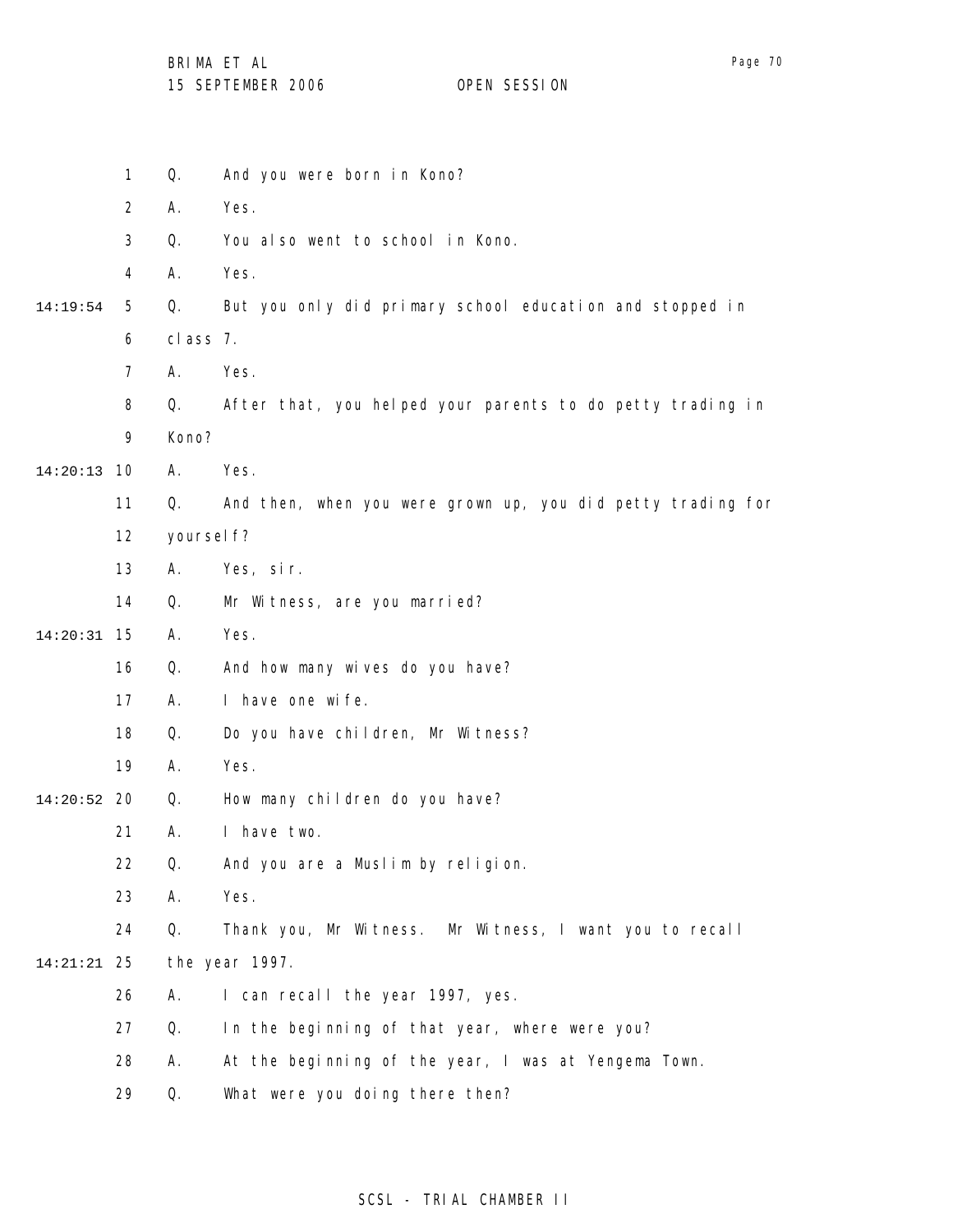|          | $\mathbf{1}$   | I was doing some petty trading.<br>А.                               |  |
|----------|----------------|---------------------------------------------------------------------|--|
|          | 2              | Q.<br>During that time -- did you have cause to leave Yengema,      |  |
|          | 3              | Kono, to go anywhere el se?                                         |  |
|          | 4              | Yes.<br>А.                                                          |  |
| 14:22:03 | 5              | Yes. Can you tell this Court where you went to?<br>Q.               |  |
|          | 6              | Well, I left Yengema and went to Tongo to do petty trading,<br>А.   |  |
|          | $\overline{7}$ | as a result of business circumstances.                              |  |
|          | 8              | Do you know in which district Tongo is?<br>Q.                       |  |
|          | 9              | Tongo is under Kenema District.<br>А.                               |  |
| 14:22:37 | 10             | Do you recall how long you stayed in Tongo?<br>Q.                   |  |
|          | 11             | Α.<br>Well, I did not stay there for long, as a result of           |  |
|          | 12             | conflict.                                                           |  |
|          | 13             | Q.<br>What conflict do you refer to, Mr Witness?                    |  |
|          | 14             | There was a conflict between the soldiers and the Kamajors.<br>А.   |  |
| 14:23:09 | 15             | As a result of this conflict, did anything happen?<br>Q.            |  |
|          | 16             | Yes.<br>Α.                                                          |  |
|          | 17             | Q.<br>Please tell the Court.                                        |  |
|          | 18             | Well, I was at home when I heard some gunshots between the<br>А.    |  |
|          | 19             | soldiers and the Kamajors. I heard there's a problem between        |  |
| 14:23:37 | 20             | them, but I didn't know the problem, but there was a fight in the   |  |
|          | 21             | I had to fled in order to avoid the township.<br>After the<br>town. |  |
|          | 22             | fighting, I was around, but I heard that the soldiers have left     |  |
|          | 23             | the ground because of the fight, so as the soldiers left, I was     |  |
|          | 24             | not confident that I was safe, so as the soldiers left, I joined    |  |
| 14:24:07 | 25             | them and went to Kono.                                              |  |
|          | 26             | Thank you very much. Did you arrive at Kono, Mr Witness?<br>Q.      |  |
|          | 27             | Yes, sir.<br>Α.                                                     |  |
|          | 28             | Q.<br>When you arrived at Kono, did you stay anywhere in Kono?      |  |
|          | 29             | I went back to Yengema.<br>Α.                                       |  |

# SCSL - TRIAL CHAMBER II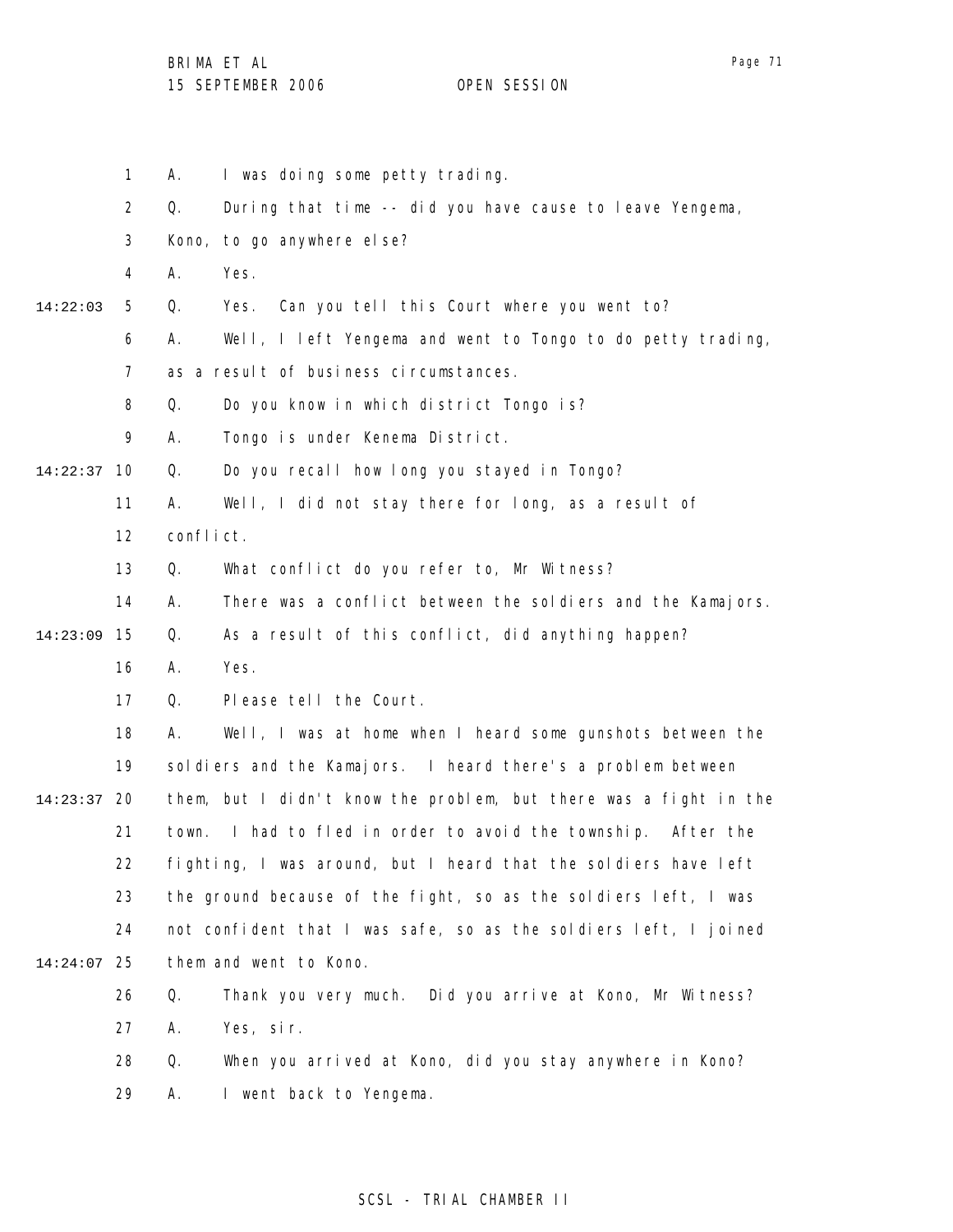1 2 3 4 5 6 7 8 9 10 14:25:28 11 12 13 14 15 14:25:56 16 17 18 19 20 14:26:21 21 22 23 24 25 14:26:44 26 27 28 29 14:24:56 Q. Can you recall, Mr Witness, whilst you were at -- were you at Yengema in May 1997? A. Yes, sir. Q. Whilst you were there, did anything happen in Sierra Leone? A. Yes. Q. Please tell this Court what happened. A. Well, whilst we were there, we heard that AFRC has overthrown -- we heard it over the radio and soldiers told us about it. Q. Do you know whom the AFRC had overthrown? A. They said it was the Kabbah government. Q. Thank you, Mr Witness. At the place you stayed in Kono, was there anything close by? A. Yes. Q. What was it? A. I mean, it was a soldier barracks. Q. Thank you, Mr Witness. Do you know the place where the soldier barracks was in Kono? A. Yes. Yes. Q. What was the name of the place? A. It's headquarter. It was the former NDMC headquarter. Q. Do you know whether it was situated in any particular place? A. If the headquarter was situated in any particular place? I can't understand. Q. Yes, the name of the place where this headquarter was? A. It was at Yengema. It's the Yengema headquarter. Q. Thank you, Mr Witness. Mr Witness, at the time you heard of the overthrow of the Kabbah government, did anything happen in

### SCSL - TRIAL CHAMBER II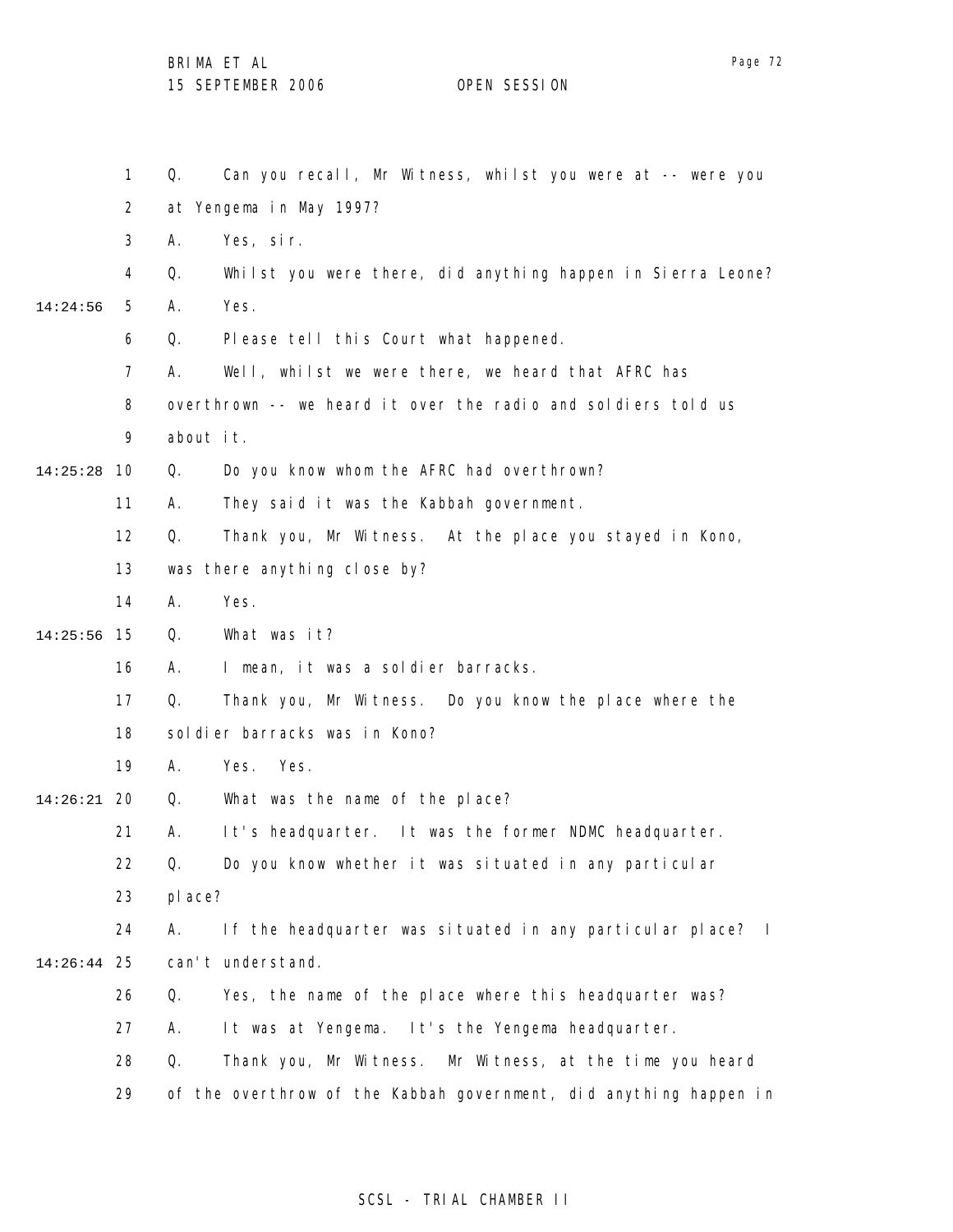1 2 3 4 5 6 7 8 9 10 14:27:57 11 12 13 14 15 14:28:33 16 17 18 19 20 14:29:10 21 22 23 24 25 14:29:42 26 27 28 14:27:31 Yengema? A. Yes. Q. Please tell the Court what happened. A. Well, we heard that they've overthrown Kabbah, so we saw people jubilating around, who were soldiers. They said, "They've got back the power." Q. Yes, did you notice anything else? A. I didn't notice any other event at that moment. Q. Thank you. You have mentioned that the people who overthrew Kabbah was called the AFRC; is that so? A. Yes. Q. Do you know how long this AFRC remained in power? A. Since then, from '97 up to '98, they were in power. Q. Thank you. Whilst the AFRC was in power, between '97 and '98, did you observe anything occurring in Koidu, or Yengema? A. I didn't observe anything. Everything was going on normally. Q. Thank you. Mr Witness, do you recall the time in 1998 when the AFRC was removed from power? A. Yes. Q. Can you tell this Court when? A. When the AFRC was removed from power, it was in 1999, I think, because I can't recall exactly. It's a long story. Q. Thank you, Mr Witness. Mr Witness, you earlier told this Court that you remember that in 1998 the AFRC was removed from power; do you know who removed the AFRC from power? A. Well, I knew later. Q. What did you come to know?

> 29 A. I learned that it was the Nigerians who came to re-install

Page 73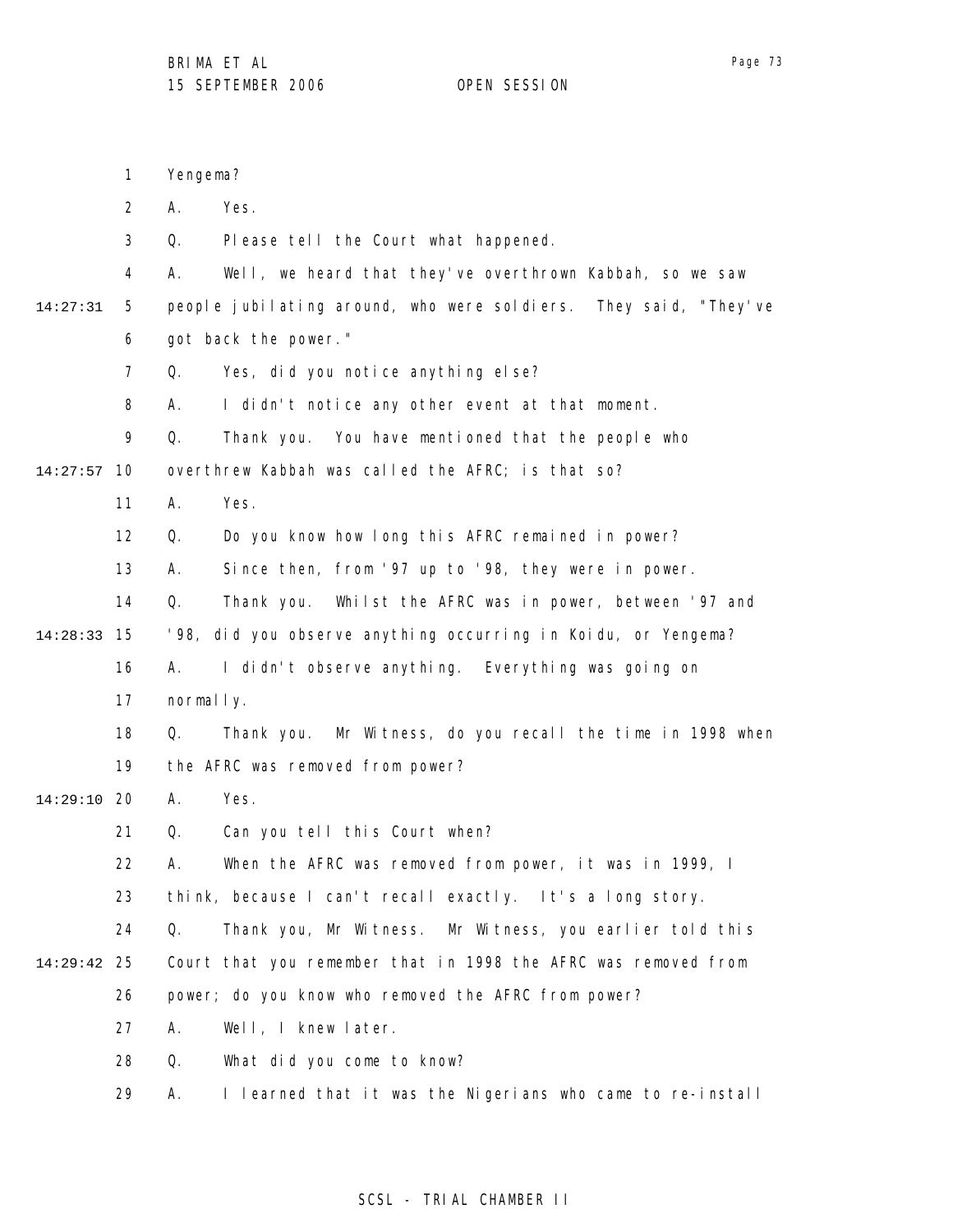Page 74

1 Kabbah.

|               | $\overline{2}$ | Q.         | Thank you. And do you know whether these Nigerians went by        |
|---------------|----------------|------------|-------------------------------------------------------------------|
|               | 3              | any name?  |                                                                   |
|               | 4              | А.         | Yes.                                                              |
| 14:30:27      | 5              | Q.         | What was the name that the Nigerians went by?                     |
|               | 6              | А.         | They said ECOMOG.                                                 |
|               | $\overline{7}$ | Q.         | Thank you, Mr Witness. Before the AFRC was removed from           |
|               | 8              |            | power, had you heard the name ECOMOG?                             |
|               | 9              | Α.         | No.                                                               |
| 14:30:58      | 10             | Q.         | Thank you, Mr Witness. After the AFRC was removed from            |
|               | 11             |            | power, did anything happen in Kono, Yengema, where you were       |
|               | 12             | l i vi ng? |                                                                   |
|               | 13             | Α.         | Yes.                                                              |
|               | 14             | Q.         | Please tell the Court what happened.                              |
| 14:31:23      | 15             | А.         | Well, I woke up one morning, I saw a jet. It was very             |
|               | 16             |            | early in the morning, between 9.00 and 10.00, and it dropped some |
|               | 17             |            | bombs in two areas, so that caused a lot of panic in the area.    |
|               | 18             | Q.         | Do you know, or did you know which areas the jet dropped          |
|               | 19             | the bomb?  |                                                                   |
| $14:31:56$ 20 |                | Α.         | Yes.                                                              |
|               | 21             | Q.         | Which areas were they?                                            |
|               | 22             | А.         | It was at Ngaia Junction and by the airfield.                     |
|               | 23             |            | MR MANLY-SPAIN: Your Honours, I have Ngaia, N-G-I-Y-A             |
|               | 24             | $[sic]$ .  |                                                                   |
| 14:32:21      | 25             | Q.         | Which airfield do you refer to, Mr Witness?                       |
|               | 26             | А.         | It was the Yengema airfield.                                      |
|               | 27             | Q.         | After these bombs were dropped by the jet, did you do             |
|               | 28             | anythi ng? |                                                                   |
|               | 29             | А.         | Well, it created a lot of panic, even with myself and a lot       |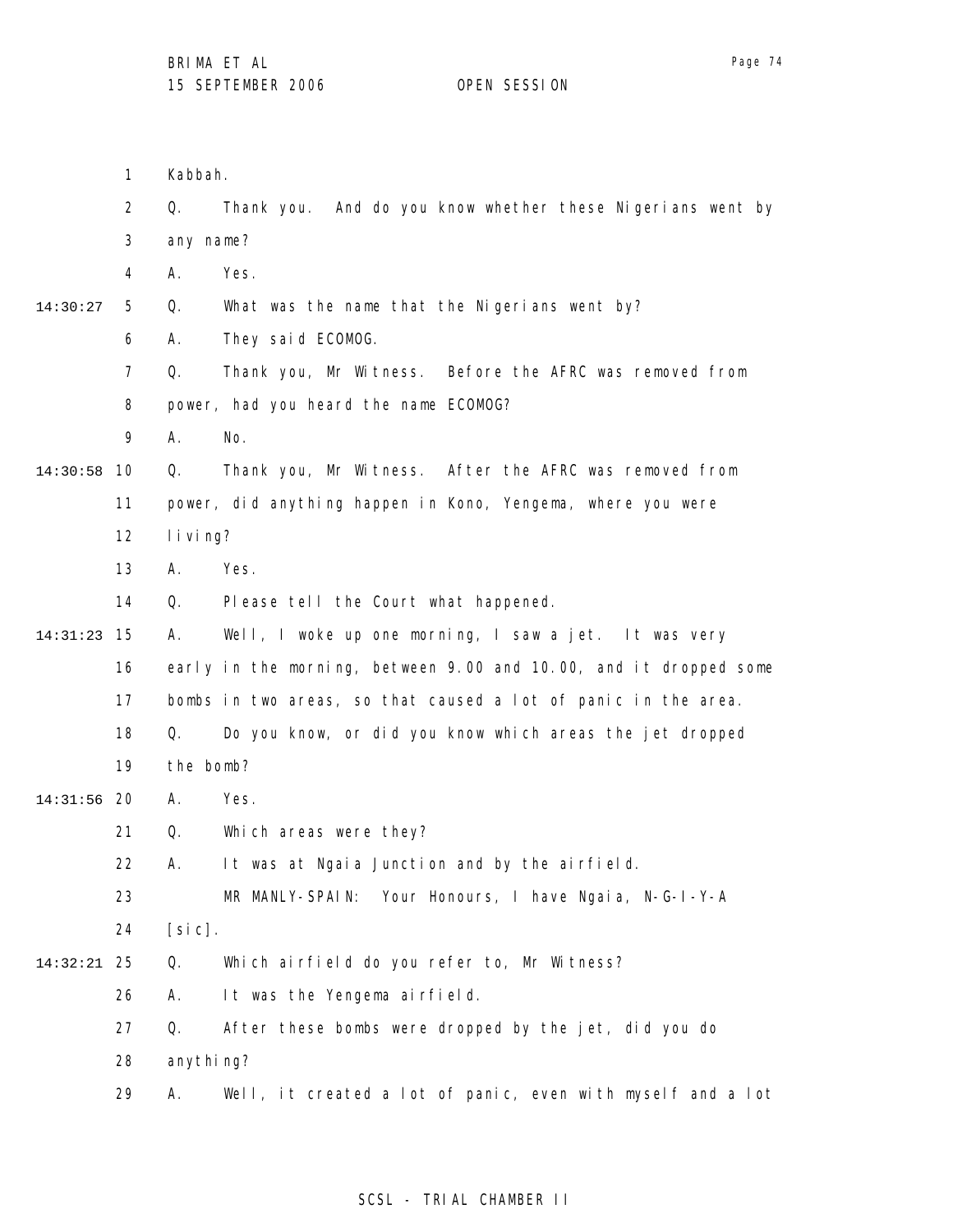Page 75

BRIMA ET AL 15 SEPTEMBER 2006 OPEN SESSION

- 1 of other people in the area.
- 2 Q. After the panic, did you do anything?
- 3 A. Yes.
- 4 Q. What did you do?
- 5 14:33:08 A. Well, I decided to make a move.
	- 6 Q. Before you go further, Mr Witness, let me just ask you:
	- 7 Did you know who dropped the bombs?
	- 8 A. We heard that it was ECOMOG.
	- 9 Q. And were you told why they dropped the bombs?
- 10 14:33:38 A. We heard that they were trying to reinstate Kabbah, and
	- 11 that they didn't want to see any soldier in the country.
		- 12 13 Q. Thank you very much, Mr Witness. Mr Witness, so what did you do?
- 14 15 14:34:14 16 17 A. Well, I had a friend, at first, who came and met me. He was the first to meet and ask me. He said, "My friend, I want to bring my properties for you to keep them." And this friend was a soldier. So --
	- 18 Q. Don't call his name.
	- 19 A. Okay.
- 20 14:34:32 Q. Yes, please go on.
	- 21 A. He said he wanted to keep his properties to my place. I
	- 22 said, "Well, I am also panic." I don't want to keep his
	- 23 properties in my place.
	- 24 Q. Did you keep the properties, Mr Witness?
- 25 14:34:53 26 A. We were on these, and everybody was panic. Everybody was moving helter-skelter with their families.
	- 27 Q. Did you do anything then?
	- 28 A. Whilst they were going, I stayed around for the meantime.
	- 29 Q. Thank you, Mr Witness. Whilst you were staying around,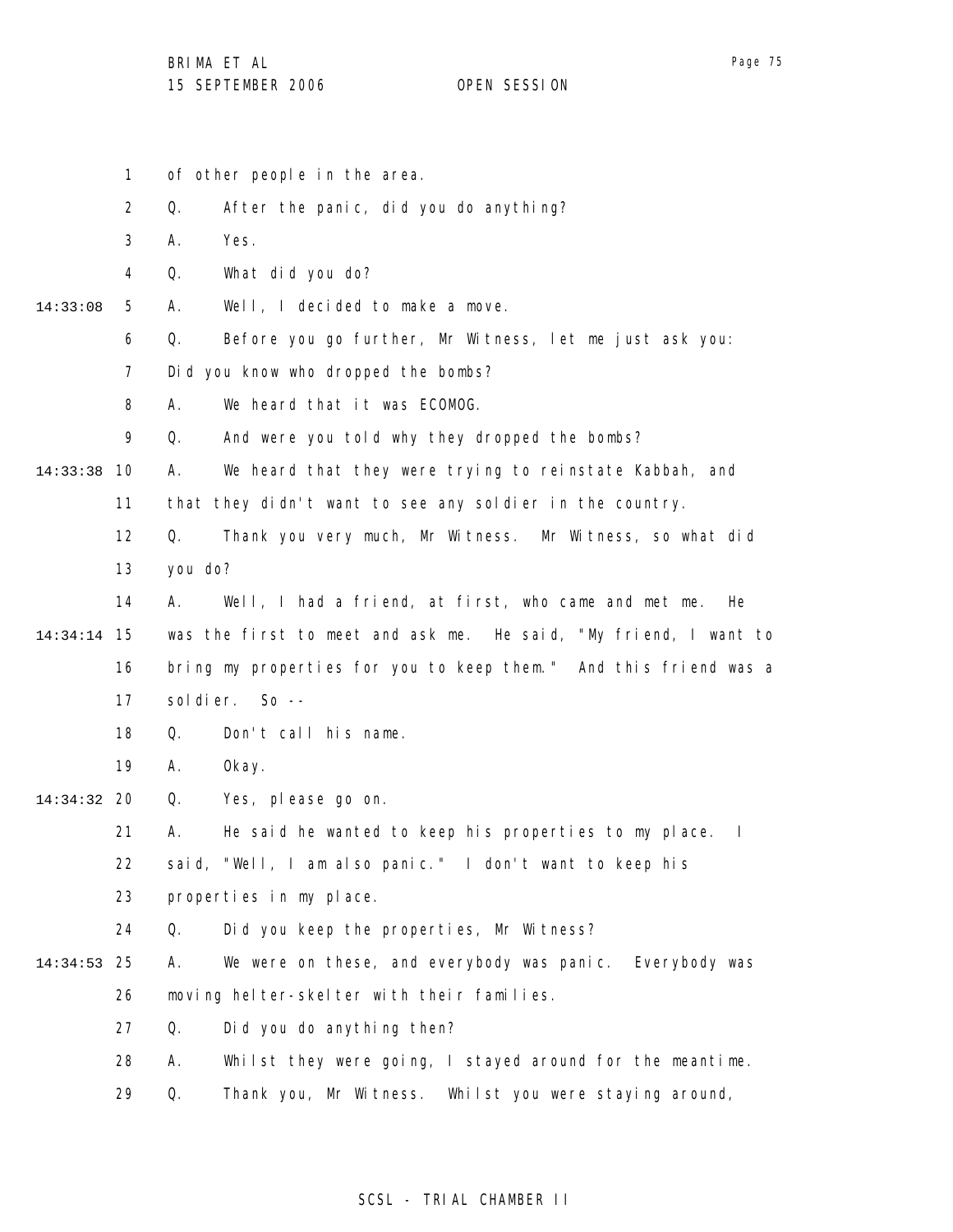|          | 1              |         | Mr Witness, did you notice anything happening?                   |
|----------|----------------|---------|------------------------------------------------------------------|
|          | $\overline{2}$ | Α.      | Yes.                                                             |
|          | 3              | Q.      | What did you notice?                                             |
|          | 4              | А.      | I -- Kamajors came around. We saw them on board the              |
| 14:35:46 | 5              |         | vehicle, and they came into the town.                            |
|          | 6              | Q.      | Which town are you talking about?                                |
|          | $\overline{7}$ | А.      | Yengema Town.                                                    |
|          | 8              | Q.      | When the Kamajors came into Yengema Town, did anything           |
|          | 9              | happen? |                                                                  |
| 14:36:10 | 10             | Α.      | Yes.                                                             |
|          | 11             | Q.      | Can you tell this Court what happened?                           |
|          | 12             | Α.      | Well, people were identifying soldiers and their relatives.      |
|          | 13             |         | If you are identified, you will have a problem. They killed some |
|          | 14             |         | in my presence; I saw it myself.                                 |
| 14:36:30 | 15             | Q.      | You said they killed. Who killed?                                |
|          | 16             | А.      | The Kamajors.                                                    |
|          | 17             | Q.      | And who did the Kamajors kill?                                   |
|          | 18             | А.      | I didn't know the name of the person, but I heard that it        |
|          | 19             |         | was a relative of a soldier.                                     |
| 14:36:57 | 20             | Q.      | Thank you, Mr Witness. Apart from the killing by the             |
|          | 21             |         | Kamajors, did you notice any other thing happening in Yengema    |
|          | 22             | Town?   |                                                                  |
|          | 23             | Α.      | They burnt houses.                                               |
|          | 24             | Q.      | Who burnt houses?                                                |
| 14:37:16 | 25             | Α.      | The Kamajors.                                                    |
|          | 26             | Q.      | Do you know where these houses were located in Yengema           |
|          | 27             | Town?   |                                                                  |
|          | 28             | Α.      | Yes.                                                             |
|          | 29             | Q.      | Can you tell the Court where?                                    |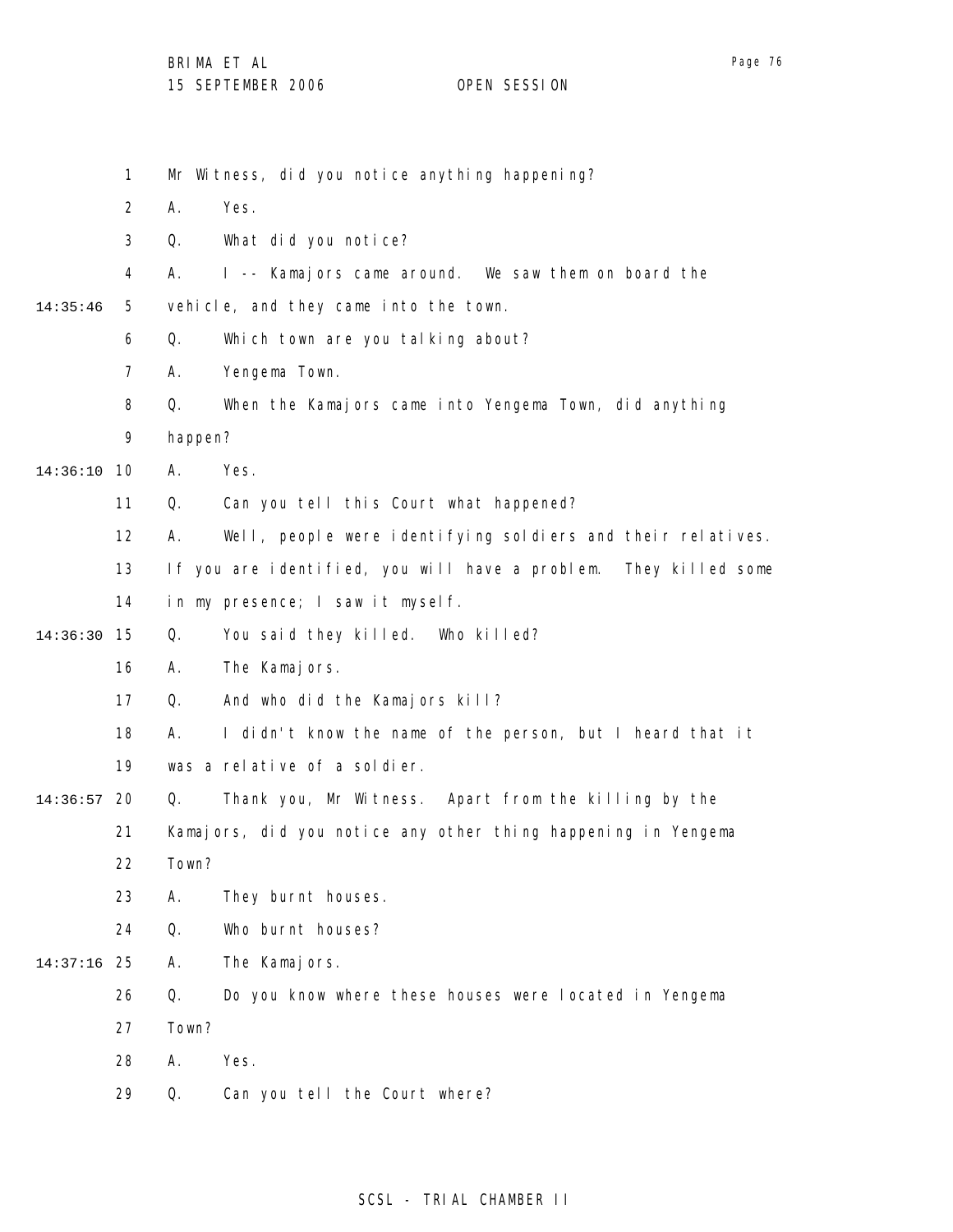|          | $\mathbf{1}$   | А. | Uni on Road and Main Road.                                     |
|----------|----------------|----|----------------------------------------------------------------|
|          | $\overline{2}$ |    | JUDGE SEBUTINDE:<br>What was that first name of the road?      |
|          | 3              |    | MR MANLY-SPAIN:<br>Uni on.                                     |
|          | 4              |    | THE WITNESS: Union.<br>Uni on Road.                            |
| 14:38:05 | 5              |    | MR MANLY-SPAIN:                                                |
|          | 6              | Q. | Was that all you saw when the Kamajors came into town,         |
|          | $\overline{7}$ |    | Yengema Town?                                                  |
|          | 8              | Α. | Yes.                                                           |
|          | 9              | Q. | Thank you, Mr Witness. As a result of what you saw, did        |
| 14:38:13 | 10             |    | you do anything, Mr Witness?                                   |
|          | 11             | Α. | Yes, sir.                                                      |
|          | 12             | Q. | What did you do?                                               |
|          | 13             | А. | I moved to Masingbi.                                           |
|          | 14             |    | MR MANLY-SPAIN: Masingbi, we've had before.                    |
| 14:38:34 | 15             | Q. | Did you have any reason, Mr Witness, to go to Masingbi?        |
|          | 16             | А. | It was because of the war; yes.                                |
|          | 17             | Q. | Mr Witness, before you go on, you told us earlier that the     |
|          | 18             |    | military headquarter was near to where you stayed. Do you know |
|          | 19             |    | what happened to the soldiers that were there?                 |
| 14:39:05 | 20             | А. | It was the jets that dropped a bomb around and, as a result    |
|          | 21             |    | of that, most of them dispersed.                               |
|          | 22             | Q. | Mr Witness, did you arrive at Masingbi?<br>Thank you.          |
|          | 23             | Α. | I went to the peripherals of Masingbi at first.                |
|          | 24             | Q. | When you got there, did you meet anyone there?                 |
| 14:39:36 | 25             | Α. | Yes.                                                           |
|          | 26             | Q. | Who did you meet there?                                        |
|          | 27             | Α. | I met Kamajors and ECOMOG.                                     |
|          | 28             | Q. | After that, did you stay in Masingbi?                          |
|          | 29             | А. | I stayed there for some time, yes.                             |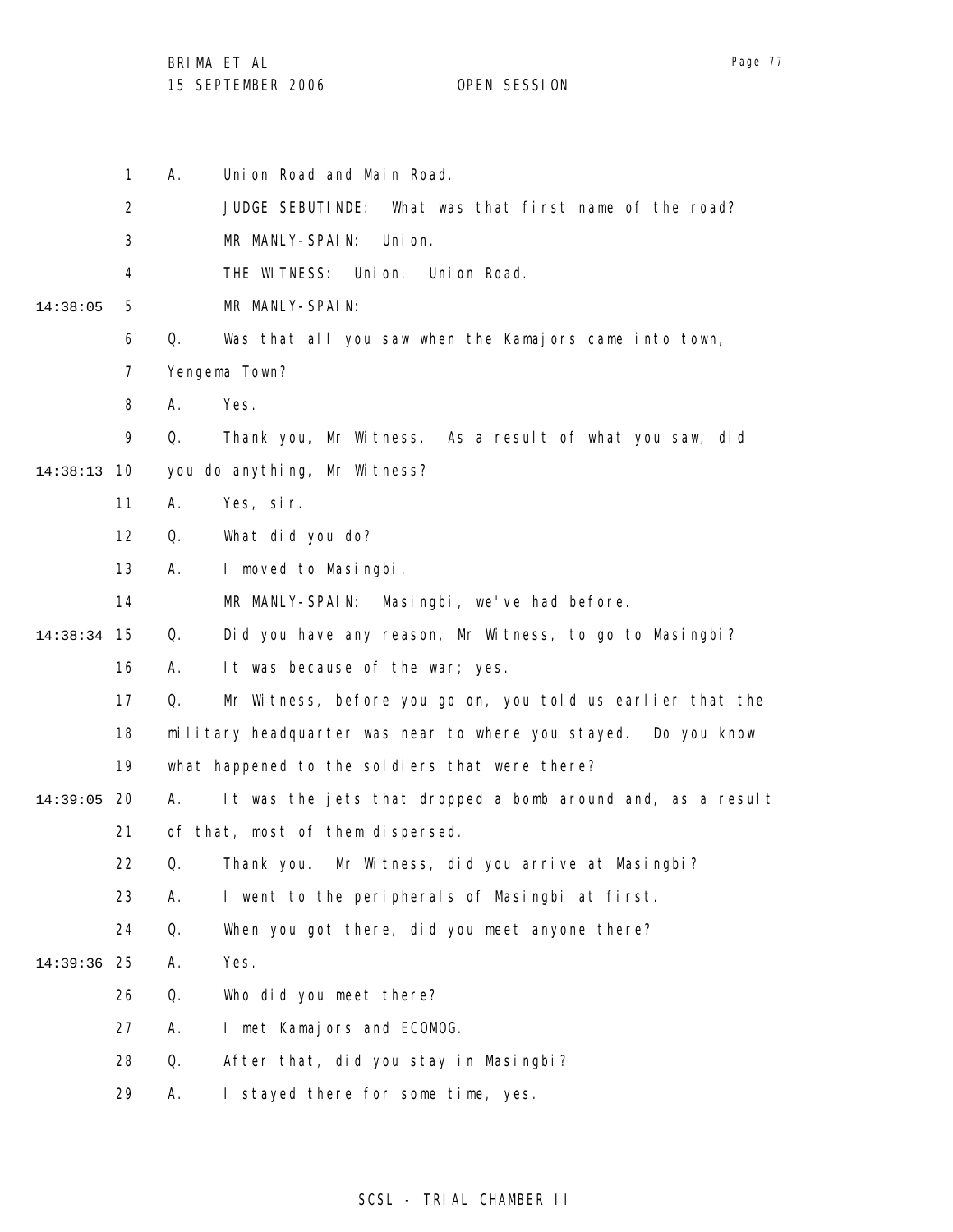1

2 3 4 5 6 7 8 9 10 14:40:52 11 12 13 14 15 14:41:20 16 17 18 19 20 14:41:51 21 22 23 24 25 14:42:16 26 27 28 29 14:40:23 A. Yes. Q. Where did you stay in Masingbi? A. At the extreme end of the town. Q. Mr Witness, can you describe for the Court how Masingbi is located with regard to the main highway leading to Kono? A. Yes. Q. Please explain. A. Well, the town is inside. The highway passed within the town. The town is on the highway, on the left-hand side, if you are heading for Kono. Q. Thank you. So when you say you were at the extreme end of the town, what did you mean? A. Because the ECOMOG was on the highway, and the Kamajors, so civilians were at the side of the town. Q. Mr Witness, do you know how far Masingbi is from Yengema Town? A. I can't recall the mileage, but it's a long distance. Q. This highway you're talking about, do you know its real name, its correct name? A. We called it Kono Road, the time when I was at Masingbi. Q. Thank you. Mr Witness, whilst you were at Masingbi, did you do anything? A. Yes. Q. What did you do? A. I was doing -- I continued to do my petty trading, purchasing rice and bringing it out to sell. Q. Thank you. And whilst you were doing this petty trading at Masingbi, did anything happen?

Q. Do you recall where in Masingbi that you stayed?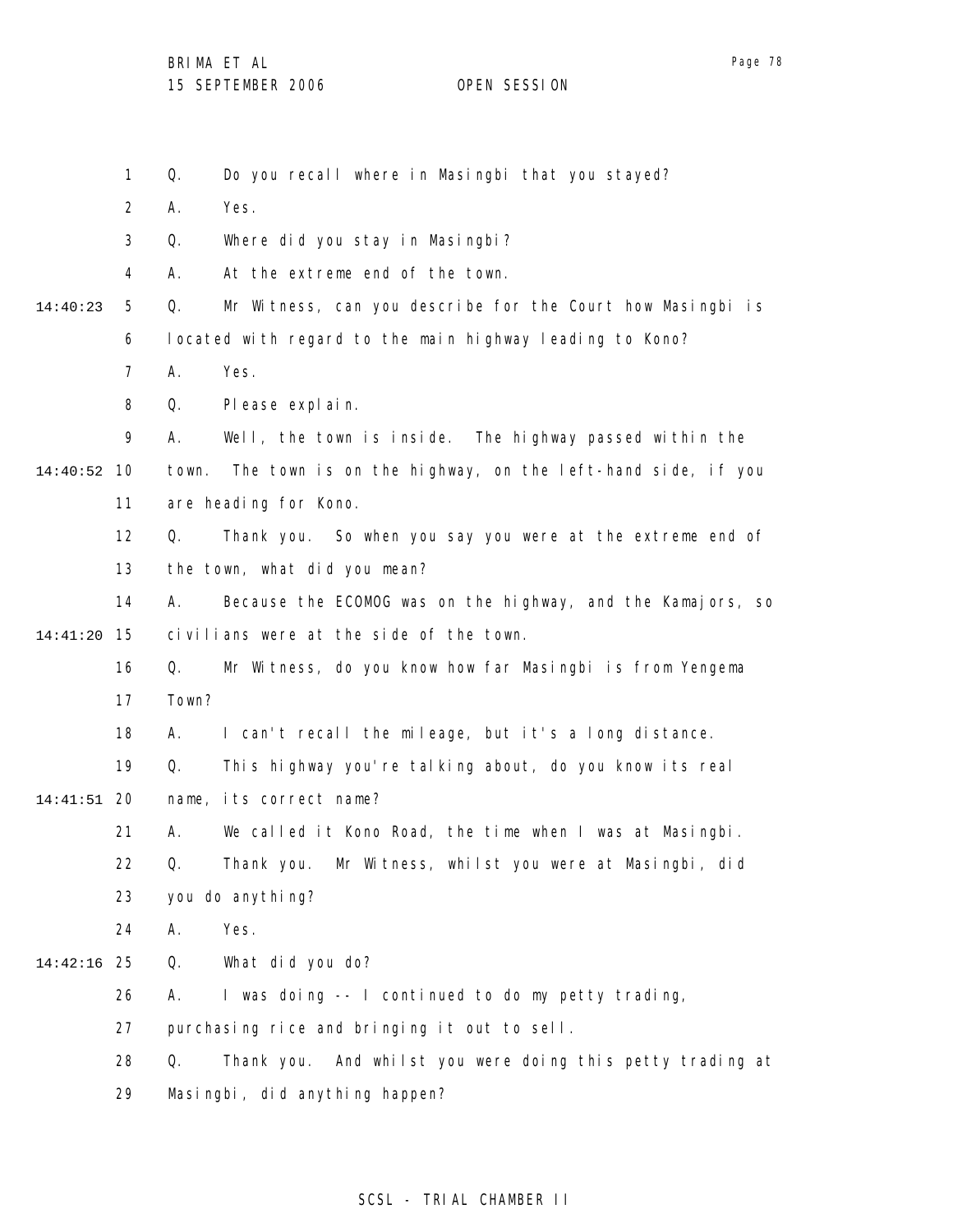1 A. Yes.

|             | $\overline{2}$ | Q.<br>Please tell the Court what happened.                        |
|-------------|----------------|-------------------------------------------------------------------|
|             | 3              | There was a time when two soldiers came to surrender to the<br>А. |
|             | 4              | ECOMOG soldiers, and, during that time, the traditional hunters   |
| 14:43:04    | 5              | were on top of the station, so they captured these two soldiers   |
|             | 6              | and chop off their heads, and they started dancing with the       |
|             | $\overline{7}$ | heads, saying that they've killed a soldier.                      |
|             | 8              | Thank you, Mr Witness. Do you recall where these soldiers<br>Q.   |
|             | 9              | went to surrender to ECOMOG?                                      |
| 14:43:33    | -10            | Well, they came from the northern flank.<br>А.                    |
|             | 11             | Q.<br>Where was ECOMOG at the time?                               |
|             | 12             | They were based at Masingbi Highway.<br>А.                        |
|             | 13             | Thank you. Is this Masingbi Highway the same as Kono<br>Q.        |
|             | 14             | Highway that you told us about?                                   |
| 14:44:00    | 15             | Yes. The highway crossed -- it leads to Freetown and Kono.<br>А.  |
|             | 16             | It's between the town.                                            |
|             | 17             | Mr Witness, thank you. Mr Witness, you said that the<br>Q.        |
|             | 18             | traditional hunters killed the two soldiers; who do you refer to  |
|             | 19             | as the traditional hunters?                                       |
| 14:44:24 20 |                | А.<br>They are called the Kapras.                                 |
|             | 21             | Thank you, Mr Witness. Mr Witness, did you personally see<br>Q.   |
|             | 22             | these killings?                                                   |
|             | 23             | The other killing took place, I didn't see, but I saw them<br>А.  |
|             | 24             | with the parts, jubilating around the town.                       |
| 14:44:54    | 25             | Do you know any of the soldiers that were killed?<br>Q.           |
|             | 26             | I know one of them, but the other, I didn't know.<br>Α.           |
|             | 27             | Q.<br>How do you know him?                                        |
|             | 28             | Well, he was based at headquarter, attached to the medical<br>А.  |
|             | 29             | He was a medical soldier.<br>uni t.                               |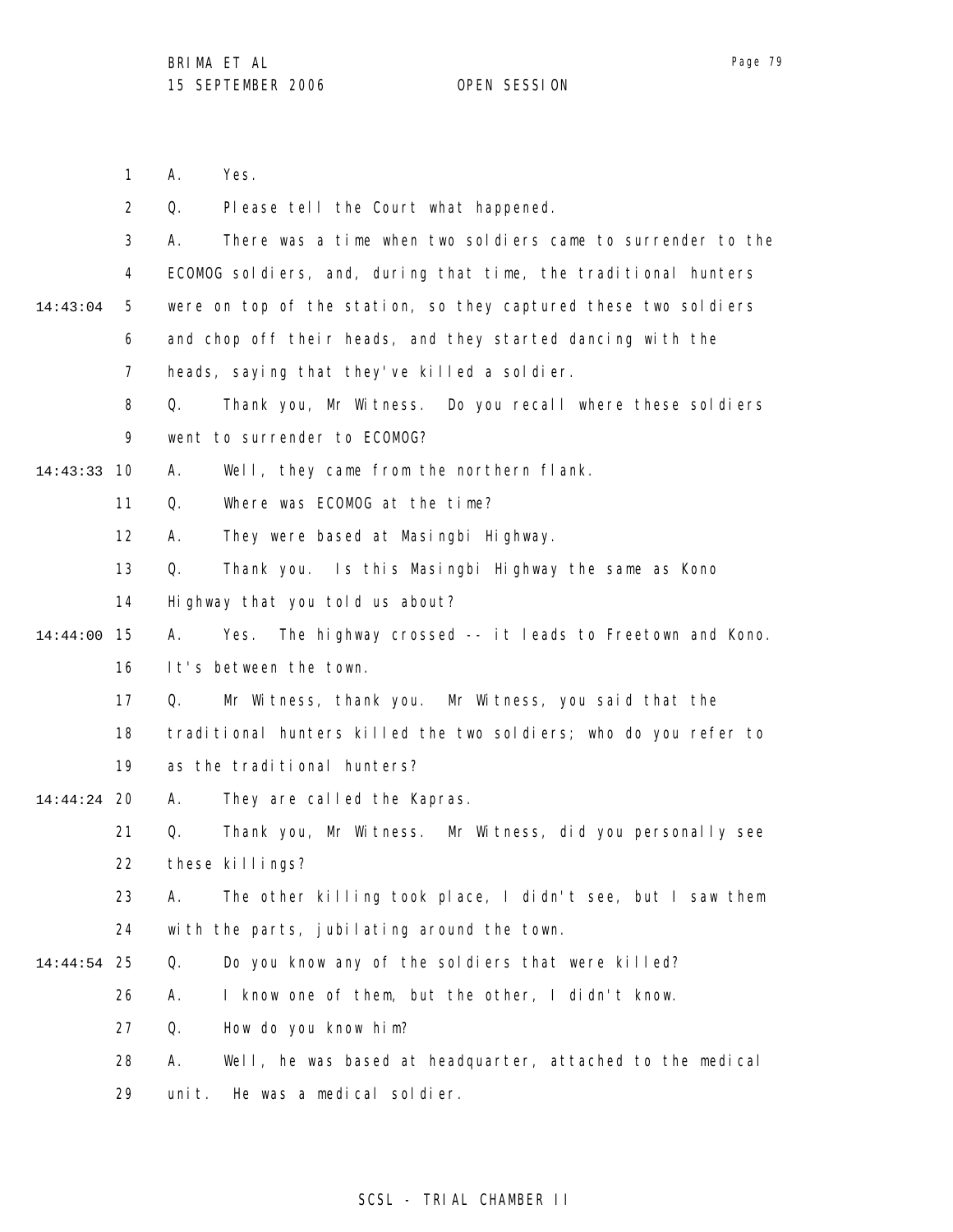Page 80

1 Q. Thank you. Do you -- did you know his name?

2 A. I know his name.

3 Q. Can you tell the Court?

4 A. Johnny. Like that, Johnny.

5 6 7 8 9 10 14:46:12 14:45:42 Q. Thank you, Mr Witness. Mr Witness, you said that these soldiers came to ECOMOG to surrender; how did you know that? A. Well, the village that we were living before, they passed us whilst we were on the way, because when I came, we were far away from the town, because we were afraid to come. So they passed us and they said they were going to surrender.

> 11 12 13 Q. Thank you, Mr Witness. Mr Witness, after that incident in which the two soldiers were killed, do you know whether any other sol diers went to ECOMOG to surrender?

14 15 14:46:40 16 17 A. Well, other soldiers, they didn't come to surrender. When I entered into the bush, and I saw a lot of soldiers going by the north, as they were aware of the fact that, when they come to Masingbi, they will be killed.

18 19 Q. Thank you, Mr Witness. Mr Witness, when you say "going by the north," to where do you mean?

20 14:47:02 A. By the Kabala direction.

> 21 Q. And did you talk to them?

22 23 24 A. I was getting message from the villages where I used to go and purchase rice, because I used to walk over 30 miles to go and purchase rice, just for the survival of my family.

- 25 14:47:30 26 Q. Thank you, Mr Witness. Mr Witness, you said you did not stay in Masingbi Town for long.
	- 27 A. Yes.
	- 28 Q. When you left Masingbi Town, where did you go to?
	- 29 A. I came back to Kono.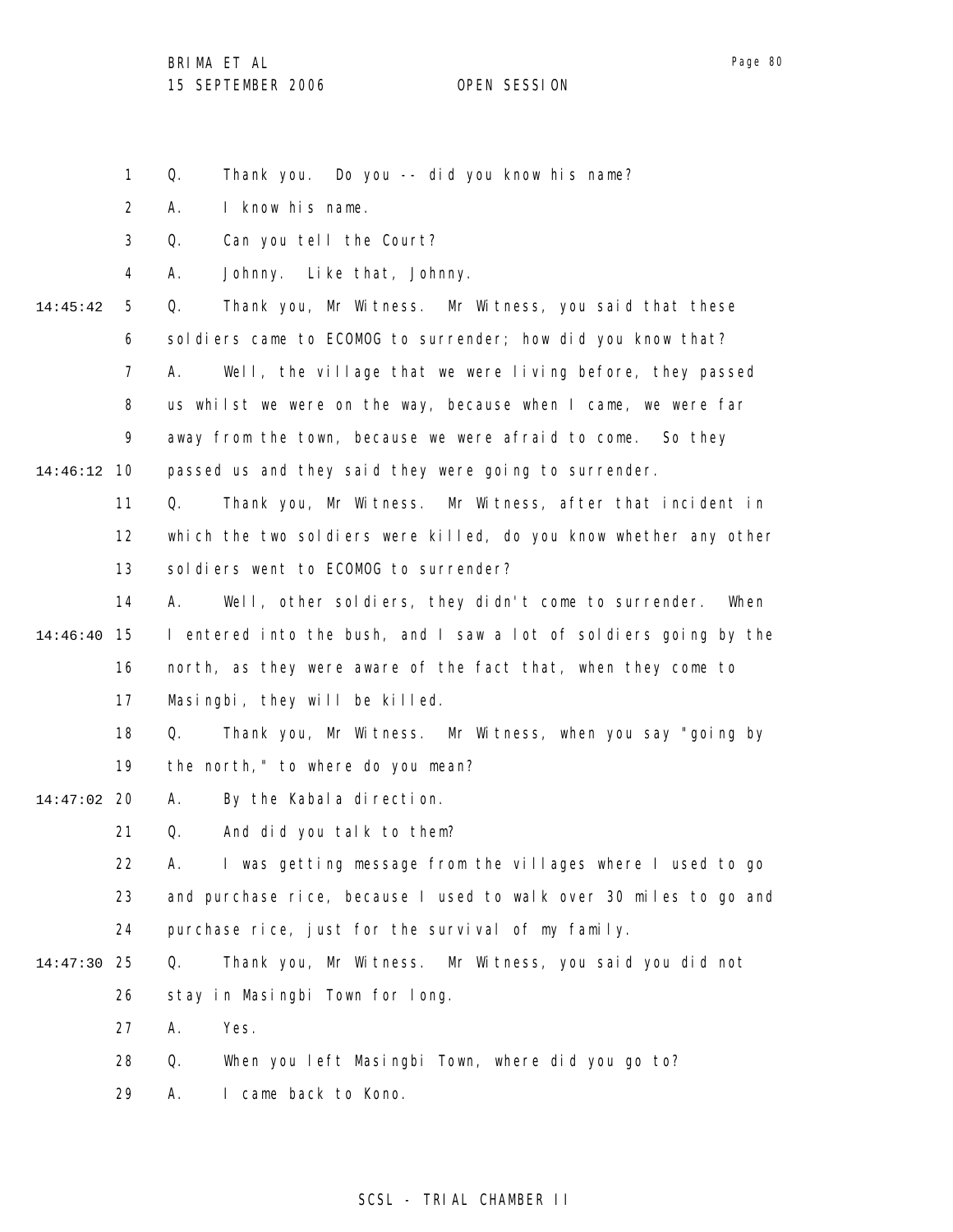1 2 3 4 5 6 7 8 9 10 14:48:45 11 12 13 14 15 14:49:13 16 17 18 19 20 14:49:30 21 22 23 24 25 14:49:38 26 27 28 29 14:48:10 Q. Which part of Kono did you go to? A. Yengema. Q. At the time you were leaving Masingbi Town, were there still ECOMOG soldiers in Masingbi Town? A. Yes. I left them there. Q. Thank you, Mr Witness. Mr Witness, when you returned to Yengema, did you find any force in control of Yengema Town? A. At that time, when I returned, there were forces. Q. Do you know which forces were there? A. It was ECOMOG. Q. Did you see them yourself? A. Yes. Q. Mr Witness, you said forces were there. By "forces," do you mean only ECOMOG? MR AGHA: I object to that, Your Honour. He's answered who was there; ECOMOG. PRESIDING JUDGE: Mr Manly-Spain? MR MANLY-SPAIN: Your Honour, obviously the answer is not complete. He said "forces." That is why I've asked that question. PRESIDING JUDGE: All right. Ask that question. He did use the plural, yes. MR MANLY-SPAIN: Thank you. Q. Mr Witness, did you get my question? A. Yes, I get your question. Q. I'm still asking you, you said "forces were," but you have only mentioned ECOMOG. A. When I said "forces," I know that, because I am just giving you the shortcut. Because I was at Masingbi when I saw Sierra

## Page 81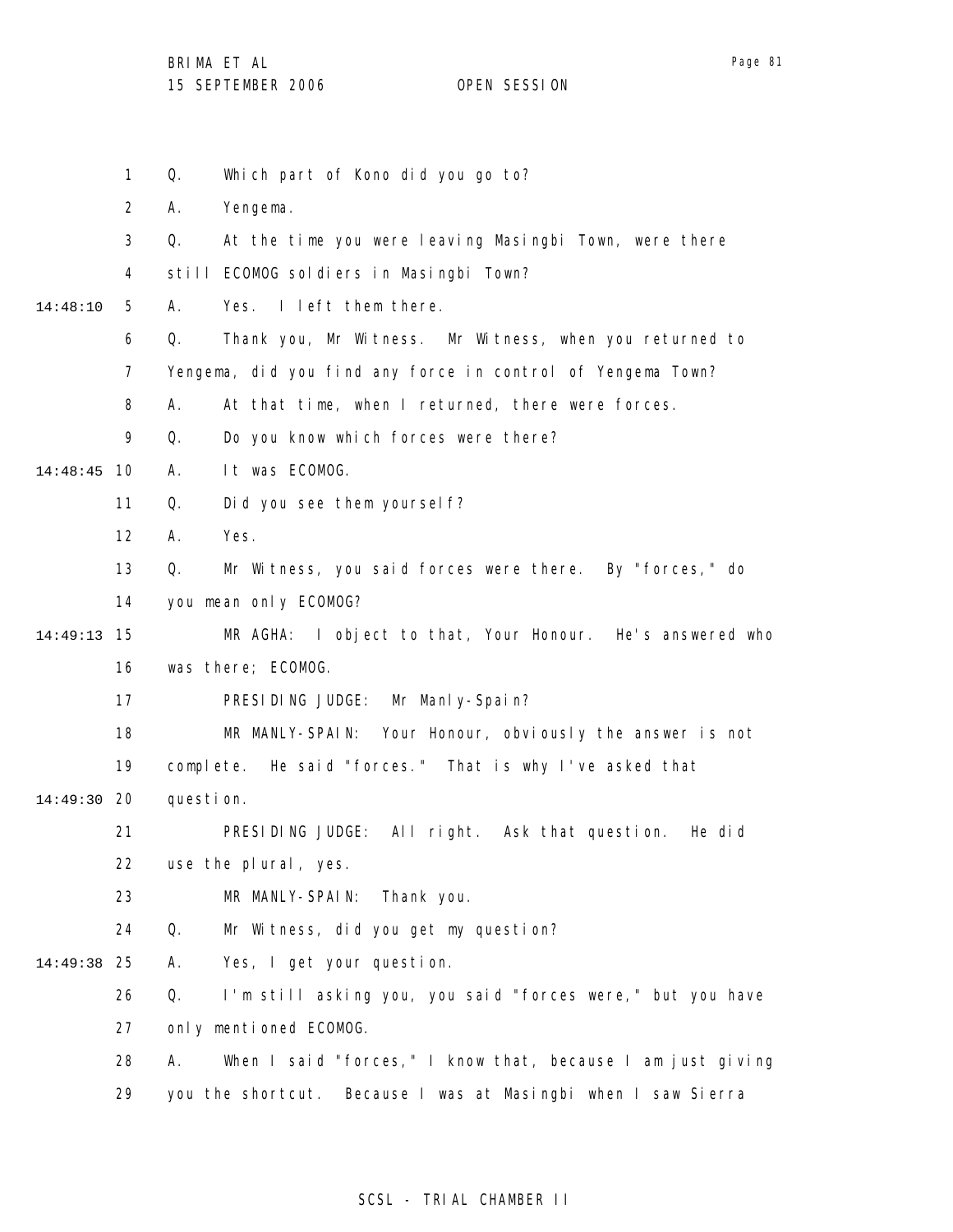1 2 3 4 5 6 7 8 9 10 14:50:22 11 12 13 14 15 14:50:37 16 17 18 19 20 14:50:53 21 22 23 24 25 14:51:22 26 27 28 29 14:50:13 Leone soldiers. They came in a vehicle, saying that they want to deploy. Even the Kamajors were there. They said they didn't want any Sierra Leonean sol diers, but --THE INTERPRETER: Your Honours, can the witness please go over -- MR MANLY-SPAIN: Hold on, Mr Witness. THE INTERPRETER: -- the last segment of his statement. MR MANLY-SPAIN: Q. Please let us guide you, and you say it in a way that makes sense, okay. Just tell me, when you got there, apart from ECOMOG, did you meet any other forces? JUDGE SEBUTINDE: You mean Yengema? MR MANLY-SPAIN: Yengema. Yes, Your Honour. Q. Yes, did you meet any other forces in Yengema? A. No. Q. Okay. You were telling us something about Sierra Leone sol diers. What were you saying? A. We were there when the Sierra Leone soldiers came to deploy at the headquarters. Q. When they came to deploy, did you see them? A. Yes. Q. Did they deploy at the headquarters? A. At Yengema headquarter, they deployed there. Q. Having deployed there, do you know whether anything happened to them? A. Well, they were later attacked. Q. Do you know who attacked them? A. It was the rebels, the RUF. Q. Mr Witness, were you present in Yengema when the RUF

#### SCSL - TRIAL CHAMBER II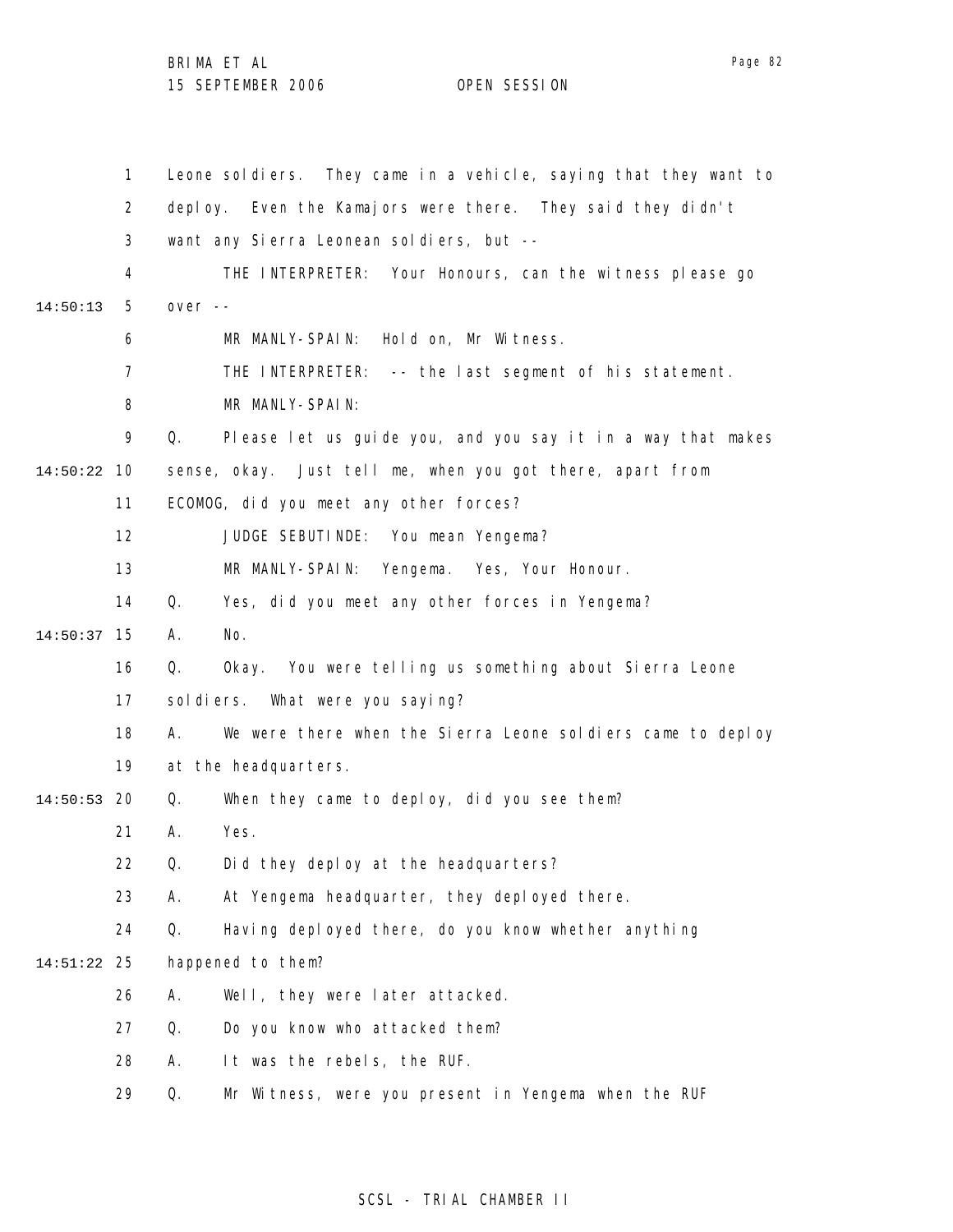- 1 attacked?
- 2 A. Yes.
- 3 Q. Do you remember what time of the day it was?
- 4 A. It was in the evening hours.
- 5 14:52:15 Q. After -- when the RUF attacked, what happened?
	- 6 A. Well, all the soldiers pulled out. I was captured.
	- 7 Q. When you say "all the soldiers pulled out," do you mean
	- 8 only the -- do you mean merely the SLA soldiers?
	- 9 A. Both SLA and ECOMOG soldiers pulled out.
- 10 14:53:09 Q. Do you know whether the SLAs and the ECOMOG were together?
	- 11 A. Well, that I don't -- I cannot tell, actually, because they
	- 12 13 are fighting forces. I can't say much about them. I don't know much about them.
- 14 15 14:53:32 Q. Thank you, Mr Witness. Mr Witness, after they pulled out of Yengema Town, did anything happen?
	- 16 17 A. Well, I fell in the hands of the rebels. That was all I knew. I was captured and taken down to Kailahun.
	- 18 Q. Before we go to Kailahun, Mr Witness, apart from Yengema
	- 19 being captured by the rebels, do you know whether any other place
- 20 14:54:04 in Kono District was captured by the rebels in this attack?
	- 21 A. The entire Kono was under the hands of the rebels.
	- 22 Q. Just to clarify, Mr Witness, I believe you said that these
	- 23 rebels were RUF?
	- 24 A. So I saw them.
- 25 14:54:33 Q. How did you know that they were RUF?
	- 26 A. By their attire.
	- 27 Q. And how were they dressed?
	- 28 A. Some had combat, the others had slippers, the others had
	- 29 civilian clothing. They were dressed in a mixed-up fashion.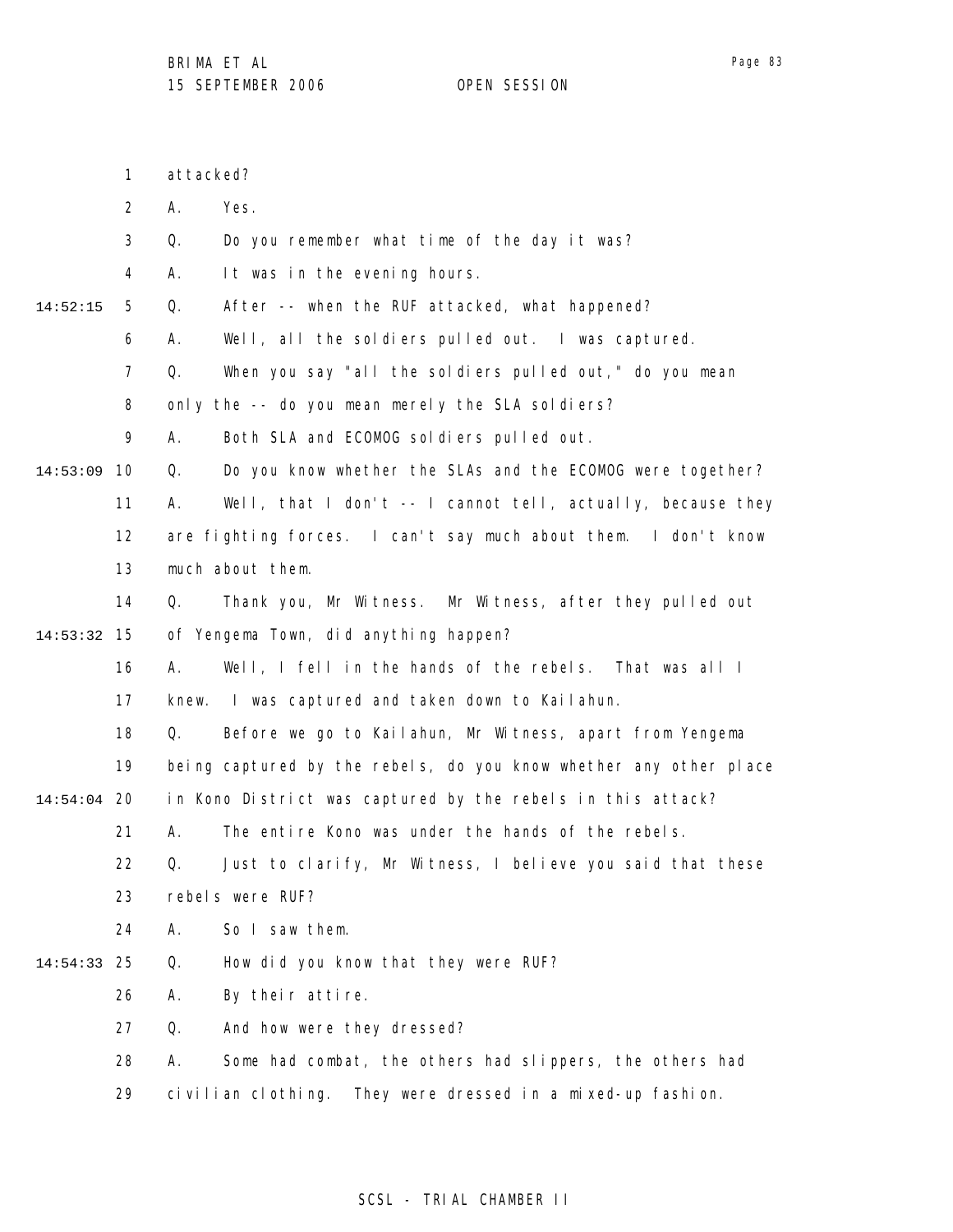1 2 3 4 5 6 7 8 9 14:56:06 10 11 12 13 14 15 14:56:38 16 17 18 19 20 14:57:07 21 22 23 24 25 14:57:24 26 27 28 14:55:36 Q. You have said that you witnessed this attack by the RUF. Mr Witness, did you, by any chance, know who led the RUF on this attack? A. It was the rebels, the RUF, who was Issa. That was the information we have. Q. Do you know what was the full name of this Issa? A. I don't know his full name. Q. Mr Witness, in this attack, did you notice anything happening to Yengema Town? A. Nothing happened at that time that I knew of. Q. Do you remember how long after the attack that you were captured by the RUF? A. Yes. Q. Please tell this Court. A. I was with them up to three months. Q. Mr Witness, let me put the question again. You have said that the RUF attacked, and the whole of Kono was captured by the RUF. How long after this attack by the RUF were you captured, not how long you were with them. The time you were captured, I'm asking about. A. The time I was captured? Q. Yes, Mr Witness. A. That was the time they attacked the Kono -- that was the time they captured the Kono ground. It was after they have pulled out, the ECOMOG. That was the time they did everything. That was the time I was captured. Q. Thank you, Mr Witness. Where, first of all, were you captured?

> 29 A. Yengema Town.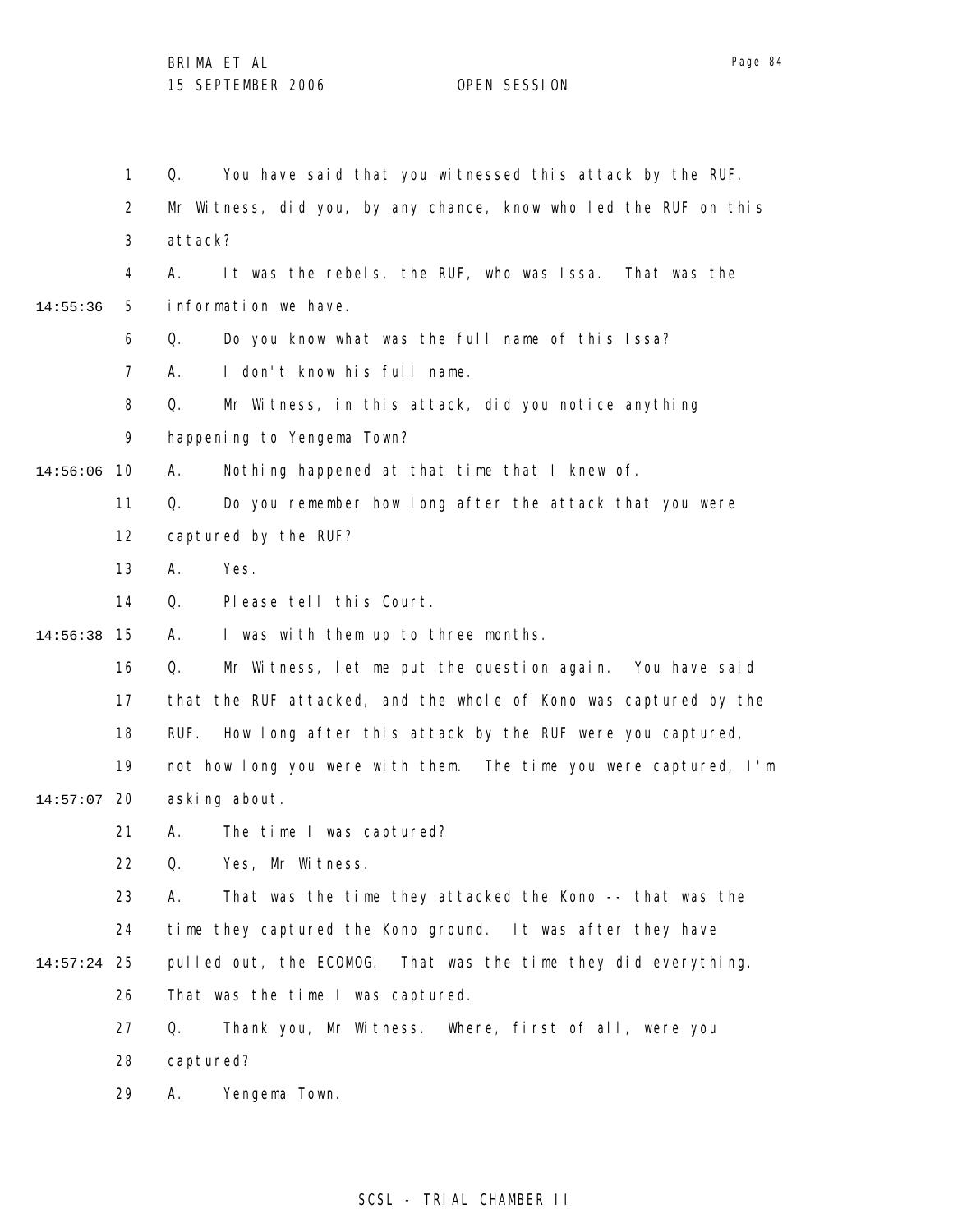1 2 3 4 5 6 7 8 9 10 14:58:43 11 12 13 14 15 14:59:15 16 17 18 19 20 14:59:37 21 22 23 24 25 15:00:04 26 27 28 29 14:58:13 Q. Do you know, among the RUF, who captured you? A. Well, I don't know them by names, but the first people that captured me, I later learnt the names of their commanders. Q. Yes. Can you tell the Court the names that you later learned as their commanders? A. One was called Moses Kallon, Issa, and Superman. Q. Thank you, Mr Witness. Mr Witness, after you were captured in Yengema, did you go anywhere? A. Yes. Q. Where did you go to? A. They gave us load to carry to the Mende land area. Q. Thank you, Mr Witness. Mr Witness, you said they gave us loads to carry. Do you know how many of you were captured and given loads to carry to the Mende land area? A. I can't give the exact amount. We were many. It has taken a long time. Q. Do you recall what types of things you were asked to carry? A. Yes. Q. What were they? A. Even beds they carried, baling machines, rice. By then, we had beans that they brought us supply. Then we were asked to queue. Q. You were asked to what? MR MANLY-SPAIN: Please ask him again to finish the last sentence that he gave. JUDGE SEBUTINDE: Mr Interpreter, we lost you towards the end. THE INTERPRETER: Can the witness please repeat the last segment of his testimony?

### SCSL - TRIAL CHAMBER II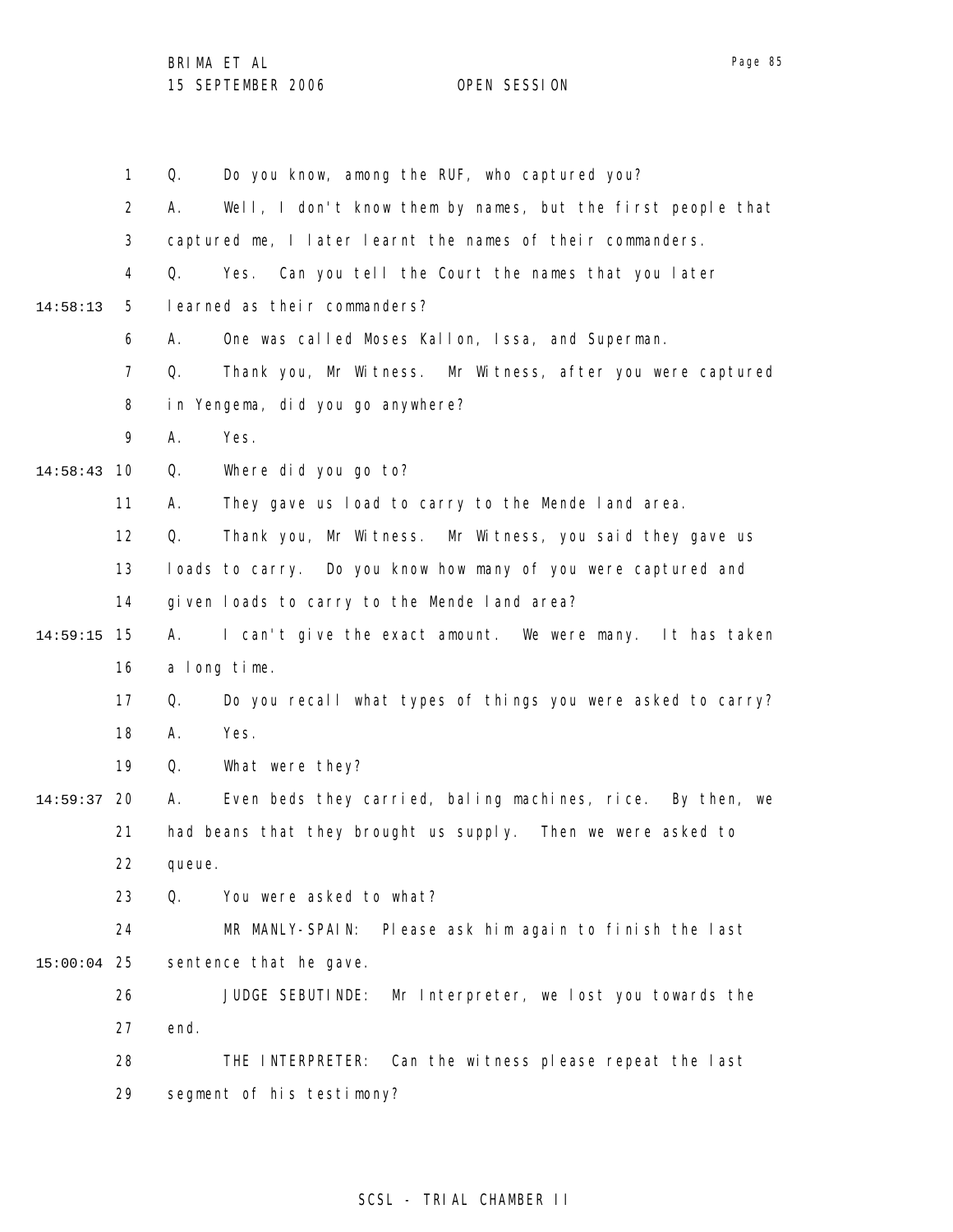1 2 3 4 5 6 7 8 9 10 15:00:58 11 12 13 14 15 15:01:19 16 17 18 19 20 15:15:05 21 22 23 24 25 15:15:28 26 27 28 29 15:00:36 MR MANLY-SPAIN: Q. Mr Witness, I'm asking you to repeat the last sentence, the last statement you had made towards the end; what were you saying? A. I want to listen to the question again so that I can answer. Q. I asked you what kinds of things you were asked to carry, and you were itemising them. You were telling us, but we did not get the last few things that you said. We did not hear the last few items. A. Baling machine. Q. Yes. A. Some rice. Q. Yes, go on. A. And some beans. Q. Do you know who was doing the mining? A. Yes. I used to hear about them. I used to hear their names being called. Q. Yes. Do you know who -- can you tell this Court the name you heard, or names you heard? A. Yes. Q. Yes, please tell the Court. A. In the -- in the mining area the other man was called the mining commander. He was called Peleto. And Issa, who was their overall boss. Q. Do you know where this mining area was? A. Yes, I know there. Q. Please tell the Court. A. They were mining around Small Sefadu area and Ngaia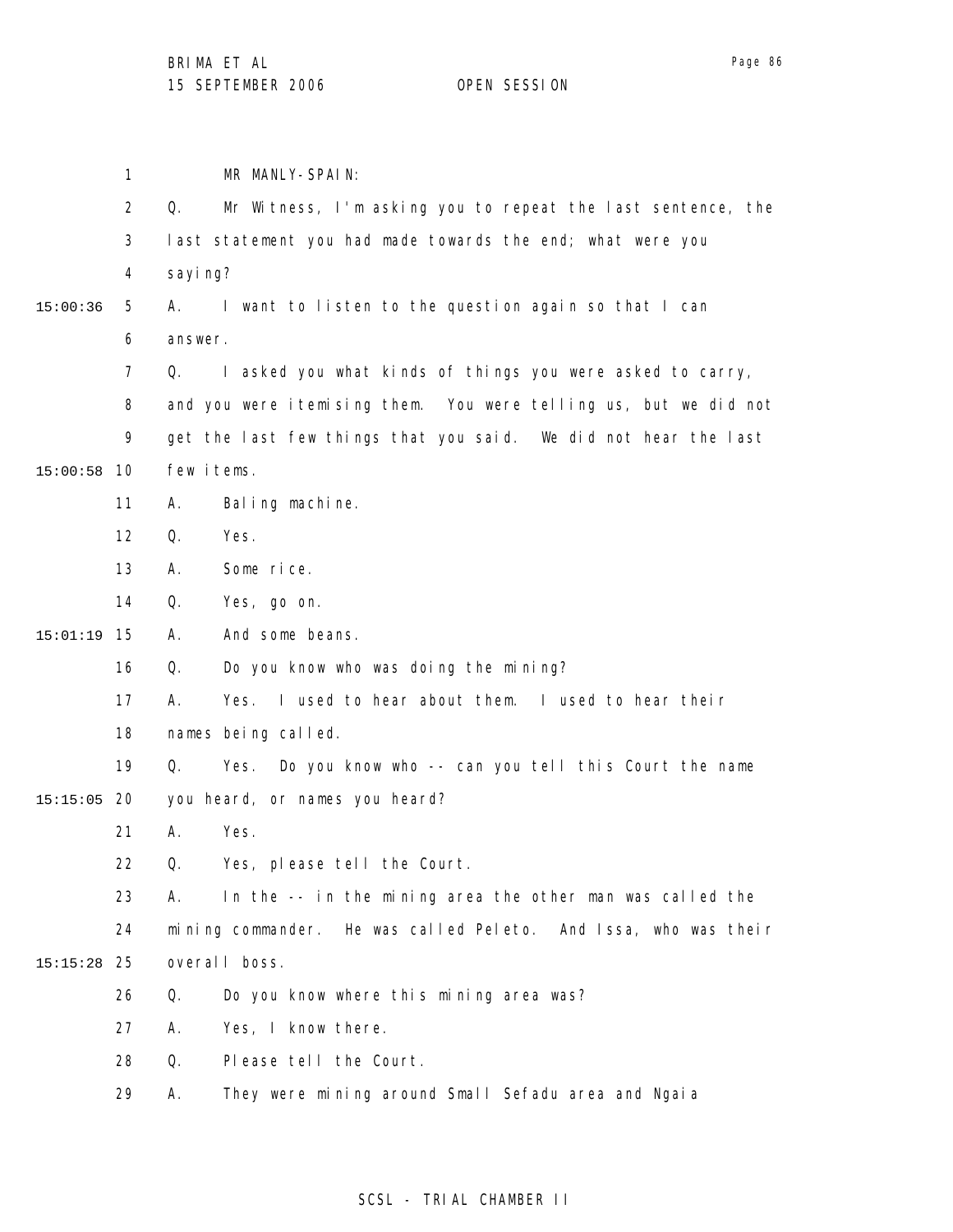1 2 3 4 5 6 7 8 9 10 15:16:46 11 12 13 14 15 15:17:15 16 17 18 19 20 15:17:39 21 22 23 24 25 15:17:53 26 27 28 29 15:16:02 Junction also, where there were mining going on, but it was a black earth kind of. Q. Thank you, Mr Witness. Do you know -- you said the commander that they had, the mining commander was called Peleto. Your Honour, I believe we had that before, but I can give the spelling. P-E-L-E-H-T-O [sic]. Do you know who were actually doing the mining? A. It was the RUF that was doing the mining. Q. And do you know whether Peleto belonged to any force? A. Yes. Q. Mr Witness, you said it was the RUF that were doing the mining. Did you actually go to the mining sites yourself? A. Yes. Q. And can you -- A. I was there with them. Q. Can you describe how it was done? A. Well, they would dig a pit. Sometimes they would capture people and then they forced them to go and work. So most times they captured people. They captured people's children. They take them there to work. They work sometimes for the rest of the day. Q. Thank you, Mr Witness. Mr Witness, I just want you to describe the work, the way they did the work, these people who were captured. What did they actually do? A. They gave them shovels. It was manual labour kind of. Q. What did they use the shovels to do? A. You would take the earth from the ground. Then you send it over to somewhere else. Q. Thank you. Mr Witness, you mentioned children were there.

#### SCSL - TRIAL CHAMBER II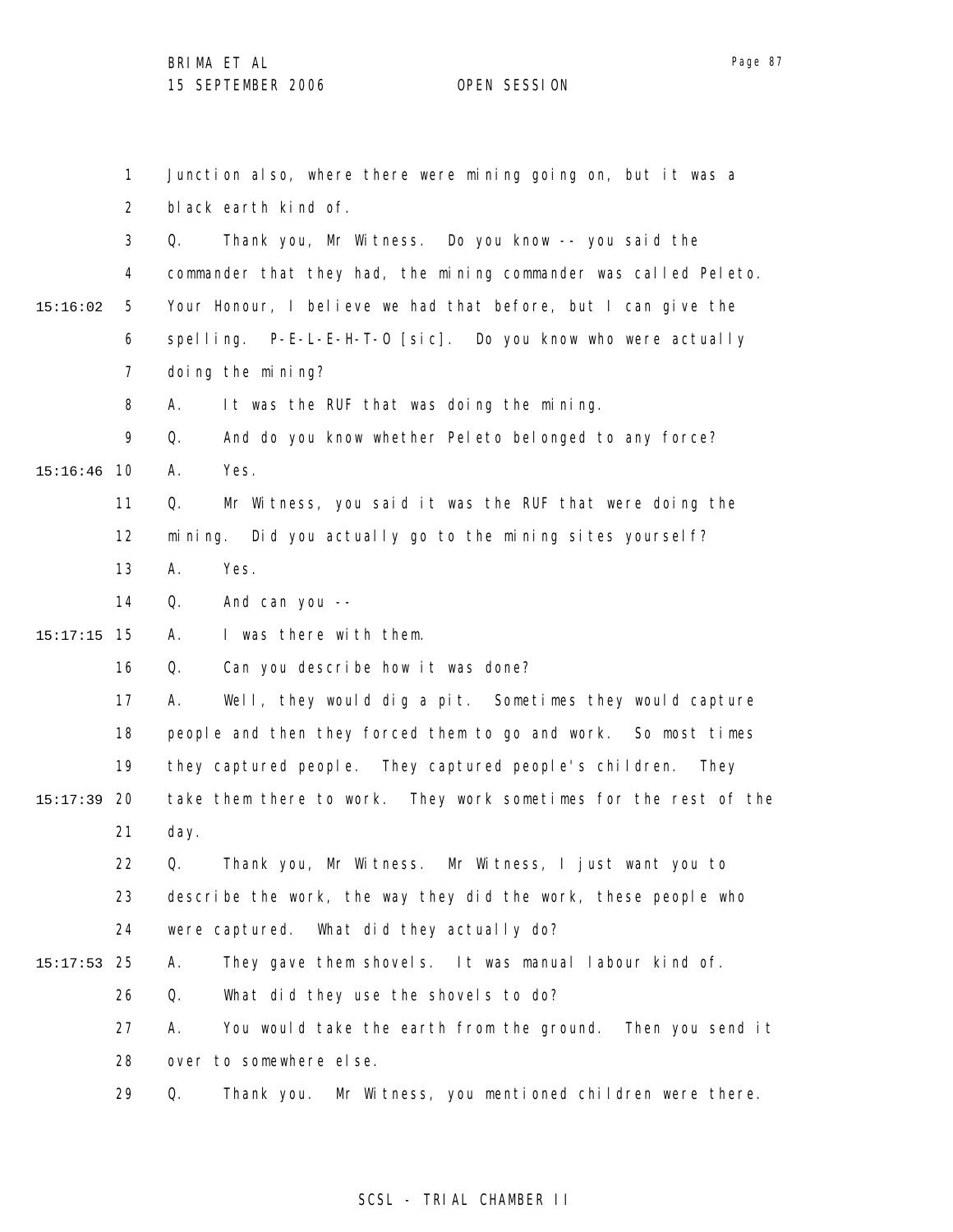1 Did you see them yourself?

2 3 4 5 6 15:18:40 A. Yes, they had them. They used to call them SBU. They were small-small children and, in fact, they were more dangerous than the elder ones because, in fact, they never had any respect for anybody. Q. Do you recall --

7 8 9 JUDGE SEBUTINDE: Mr Manly-Spain, did you ask whether children were amongst the RUF or amongst the people mining? What was the question?

10 15:18:50 11 12 13 14 MR MANLY-SPAIN: My question was amongst the people mining, but he answered amongst the RUF. I was going to ask him again. Q. I'm asking you, Mr Witness, did you see children among the people who had been captured to do the labour, work in the mining?

#### 15 15:19:10 16 17 A. No. All of the people who used to dig were mature people. Q. Okay. These SBUs which you have mentioned, do you recall how they were dressed?

18 19 20 15:19:43 A. They normally dress up like any other person. They have their guns and then most times they were the ones that they sent on their little errands.

21 22 23 Q. Thank you, Mr Witnesses. Mr Witness, during this time that you were with the RUF in Yengema, and you mentioned Issa, do you know where this Issa stayed?

24 A. Issa -- Issa was staying at Lebanon.

25 15:20:08 26 27 28 Q. You also mentioned Kallon; do you know where he stayed? A. Kallon, I never knew where he resided actually. But people were saying Koakoyima. But the actual residence where he was, I never knew. I only used to hear his name.

29 MR MANLY-SPAIN: Koakoyima, Your Honours, we have heard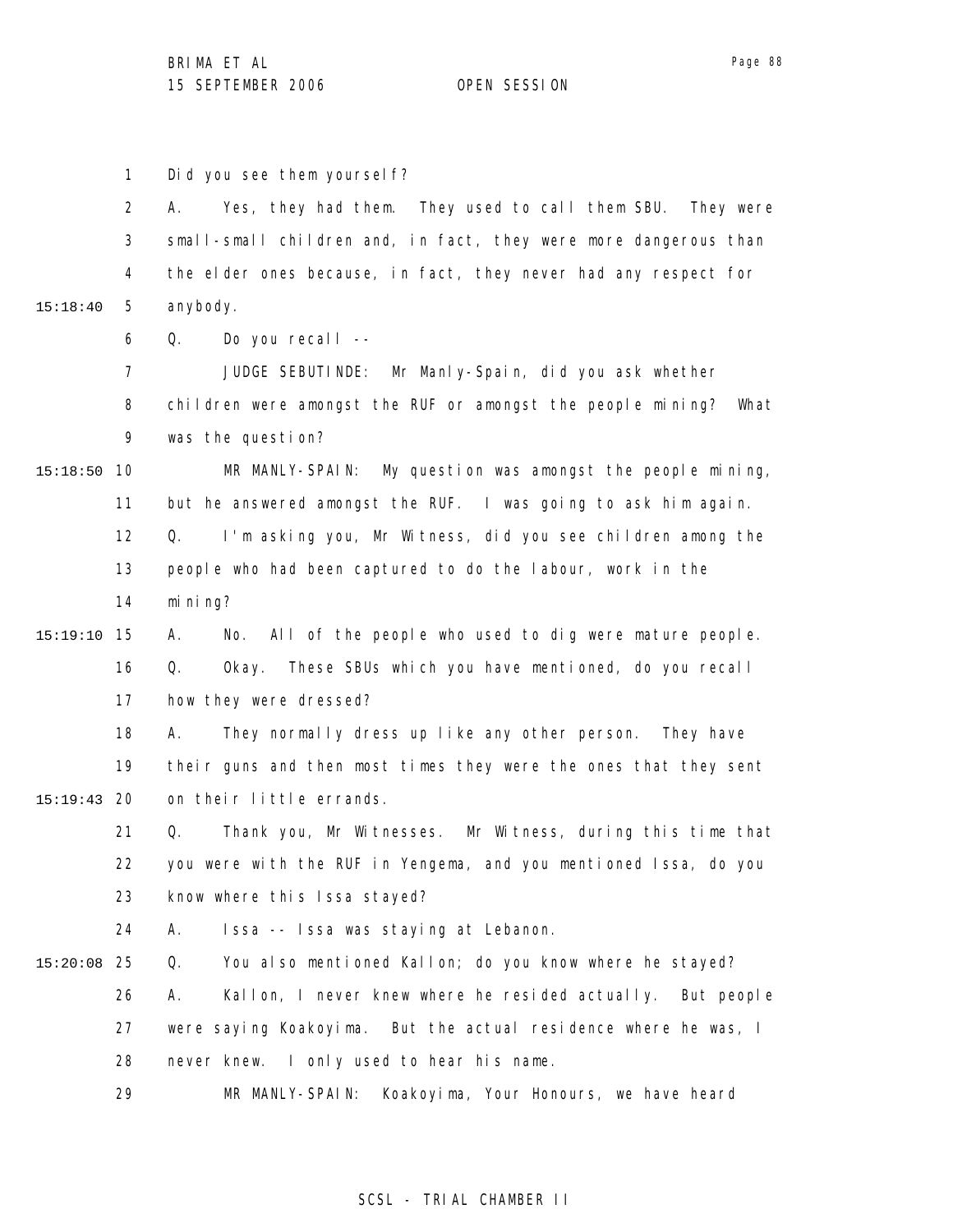Page 89

1 before.

|               | $\overline{2}$ | Mr Witness, I want to ask you whether at any time from 1997<br>Q. |
|---------------|----------------|-------------------------------------------------------------------|
|               | 3              | you heard the name of one Santigie Kanu, alias Five-Five?         |
|               | 4              | Yes.<br>А.<br>During the AFRC.                                    |
| 15:21:04      | 5              | Q.<br>Did you ever meet with this person called Santigie Kanu,    |
|               | 6              | alias Five-Five?                                                  |
|               | $\overline{7}$ | During the AFRC I met with him.<br>А.                             |
|               | 8              | And can you tell this Court where you met with him?<br>Q.         |
|               | 9              | Well, during the AFRC, when things were going on normal, he<br>А. |
| 15:21:37      | 10             | summoned a meeting in the community centre which was for youths.  |
|               | 11             | He spoke about progress, cleaning and other caretaking of the     |
|               | 12             | town, and that was the time I knew that this was the man.<br>That |
|               | 13             | was the time I met with him.                                      |
|               | 14             | Q.<br>Thank you, Mr Witness. Mr Witness --                        |
| 15:21:57      | 15             | JUDGE SEBUTINDE: Mr Manly-Spain, what community centre?           |
|               | 16             | Where?                                                            |
|               | 17             | MR MANLY-SPAIN: Sorry, Your Honour. I am very grateful.           |
|               | 18             | Mr Witness, where was this community centre that he called<br>Q.  |
|               | 19             | this meeting?                                                     |
| $15:22:14$ 20 |                | It was in Koidu Town. All of us, the youths, were taken<br>А.     |
|               | 21             | al ong on board vehicles. That was in Koidu Town.                 |
|               | 22             | Q.<br>Mr Witness, after the overthrow of the AFRC,<br>Thank you.  |
|               | 23             | did you come across Santigie Kanu, alias Five-Five, in Koidu or   |
|               | 24             | Yengema?                                                          |
| $15:22:44$ 25 |                | No.<br>After the overthrow I never saw him again.<br>А.           |
|               | 26             | Q.<br>After the overthrow of the AFRC, did you hear that Santigie |
|               | 27             | Kanu was commanding AFRC troops in Koidu, Yengema or in the Kono  |
|               | 28             | Di stri ct?                                                       |
|               | 29             | No.<br>А.                                                         |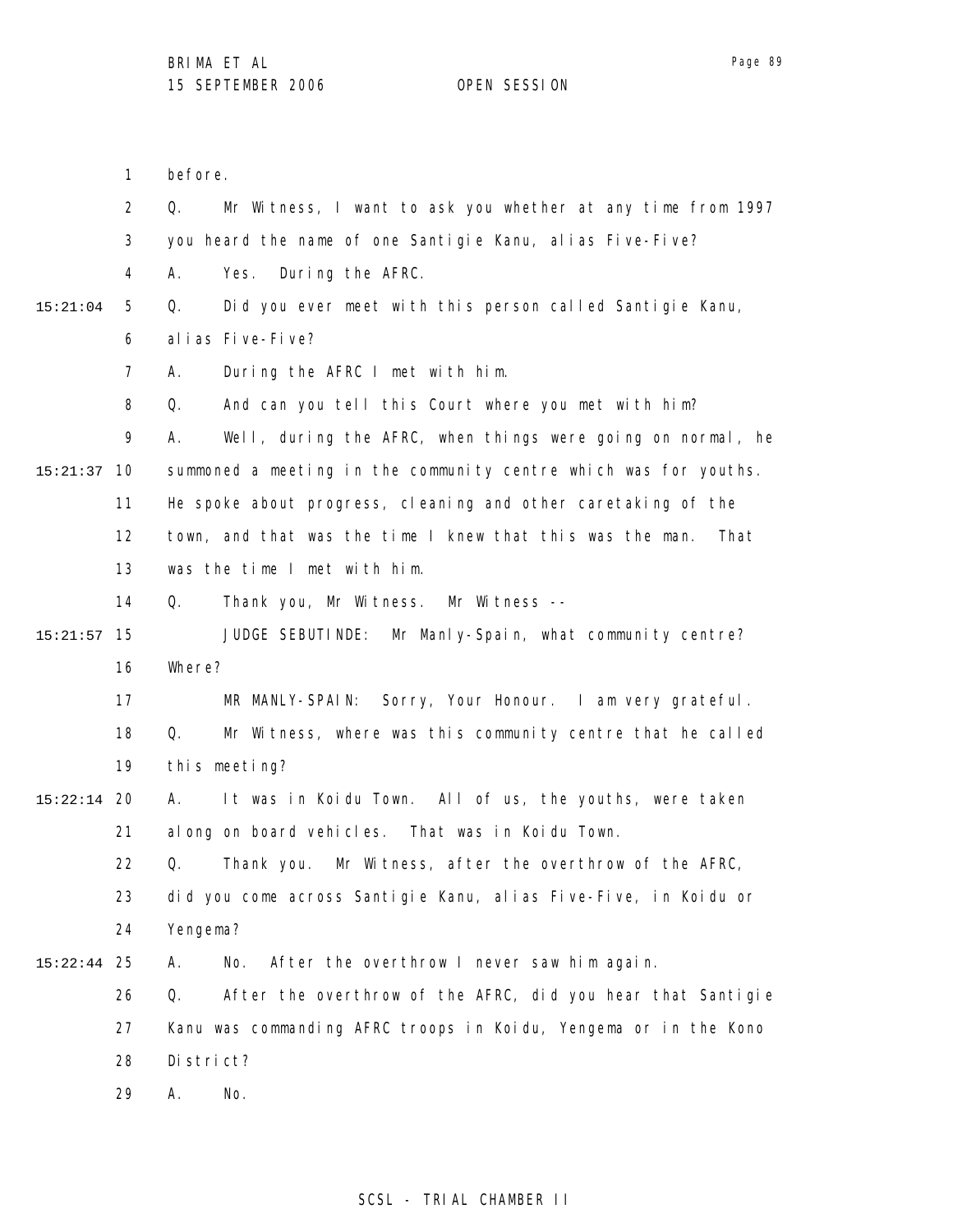1 2 3 4 5 6 7 8 9 10 15:23:53 11 12 13 14 15 15:24:17 16 17 18 19 20 15:24:42 21 22 23 24 25 15:25:06 26 27 28 29 15:23:31 Q. Mr Witness, have you ever heard the name Ibrahim Bazzy Kamara? A. Ibrahim Bazzy Kamara, I heard the name, but I don't know him in person. Q. Where did you hear his name? A. It was during the period of the AFRC. I used to hear the name, when they were in power. Q. Thank you, Mr Witness. Mr Witness, after the AFRC was removed in power, did you hear that Ibrahim Bazzy Kamara was in Koidu Town or Yengema Town or in Kono District leading the AFRC forces? A. No. Q. Did you -- have you, Mr Witness, heard the name Tamba Brima? A. Tamba Brima, I used to hear that name also. That was during the AFRC, when we were moving about freely, but after the overthrow of the AFRC I never saw them again and I never knew about their whereabouts. Q. Did you specifically hear that Tamba Brima was in Kono, leading AFRC forces? A. No. Q. Mr Witness, from your own experience, can you tell this Court the people you know or the forces you know that were fighting in Kono? A. Yes. Q. Who were they? A. Moses Kallon is one. They called the other one Superman, who was Denis Mingo. Q. Thank you, Mr Witness. But what I'm asking, not the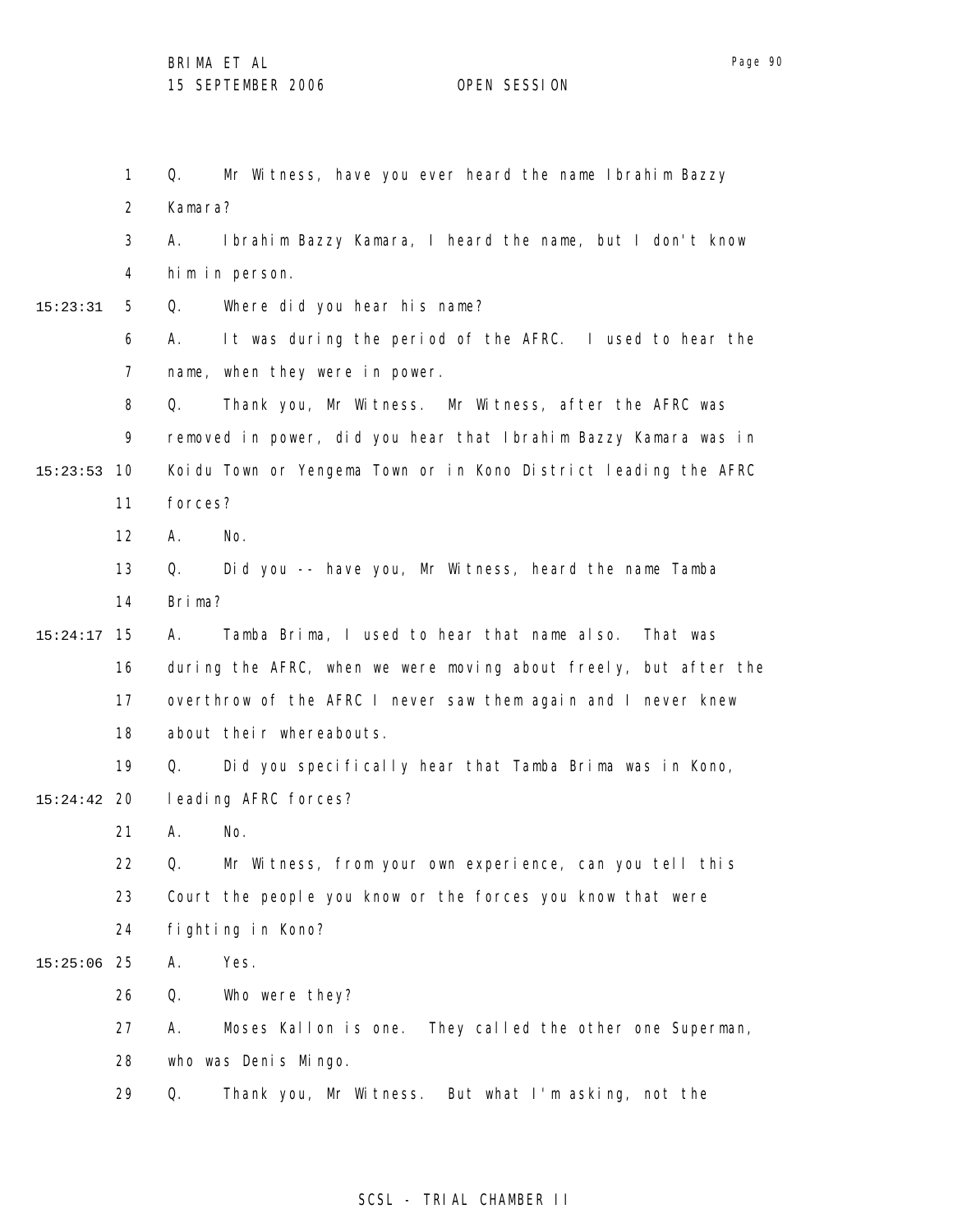2 3 4 Kono. The names of those forces. A. They were the RUF. Q. Who were of the RUF fighting against?

individuals now, but the forces whom you experienced fighting in

A. The RUF were fighting against the soldiers who were there

5 15:25:47

1

6

in Kono.

7 Q. And did they fight against anyone else in Kono?

8 A. Yes. General Issa.

9 Q. I didn't hear?

10 15:26:09 A. The man that they called General Issa.

11 12 13 14 15 15:26:29 16 Q. I didn't hear the interpretation of my question but I think something is wrong with it. Can I ask again, Your Honours? I want you -- you've said that the RUF was fighting, and you have mentioned against the SLAs in Kono. Were they fighting, or did they fight any other group in Kono, the RUF? A. Well, not really any other group, except for the Kamajors

17 and the soldiers who were there in the ECOMOG.

18 19 20 15:27:05 Q. So to conclude, Mr Witness: Whilst you were in Kono, apart from the abduction of people to carry loads and the forcing of people to mine, did you see the RUF do anything else?

21 22 A. Well, it was more of mining that they engaged in. After fighting, they had their mine organisers. They had their

23 fighters and they had their mining organisers. That is what

24 normally I saw them do.

25 15:27:36 26 MR MANLY-SPAIN: Thank you, Mr Witness. That is all, Your Honours.

> 27 PRESIDING JUDGE: Anything else in chief?

28 MS THOMPSON: No, Your Honour, on behalf of the first

29 accused.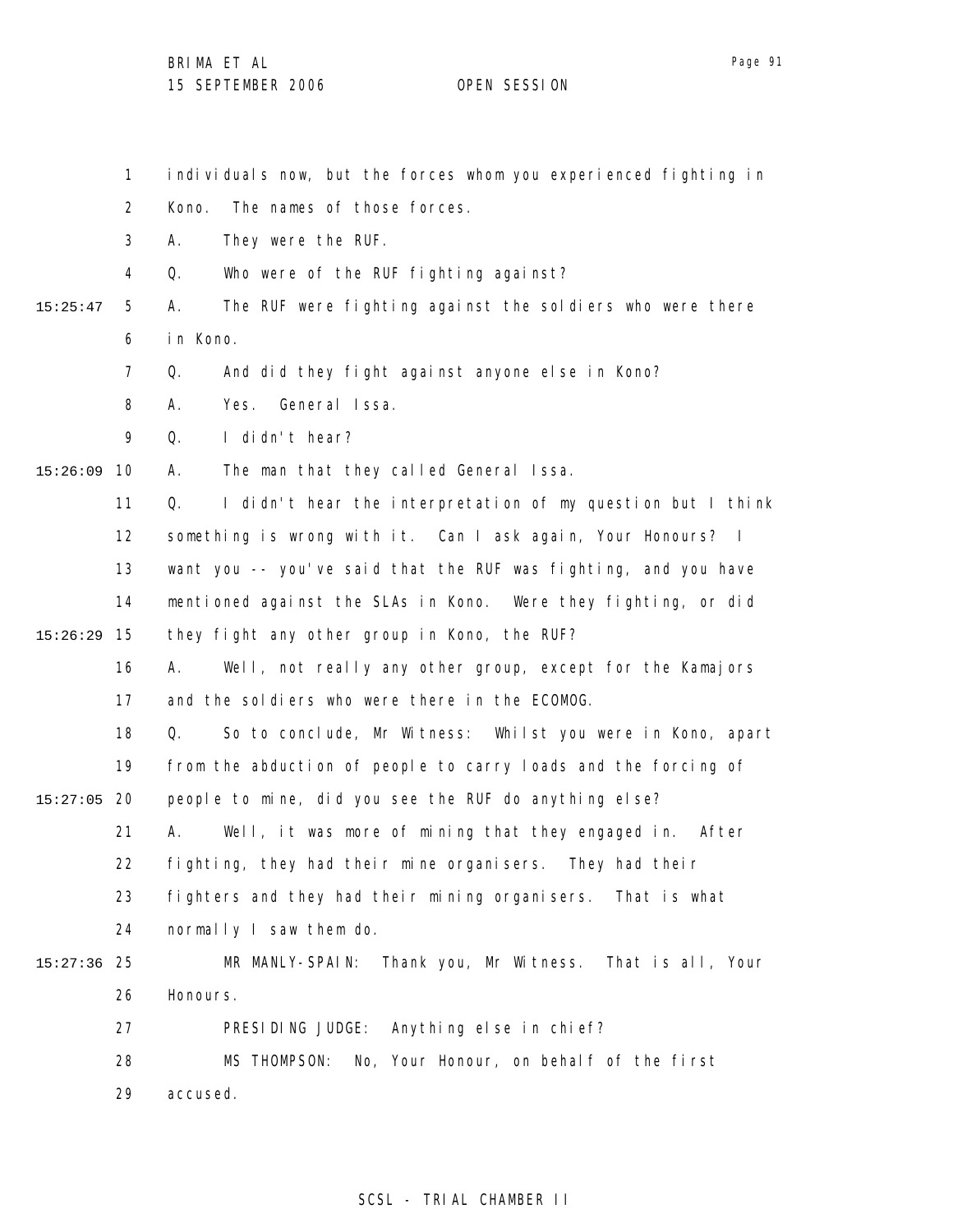BRIMA ET AL

15 SEPTEMBER 2006 OPEN SESSION

Page 92

1 2 3 4 5 6 7 8 9 10 15:28:29 11 12 13 14 15 15:28:47 16 17 18 19 20 15:29:09 21 22 23 24 25 15:29:31 26 27 28 29 15:28:01 PRESIDING JUDGE: SO, Mr Daniels? MR DANIELS: Just one question. CROSS-EXAMINED BY MR DANIELS: Q. Mr Witness, you just told us that the RUF were fighting the soldiers in Kono. Do you know why the RUF were fighting the sol di ers? A. Well, they said they were fighting to rule this country. The RUF said they wanted to rule this country. Q. So that's why they fought? A. Yes. Q. You also mentioned -- my learned friend asked you whether you knew of -- or you mentioned the name Peleto, and he asked you which force he belonged to. You did not follow up. Which force did Peleto belong to? A. He was RUF. MR DANIELS: Thank you very much. No further questions. PRESIDING JUDGE: Mr Agha? CROSS-EXAMINED BY MR AGHA: Q. Yes, witness. I have a few questions for you, and most of these questions can be answered with a yes or no answer. And if I need any further explanation, I will ask you; is that okay? A. Okay. Q. Now, I just want to clarify certain parts of your evidence. Now, earlier you said that there was a quarrel between the SLA and Kamajors in Tongo in 1997; do you remember saying that? A. Yes. Q. Now, was this before or after President Kabbah's government was overthrown? A. President Kabbah was in power when the Kamajors and the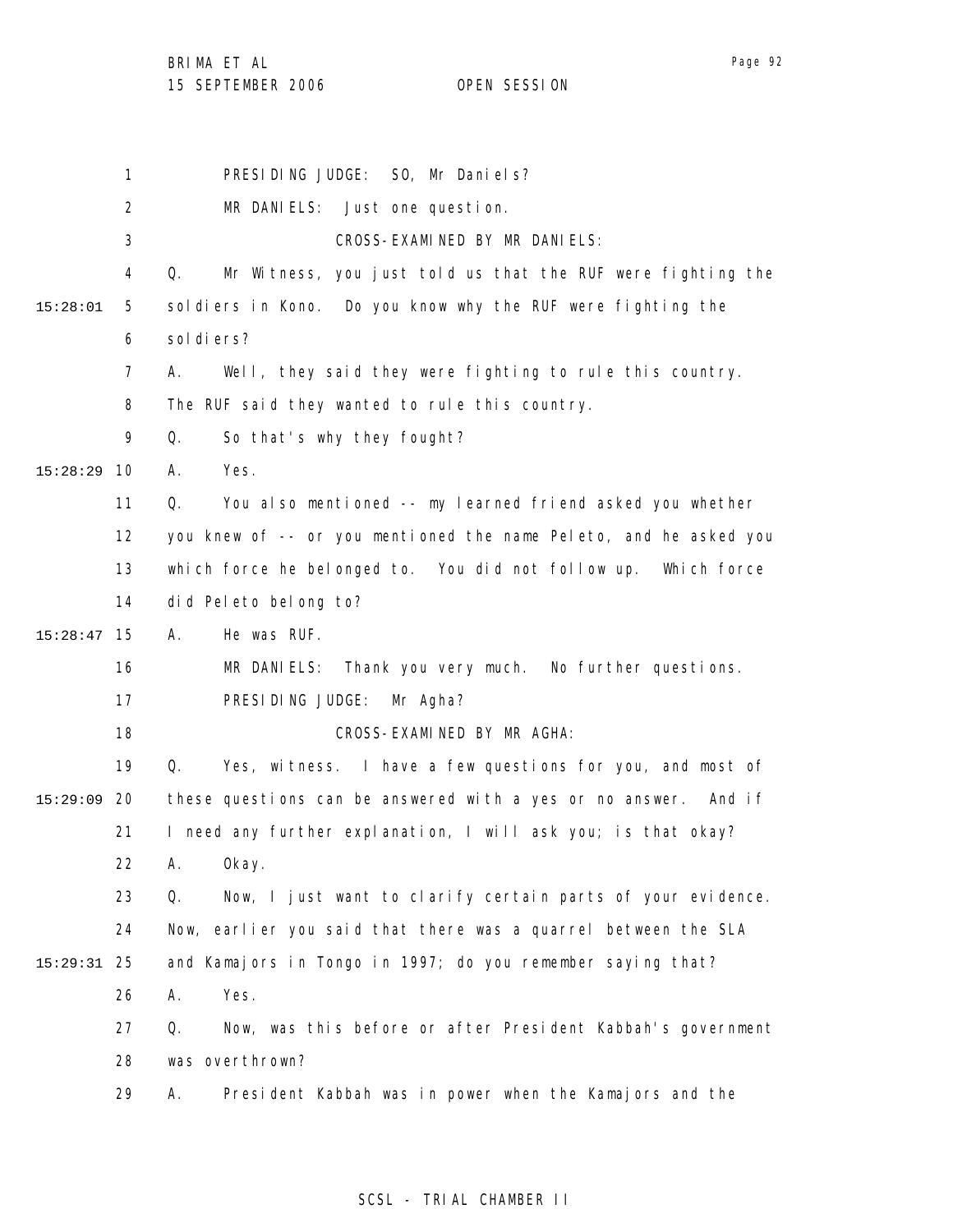Page 93

|          | $\mathbf{1}$      | soldiers had that problem.                                          |
|----------|-------------------|---------------------------------------------------------------------|
|          | $\overline{2}$    | And you said that the AFRC had overthrown the Kabbah<br>Q.          |
|          | 3                 | government and that soldiers had told you about this. Did you       |
|          | 4                 | learn that Alex Tamba Brima, alias Gullit, was one of the           |
| 15:30:11 | 5                 | soldiers who overthrew the government?                              |
|          | 6                 | Well, we heard that it was Johnny Paul Koroma. I did not<br>А.      |
|          | $\overline{7}$    | hear the name you are talking about, ever.                          |
|          | 8                 | Now, after the overthrow of the AFRC government by ECOMOG,<br>Q.    |
|          | 9                 | the SLAs pulled out of Kono and went to Kabala, didn't they?        |
| 15:30:36 | 10                | Yes.<br>Α.                                                          |
|          | 11                | Q.<br>Did you hear that SAJ Musa was based in Kabala?               |
|          | $12 \overline{ }$ | Well, through information we used to hear that he was in<br>А.      |
|          | 13                | Kabala, SAJ Musa.                                                   |
|          | 14                | Q.<br>And roughly how long after the SLA were driven out of Kono    |
| 15:31:04 | 15                | did you remain in Yengema?                                          |
|          | 16                | How I ong?<br>А.                                                    |
|          | 17                | Q.<br>Roughly, yes.                                                 |
|          | 18                | Well, when the SLA were driven out?<br>А.                           |
|          | 19                | Q.<br>Yes.<br>How long did you remain in Yengema?                   |
| 15:31:25 | 20                | I was there until the Kamajors entered, when they were<br>А.        |
|          | 21                | driven out. The SLAs, the government SLAs who were there, when      |
|          | 22                | they were driven out, at those particular times everybody           |
|          | 23                | dispatched and it was after that when the rebels came and           |
|          | 24                | captured me, took me to Kailahun.                                   |
| 15:31:51 | 25                | Okay. Can we go a step backwards? As I mentioned earlier,<br>Q.     |
|          | 26                | if you could just answer initially yes or no, then when I ask for   |
|          | 27                | the explanation, because we now have to go a little back.<br>Now,   |
|          | 28                | you say you stayed in Yengema when the Kamajors came in.<br>Did you |
|          | 29                | I earn that Johnny Paul Koroma came to Koidu Town shortly           |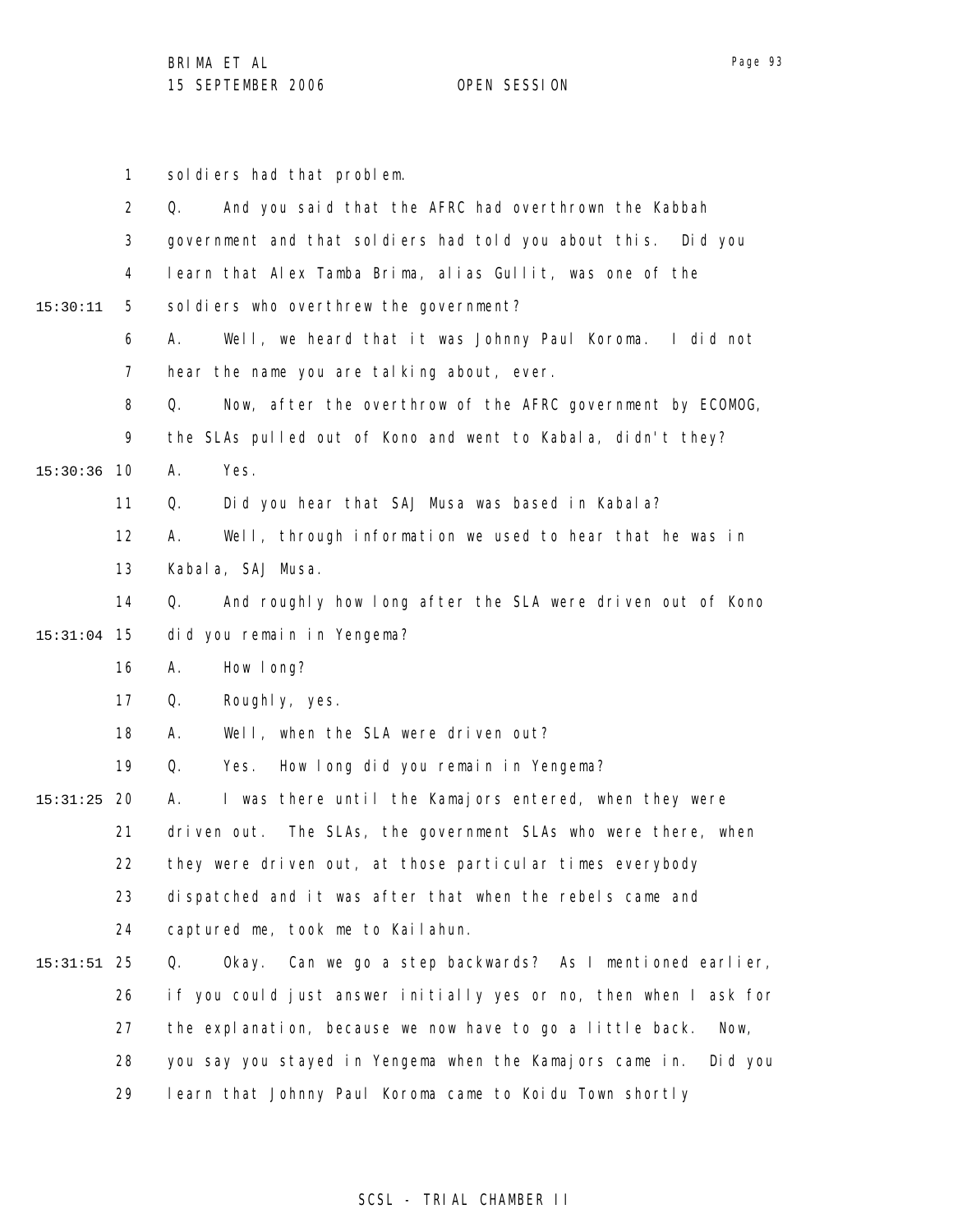1 2 3 4 5 6 7 8 9 15:33:00 10 11 12 13 14 15 15:33:09 16 17 18 19 20 15:33:35 21 22 23 24 25 15:33:58 26 27 28 29 15:32:30 thereafter? A. Yes. Q. And did you learn that Johnny Paul Koroma, with a force of SLAs and RUF, forced the Kamajors and ECOMOG out of Koidu Town again? A. Well, I heard information. Q. Now, you fled to Masingbi from Koidu Town -- from Koidu Town. How far is Masingbi from Koidu Town; how many miles? A. It's nearly 70 miles, roughly. Q. And when you say "nearly 70 miles" in which direction? A. Roughly. Q. Roughly? A. Roughly. Q. Is it in the direction towards Kailahun or is it in the direction towards Freetown or in the direction towards Kabala; which way is it towards? A. Masingbi is towards the Makeni direction, but I didn't use that route. I used the -- the bush path. Q. So whilst you were in Masingbi, which is roughly 70 miles from Koidu Town, would it be fair to say that you were unaware of the events which were happening in Kono at that time, because you weren't there? A. Yes. Q. I say to you -- well -- you -- after you left Masingbi you returned to Yengema Town; do you remember saying that? A. Yes. Q. I say to you that you returned to Yengema Town after July 1998; would that be about right? A. During ECOMOG deployment yes, I returned.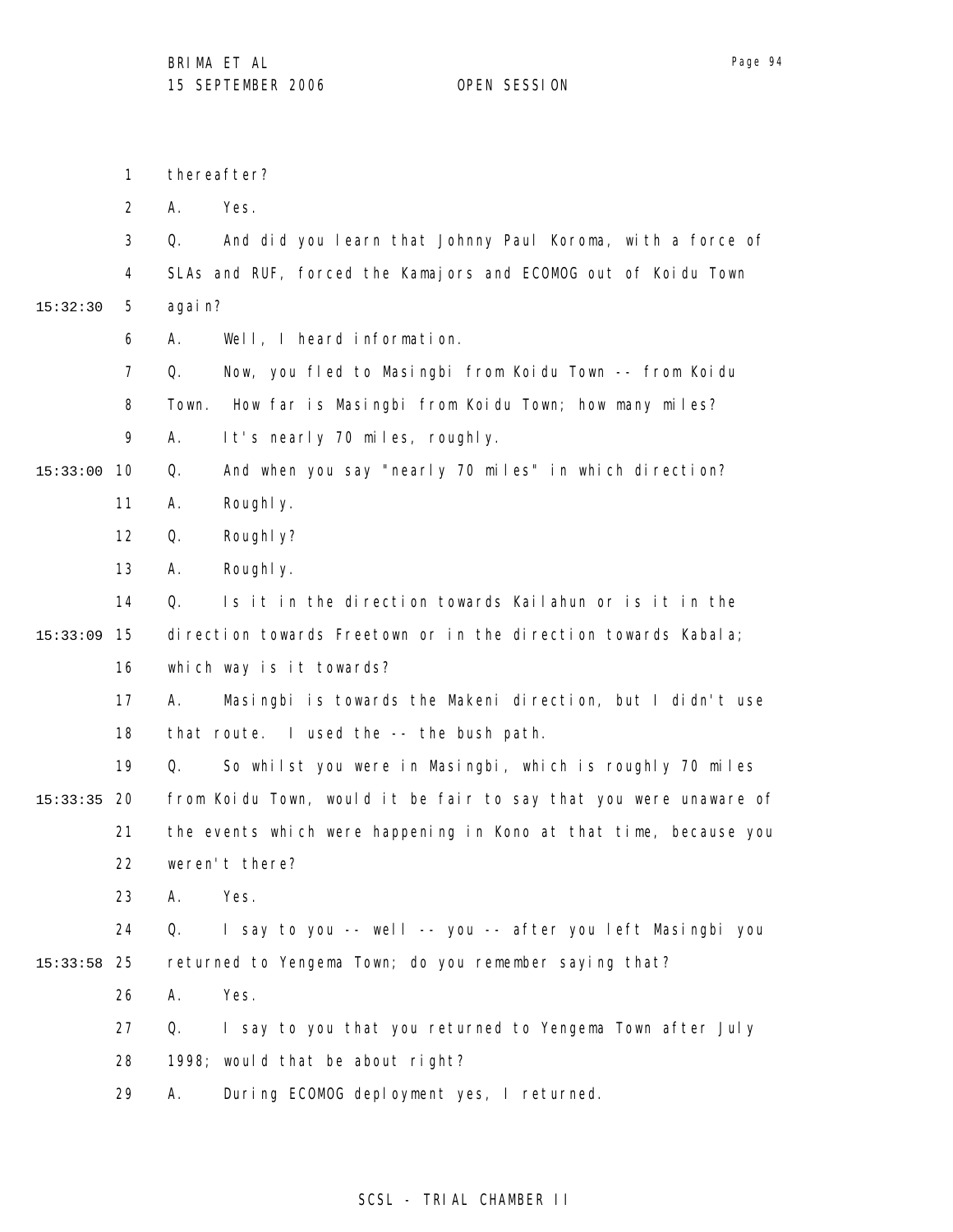|          | $\mathbf{1}$   | But what I'm saying to you, the month would have been<br>Q.       |
|----------|----------------|-------------------------------------------------------------------|
|          | $\overline{2}$ | around July 1998?                                                 |
|          | 3              | Well, the time now I cannot recall. I cannot recall. I<br>А.      |
|          | 4              | cannot remember the dates and all of those. I have forgotten.     |
| 15:34:40 | 5              | Is it fair to say you don't remember the date when you<br>Q.      |
|          | 6              | returned to Yengema Town?                                         |
|          | 7              | I cannot recall that now.<br>А.                                   |
|          | 8              | Now, in late 1999 the RUF launched an attack against ECOMOG<br>Q. |
|          | 9              | and Kamajors and the government SLA forces, and removed them from |
| 15:35:05 | 10             | Koidu and Yengema Town, didn't they?                              |
|          | 11             | Α.<br>Yes.                                                        |
|          | 12             | So it was in late 1999 that RUF, under Issa Sesay, took<br>Q.     |
|          | 13             | command of Koidu Town, wasn't it?                                 |
|          | 14             | А.<br>Yes.                                                        |
| 15:35:22 | 15             | And you were captured by the RUF, after the RUF had<br>Q.         |
|          | 16             | captured Koidu Town; that's right, isn't it?                      |
|          | 17             | Yes.<br>Α.                                                        |
|          | 18             | Now, during the time of your capture, you say that there<br>Q.    |
|          | 19             | were some SLAs under RUF command; do you remember that?           |
| 15:35:44 | 20             | Α.<br>Yes.                                                        |
|          | 21             | And these SLAs were working with the RUF, although under<br>Q.    |
|          | 22             | their command; is that right?                                     |
|          | 23             | Yeah, they were under their command because they were all<br>А.   |
|          | 24             | They were under RUF command.<br>there together.                   |
| 15:36:00 | 25             | But they were working together with the RUF?<br>Q.                |
|          | 26             | Yes, but they were under their command.<br>Α.                     |
|          | 27             | Q.<br>Now, you mentioned later in your evidence that a person     |
|          | 28             | named Five-Five came to a community centre in Koidu Town; do you  |
|          | 29             | remember that?                                                    |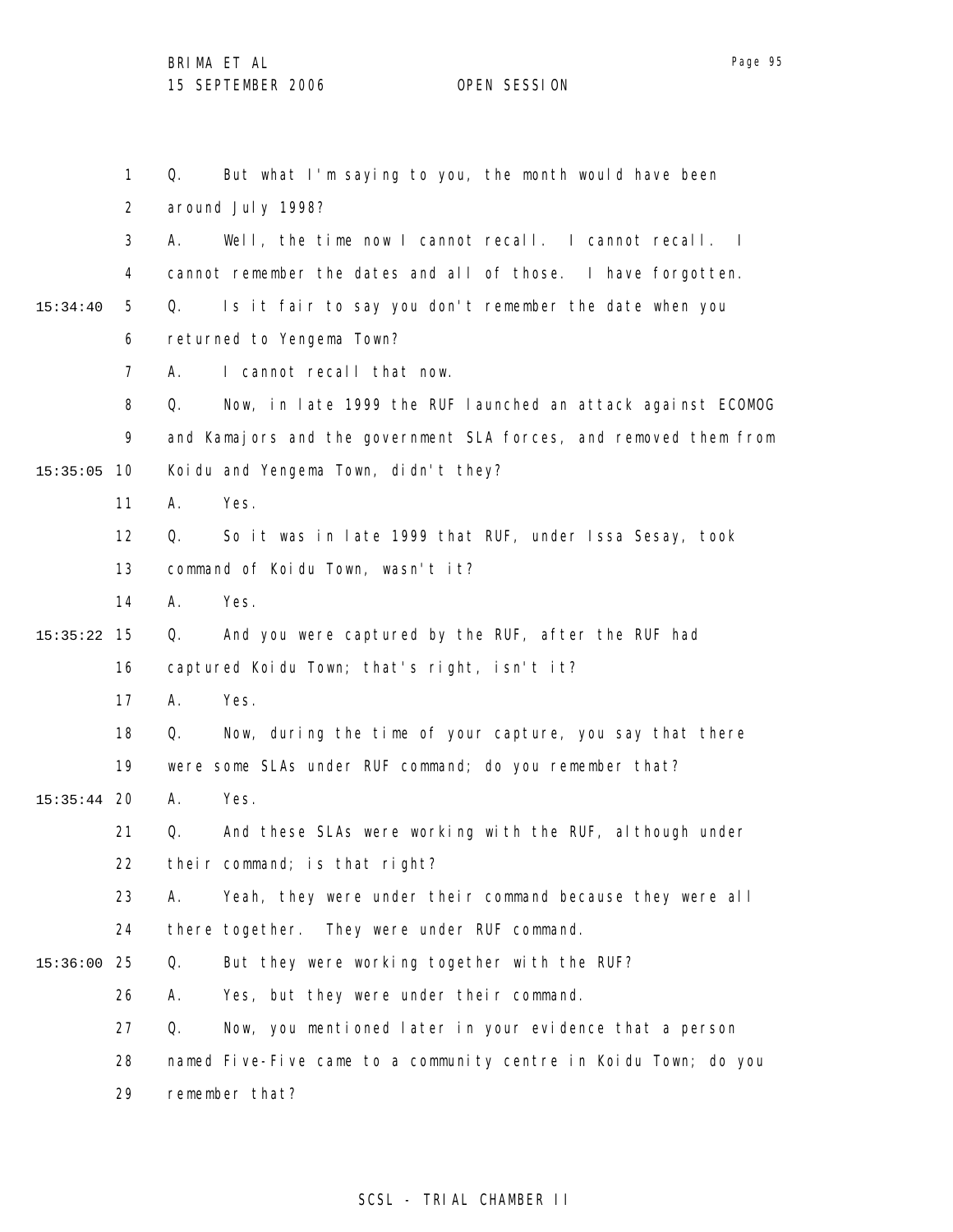1 2 3 4 5 6 7 8 9 15:37:06 10 11 12 13 14 15 15:37:35 16 17 18 19 20 15:37:47 21 22 23 24 25 15:38:12 26 27 28 29 15:36:46 A. Who? Whom are you talking about? I want to listen to that again. Q. The person referred to as Five-Five, Santigie Kanu? A. Yes. I made -- I made mention about that. He called -- he summoned a meeting at the community centre which we have attended. Q. And when you say he summoned the meeting which you all attended, how many of you, roughly, attended the meeting? A. We were many. I cannot recall. We were many. Q. And what did Santigie Kanu, alias Five-Five, speak to you about at the meeting? What did he address you? A. He told us about a cleaning. He said people shouldn't be too worried, things will be okay, and that people should try and clean up the gutters, make the town clean, and that we should form youth groups, we should stay, nobody should get him or herself worried. Q. And this was during the AFRC government, while they were in power? A. Yes, yes. Q. Now, did Santigie Kanu, Five-Five, have any soldiers with him when he came to the community centre? A. Yes. Soldiers were there whom I never knew, but he has sol diers who were guide -- guarding him. Q. And did you regard him as a big man, when he summoned the meeting? A. Well, he was introduced to us. They said, "These are the recent soldiers who have taken over power." And then he spoke to us and told us that we should form youth groups, we should clean the gutters, make the town clean, that everybody should stay,

#### SCSL - TRIAL CHAMBER II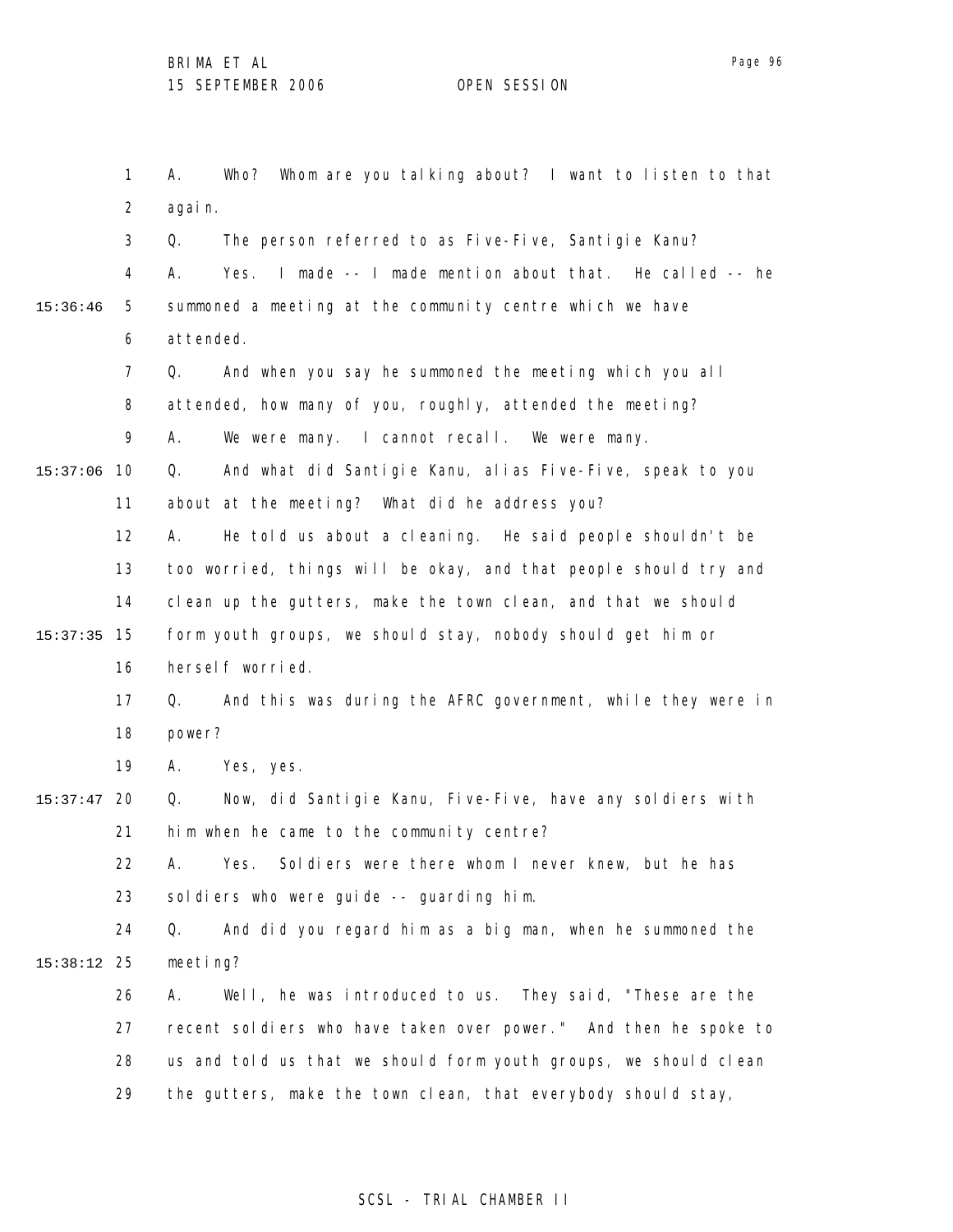|               | $\mathbf{1}$   | nobody should get him or herself worried.                          |
|---------------|----------------|--------------------------------------------------------------------|
|               | $\overline{2}$ | Q.<br>And who introduced him to you? Was it the mayor, the         |
|               | 3              | paramount chief? Who was the person who introduced him to you?     |
|               | 4              | It was a woman.<br>А.                                              |
| 15:38:55      | 5              | And did she hold any particular position in Koidu Town?<br>Q.      |
|               | 6              | What was her job?                                                  |
|               | $\overline{7}$ | Well, at last she was the mammy queen.<br>А.                       |
|               | 8              | Is that quite an important position in Koidu Town for a<br>Q.      |
|               | 9              | woman?                                                             |
| 15:39:17      | 10             | The woman was staying at Yengema, but it was an important<br>А.    |
|               | 11             | position.                                                          |
|               | 12             | And did you hear that Five-Five, Santigie Kanu, was<br>Q.          |
|               | 13             | referred to as an "honourable" at all?                             |
|               | 14             | Well, I don't actually have much idea about that.<br>А.            |
| 15:39:45      | 15             | What does -- you mentioned mammy queen. What does a mammy<br>Q.    |
|               | 16             | queen actually do? What is her job?                                |
|               | 17             | Well, she is an elder who leads all the women.<br>А.               |
|               | 18             | And at this meeting which Santigie Kanu, alias Five-Five,<br>Q.    |
|               | 19             | addressed, were there any other elders there, or people with       |
| $15:40:14$ 20 |                | senior positions?                                                  |
|               | 21             | People were many there whose positions I never knew.<br>Some<br>А. |
|               | 22             | of them were very important people in society. I knew, I know      |
|               | 23             | some, their names I cannot recall now, but there were many people  |
|               | 24             | Things were very normal at that time.<br>there.                    |
| 15:40:30      | 25             | And did Santigie Kanu, alias Five-Five, come to Koidu Town<br>Q.   |
|               | 26             | again, or Kono again, during the AFRC government?                  |
|               | 27             | During the AFRC government if I was in Koidu Town?<br>That<br>А.   |
|               | 28             | question is not in place. During that time -- what I'm talking     |
|               | 29             | about -- after that I never knew anything about him again.         |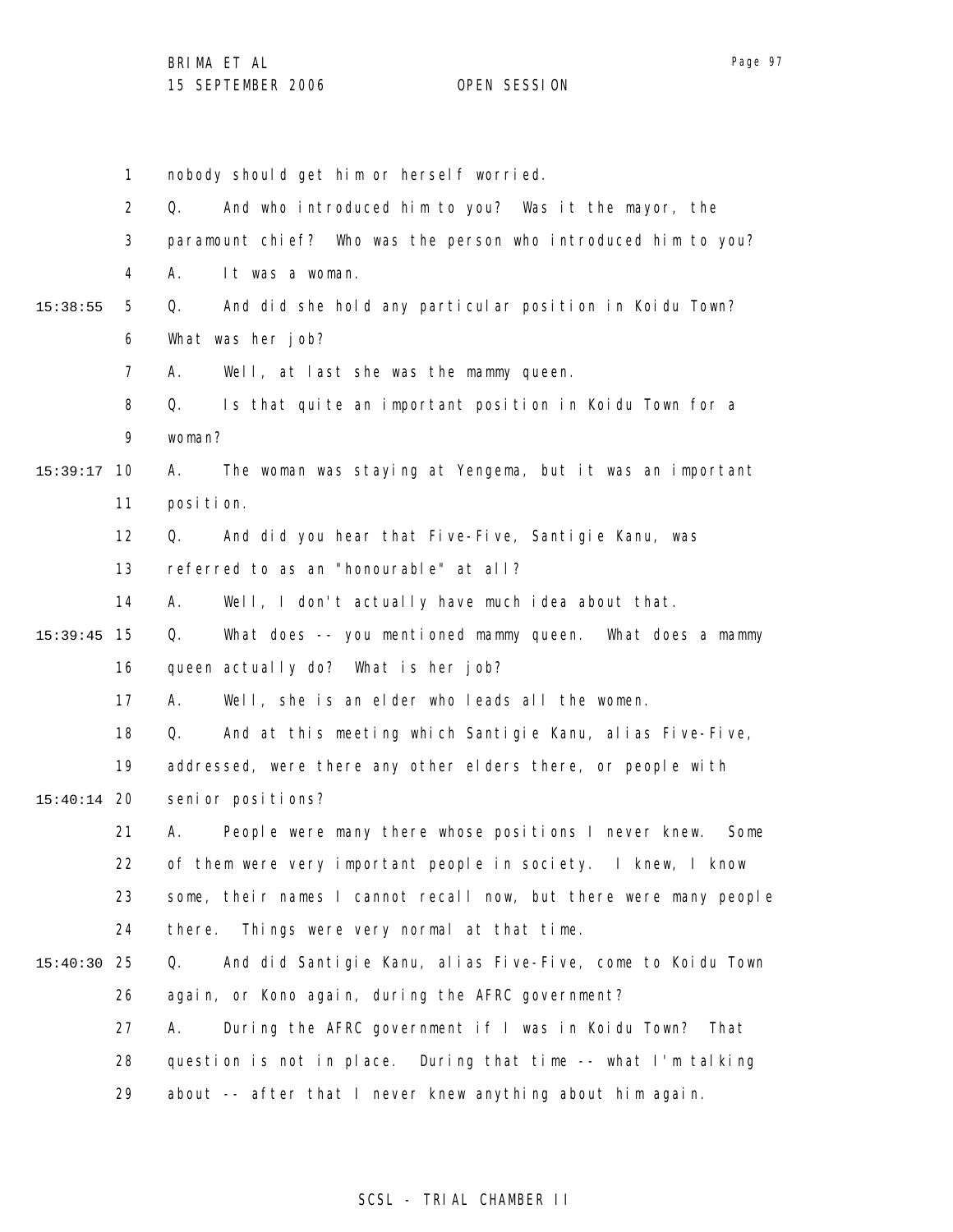1 2 3 4 5 6 7 8 9 10 15:41:39 11 12 13 14 15 15:41:54 16 17 18 19 20 15:42:24 21 22 23 24 25 15:42:47 26 27 28 29 15:41:14 Q. I'm talking about this period of the AFRC government. Did you hear that he came again to Yengema or Kono or Koidu Town? A. During the AFRC government? Q. Yes. A. He was there, yes. In Koidu Town. Q. And how long was he there for? A. Well, roughly, I cannot tell because I am a man who moves around. I normally do my petty business. Sometimes I come to Koidu, sometimes I go to some other areas, but the actual time I cannot recall. Q. But you saw him from time to time while you were doing your petty trading during the AFRC government? A. When I normally pass around, they said he was living at Five-Five spots. I never went to his house but I only knew that people said he was staying at Five-Five spots on Masingbi Road. Q. Now, during the AFRC government period, when the AFRC was in power, did you hear that Tamba Brima ever came to Koidu Town? A. Tamba Brima? I don't know him. Q. Did you hear that he ever came to Koidu Town during the AFRC government period? A. I never heard that name, Tamba Brima. I don't even know the person. Q. Have you ever heard of the name Gullit? A. Gullit? Yes, I used to hear that. Q. And you heard that in Koidu Town or where did you hear it? A. It was around Freetown area here. Not in Kono. I never heard that name around Kono area. Q. When you say you heard it in Freetown, when was that? Was that around 1998, the period you have been giving your evidence,

#### SCSL - TRIAL CHAMBER II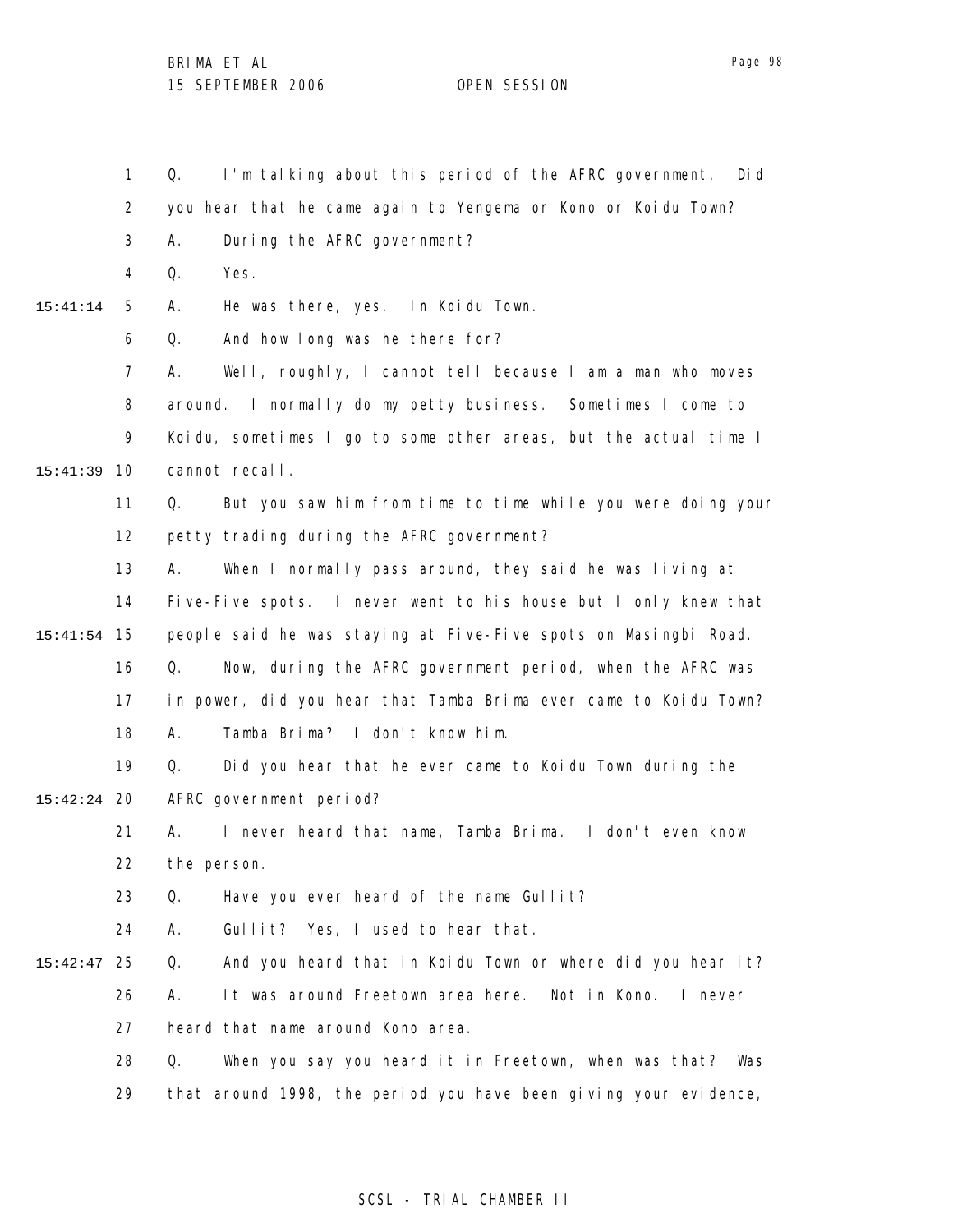BRIMA ET AL

15 SEPTEMBER 2006 OPEN SESSION

1 2 3 4 5 6 7 8 9 10 15:44:00 11 12 13 14 15 15:44:10 16 17 18 19 20 15:44:29 21 22 23 24 25 15:44:40 26 27 28 29 15:43:39 or is it recently, within a year or two? A. He has not stayed long. Q. Now -- excuse me. Did you know that Tamba Brima was also referred to as Gullit? A. If I know what? Q. Did you know that Tamba Brima's nickname was Gullit? A. Tamba Brima? He is a man that I don't know. I don't know him. I don't want to lie. I don't know him at all. Q. No, no. I'm not asking you to lie, witness. MR AGHA: I have no further questions, Your Honour. PRESIDING JUDGE: Thank you, Mr Agha. Is there any re-examination? MR MANLY-SPAIN: Just one question, Your Honour. RE-EXAMINED BY MR MANLY-SPAIN: Q. Mr Witness, in examination-in-chief you said that during the AFRC time -- government -- time of the AFRC government, everything was normal. A. Yes, in Kono. MR AGHA: Your Honour, I don't believe that arises out of any cross-examination question. PRESIDING JUDGE: Pardon? I didn't hear the beginning of that. MR AGHA: During cross-examination I didn't ask any questions about what life was like, so I don't believe by way of re-examination a question can be asked about -- PRESIDING JUDGE: No, no. MR AGHA: -- normality, so I would object to that question. PRESIDING JUDGE: Where did that come up in cross-examination?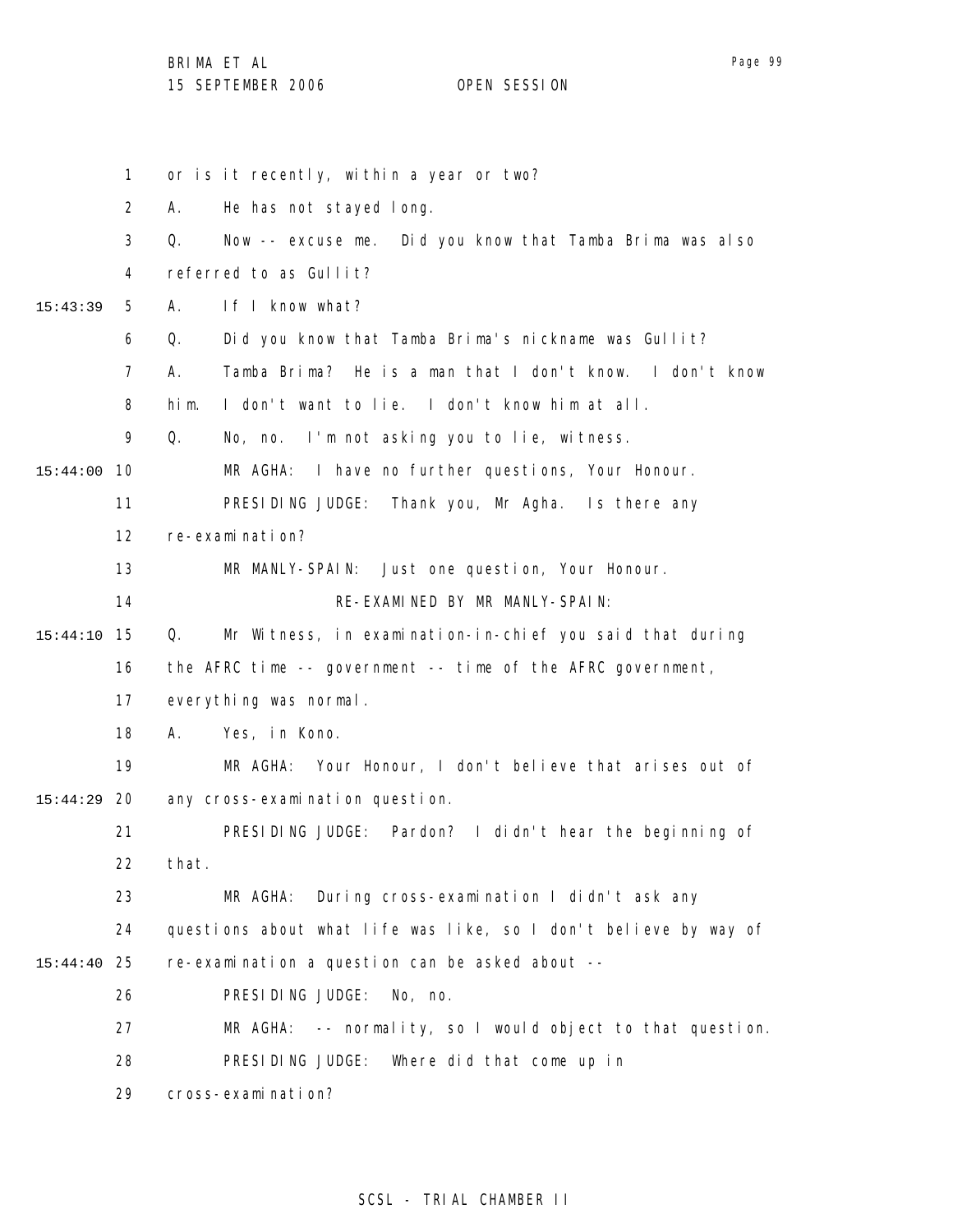1 2 3 4 5 6 7 8 9 10 15:45:24 11 12 13 14 15 15:47:21 16 17 18 19 20 15:48:54 21 22 23 24 25 15:49:04 26 27 28 29 15:45:10 MR MANLY-SPAIN: It came up, Your Honour. The witness said again that life was normal during the AFRC. I am merely asking him to explain what he means by life being normal. PRESIDING JUDGE: Well, neither myself nor my colleague have got a note of that in cross-examination. It did come up in chief, but not in cross-examination. MR MANLY-SPAIN: I crave the indulgence if the staff can look at the records and see -- PRESIDING JUDGE: Can we check the transcript, please? JUDGE SEBUTINDE: Is this -- is this where the witness was referring to the meeting convened by Five-Five in -- in the community centre? MR MANLY-SPAIN: Yes, Your Honour, around that period. JUDGE SEBUTINDE: If you could look around that area, when the witness says, "This was during the AFRC days." MR MANLY-SPAIN: And things were normal. JUDGE SEBUTINDE: So if you could -- if you could look around there. This was in cross-examination. You don't have to look very far. PRESIDING JUDGE: Well, your objection is overruled. Apparently it does appear in cross-examination. You were quite right, Mr Manly-Spain, so you can ask that question again. MR MANLY-SPAIN: Thank you, Your Honour. PRESIDING JUDGE: So you can ask that question again. MR MANLY-SPAIN: Q. Mr Witness, you have said a couple of times that during the AFRC -- the rule of the AFRC -- life was normal. What do you mean by "life was normal" in Yengema where you were? A. Well, what I meant was business was going on, shops were

#### SCSL - TRIAL CHAMBER II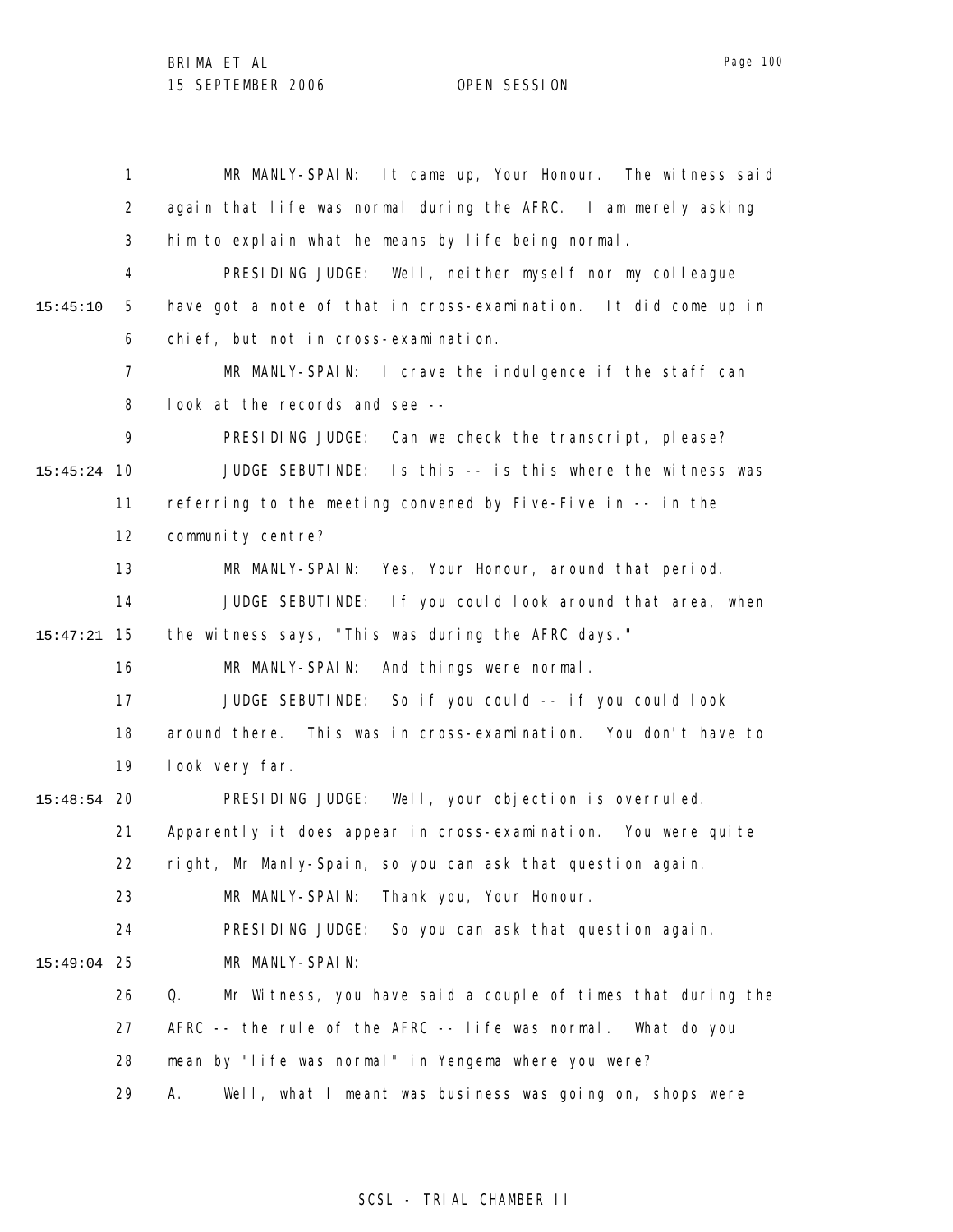1 2 3 4 5 6 7 8 9 10 15:50:16 11 12 13 14 15 16 17 18 19 20 21 22 23 24 25 26 27 28 29 15:49:50 open, there were market. I think that was what I referred to as life was normal. Vehicles were applying the rules. There were people around. That was what I meant that life was normal. MR MANLY-SPAIN: That is all, Your Honour. PRESIDING JUDGE: Any other re-examination? MR DANIELS: No, Your Honour. PRESIDING JUDGE: Mr Witness, thank you for coming to court. You will be able to leave in just a few minutes. If you just sit there, we will make arrangements for you to leave. Well, we will adjourn the Court until Monday morning at 9.15. Just sit there please, Mr Witness, until we leave the courtroom, and then you will be able to go. Adjourned to 9.15 Monday. [The witness withdrew] [Whereupon the hearing adjourned at 3.50 p.m., to be reconvened on Monday, the 18th day of September 2006, at 9.15 a.m.]